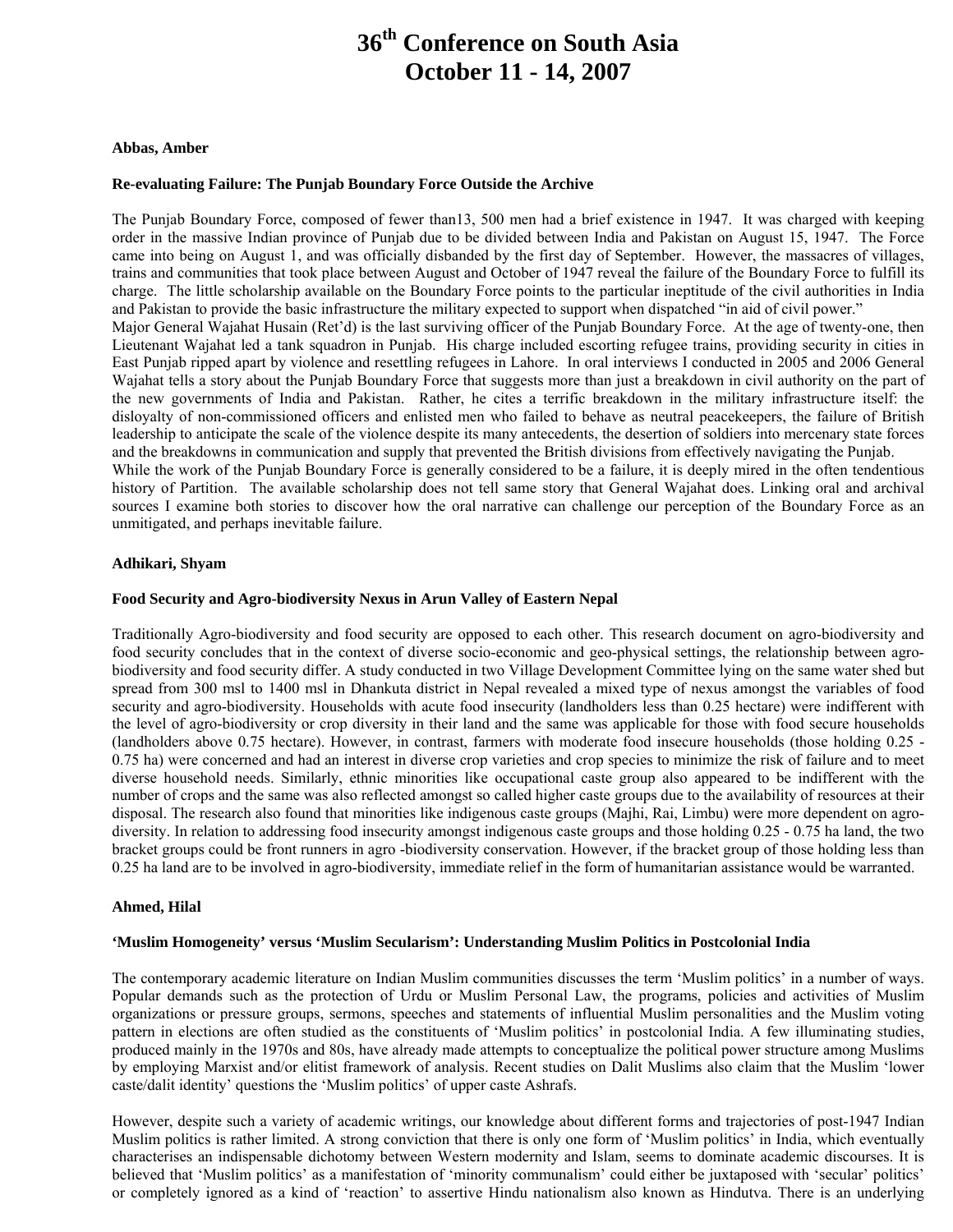assumption that an upper-class, upper-caste, male Muslim elite diverts common Muslims from secular/ national issues. This assumption is often accepted uncritically. As a result, the internal complexities of Muslim politics and the ways by which Muslim political actors function become less important and intellectual energies are devoted to reproduce the existing intellectual and political divide between 'secularism' and 'communalism'.

The prime concern of this paper is to examine different manners, attitudes and perceptions by which the term 'Muslim politics' is understood, explained and analysed. The paper critically discusses two dominant perspectives on Muslim politics: the Muslim homogeneity perspective and the secularist perspective. Highlighting the contributions, strengths, problems and weaknesses of these 'positions' in detail, the paper argues that the Muslim homogeneity perspectives as well as the different versions of secularist perspective do not look at the internal complexities of Muslim political discourses and, as a result, are unable to convincingly explain various forms of Muslim politics in India.

## **Ali, Kamran Asdar**

## **What is Pakistani Culture?: Debates, discussions, dilemmas in Pakistan's early years**

Familiar renditions of Pakistan's early history emphasize how in the first decade of the country's existence the bureaucracy, aligned with the military, effectively sidelined all other political forces and took control of the state machinery. What is often missed in this narrative is how the new country struggled in its founding moments to find the ideological and cultural basis for its creation and existence. The discussions, disagreements, apprehensions and conflicts over what should pass as "authentic" Pakistani culture is a continuing story of various twists and turns.

In Pakistan's early years there were clear camps of intellectuals who had competing claims linked to various ideological positions that impressed upon the state and the populace the legitimacy of one set of ideas over others. Among them were writers associated with the All-Pakistan Progressive Writers Association (APPWA) and closely affiliated with the newly formed Communist Party of Pakistan (CPP). Other groups were not as organized and consisted of a range of free thinkers, modernist poets and independent-minded intellectuals, along with those who sought to link the question of Pakistan with Islamic morals and values. While APPWA had names like Hamid Akhtar, Faiz Ahmed Faiz, Sibte Hasan, Ibrahim Jalees, Abdullah Malik, Ahmad Nadeem Qasmi and Sajad Zaheer under its banner, the "non-progressives" consisted, among others, of Ahmad Ali, Hasan Askari, Sadat Hasan Manto, Mumtaz Mufti, Akhtar Hussein Raipuri, N.M. Rashid, M.D. Taseer and Mumtaz Shirin. The latter group was intellectually eclectic and divided and many had also been previously close to the progressives.

In this paper I will trace the works of the first secretary general of the CPP, Sajad Zaheer, who was one of the founding members of the Progressive Writers Association, juxtaposing his views on Pakistani culture (adab) with that of Mohammad Hasan Askari, the eminent Urdu critic and writer of the period. Two strands of intellectual ferment clearly stood out in these early discussions. One was the importance of linking Islam to Pakistani culture. The other was the place of Urdu in this new cultural space where a majority of its inhabitants did not use it as their first language. Hence the paper will seek to offer a glimpse of some of the debates linked to specific personalities to show how the question of Pakistan's future culture was being discussed, debated and reshaped in these circles at the moment of its own inception as an independent state.

# **Allendorf, Teri**

## **Village tiger rangers in Nepal**

Maintaining populations of wild animals within national parks that are surrounded by inhabited landscapes often creates conflicts when park animals intrude into populated areas and ravage crops, kill livestock, or injure people. In villages surrounding national parks in Nepal, Bhim Gurung established an innovative community-based monitoring system that focuses on tigers outside of protected areas. He initiated this effort in October 1999 when he began recruiting a network of "Village Rangers" to monitor the distribution of tiger movement corridors and breeding habitat outside Nepal's protected areas. These rangers are from a variety of backgrounds including community leaders, farmers, herders and hunters. The objective of this presentation is to describe the village rangers, including their socio-economic status, their reasons for becoming rangers, and their experiences as tiger rangers. We suggest the Village Ranger network is a form of citizen science that has the potential to contribute significantly to community support of tiger conservation on a landscape scale.

## **Amar, Abhishek Singh**

## **Contextualising Bodhgaya: A Study of Foundations of Buddhism in Early Historic Gaya**

Bodhgaya – a UNESCO world heritage site – is the place where the Buddha attained enlightenment and is, in many ways, the birth-place of the Buddhist religion. This paper explores the emergence and sustenance of Buddhism at Bodhgaya and in its surrounding environs in early India. Previous research has focused on the architecture, sculpture and the other archaeological residues in the temple-complex at Bodhgaya. Buddhist textual sources also focus on the main complex and its sacred features. This has meant that Bodhgaya has been treated in geographical isolation from the surrounding area, and that the social and religious milieu – critical for the sustenance of Buddhism – has not been investigated.

An archaeological survey of the Bodhgaya region was carried out in 2005-06 to map the distribution of settlement sites, monasteries, temples and hydrological features in order to contextualize Bodhgaya and develop a model for the networks of patronage which emerged in south Bihar. All these things have left quantifiable residues, a careful examination of which helps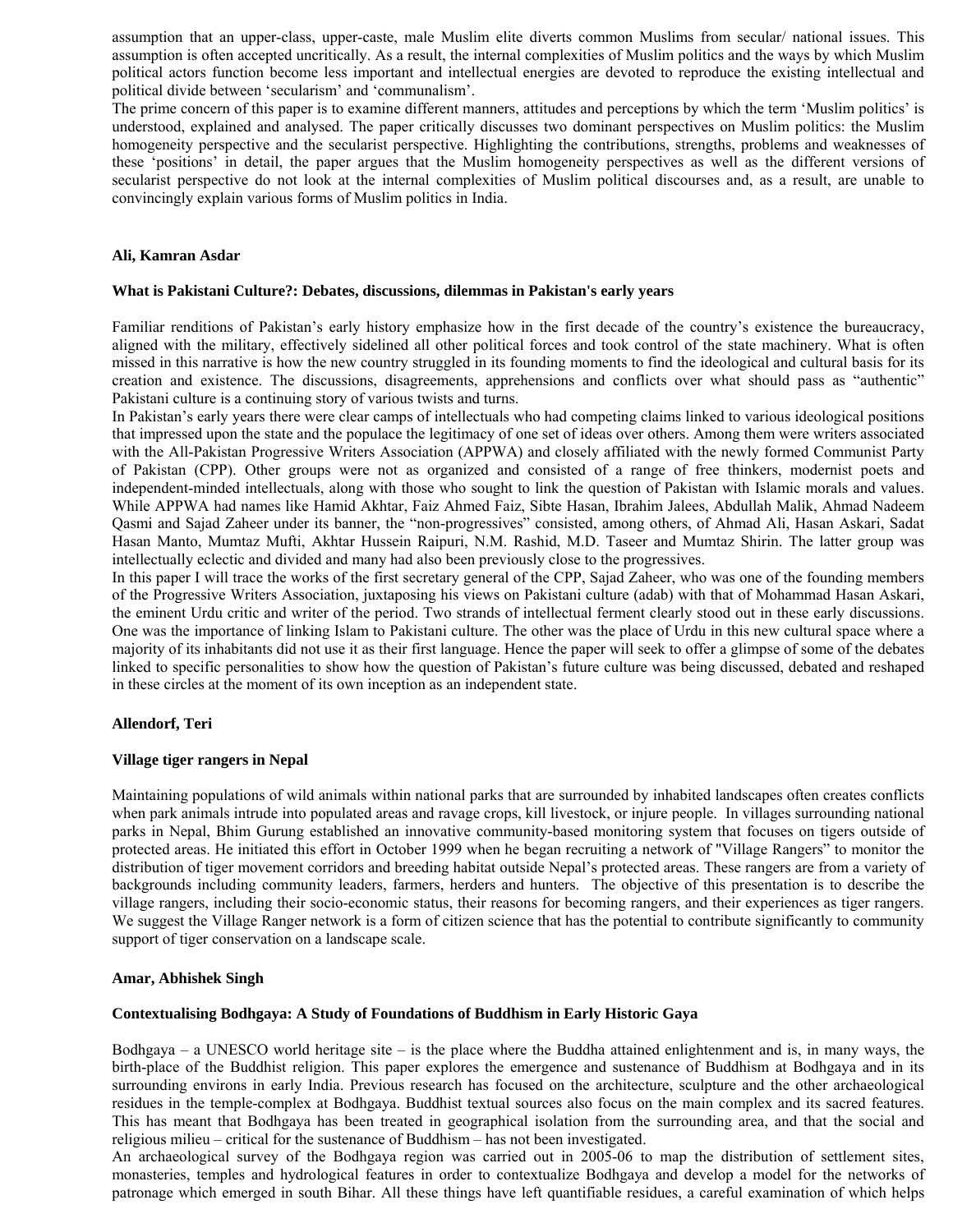locate Bodhgaya as an integral part of the wider sacred landscape of south Bihar. By tracing the settlements and satellite monasteries in the region and their spatial analysis, this paper attempts to establish the linkages between the two and how these linkages led to the growth of the networks of exchange between monks, the Buddhist laity and populace at large. Therefore this paper argues for the pro-active role of Buddhism and monastic community in the Bodhgaya region which helped them in developing their support base. Hence this paper suggests that the relationship between the Buddhist monasteries and settlements of the Bodhgaya region was informed by changing political circumstances, the development of agrarian practices and the expanding horizons of Buddhist and Hindu patronage.

#### **Anjaria, Ulka**

#### **Modernity and the Epic Hero: Gandhi and Nehru in the Indian realist novel**

At the height of the nationalist agitation in colonial India, the significance of Gandhi and Nehru far exceeded their utility as political leaders. This sanctification of Congress leadership was the object of critique by modern liberal thinkers such as B.R. Ambedkar, who was skeptical of any mode of politics that would emerge from so illiberal a political relation between leader and citizen. Indeed, the political rationality attributed to these demi-divine figures in the nationalist consciousness resembled the model of the pre-modern epic hero, wherein narrative action emerges solely from the intents and motivations of the central figure, and in which the totality of historical or fictional narrative emerges solely from the assimilative qualities of his individual actions.

 In this paper, I argue that the conflict between a heroic and a liberal model of leadership was crucial to defining modernity in late colonial India—-and moreover, that the structural nature of this conflict was most carefully elaborated in the form of the contemporary realist novel. Indeed, it is because of the associations of the realist novel with a particular tradition of political modernity emerging out of post-Revolutionary, nineteenth-century Europe that the Indian novel—-responsive to, yet deeply critical of this tradition—-was so expressly suited to represent this crisis of political leadership. Significantly, however, it did so not only by incorporating Gandhi and Nehru into its plots, but by letting the epistemological tensions between epic heroism and realist narrative that emerged from the leaders' presence to occupy its thematic center, even when such centrality compromised the texts' aesthetic integrity. Through a reading of Mulk Raj Anand's 1940 novel The Sword and the Sickle and Raja Rao's 1938 novel Kanthapura, I argue that careful attention to the disjunctures produced when epic models of heroism appear in the realist novel form reveals the suppleness and complexity of Indian modernity in the 1930s as it began to orient itself towards its statist future.

#### **Anjaria, Jonathan**

#### **An Unruly Public: Hawkers, civic activists and reconfigurations of urban space in Mumbai??**

For over a decade, elite civic activists have engaged in a rigorous ?campaign in Mumbai's courts, police stations and municipal offices to ?rid the city's streets of hawkers. However, much to their ?frustration, Mumbai's 300,000 hawkers remain. Not only does this vast, ?and officially illegal, population continue to assert claims to public ?space in the city, but Mumbaikars as a whole have failed to obey civic ?activists' desperate pleas to maintain an orderly city (cf. Chakrabarty ?2002) and continue to use the street as the central site of ?consumption. How does the failure of civic activists' (colloquially ?called 'citizens' groups) efforts to reconfigure the city according to ?a modernist urban ideal speak to the meaning, and everyday functioning, ?of public space in Mumbai? This paper, which draws on field research ?conducted with street hawkers in Mumbai between 2004 and 2006, explores ?this question, as well as how the everyday practices of hawkers index ?an alternative sense of the 'public' that may enable a more democratic ?vision for the future of the city.

#### **Arabandi, Bhavani**

#### **Working the Change: An analysis of the changing work culture in India**

With the ushering in of economic liberalization policies in 1991, India has been going through rapid changes, notably a growing private sector and expanding employment opportunities. Many global organizations have set up branches in India, and employ professionally educated and technically skilled Indians. Global business practices have made a huge impact in this area. These changes have motivated many individuals to move from the public sector to the private sector. But after more than a decade of these policies being in place, and much public discussion, little is known about work practices in the changing economy. It has been observed that increasingly both individuals and organizations have had to adapt to a new market. For individuals this has not only meant a continuous upgradation of skills, decreasing job security, and increasing work stress, but also growing income, fluidity of boundaries between work and leisure, and especially for women, economic empowerment. For global organizations on the other hand, it has meant a struggle to retain talented individuals, ensuring a work-life balance for employees, and last but not least, working within the local culture. Using ethnographic field research this study asks: What is the nature of work, especially professional and technical work, in global corporations in India? Has work culture changed in the post-liberalization period? Are new patterns of work correlated to new patterns of identity in India? Is women's economic independence contributing to a concomitant change in women's social status in India?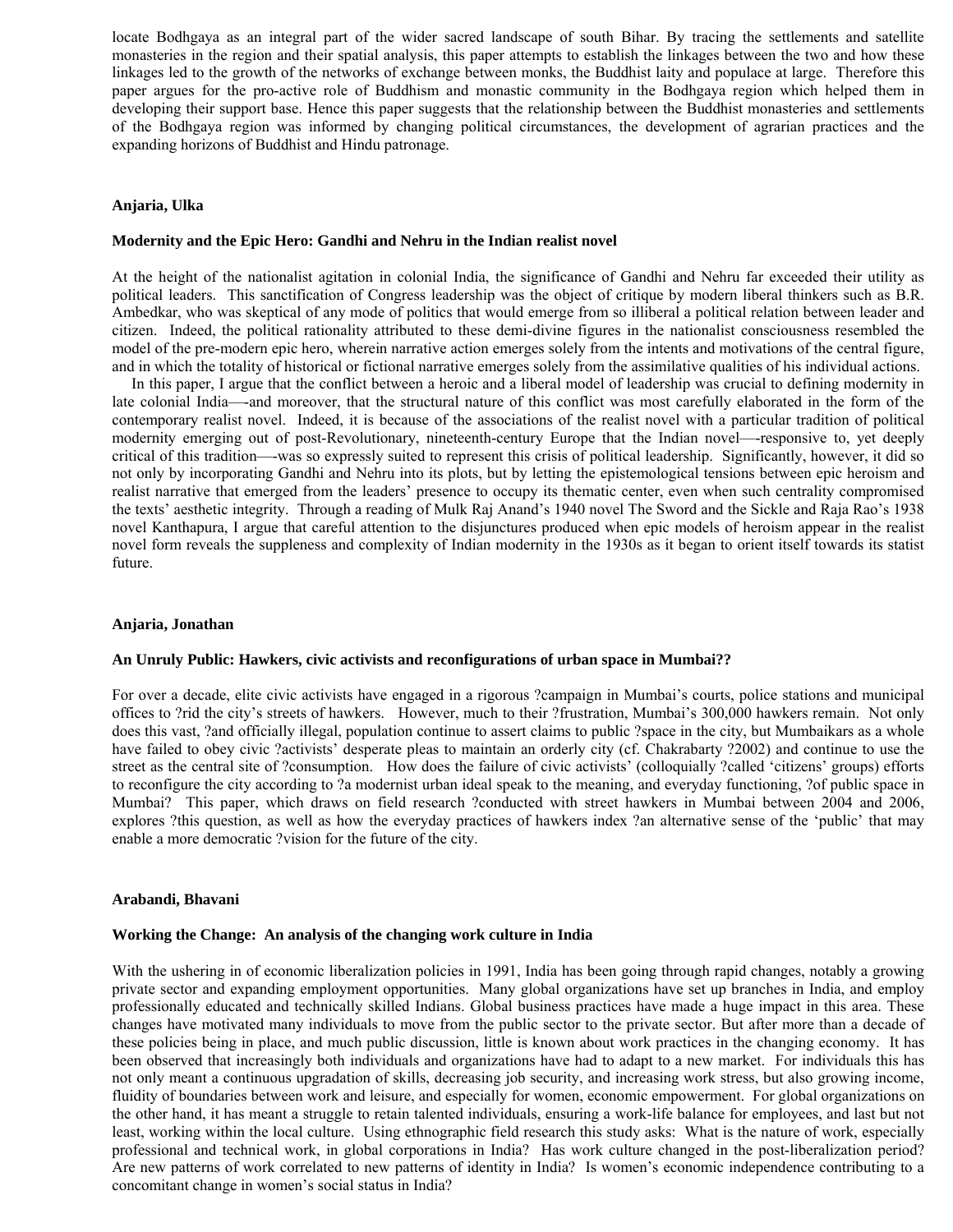## **Arondekar, Anjali**

# **Caste-ing Sex: On Devadasis and Nationalist Historiography**

For feminist scholarship of the metropole and the post-colony, the historical figure of the Devadasi (alternately understood as sexworker, courtesan, prostitute—literally "maid to the gods") profers a complex script, a much-needed shift in the terms through which genealogies of caste, sexuality and culture can be narrated. Devadasis have now become sought after objects of study, fueled by both feminist and state claims to discover and restore sexual difference in India's past. My project focuses on a particular Devadasi community in colonial western India—the Gomantak Maratha/Kalavant Samaj –to make visible the couplings of colonialism and nationalism that undergird such reifications. In doing so, I am less interested in tracing a social history of Devadasis, than in understanding how the figure of the Devadasi appears as a historiographical puzzle, as a site of conflict between nationalist struggles in colonial India and reformist efforts in mid-late nineteenth century Britain. Even as the Devadasi figure becomes taxonomized and rehabilitated through the passing of the various Contagious Disease Acts (1864, 1866, 1869) and Devadasi Acts (1930, 1932, 1934), what falls away is its intimate imbrication with nationalist and reform movements, both in British India and the metropole. By linking histories of reform and nationalism in India and Britain, this project explores alternate genealogies for the project of Devadasi historiography, and raises some of the following questions: What happens when the establishment of anti-Devadasi laws is read in conversation with the colonial codification of profit and pleasure? What forms of citizenship and subjectivity are being historicized through the figure of the Devadasi, even as we recuperate its presence and expand our understanding of the colonial past?

## **Arumugam, Sivakumar**

## **Politics by number: neoliberal government and reservations in contemporary India**

Colonial government actively sought to rule through knowing India. The shift from writing histories to constructing anthropologies of language and customs in India marked important changes in the modalities of that rule. Enumerating caste became an essential part of colonial rule and remained so after Independence. Indeed, the question of reservations for marginal communities in government jobs and in education has been and is still posed almost entirely through a vocabulary of "numbers." Such figures are important because they both help constitute the sites of intervention that they claim to represent, and because in doing so they redirect us to locations where formal politics may legitimately occur. One well-studied consequence has been the formation of formal politics by caste association and thus the coming to political power of "lower" castes and dalits. However, I argue that the kind of numbers, and therefore the kind of politics, available in neoliberal India is different from those available in the colonial, or even post-Independence, context. I suggest that Benedict Anderson's distinction between bound and unbounded serialities corresponds to a distinction between liberal and neoliberal governmentality, not "bad" and "good" nationalisms. Liberal rule, colonial and national, requires an enumeration, representation and government of bounded series of mutually exclusive types of individuals, here specifically in the shape of caste. I suggest that the current opposition to an expansion of reservations in employment and education centers on attempts to enumerate unbounded series of overlapping types, for this is the only way that caste can be "removed" from politics.

# **Ayyagari, Shalini**

# **Shifting Sands of Patronage: The reorganization of institutional practices among the Mangniyar musical community of western Rajasthan**

This paper is an investigation of changes in institutionalization of musical practices among the Mangniyar, a community of professional hereditary caste musicians in the desert region of western Rajasthan, India. My objective is to elucidate broader shifts in knowledges and forms of subjectivity that are shaping changes in institutional arrangements of contemporary music making. I do so by examining, on a micro-practice level, one particular Mangniyar musician and his transformation into someone who has come to care about the future of his community as a result of the institutionalized spaces in which he was located. I trace this musician's history as a member of a time-honored and complex musical patronage system, to his founding of a local community institute, which aims at the preservation of musical practices and repertoire, improvement of education, and building of networks with other institutions and small-scale development initiatives in the region.

 Since the 1980s small-scale development in western Rajasthan such as education projects, non-governmental organizations (NGOs), and cultural/eco-tourism initiatives has increasingly become an integral part of the modern everyday landscape, shaping spaces of social and ecological environment. Recent discourse on development work has emphasized external intervention in community projects and effects of this involvement on the subject community's culture. But what happens when an institution is formed by the very people that the organization aims to help? This study examines the positive and negative effects of such an intervention, focusing on music making and the future sustainability of such a profession within the Mangniyar community.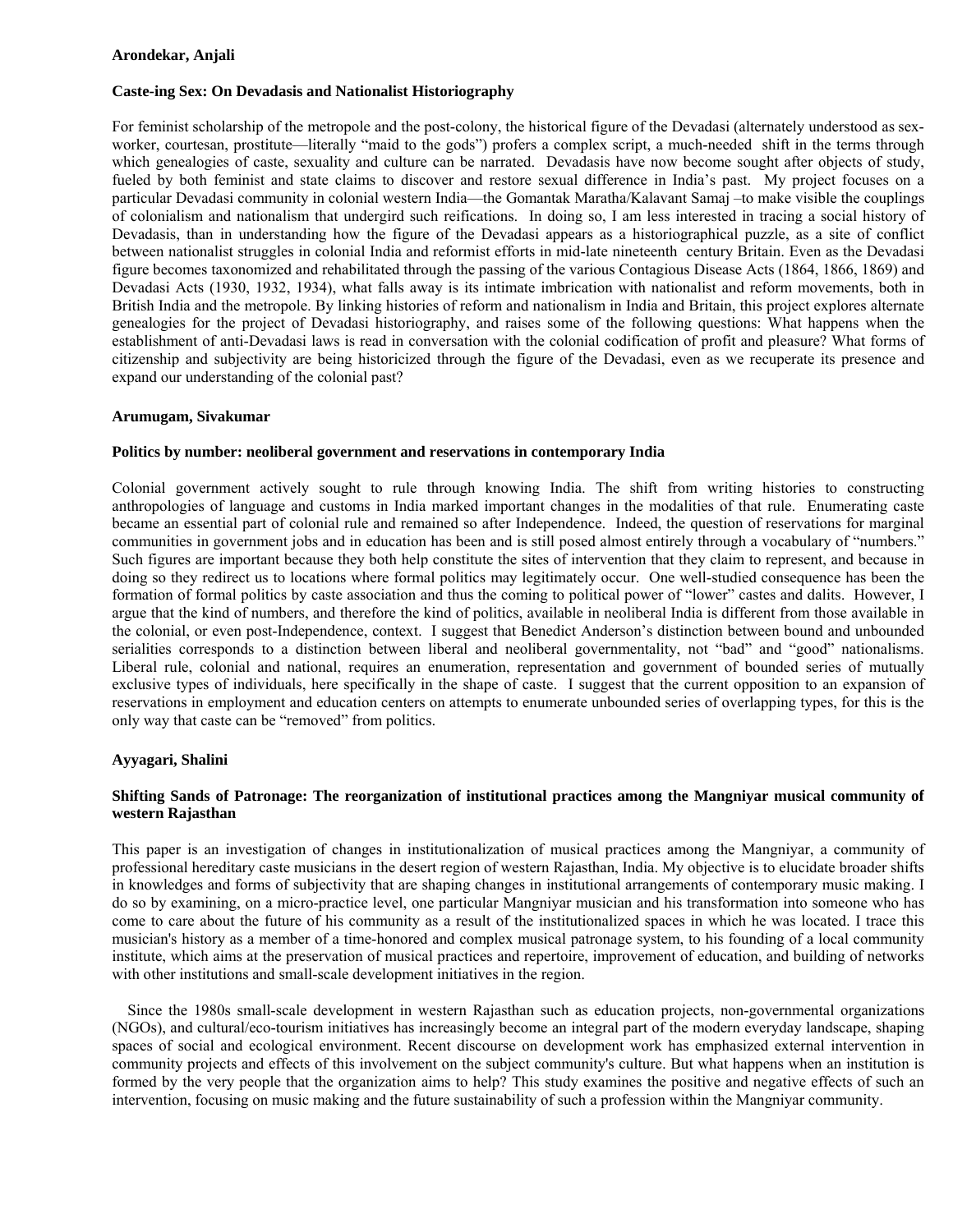## **Baltutis, Michael**

# **Decorating and Donating Indra: the centering of a peripheral Nepalese festival**

The South Asian festival of Indra (variously called the Indradhvajotthana, Indramaha, Indrotsava, or in Nepal the Indrajatra), from its textual inception in the first book of the Mahabharata through its current celebration in the Nepalese capital of Kathmandu, has had as its focal point a fifty-foot wooden pole (Skt. yashti; Nep. lingo), shorn of its branches and bark. Dragged from the forest and installed in the center of the city, this singular object – representing Indra, the king, Bhairav, the year or all of the above – does not, however, stand alone. In two fundamental ways, by virtue of this object being made not to stand in a vacuum but rather carefully placed within a greater Sanskritic milieu, the festival in which it stands shows itself to be a ritual that is integral to the living religion of classical India. The two methods that allowed the integration of such a peripheral festival into the ritual mainstream were, first, the pole's production, namely, the particular ways that it was harvested and ornamented and, second, its use, namely, the consistent way that it was passed on from individual to individual(s).

The production of Indra's pole is, I will argue, a gradual but incomplete process resulting from the accumulation of its three sets of donated ornamentation. Thus, though the Nepalese pole is superficially adorned like a deity, its lack of the reception of either the "life-giving" pran pratistha rite or the dasa samskara rites of passage will necessitate its final visarjan at the confluence of the rivers bordering Kathmandu. At the same time, however, the series of narrative donations made both to and of the pole connects the festival to a small corpus of texts extolling the power of both the king and the goddess, thus displaying the permanance and stability attributed to such a ritually flexible object, as well as preparing the way for similar Nepalese variations.

## **Banerjee, Sikata**

## **The Quest for Manhood in India and Ireland: Hegemonic Masculinity, Empire, and Nation**

Like other forms of identity, masculinity is historically, politically, and culturally constituted. However, one form always becomes dominant or hegemonic in setting the norms for male action. Major traits of hegemonic masculinity in the Western context include physical strength, rational militarism, reason, and discipline. This construct through the imperial reach of the British empire and national liberation movements resisting this reach has important implications for global nationalist politics in terms of female political participation and access to political resources.

Hegemonic masculinity in its intersection with nation usually constructs an "other" who is effeminate and unable to withstand the militant martial prowess of the muscular national self. In this project I name this particular intersection muscular nationalism.

The relationship between women/womanhood and muscular nationalism is dynamic. The abstraction nation as woman is fluid, sometimes it is used to symbolize the mother land in need of protection; at other times she becomes the representation of the national martial spirit. Whatever form the nation as woman takes, ideas of chastity and virtue are important to this construction. These ideas form three dominant models of activism for women in muscular nationalism: heroic mother, chaste wife, and celibate masculinized warrior.

I locate and excavate the genealogy of muscular nationalism within three dissimilar contexts: India and Ireland to emphasize the reach of this concept as well as analyzing the implications for the lived experiences of women in the nation.

## **Banerjee, Mukulika**

## **Sacred Elections**

This paper will offer an explanation for findings that reveal that the poorest and most disadvantaged in India are most committed to the idea of democracy. Ethnographic research reveals that voters see their vote as an instrument to bring about change and to punish corrupt politicians, but also as an expression of their citizenship and their duty as members of a democratic polity. Despite the bitter divisions of social inequality and continued impoverishment, elections were seen to provide a moment when the political equality of each citizen finds public expression and recognition. It is for this reason that elections have come to be sacralized as an uncompromised aspect of Indian public life, in much the same way as all rituals are. It is no wonder therefore that voter turnout figures, especially in rural areas, remain consistently high. The paper also discusses how other participants, namely party workers, politicians and bureaucrats, all seem to deliver unmatched levels of efficiency and probity at election time. By examining both discursive and non-discursive popular perceptions, the linkages of the political with the non-political aspects of social life, this paper will demonstrate the strengths of an ethnographic approach to the study of democracy.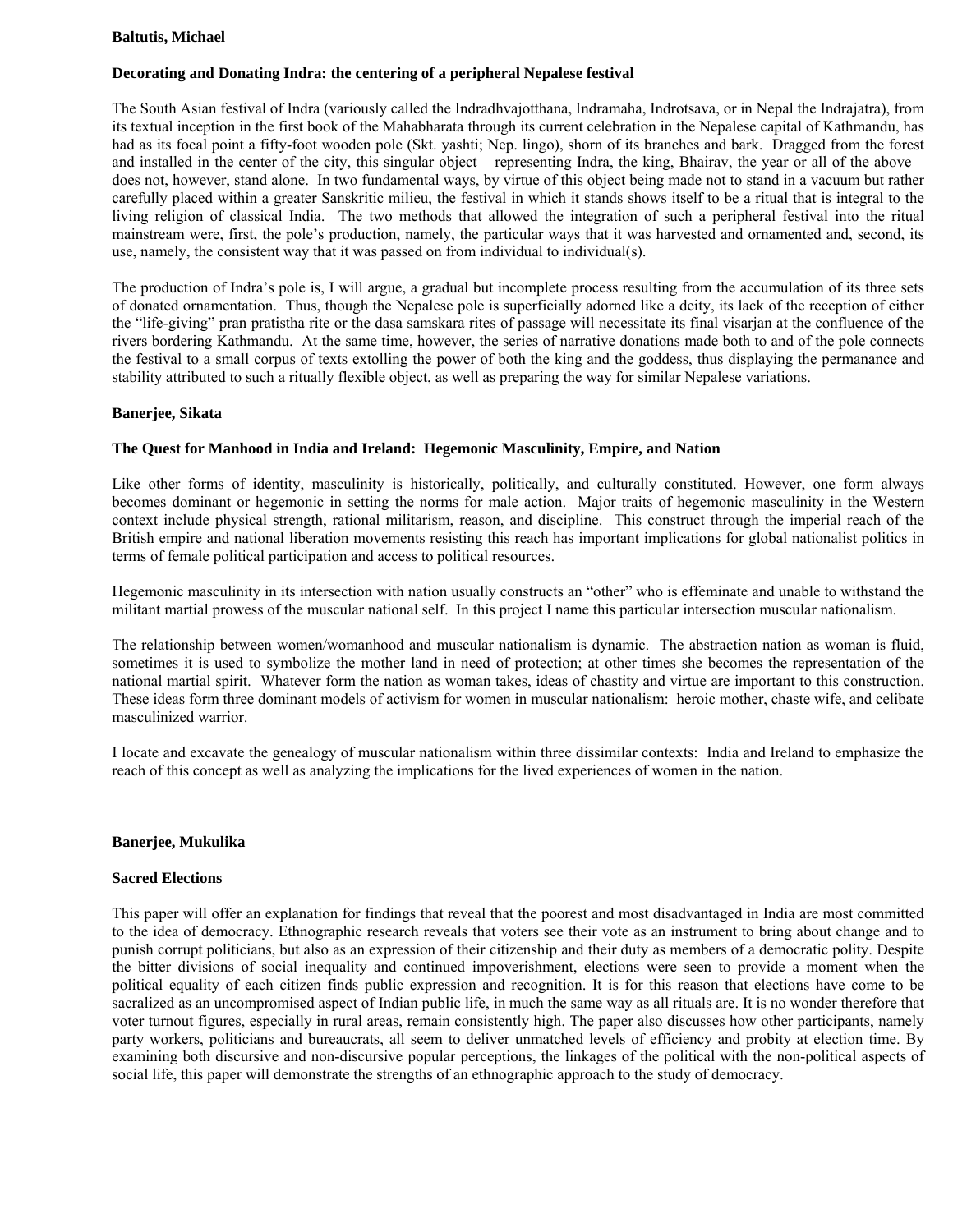## **Banerji, Anurima**

# **Classical Indian Dance: Inventions, Significations, and Performative Values**

Classical dance is a significant trope and emblem of identity for the contemporary Indian state and its subjects. This paper examines how the category of "classical dance," although naturalized as a concept imbued with historical value and weight, was actually a recent invention of post-Independence India in the 1950s. Arguing that it is an ideological container, rather than a purely aesthetic ideal, it explores the performative values associated with the term "classical," analyzing how the idea is deployed and what it does in terms of negotiating historicity with the present. By framing dance as an event that is generated through a network of social relations, the author traces the ways in which a corpus of styles (Kathak, Odissi, Bharatanatyam, Kuchipudi, and Manipuri) entered the classical canon through a series of transformations, showing how the postcolonial state emerged as a mediating power that seeks to circumscribe dance for its own hegemonic interests. But classical dance is not simply manipulated by external forces; it engages with social history and acts as cultural catalyst, choreographing social relations as well as embodied aesthetic acts. By situating the revival, reconstruction, and institutionalization of selected dance genres as representative of a Hindu past (masquerading as pan-Indian history), the paper investigates the politics of temporality, gender, elite and popular formations embedded in the "classical," discussing how dance is mobilized and metonymically aligned with the nation and its intangible economies of "heritage": the past paradoxically made for the present.

# **Bangash, Yaqoob**

# **Princely Debacle and Princely Cousin: Lord Mountbatten and the Princes of India**

By early 1947 it was quite clear that the British will soon introduce wide ranging constitutional reforms in the Indian Empire leading to at least dominion status. The spectre of the British relinquishing their control was a cause of great trepidation to the five hundred or so princes in India who after not joining the Indian federation according to the 1935 plan did not want to be abandoned to the whims of the same political parties they had been vehemently opposing and trying to curb.

This is uncertain scenario the assumption of the office of Crown Representative and Governor General by Lord Mountbatten, a cousin of the King-Emperor was a ray of hope for the princes of India. They trusted that Mountbatten, especially being royal, would be the defender of their interests and uphold their treaties with the Empire.

The princes however had trusted in vain and in the words of an eminent Indian political 'were driven to the slaughterhouse by their [own] shepherd.' How far is this perception true of Lord Mountbatten? Did he really breach the terms of his office by not looking after the interests of the princes? Did Mountbatten unashamedly helped the Congress? Was Mountbatten to blame for the summary fall of the princes so soon after the Transfer of Power in both India and Pakistan? Through a careful analysis of the term of Lord Mountbatten as Crown Representative in India this paper shall address the above questions. While not playing the 'blame game' this paper will illustrate the importance the princes gave to Lord Mountbatten, both as a cousin of the King-Emperor and Crown Representative, at a time when critical decisions were being made for the future of the Indian Empire. Laying their trust in someone who was staunchly anti-princely and someone who just did not care to study the princely problem till a few weeks before the Transfer of Power was what proved fatal for the princes. The aims, attitudes and actions of both Lord Mountbatten and the princes shall form the backbone of the paper in distilling the reasons behind most of the princes signing themselves off by August 15 1947.

# **Barrow, Ian**

# **Re-imagining death in Sri Lanka: SWRD Bandaranaike's assassination museum**

Sri Lankan Prime Minister SWRD Bandaranaike's term as Prime Minister (1956-59) has been variously interpreted. Some scholars argue that his language and religious policies mark the beginning of increasing religious and ethnic tensions. This presentation focuses on how a Colombo museum honoring his life and legacy provides a different perspective. By graphically reimagining Bandaranaike's assassination in 1959, the museum's exhibits seek to promote Bandaranaike's importance as, at once, a 'man of the people', a partisan politician, a national leader and an international statesman. Carefully-chosen artifacts from his life tell a compelling story of interrupted greatness. Announcements of his Oxford Union debates establish his intellectual standing, while speeches and photographs from his early political career outline his non-elite message and demeanor. His founding of the Sri Lanka Freedom Party and his pursuit of populist policies are presented as breaks with a colonial past and as the country's entry into a post-colonial, socialist and non-aligned world. His (unexplained) assassination is the highlight of the museum, and designed to garner sympathy. Bloodied clothing, a bullet, the assassin's gun, and the chair into which Bandaranaike fell are prominently displayed. His inexplicable death is shown as a national loss, and provides a powerful and continuing font of political legitimacy for his party and family. In re-imagining his death, the museum presents a political case to continue his unfinished work.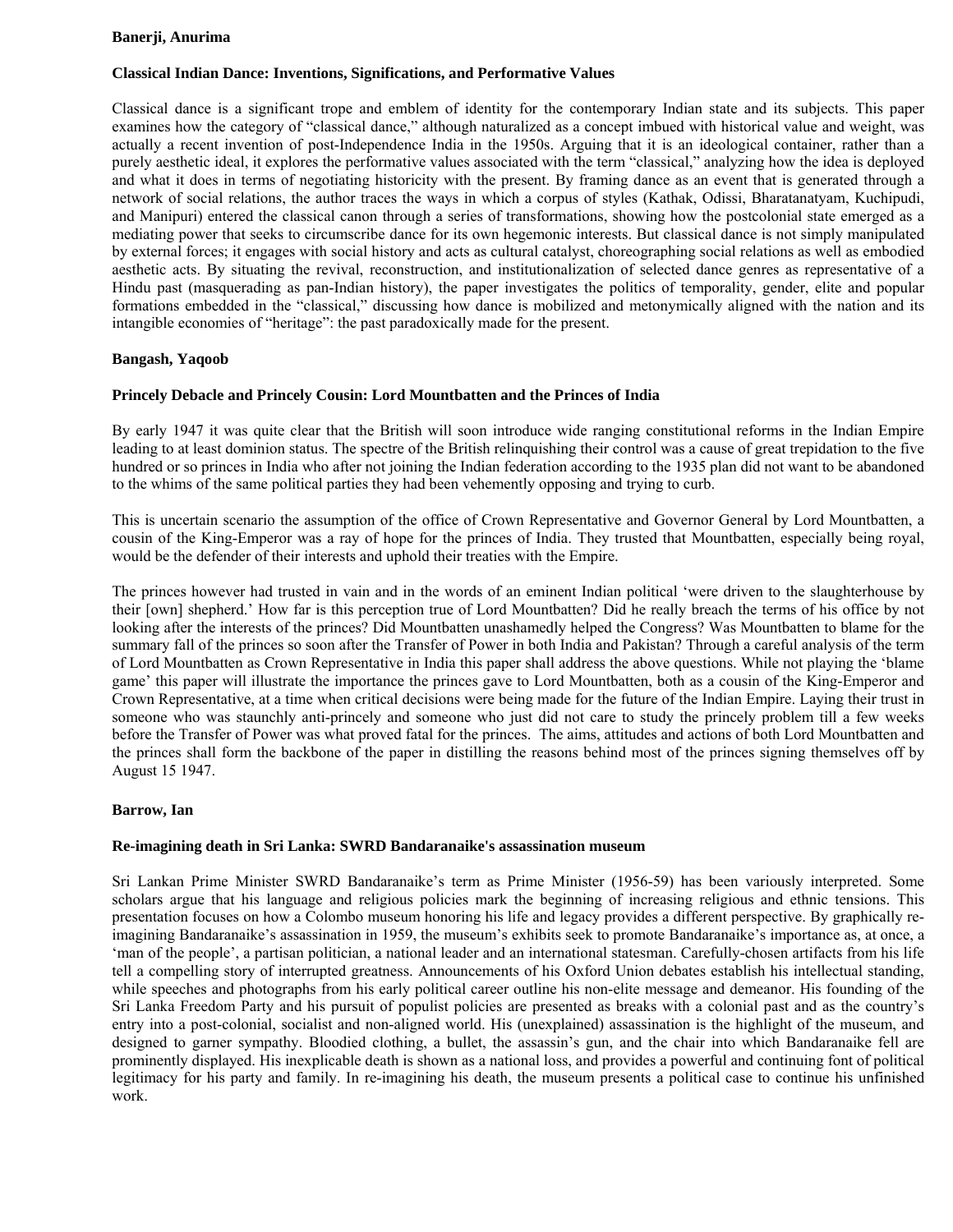#### **Basu, Subho**

## **Reformed Domesticity, Boy''s Adventure Stories and the Idealized Masculinity**

In the second half of the nineteenth century Indian middle class reformers sought to redefine domesticity as part of their interaction with colonial modernity. The construction of childhood and the movement for the legal protection of children constituted a critical component of such attempts at the ''modernization'' of domesticity along the lines of ideal bourgeoisie family in Victorian British society. These attempts at the redefinition of domesticity through the construction of childhood as a socially delineated phase in life were also reflected in the emerging genre of children''s literature in different Indian languages. Boy''s adventure stories in the twentieth century constituted an important component of such children''s literature. By engaging with children''s literature in Bengali, this article argues that adventure stories written for the consumption of male children presented the idealized masculine hero as the model of socialization. As in the course of nationalist movement reformed middle class family became the metaphor of the nation, such masculine heroes of juvenile adventure stories were transformed into the model of masculinity in action in the project for nation formation.

## **Basu, Srimati**

## **The Legal Structures of Kinship: Re-Working Affinity, Residence and Entitlement in the Kolkata Family Court**

Transmission and exchange of rights and responsibilities, labor and space, seen to be central to cultural identity in anthropological studies of kinship, are necessarily transformed in legal negotiations. In both legislative debates and courtroom encounters, norms of kinship are postulated, challenged and fashioned, remapping the entitlements and privileges within which such norms are framed. The workings of Family Courts in India exemplify this process: judges and counselors attempt to render into legal form new provisions about economic survival, fidelity and sexuality, or extended family tensions, constructing new matrices of kinship, while also deliberately marking the Family Court itself as a newly available form and space of kinship. Using ethnographic observations from the Family Courts and related non-governmental organizations in Kolkata, the paper delineates both litigants' attempts to challenge and solidify shifting meanings of kinship, and also judicial constructions of changes in kinship, family and residence norms. I focus on the ways in which problems of urban space, bigamy and adultery, and constructions of desire and romance are used to work through issues such as the cohesion of the patrilocal family and the role and status of extended family members. Courts are simultaneously engaged in transforming traditional understandings of the extended family while also reestablishing notions of its contribution to economic and social structures, recognizing generational contracts as well as, contradictorily, expanded notions of companionate marriage. These examples provide the ground for remapping gendered entitlements and thence problematizing kinship as inflected by the postcolonial State.

## **Basu, Sharmadip**

## **Hindu Music and its Other: Cultural Politics of Bhadralok Musical Identity in Late 19th/Early 20th Century Bengal**

In 1896, Sourindramohan Tagore, needing to formulate an organizing principle for his magnum opus, A Universal History of Music, offered the following definition of 'national music': it is "the faithful [musical] expression of national feelings…best manifested under circumstances that are not controlled by extraneous influences" [S. Tagore, 1896: 11]. In defining 'national music' thus, Sourindramohan, by far the most accomplished 'native' music-scholar of the times and a preeminent member of the Bengali bhadralok society, implied that for a nation like India, 'Indian' music was not that which existed on the colonized ground. It was not even the music that resonated in the immediate pre-colonial past. In order to access authentic Indian music, one had to effect a return to the pre-Muslim, 'Hindu' India and delve into its high-sanskritic, Vedic tradition of music theory and pedagogy. Successive Muslim 'invasions' and the general permeation of Islamic culture in the subcontinent had immeasurably distorted 'true' Indian music. If the Indian nation had to be accurately and honorably represented in the universal history of music then Indian music needed to be cleansed of this accumulated dross, such that its Aryan/Hindu essence could be cast in the sharpest relief in musical terms.

Focusing primarily, though not exclusively, on the writings of Sourindramohan Tagore, my paper traces the Bengali bhadralok quest to fashion a musical identity for its social class during the late 19th and early 20th centuries. Set in the context of emergent nationalism in Bengal, my paper probes the cultural politics of this process through the following generative questions: why, in the context of the thriving musical landscape of latter-19th century Bengal, did the bhadralok intellectuals perceive a musical 'lack' in its social body? How did they imagine the Indian nation in musical terms and where did they locate themselves, as Bengalis and upper-caste Hindus, in this configuration? What formed the normative bases for the 'ideal' bhadralok musical subject, and who/what emerged as its 'Other' in the process?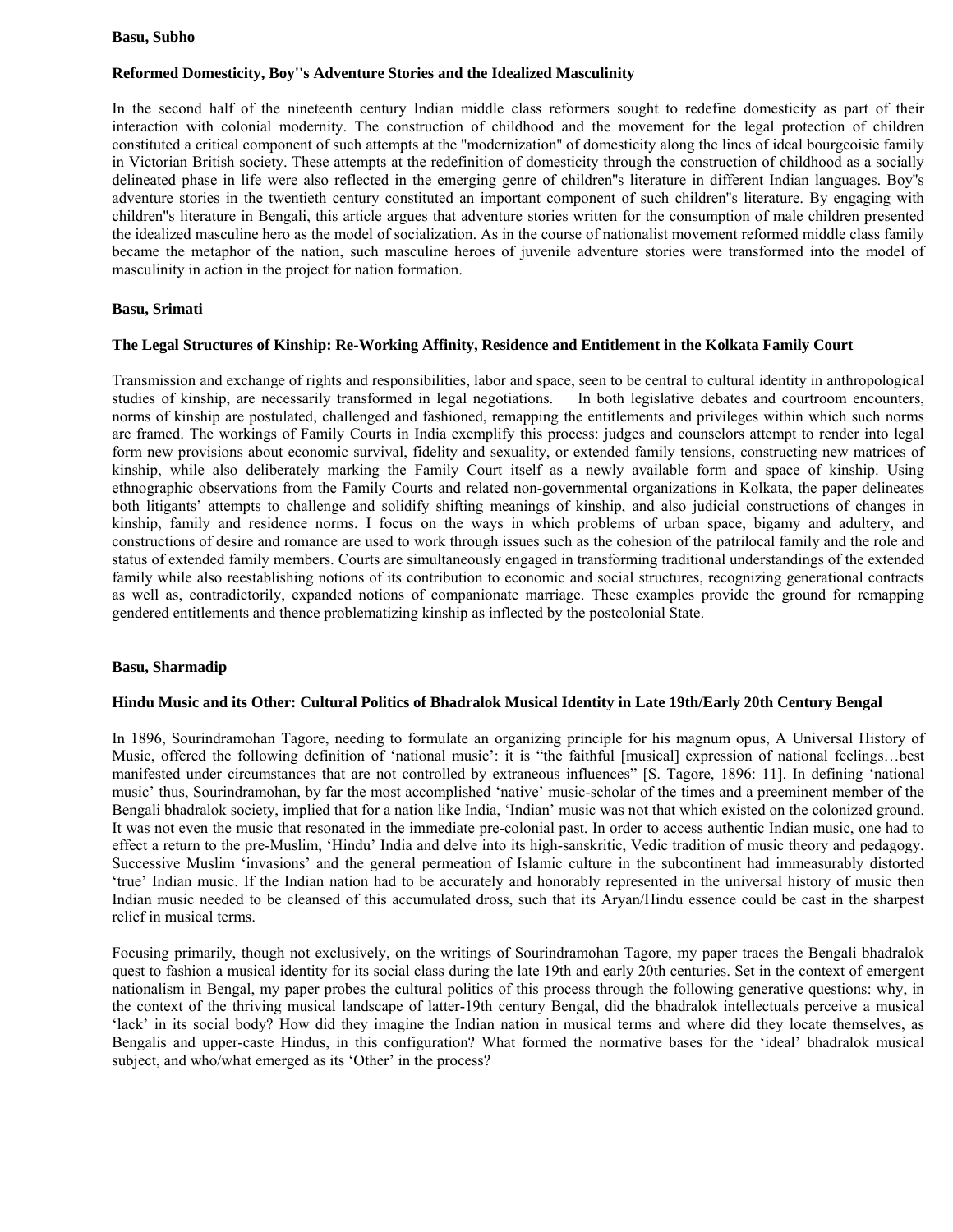#### **Basu, Lopamudra**

## **Unspoken Terrors : State Sanctioned Violence and Its Victims in the Works of Meena Alexander**

Meena Alexander's literary oeuvre destabilizes many categorical distinctions, among these are the binaries of nation and diaspora, home and exile, language and silence, and the private and the public. In literary forms, seemingly distinct like the memoir and lyric on the one hand and the novel on the other, Alexander explores the intimate intermingling of personal relations with traumatic events in the public sphere. Although the most recent exploration of this issue has been in her poetic reflections on Manhattan following the events of September 11, Alexander's ruminations on violence have encompassed many aspects of the postcolonial nation state.

 In her early novel Nampally Road, Alexander gives fictional form to a true episode of the rape of a Muslim woman in Hyderabad in police custody. Although she traces the legacy of Gandhian non-violence in the decolonization of India, she is deeply aware of the fraught history of religious violence which erupted during the partition of the Indian sub-continent. My paper explores Alexander's treatment of violence in the most repressive mechanisms of the nation-state, most significantly in the actions of its police force. Through the exploration of Rameeza's experience of brutality at the hands of the Indian police and the exploration of the brutal murder of the West African immigrant Amadou Diallo in a more recent poem, Alexander deconstructs the binaries of India and the United States, the third world and the first world in the revelation of the nation state as exercising a monopoly on the legitimacy of violence. The modern nation state leaves unaccommodated its racial, linguistic, gendered and sexual minorities. Alexander's questioning of the nation state and its monopoly on violence parallels the work of Isabel Allende and Mahasweta Devi, who express similar anxieties about the brutality of state sanctioned violence in different contexts

## **Basu Thakur, Gautam**

## **De-colonizing Psychoanalysis: Some Observations on the Present Situation of Psychoanalytic Studies in Literature Departments in India**

This paper attempts to study the current situation of psychoanalytic studies in literature departments in India. By current situation the author means both (a) its relation in terms of historical continuity to the Indian Psychoanalytic Association (which was established during the colonial period) and (b) its present condition following a re-emergence and institutionalization in the academy of a post-colonial, and now rapidly globalized, nation-state. The paper will draw out, most importantly, the relative nature of engagement with and investment in ideology as characterizing the practice of and theoretical work on the subject during colonial and the present periods respectively. Beginning with the immediate history of the re-emergence of the discipline within academic circles (most specifically the rise, growth, and institutionalization of the discipline in the mid-90's in the English literature department of one of India's primary Universities, Jadavpur University in Calcutta), the author will offer some observations (based partly on his own experience of studying the subject in India during its most recent phase) in the context of the relative situation of the discipline, then and now, in terms of its arrangement with ideology. A certain lacuna has developed in the present occupation with the discipline namely, its failure to engage with ideology i.e., a failure to appreciate and engage with what Lacan calls the "social link" of any discourse, psychoanalysis included. The current 'ivory tower' approach of studying psychoanalysis and working with it on cultural texts while attempting to avoid or ignore evidential political contexts – the author hopes to elucidate – is metonymic and representative of a general regression of Indian academia and academics from engaging with politics or ideology. In the current globalized context of India, where Hinduvta, Socialism, and bourgeoisie nationalism thrive within the fraternal conciliatory ambit of late capitalism such a regressive attitude can only be translated as complicity, and thus needs to be articulated and hopefully, eventually reoriented.

## **Baweja, Vandana**

## **Otto Koenigsberger in Princely Mysore: Battles over architectural taste**

In the 1930's while promoting the swadeshi (indigenously produced) policy as a nationalistic ideological strategy of resistance against the British Raj, Sir Mirza Ismail the prime minister of princely Mysore restricted the use of imported construction materials in Mysore state buildings. Yet in 1939, Ismail did not hesitate to invite the German émigré architect Otto Koenigsberger (1908-99) to be the chief architect of the Public Works Department (PWD) in Mysore, a south Indian princely state under indirect British rule. How does architectural production in Princely Mysore expose the contradictions of the swadeshi movement? How was the naturalness between territoriality and indigeneity being produced? I argue that the Otto Koenigsberger's buildings in princely Mysore from 1939-1948 were the site of political battles over architectural taste, which reflected competing imaginations of the Mysore nation and the internal contradictions of the Mysore swadeshi movement.

Having escaped Nazi Berlin in 1933, Koenigsberger emigrated to India in 1939, where he served as the chief architect (1939-48) for Maharajah of princely Mysore (now included in the state of Karnataka) and as the Federal Director of Housing (1948-51) for Nehru's government. Koenigsberger, marginalized by the nationalist ideology of Nazi Berlin, had emigrated from a context where nationalism was a xenophobic phenomenon, to a being the chief architect in the service of the Maharajah of Mysore, whose regime was engaged in deploying nationalism as a form of resistance against colonialism.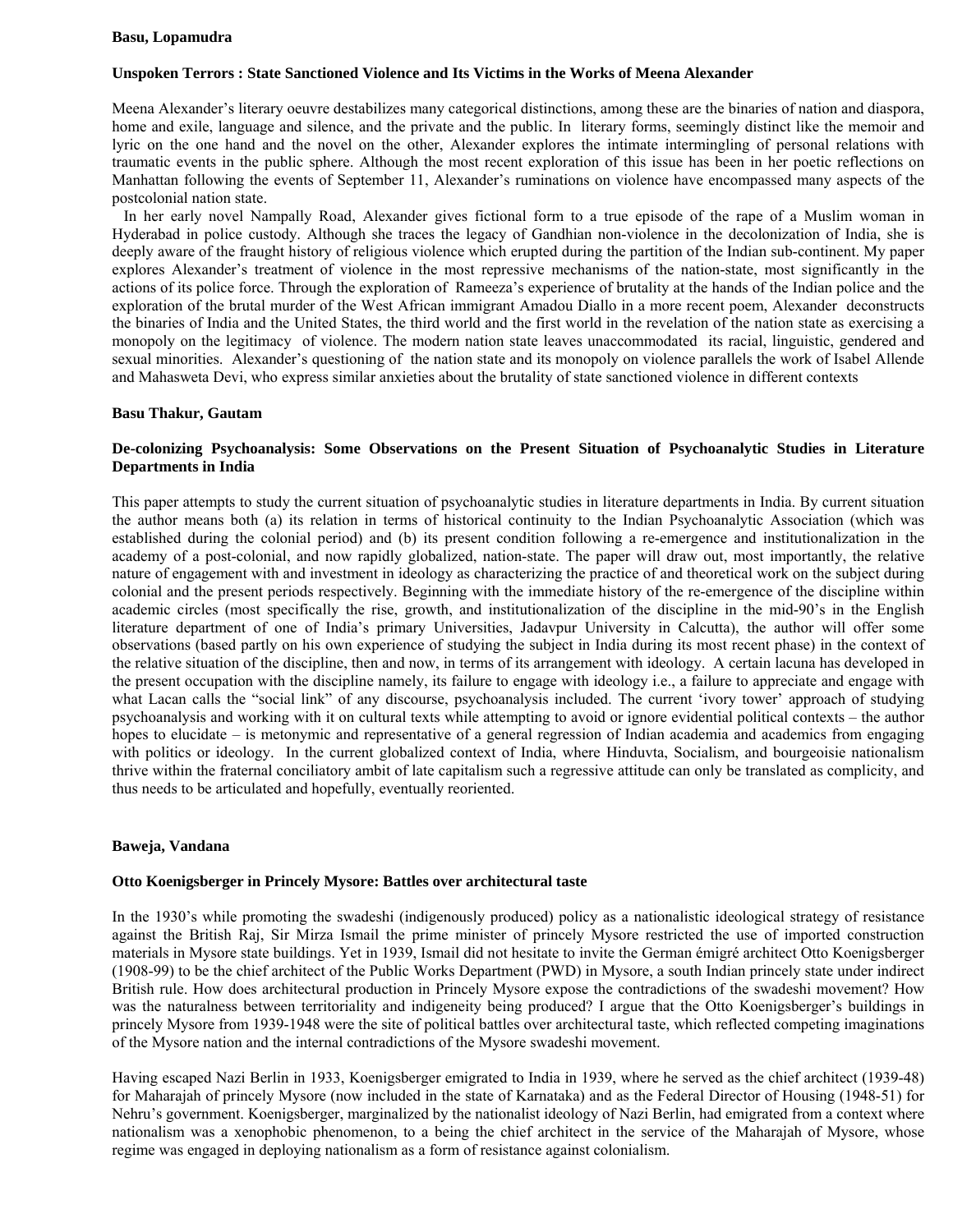Working in Mysore transformed Koenigsberger's architectural practice and thinking. Koenigsberger's architecture was indigenized through the existing praxis of the PWD, the ideological implications of the Mysore swadeshi movement, and the architectural taste of the princely regime. He mastered the use of existing construction technologies, building materials, type design plans, and architectural elements deployed by the Mysore PWD to produce modernist buildings in Mysore. He interpreted the material limitations imposed by the swadeshi movement as a programmatic requirement for a regionalist and climate responsive architecture. Koenigsberger deployed rationalist arguments to critique the architectural taste of the princely regime, nevertheless, he had to negotiate the aesthetic demands of the princely regime with his modernist taste.

This paper will present three buildings from Princely Mysore designed by Koenigsberger: the Mysore Engineers Association Building; the Jayachamarajendra Occupational Institute and the Ayurvedic Hospital to investigate the contradictory aspirations of the Mysore Swadeshi sentiment.

#### **Beaster-Jones, Jayson**

#### **"Experiencing the Brand, Branding the Experience"**

This paper presents ethnographic material from a rapidly expanding chain of music stores in urban India. This retail chain attempts to attract cosmopolitan Bombay customers by maintaining a "brand personality" that invokes local conceptions of a "world class" shopping experience. Through use of transnational retail models to brand the shopping experience, this paper suggests that these Bombay music stores enable new modes of cosmopolitan consumption that become the primary institutional explanation for the effort expended on store design, celebrity and musician events, and music workshops. Through these activities, corporate executives intend for this chain of stores to become more than simply an aggregate of retail spaces. Instead, the evocation of brand is desired to become an anthropomorphized sign that mediates not only the customer's interactions with the chain, but the chain's interaction with its customers. Insofar as the chain's brand image offsets and combines with the brands of celebrities, holidays and the objects for sale, a space is created for the performance of cosmopolitan consumption practices that becomes iconic of a "Bombay shopping experience" in other parts of India. This paper provides a brief review of the literature on experiential branding and analyzes some of the narratives utilized by the executives of the chain to rationalize the interactions between customers, staff and the space of the stores in an Indian context.

#### **Bedi, Tarini**

## **Local Power-Brokers, the State, and Alternative Visions of the Law: The Gendered Politics of Redevelopment around Mumbai's Film-City.**

Urban redevelopment projects in Indian cities are marked by numerous discourses that revolve around rights, legality, and aesthetics. They also involve local, neighborhood power-brokers who owe political allegiance to one of India's many political parties. In the case of the slum communities around Mumbai's cherished film and television studio—Film City, key local players are slum residents who belong to the Shiv Sena party, many of whom are women who work for the party's women's wing, the Mahila Aghadi. The redevelopment of the slum communities around Film-City has an added dimension namely the discourse of a media industry's efforts at self-presentation as a global player that must nevertheless function within local conditions of inequality, informal labor, and a marginalized urban working class. This paper uses historical, visual, and narrative ethnographic data collected in slum communities around Mumbai's film-city. It looks at the contests between notions of history and urbanization among those who run the film-studio, those who live in what have been deemed "illegal" settlements around the studio and provide most of its labor, and those who have been engaged as agents of spatial change in this community, locally known as "builders." It traces the historical integration of film-city's land into Mumbai's urban network, and the emergence and transformations of local discourses on law, rights and sustainable planning. It looks at how discourses of legality and aesthetics get constituted differently by the varied actors in projects of urban planning and public housing. It explores how the least powerful (though with the most at stake in terms of the displacement that urban housing projects entail) of actors in urban planning projects, working-class, urban women constitute their own subjectivities through personal discourses of legality. It argues that these discourses emerge out of the normative and cultural processes of everyday lives framed within the very specific constraints and possibilities that spatial proximity to film-city provides. I am particularly interested in how these alternative notions of legality are asserted and how these can in fact be effectively integrated, rather than rejected to implement sustainable and fair urban redevelopment.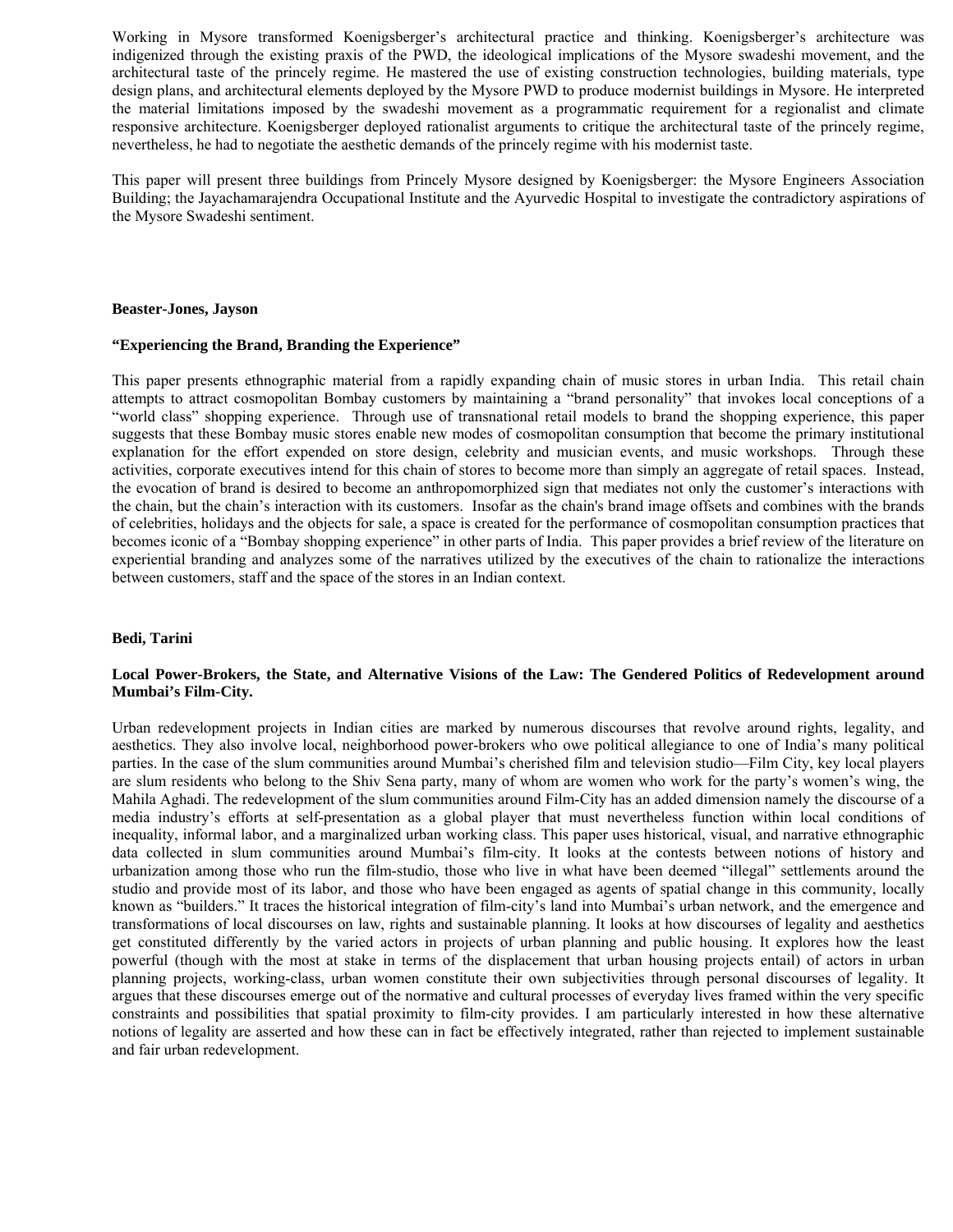# **Berger, Rachel**

# **Embodying Independence: Gender and Indigenous Medicine in early post-colonial India**

This paper attempts a study of the fashioning of post-colonial 'expertise' about the body as it played out in the early days of independence. It considers the revamping of medical policy in Uttar Pradesh in the decade following independence, during which Ayurveda and Unani medicine were incorporated as foundation stones of public health planning for of the state, and also dominated popular writing about health and the body in the Hindi public sphere. A survey of official and popular discourse reveals a predominant concern with the fashioning and identification of medical experts and expertise, which came at the expense of the rich, complicated and variegated ways in which indigenous medical knowledge had been addressed during the national period. In the context of the Indigenous medical systems, this imbued further power and authority upon registered Vaids and Hakims, who went from being appointed guardians of Indian 'tradition' to the policy-framers of the early post-colonial period, and worked to recast those figures in society who held knowledge about the body like dais, 'lady doctors' and rural practitioners, as redundant and outdated figures in the age of post-coloniality. The early 1950s also saw the bifurcation of the genre of medical writing in Hindi marked, firstly, by the emergence of expensive technical textbooks written by Vaids employed in the new government, and secondly, by mostly female, amateur writers, who wrote about the hazards and curative potential of foods, spices and household items in inexpensive, pamphlet serials. These 'experts' were clearly delineated into two camps: those who drew on their professional authority, and those who drew on their cultural authority. As such the tension between these two categories comments not only the political culture of medical change, but also on the social life of the middle-class as it refashioned itself it into a group of post-colonial, independent citizens.

## **Besky, Sarah**

## **Indian Labor Law and the Limits of Fair Trade in Darjeeling Tea Production**

In the Darjeeling district of West Bengal in Northeastern India, two neighboring tea-growing communities are currently seeking fair trade certification. One of these communities is Makaibari tea estate, a plantation founded in 1856. The other, five miles away, is the Tazo CHAI small farmer cooperative, organized by farmers in August 2006. Despite their geographic proximity, the plantation and the cooperative operate on dissimilar systems of land tenure and social organization. At Makaibari, the owner sought certification; in the Tazo CHAI cooperative, the farmers first collectivized and then asked Darjeeling NGOs to help them gain fair trade certification. Initially, it would seem that, compared to the plantation, the cooperative would be far more equitable and in congruence with fair trade's social and environmental justice aims. This paper will explore how small farmers in a cooperative and plantation owners could both legitimately seek certification from transnational fair trade certification agencies. It will also explore how individuals embedded in fundamentally different land tenure systems operationalize "fairness" through transnational fair trade certification, local labor organization, and Indian legal codes.

In the Darjeeling hills, tea is extensively cultivated on plantations, living reminders of colonialism. In other parts of the world, fair trade certifiers acknowledge the inequities of the plantation system. As a result, fair trade coffee, cocoa, and sugar (also former colonial crops) come primarily, if not exclusively, from small farmer cooperatives. Global agencies' willingness to certify Indian tea plantations raises the question: Can a plantation ever be "fair?"

The Indian tea industry complicates fair trade certification further. Colonial labor policies inspired the Plantations Labour Act of 1951, which mandated that plantations provide workers housing, health care, food rations, and education. Neither the Labour Act nor fair trade certification guarantees such aid to cooperative farmers. Today, plantation owners blame the Labour Act's "social costs" for the financial demise of many plantations and claim that the industry would be stronger if the act were repealed. Although they lament the "social costs" of the Labour Act, many of these plantation owners are seeking fair trade certification. In this paper, I will explore the tensions between the legal fairness presented in the Plantations Labour Act and the voluntary fairness of transnational fair trade certification. My ethnographic data suggest that Indian labor laws regulate fairness and social welfare far more strictly than fair trade certification alone, potentially causing us to ask: should all Indian plantations become "fair trade?"

## **Bhan, Kuldeep K.**

## **A Review of Harappan Culture in Western India**

Recent archaeological excavations carried out by the Maharaja Sayajirao University of Baroda have shown that many hypotheses regarding the history of prehistoric settlements in the region of Saurasthra and Kutch during the 3rd to 2nd millennia BC. This paper will present a critical review of earlier models and propose a new framework for studying the human adaptations in this region.

The main sites that will be used for this paper are Dantrana, Santhali, Moti Piplee (North Gujarat), Gola Dhoro (Bagasra) and Jaidak in Saurashtra. The new data from these excavations suggests that there were fairly substantial agro-pastoral and hunter/gatherer distinct communities inhabiting Western India long before the Harappans established their trade and interaction networks. The hypothesis of mass migration of the people from core region of the Indus Valley seems to have only very limited truth. The data further demonstrates that the during copper/bronze age the Western India was inhabited by diverse communities with several forms of adaptations including settled farming, hunter/gatherer, hunter/gatherer/pastoralists, traders and craftsmen demonstrating economic links between these diverse groups.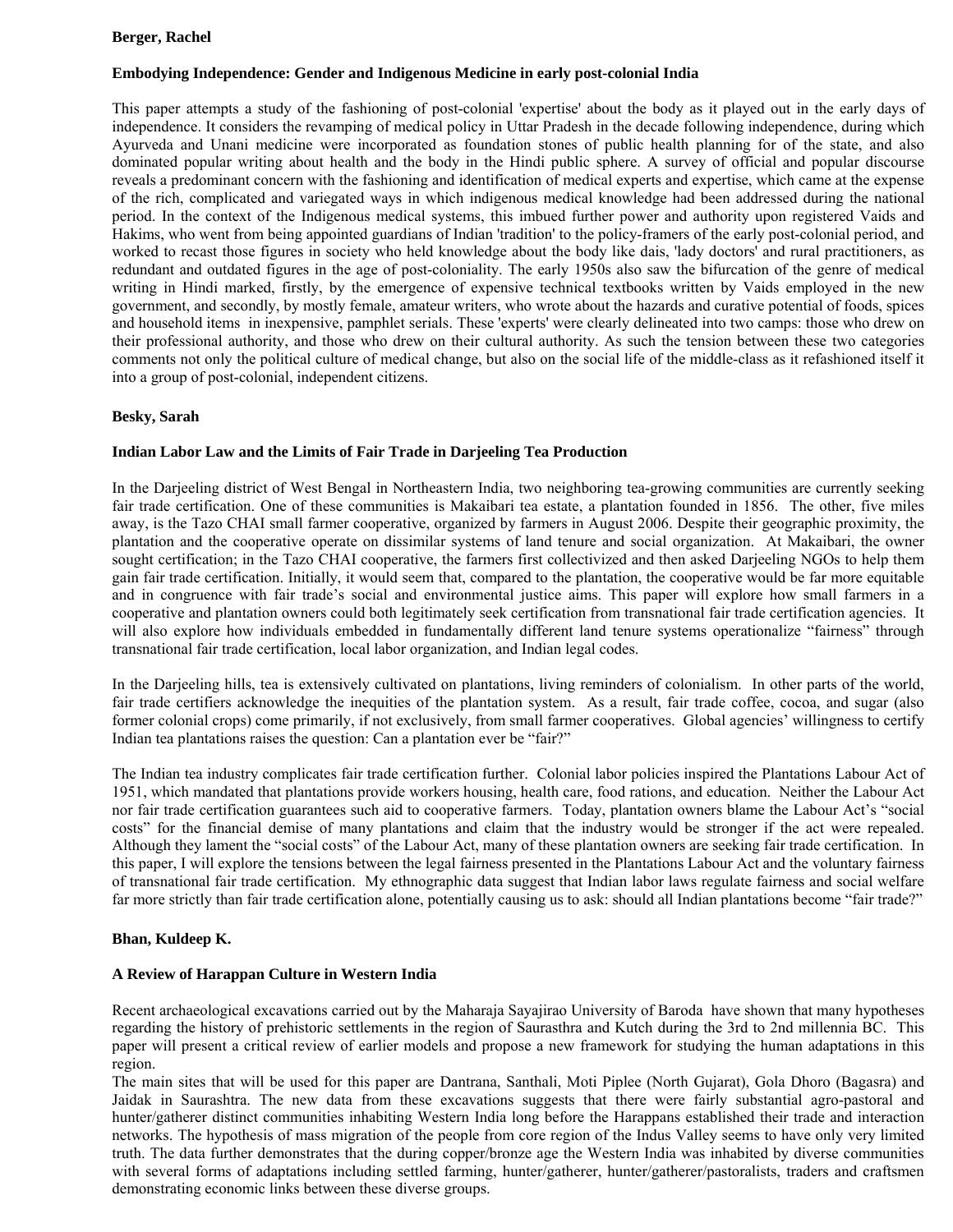Recent research have also demonstrated that the Harappans derived their power form the control of essential resources, such as land, livestock, and raw material that were used to create prestige goods, control of production and long distance trade. Many of the prestige items were produced from the raw material that were not available in the core area and were obtained from the peripheral areas like Gujarat either in the form of raw material, partially finished or finished goods. This is reflected in the discovery of stock piling areas, shell, stone bead and faience workshops from the Harappan sites of Gujarat.

After the decline of Harappan cities in Gujarat around 2000 BC, localized cultures appear to have evolved from the rural populations who may have coexisted with, but were not swallowed up by Harappan culture. This process can be seen in the evolution of local pottery shapes and designs and the consolidation of regional power, as demonstrated by the development new fortified settlements like the ones at Jaidak and Sungadh. Harappan style items were no longer in demand and the power base of Harappan elites was disrupted with the breakdown of established trade networks.

However, agro– pastoral communities based on summer crops such as millets and sorghum and hunting/gathering continued to inhabit the region, and provide a link to later cultures in both Sindh and Gujarat.

## **Bharathi, Manjula**

#### **Dialoguing with Local Spaces in a Global Context**

The paper critically examines the changes brought about by international tourism, modernization initiatives and development interventions in the socio-cultural terrains and the lives of the people of Leh. It tries to look at the crisis of cultural confidence, combined with the increased economic uncertainty, crime rate and the spiral of insecurity (social, cultural, political and spiritual) in Leh, which global integration tends to generate.

 This paper will also examine the impact of urbanisation and massive migration on the public and personal domains of women in Leh. Before the advent of international tourism and modernization initiatives, it was the shared understanding between the communities in their day to day life in a web of interdependent socio- economic relations, to an extent, that defined and maintained their collective identity and security. This also allowed for the cohesive operation of socio- economic and political components in a well defined cultural and spiritual space. The development initiatives and interventions and the commercialization of tourism in tune with the design and pattern of a mega society have not taken these on board.

 This paper thus tries to examine how practices and discourses, which are sometimes part of trans- national cultural global flows, affect the interpretation and evaluation of the ways of living among the indigenous people and influence further cultural production and ways of seeing. The analysis and critical understanding developed in this paper are based on two years of field work in Leh for facilitating people-centred initiatives.

## **Bhatia, Varuni**

#### **Whose reform?: Vaishnavism, reformers, and religious identity in colonial Bengal**

Kedarnath Dutta (1838-1914) was a typical member of the Bhadralok class in nineteenth century Bengal: he spent his childhood in a village in the district of Krishnanagar, came to Calcutta for higher education, dabbled in the Brahmo Samaj, took his first job as a teacher in government schools, went on to join the lower ranks of colonial administrative services and, by the time of his retirement, had risen to the level of a district magistrate. However, during his long career, he became interested in Vaishnavism and by the end of the nineteenth century, he had 'revived' the so-called 'Visva Vaishnava Raj-Sabha', that traced its inception to the six goswamis of Vrindavan, with Chaitanya as its spiritual inspiration. Moreover, by the 1880's, he had made a somewhat successful claim over a region across the river from Nabadwip to be considered as the 'real' birth-place of the fifteenth century Bengali mystic; this place he named Mayapur.

Kedarnath Dutta, known amongst Gaudiya Vaishnavas as Bhaktivinod Thakur, was probably the most influential Vaishnava reformer from nineteenth century Bengal. This paper will examine his writings on Vaishnavism, locating it within the larger themes that emerge in the formation of Hindu identity in the same period. How does a reformed Vaishnavism that appeals to middle-class sensibilities, and responds to the moral and theological challenges of the Brahmo-Samaj on the one hand and Christian missionaries on the other, stake itself as the true essence of Hinduism? What role do such reformers, who are also modern theologians in a specific sense, play in this process? And what kind of engagement with history is necessary to make the claim of eternity that emerges as a crux of Hindu identity in this period? My paper will address some of these questions through the figure of Kedarnath Dutta.

#### **Bhattacharya, Himika**

## **"Is my honour not honour?": The Gendered Politics of Caste, Tribe and Honour**

This paper lies at the intersection of caste and ender identity in unpacking women's experiences of violence in the Lahula tribe of India. I focus on two forms of violence – rape and marriage by abduction to discuss the cultural specificity of these acts of violence that has a local relationship to an enabling political and institutional structure which ultimately sanctions the violence. My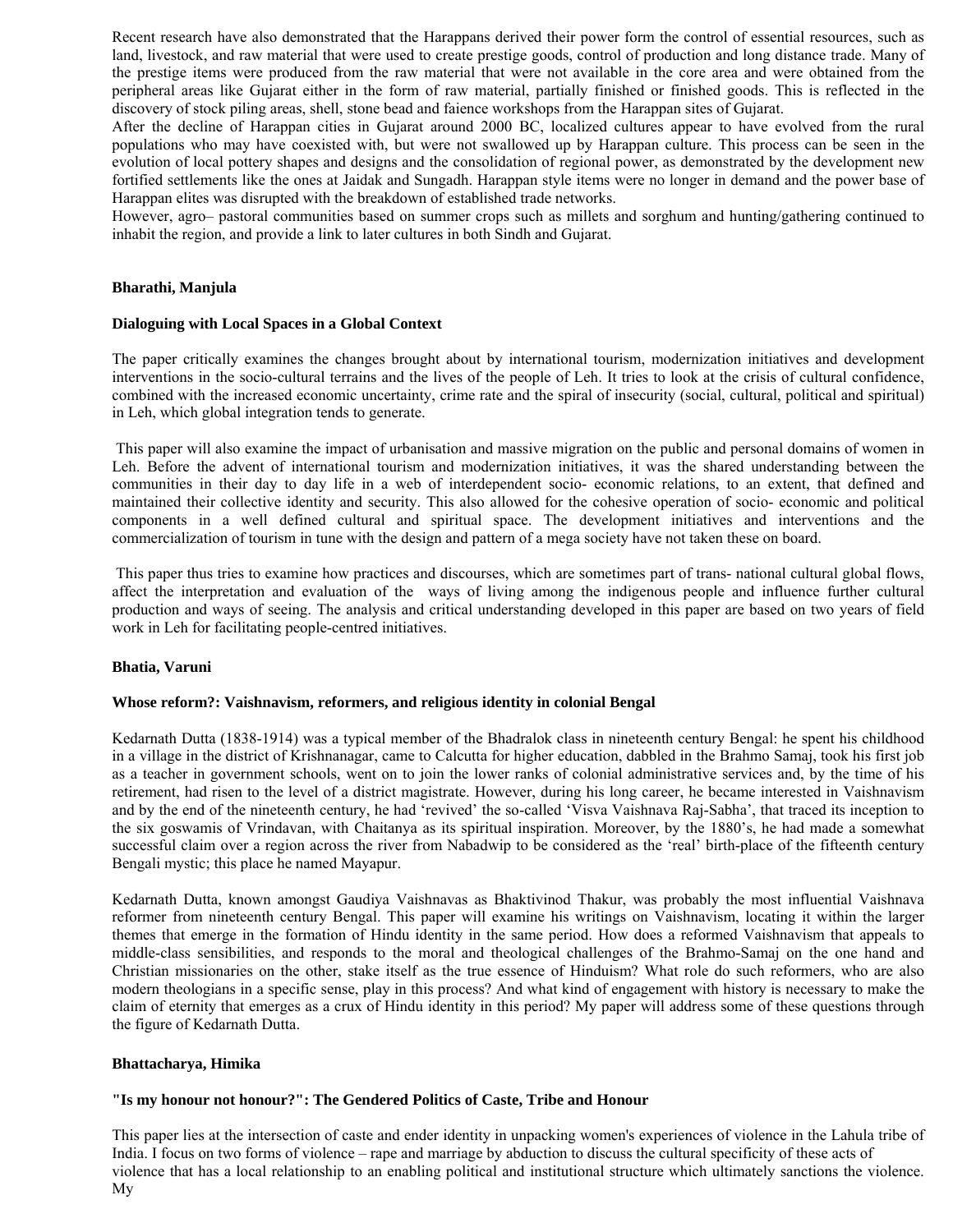discussion of "honor" in particular is the site of analysis that finally brings together caste, gender and marriage practice in this community.

This discussion is based on the ethnographic fieldwork I conducted in Lahaul, India for my dissertation. I conducted life history interviews with several women and here I discuss two women's stories. One is the story of a woman from a low caste raped by an upper caste priest who fights back the rhetoric of dis-honor and turns it on its head to

establish her own position as honourable. The other is the story of an upper caste woman forced into a marriage by a lower caste man of the tribe, who fights back her sexual violation and forced marriage by upholding her own privileged caste status.

One woman rejects what has been deemed socially acceptable for raped,

low caste women to redefine notions of honour and family. The other embraces a regressive ideology (that of caste) to uphold her honour

and fight back, undermining it anyway by exposing its power,

inconsistencies and weaknesses.

Finally, I illustrate how the disavowal and sanctioning of violence by the community (men and women) operates through privileging the tribal

'people's' struggle over the women's struggle. Any crack within the community (such as those that might be caused by the acknowledgement of violence against women) is seen as detrimental for the 'larger' struggle. The collective honour of the tribe, which is guided by the

honour of its women, must be preserved at all costs, deploying notions of honour as they are practiced in the non-tribal parts of the

country. Thus it becomes necessary to disavow the violence that the women experience and establish the purity of all Lahuli customs and practices, supporting all 'indigenous' behaviors. This strategy can be viewed as an aggressive rejection of the state's marginalization of

tribal communities across India over decades as well as a redefinition of identity in the tribal people's movement.

#### **Bhattacharya, Tithi**

#### **"Deadly Spaces: Ghosts, Histories and Colonial Anxieties in Nineteenth-century Bengal"**

In his autobiography the renowned artist and writer Abanindranath Tagore imputes an amazing historicity to space. An ancestral home, writes Tagore, "lives" only through the "company of people". In his characteristic lyrical style Tagore further elaborates this connection between history and location by claiming that a house "truly dies when "people leave it". What can we make of this beautiful connection between location and history or space and time? In particular, what do we make of his transposing the organicity of living and dying onto space in this evocative manner? In this paper I am going to advance Tagore's claim about this relationship between history and spatiality in the context of Calcutta as a colonial city. I am going to argue that spaces acquired a certain kind of past-ness or the patina of antiquity through a very specific rhetoric related to death and dying, that of haunting. We are going to look at haunted spaces as locations of history from two separate perspectives: British and Indian; this is so because each side was invested in sets of very different arguments about Calcutta's status as a city with a past, or its respectability as an old city. Ghosts, both Bengali and British, we will argue, determined and/or disputed the antiquity of the city and in turn questioned or consolidated the future of British rule.

#### **Bhattarai, Keshav**

## **Linking Community Forests, Land Use Dynamics, Equity, and Social Well-Being at Ecological and Administration Regions of Nepal by Using Remote Sensing and Geospatial Data**

Community forestry involves a shift of forest management from government to local users, through the processes of institutional development. When implementing these processes there should be concern for the availability of resources, equity in their distribution, and production efficiency for the well-being of the society as a whole. Nepalese governmental policy of transferring forest management to local community users since the 1980s has shown mixed results. The majority of the literature reports that community forestry has proved to be more robust than the government management system. Some report that community forestry has been successful because it is in remote areas. Critics, on the other hand, argue that the robustness of community forestry withers as development proceeds, with the construction of roads and urban sprawl undermining its positive effects. Almost all the studies on community forestry have been local, with no studies examining the successes and failures at the regional or national scales. Without this macro scale analysis there can be no way to determine whether or not community forestry can contribute to national development, and whether or not there will be equity in product distribution over time and across national space. This paper examines the effect of community forestry on land use dynamics at both micro-and-macro-levels. It utilizes satellite images taken by Thematic Mapper (TM) in 1990 and Enhanced Thematic Mapper (ETM+) in 2000 and integrates these images with socioeconomic data corresponding to these years from published literature. Micro-level land use dynamics are based on three representative cases of Dolakha (Mountain Region), Ramechhap and Okhaldhunga (Hill Region), and Bara Parsa and Rautahat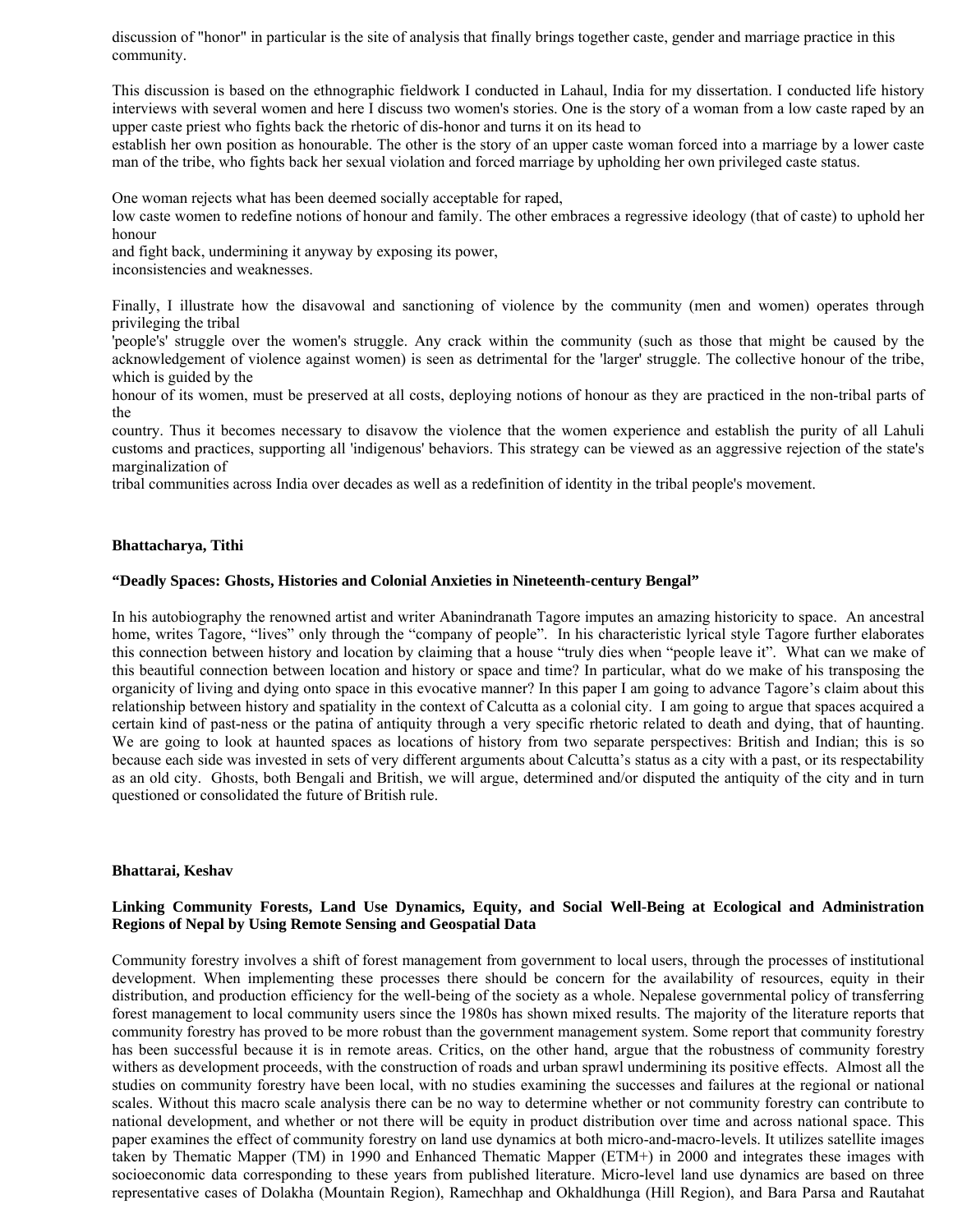(Tarai Regions), and for macro-level analysis it aggregates image and socioeconomic data at the three ecological regional scales—Mountian, Hills, and Tarai. By analyzing land use dynamics this research establishes where successful management exists and where it does not. It also assesses the extent to which genuine "stake-holder" decision making versus Forest Department imposed rules produces better managed forests. This paper will help fill a void by using geospatial and social analysis at the macro scale to explain changes in Nepal's forest cover and to determine the sustainability of those changes.

## **Bhattcharya, Tithi**

## **A Very Good Story of a Very Good Girl': Men Writing as and for Women in Nineteenth-Century Calcutta**

This paper looks at the nineteenth century practice of men writing as women. It looks at two kinds of texts: first, where female identity is assumed for moral domestication (for instance in Sushilar Upakhyan, pub. 1859) and secondly, its reverse where the male writer uses a female nome de plume for mobilization to a cause (support for widow-remarriage). In both case the female fictive "identity"/name is assumed by male writers as acknowledgement of a real social presence: the female reader/social actor. It is the contention of this paper that this move on the part of men to adopt a feminine identity goes beyond the functional issue of accessing a female reading audience. It demonstrates a particular kind of masculinity produced in the colonized man as both response and challenge to charges of effeminacy by the British. The paper asks the larger ontological question as to what it meant to be a man in the public sphere when ones contribution towards constituting that sphere, as an author, was under a feminine identity.

## **Birkenholtz, Trevor**

## **The Politics of Tubewell-led Irrigation in Jaipur: Produced Scarcity, Recursive Ecological Change and Adaptive Social Institutions**

Since India's Green Revolution, over twenty million tubewells have proliferated across the country. Nearly two million of these are in Rajasthan, India's most arid state and the site discussed in this paper. Today, the tubewell continues to flourish even as groundwater overdraft is accelerating throughout the state. The degree to which this rapid technological diffusion has transformed groundwater based socioecologies and politics is not clear. What capacity does this technology have in motivating social, political and ecological change and differentiation along multiple axes of difference, including caste, class and gender? This paper draws on land manager surveys (stratified by caste and class), and interviews with land managers, government engineers, tubewell drilling firms and Hindu groundwater experts (Sunghas) in the rural areas near Jaipur, to detail the capacity that tubewell groundwater-lifting technology has in driving recursive processes of agrarian socioecological change. The article demonstrates, first, that tubewell adoption is made possible through the creation of tubewell partnerships, a new social institution. But while tubewell adoption enhances production (at least temporarily), it exacerbates existing social inequalities both within and between partnerships. Second, the technology actually produces scarcity because farmers are no longer able to grow the high-yielding seed varieties for which they originally adopted tubewells. Changes in groundwater and soil chemistry caused by groundwater withdrawal undermine the original conditions under which the tubewell flourished, prompting a return to traditional crop varieties. Third, irrigation practices and daily production activities follow from the demands and constraints of the tubewell, enabling and constraining human and non-human action. The adoption of the technology, therefore, sets in motion a recursive process of technological adoption and adaptation, social institution formation and ecological change. Understanding the concomitant tensions motivated by these processes of ecological and social change is critical in developing future groundwater governance strategies that are democratic, equitable and efficient.

## **Brower, Barbara**

## **Implications of Global Warming for Himalayan Resources and Communities**

The prospect of global warming has developed from an uncomfortable and contested possibility to scary certainty. Although the Intergovernmental Panel on Climate Change (IPCC) Report of February, 2007, leaves a small space for doubt about the anthropogenic component of climate change, the 1000 scientists of 99 participating countries document a body of evidence from many sources and all over the planet that leaves no room to question the reality of rapidly increasing heating of the surface of the earth. Most climate models identify low-latitude mountains, along with low-elevation coastal areas, as the environments most likely to bear the brunt of global warming's impacts. Melting glaciers in the highlands and rising seas in lowlands will entrain cascading environmental and human effects that are much harder to predict than the mere fact of global heating. In the case of the Himalaya and Tibetan Plateau, headwaters of all of the great rivers of Asia, the potential environmental and human impacts of global heating are huge—incalculably huge, given the great uncertainty underlying models of the effect of a warmer atmosphere on the monsoon, among other unknowns. Yet, as the IPCC Report also points out, any preparations for the consequences of climate change require advance planning premised on some sort of projections about likely effects. One place to start to assess the range of possibilities for climate-induced environmental change and cultural impacts is where environment most directly intersects with people, in resource-dependent communities of Nepal. This paper surveys what is known and what is surmised about global heating in the Himalaya, and undertakes to frame the questions that need to undergird the planning and management of resources to insure sustainable communities of the future.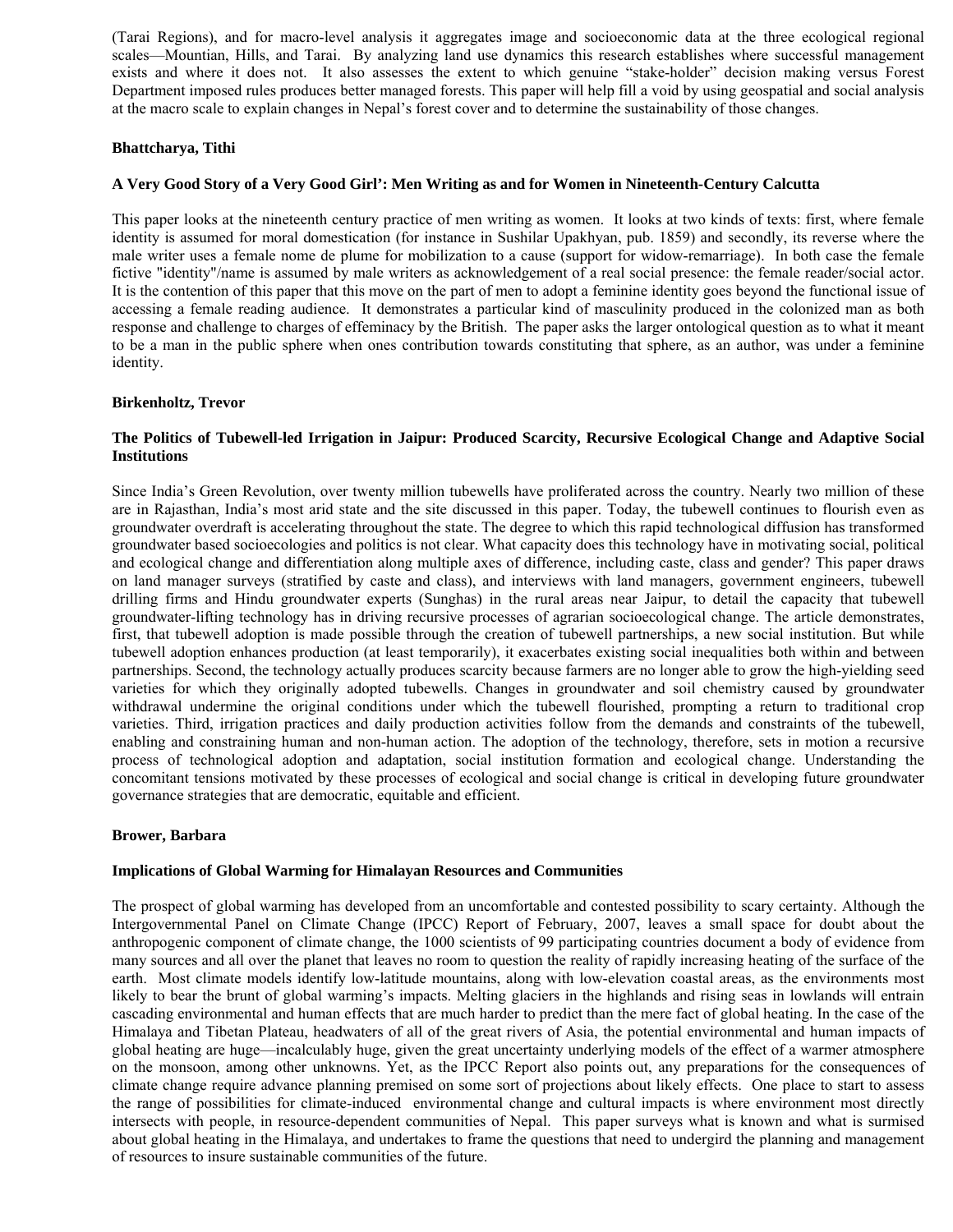## **Brown, Rebecca M.**

# **The Akbari Façade of the Ashok Hotel: An Appropriation of Mughal Architecture in the Nehruvian Context**

When constructing the image of the new Indian nation, politicians, artists, and architects looked to India's history. The past, however, as Jawaharlal Nehru's The Discovery of India acknowledges, is always already filtered through the colonial, and a 'pure' past cannot be retrieved from pre-colonial times. The politico-religious communal tensions of the nationalist movement, followed by the massacres of Partition, produced further hurdles for shaping a secular national identity from India's long architectural and artistic history. In what has been called 'the long 1950s', a range of responses to this difficult position included a turn to European Modernism, the reuse of 'folk' cultures, and a revival of historical architectural elements. In this paper, I look at the Ashok Hotel of 1955, part of a brief moment in post-independence history, one that when examined closely reveals an oddly precise focus to its citations of the past: Mughal, and even more specifically, Akbari period (1556-1605). Unlike other examples of the revivalist mode from earlier in the 20th century and concurrent with it, this building looked to this Mughal past instead of reviving a Vedic, Gupta or Buddhist one. This paper situates the Ashok Hotel as an exception within a wider body of revivalist architecture, and thereby examines this slice of 1950s Nehruvian culture for the way it articulates India's new relation to the past, and specifically to the Mughals. The historical and art historical construction of Akbar as a promoter of syncretic religious beliefs who supported a melding of so-called 'Islamic' and 'Hindu' aesthetics contributes to the efficacy of the political appropriation of the image of the Mughal Empire. Through this examination these revival buildings illuminate the ways in which architecture simultaneously supports and seeks to smooth over the contemporary communal conflict in South Asia.

## **Brueck, Laura**

## **From Victim to Victor: Rape Revenge Fantasies in Dalit Women's Literature**

It is my argument in this paper than Dalit women use written narrative to reject the role of "victim" in which they have regularly been cast(e), both in reality and popular imagination. They do this through a series of distinct strategies that involve rewriting and re-envisioning dominant social scripts – those that define them as victims – with a focus on their bodies and their identities. In my presentation I explore several examples of ways in which Dalit women writers working in Hindi subvert the narrative of victimhood imposed on them from above, envisioning instead alternative, triumphant life scripts. I focus explicitly on the writing of Rajasthani Dalit writer Kusum Meghwal whose short stories rewrite the standard rape narrative in which the Dalit woman is the helpless prey of her attackers into one in which she is redrawn as the physical aggressor and victor.

Sexual violence perpetrated against Dalit women, particularly by upper caste men as a means of exerting a kind of terrorizing control over an entire community of Dalits, is more often than not an act which is performed in a public space. It is my argument that Kusum Meghwal's stories act as a kind of alternative public (published) performance in which Dalit women may perform fantasy revenge scenarios, unlikely in real life, that allow them to enact a similar kind of institutional warning to their upper caste oppressors, or in the very least perform a cathartic release of anger and emotion only possible in the creation of a fantasy revenge narrative. In this paper I argue that Meghwal's stories provide the forum for what Deborah Willis (2002) has defined as the need for sexual violence victims' "enactment in front of an audience to secure a new, reempowered identity." Further I explain that since her stories are published and are therefore meant to be read by an audience, they are able to instill in that audience the power and subjectivity of the Dalit woman "victim," re-envisioning her rather as a "victor".

## **Budhu, Savena**

# **Looking for Agency Under Western Eyes: Postcolonial Rereading of Chitra Banerjee Divakaruni's Sister of My Heart and The Vine of Desire**

Chandra Mohanty writes "discourse on women in the third world…construct 'third world women' as a homogenous 'powerless' group [who are] often located as implicit victims of particular cultural and socio-economic systems."<sup>1</sup> South Indian women are constructed within prescribed roles—as universal dependants, victims of male violence and patriarchal structures, uneducated tradition-bound females, domesticated and self-sacrificing wives, and the ever present exotic, mysterious, and at times, veiled woman. In response, many contemporary South Asian writers are revealing the pluralities of simultaneous locations and complex realities of South Asian women both in India and those living in the West. But still, these homogenous images are being perpetuated, not solely by those in the West, but by writers whose roots are in the East. In the novels Sister of My Heart and The Vine of Desire, Chitra Banerjee Divakaruni positions her reader in an Orientalist's India full of exotic romances and melodramatic tales and, then, inserts her characters into the staging of this fantastical production. However, Divakaruni strategically exploits India's "exoticism" to simultaneously capture the Western imagination and subvert the Orientalist representation of the East. Her main characters, Sudha and Anju, emerge with some measure of freedom through small, contextual spaces that allow for flexible rather than fixed representations. By negotiating a space in-between hyperbolized exoticism and traditional mores, they create an intersectional view of South Asian women who understand that victory from socially prescribed roles require personal concessions. This paper examines Divakaruni's poetics and politics in perpetuating the Western discursive fascination of otherness and exoticism as well as her cross strategies in subverting the representational process. I argue that her two novels fail to generate a political rereading of Indian women as sites of resistance against socioeconomic systems, but succeed as entertaining pieces of literature that celebrate the small spaces in which Indian women can negotiate a counter discourse.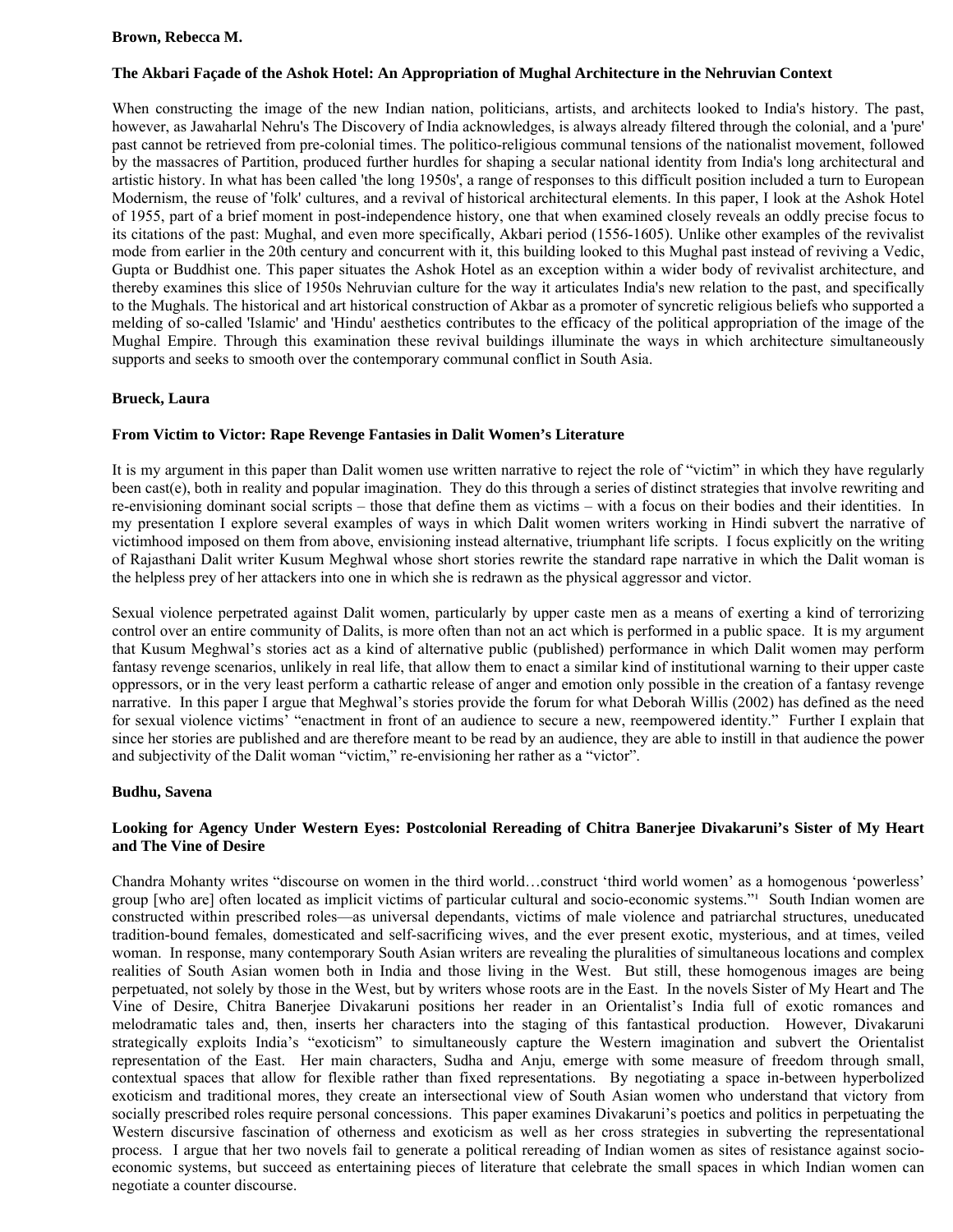<sup>1</sup>Mohanty, Chandra T. "Under Western Eyes: Feminist Scholarship and Colonial Discourses." Feminist Review. 30 (1988): 61-88.

## **Burra, Arudra**

## **The Indian Civil Service and the Raj: 1919-1947**

Philip Woodruff's famous two-volume history of the Indian Civil Service (ICS) was entitled 'The Men Who Ruled India': the image of the ICS officer as ruler runs through many British accounts of the Raj.

Indian ICS officers are curiously absent from Woodruff's account, even though they formed more than half the service at Independence. Even more curiously, Indians who wrote about their experiences in the ICS routinely emphasized their role as "servants" rather than as rulers, in memoirs with titles like "Under Two Masters."

These memoirs are carefully constructed to disavow their association from the Raj. The image presented is of ambivalent but diligent civil servants, whose "just did their job" despite their nationalist sympathies

My paper addresses three questions:

(1) just what \_was\_ the role of the ICS with respect to the nationalist movement?

(2) how did \_Indian\_ ICS officers experience, and then present, this role?

(3) how was it that the ICS structure was left unchanged after independence, in the face of great hostility and opposition?

Along the way, I attempt to elucidate the elusive notion of "bureaucratic neutrality," and assess the role it actually played in the story of ICS transition.

## **Cameron, Mary**

## **Modernizing Ayurvedic Medicine in Nepal: Regulation, Controversy and Healthcare Impact**

With biomedicine securely situated within health care development in Nepal, traditional medicines such as Ayurveda await an uneasy future. Of the several traditional medical systems in South Asia, Ayurveda enjoys broad popularity throughout the region, exhibiting a culturally relevant theoretical paradigm, a formalized system of training, a recorded materia medica, and a clinical tradition with a diverse range of therapeutic treatments. Its rural and lay variant incorporates extensive knowledge of medicinal plants though lacking in formal knowledge of Ayurvedic theory. Biomedicine is impacting Ayurvedic practice as it imports with it modern ideologies of formal education-based legitimacy, "rational" organization of its practitioners, and controlled regulation of drugs. Recently Nepal's Ministry of Health has implemented legislation that requires Ayurvedic medical practitioners to register and that limits the preparation of plant-based medications to only those registered. Regarded as having a potentially disastrous impact on their profession, urban-based and non formally trained traditional practitioners strongly resist the fifty-year age and three-generation registration requirements for those not holding medical degrees or certification in Ayurveda. Drawing on recent research in Kathmandu, Nepal, the paper summarizes the role of Ayurvedic medicine in Nepal's plural medical system, analyzes the politics and ideology behind the legislation, describes how the traditional healers have responded to the new regulatory policy, and suggests the impact such legislation may have on health care.

# **Campbell, Jennifer**

## **Exploring the Architecture and Morphological Form of Three Mughal Period Caravanserai from Northern Pakistan.**

This paper introduces findings from recent architectural research at three Mughal caravanserais located in the North West Frontier Province and the Punjab, Pakistan. The discussion of these structures centers on the similarities and differences in their architecture and their morphological forms. These similarities and differences are then explored through consideration of period of creation, regional stylistic influence, regional availability of raw material and the skill and technical mastery of the builders and potential architects. It has long been believed that Mughal serais are ubiquitous in appearance and functioned in their imperial form as standardized halting points. This research hopes to move beyond this basic assumption and address to what degree regionalization of building techniques and vernacular expression can be housed in these structures.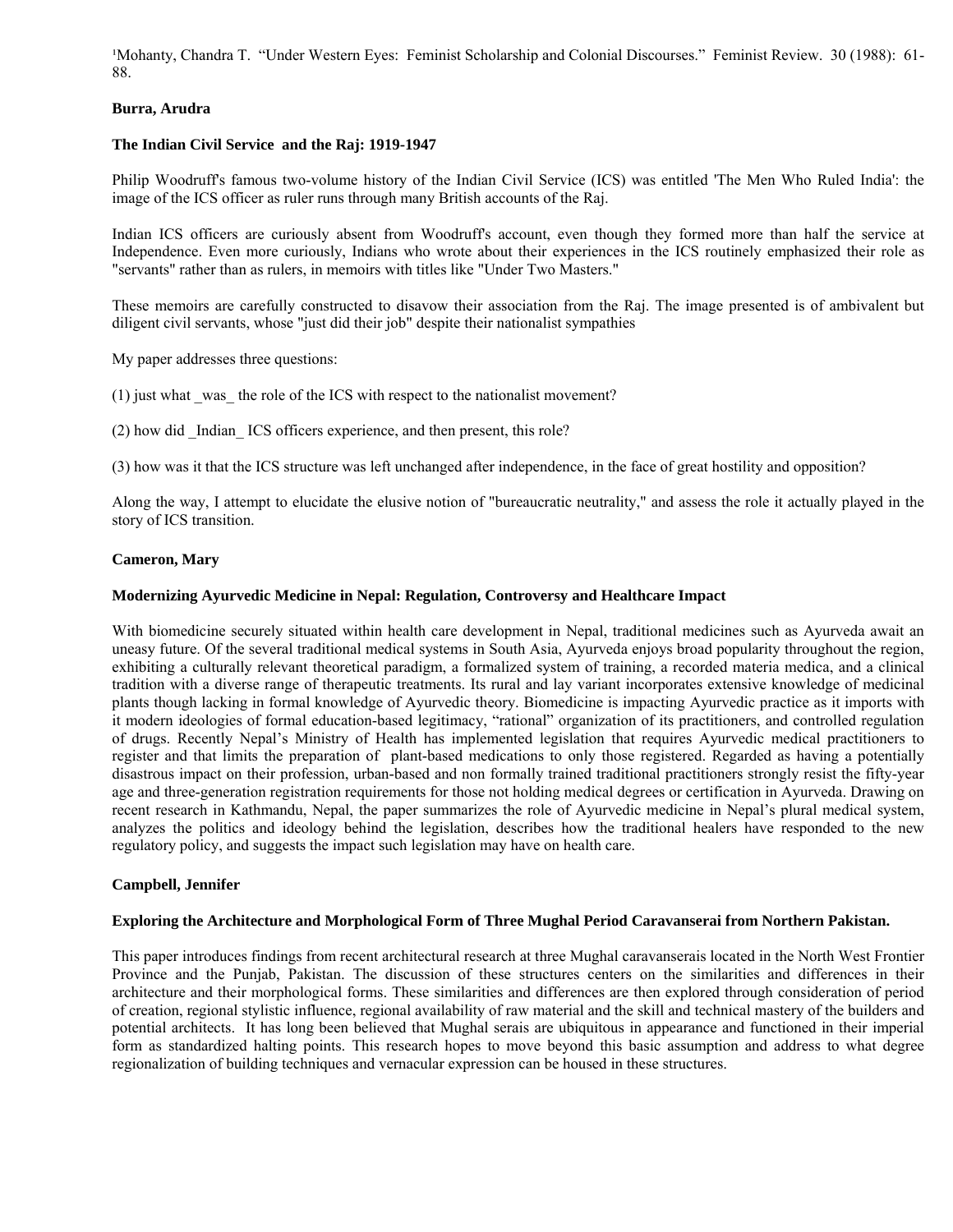### **Cavallaro, Joanne**

#### **From Uttauli to Boodhee: Representation of Women in Nepali Proverbs**

 This paper investigates the representation of women in common Nepali proverbs. As Parajuli (1984) notes, proverbs can provide insights into the ways a particular group constructs meaning in its social traditions, day-to-day life and customs, including gendered meanings. This is especially true for a community that shares and depends upon oral traditions to carry on its culture. Proverbs often serve either explanatory or admonitory functions – explaining how the world works and how we should act in the world. Using feminist critiques of language (see Cameron 1990 among others), critical discourse analysis (Fairclough and Chiakari 2004) and linguistic identity theory (Joseph 2002), we analyze the ways in which common Nepali proverbs delineate roles and construct identities for women throughout their life span (girlhood, motherhood, daughter-in-law, old woman). Through these proverbs, among other practices, roles for women come to be naturalized rather than socially constructed.

 Through our analysis, we deconstruct the cultural models present in Nepali proverbs about women and their "proper" relationships with others, models that reflect, refract and reinforce the hierarchical relationship between men and women. In proverbs, women are valued for their role in birthing and raising sons; other possible roles are not only devalued but also rendered invisible, except when proverbs warn against women's inherent weaknesses that can bring dishonor to the family – either as a wayward young girl (uttauli), an incompetent daughter-in-law, or a doddering old woman (boodhee), all of which are subjects of numerous proverbs. The relationship between daughter-in-law and mother-in-law is especially interesting, for the cultural model constructed through these proverbs place it as always and necessarily mediated through the son/husband. As we will show, however, resistance to this and other socially constructed roles for women is also present.

#### **Chadha, Ashish**

## **Postcolonial Pasts: Archaeology, Governmentality and Scientific Method in India**

The legacy of postcolonial epistemology is ideologically located in the institutional apparatuses of colonial governmentality and their "modalities of knowing." Postcolonial institutions of knowledge production today create a tremendous amount of data and information, which forms the epistemological foundation of postcolonial governmentality. Because of their statist roots the knowledge and data produced have indubitable authority and are promoted, viewed and articulated as objective facts by these institutions. This paper will center on one such postcolonial institution's processes of knowledge production - the Archaeological Survey of India (ASI). The ASI is one of the earliest statist archaeological organizations in the world. Its prolific knowledge production has had a profound impact on the legitimization of the idea of India as an ancient nation and continues to be influential. The paper will concentrate on the specificities of "ways of knowing" as archaeologists, scientist, bureaucrats and illiterate laborers work in Indian archaeological sites to produce knowledge about past. I focus at the excavation trench as microsite of knowledge production to investigate how ways of knowing in an ASI archaeological site, epistemologically negotiates between hierarchies of credibility, (un)scientific method and the authority of statist legitimacy. I argue that operations of knowing by ASI at an excavation site is not only mediated by nationalistic imperatives but also performed as an intervention of govermentaility and executed as a scientific practice.

## **Chase, Brad**

#### **Gola Dhoro and the Indus Civilization in Gujarat**

It has often been taken as axiomatic that Harappa Phase settlements in Gujarat functioned as colonies established to extract natural resources from the region. While Harappa Phase settlements such as Gola Dhoro were often centers for the manufacture of highly valued craft goods from locally available raw materials that were widely traded throughout the Indus Civilization, the traditional model of the colonization of Gujarat has rarely been critically evaluated through problem-oriented research. While this overarching model cannot be fully evaluated with any one line of evidence, specific hypotheses can be drawn from it that can be tested through detailed studies of particular sets of archaeological data. In this paper, I will present the results of my recent study of a carefully selected set of faunal remains from Gola Dhoro, offer some preliminary interpretations of my analyses in reference to the traditional model, and suggest new hypotheses that can be evaluated with further research.

# **Chatterjee, Indrani**

#### **When 'Tribe' Meets 'Captivity': Encounters in History and Anthropology**

This essay is made up of three parts. The first part begins by honoring Sylvia Vatuk's contributions to the coalescing of anthropologies of kinship and the histories of slavery in the closing years of her professional career (2004 - 2006). The second and third parts argue for developing Vatuk's insights for complicating the regional historiographies of gender and ethnicity in South Asia. This paper will analyze a verse narrative of female captures by contextualizing it within the cultural and social history of late 18th and 19th century southeast Bengal. While such poetry has been largely ignored by social historians of gender for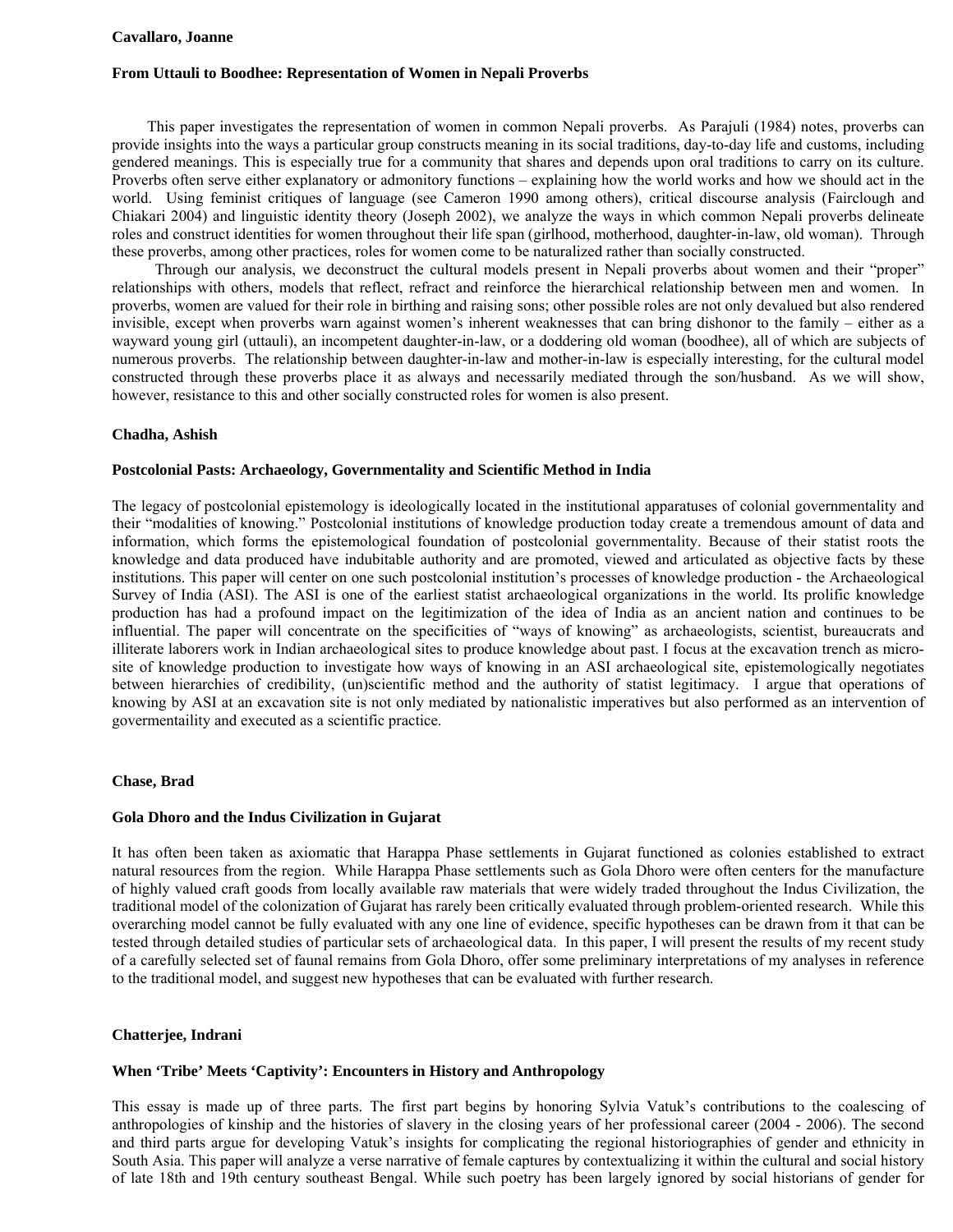apparently not being in the 'vernacular' of the groups whose histories they tell, I argue that such records nevertheless provide an opportunity to think through the intersecting histories of ethnicity, rank, region and sexuality. For not only do such capture narratives embed the constitution of 'Bodo-Kuki' relationships with Tripura rulers, they also repeatedly frame the discussion of other groups' relationships with other local ruling houses into the nineteenth century, like those of the Mizo and the British after 1890. I will suggest that such narratives of capture invite rethinking the histories of intimacy, power and dignity that historians of precolonial South and Southeast Asia have already suggested. In conclusion, I will signal that such work makes us rethink the social marginality of 'tribal' polities in contemporary northeast India as well.

## **Chattopadhyay, Sreeparna**

## **Locating agency: Women's everyday acts of resistance against marital violence in India**

This paper is part of a larger dissertation examining marital violence in a slum community in Mumbai. Research for this paper was conducted in the summer of 2003 and 2005-06 focusing on the the determinants of domestic violence at the individual, household, community and state levels as well as channels for its mitigation. Data for this paper has been collected using ethnographic methods, particularly interviews with 52 women and 20 men and their families. In this paper I focus specifically on women's everyday acts of resistance and exercise of agency when faced with violence. I use Anthony Gidden's idea of agency because it allow us to detach ourselves from an abstract, universal notion of rationality, while locating agency in people's practice of social provisions, rather than to the enduring principles of social rules. I also draw from anthropology's critique of itself, particular with respect to representation of third-world women and from views within feminist ethnographies and postcolonial feminist studies. Using the examples of three women, I highlight the creative strategies that women employ to mitigate marital violence particularly in the absence of institutional support systems in marginal urban communities. I identify the ways in which women use spirituality, religion and informal social networks as emotional salves as well as employ the three as pre-emptive strategies to protect themselves from violence. The three women – Radha, Reema and Jigna use very different strategies to attenuate the damage caused by violence, thereby creating a space where the everyday becomes more livable. Radha a woman in her mid-forties convinces her alcoholic husband that she is possessed by the Devi, the divine mother so she could avoid having non-consensual sex with him. Reema, a woman in her mid-thirties distances herself from the materiality of life and from her detached and neglectful husband by becoming a disciple of a local guru Ramdevji Maharaj. Jigna, a woman in her early twenties seeks affection through romantic, but non-sexual relationships, with her husband's unmarried male relatives. I argue that the absence of institutional interventions such as psychological counseling, the police and other members of the criminal justice system and social workers in mitigating violence should not be interpreted as women's inability to resist violence; instead they should be read as pragmatic, yet creative, responses to deal with a problem that has very few solutions, if any, particularly in a setting that is marginal and where the everyday is violent.

## **Chaudhary, Latika**

## **Fiscal Taxation and Educational Development: Evidence from British India**

Economists and social scientists have long recognized the tremendous heterogeneity in educational performance across countries. While developed countries of the world achieved universal literacy several decades ago, developing countries like India are still lagging behind with a 52% literacy rate as of 1995. Interestingly, these differences are not a recent phenomenon—as early as 1900, enrollment in primary schools in the United States was almost 94% whereas in British India it was less than 1%. This remarkable persistence suggests that the role of history is critical in understanding why certain countries are unsuccessful in overcoming poor schooling endowments. Did some countries historically lack the necessary institutions that were capable of developing mass education systems? Did colonization play a role in the initial development of educational systems? If so, can we quantify the impact of a colonial past on more recent performance? This paper takes a historical approach to answering these questions by studying different educational systems within British India.

## **Chaudhuri, Soma**

## **"Tea leaves and witches: A sociological analysis of witch hunts in the tea plantations of Bengal. (1980-2005)"**

In the tea plantations of north Bengal, India, behind the colonial planters' bungalows are labor lines where the tea leaf picking community lives. The tea leaf pickers are a group of tribal migrant laborers brought to this area in the 1860s when the first plantation was set up. It is among this community that witch hunts take place. Tribals have a distinct religious affiliation from the rest of India. For centuries, tribals have practiced their own religion, and belief in the witch and witchcraft is an important component of it. Witch hunts are common phenomena among the tribals, and it is particularly interesting to study the factors responsible. In this paper, using both archival sources and qualitative in-depth interviews, I try to analyze, using sociological theories of deviance and gender, what causes witch hunts to persist in these communities.

## **Chopra, Rashmi**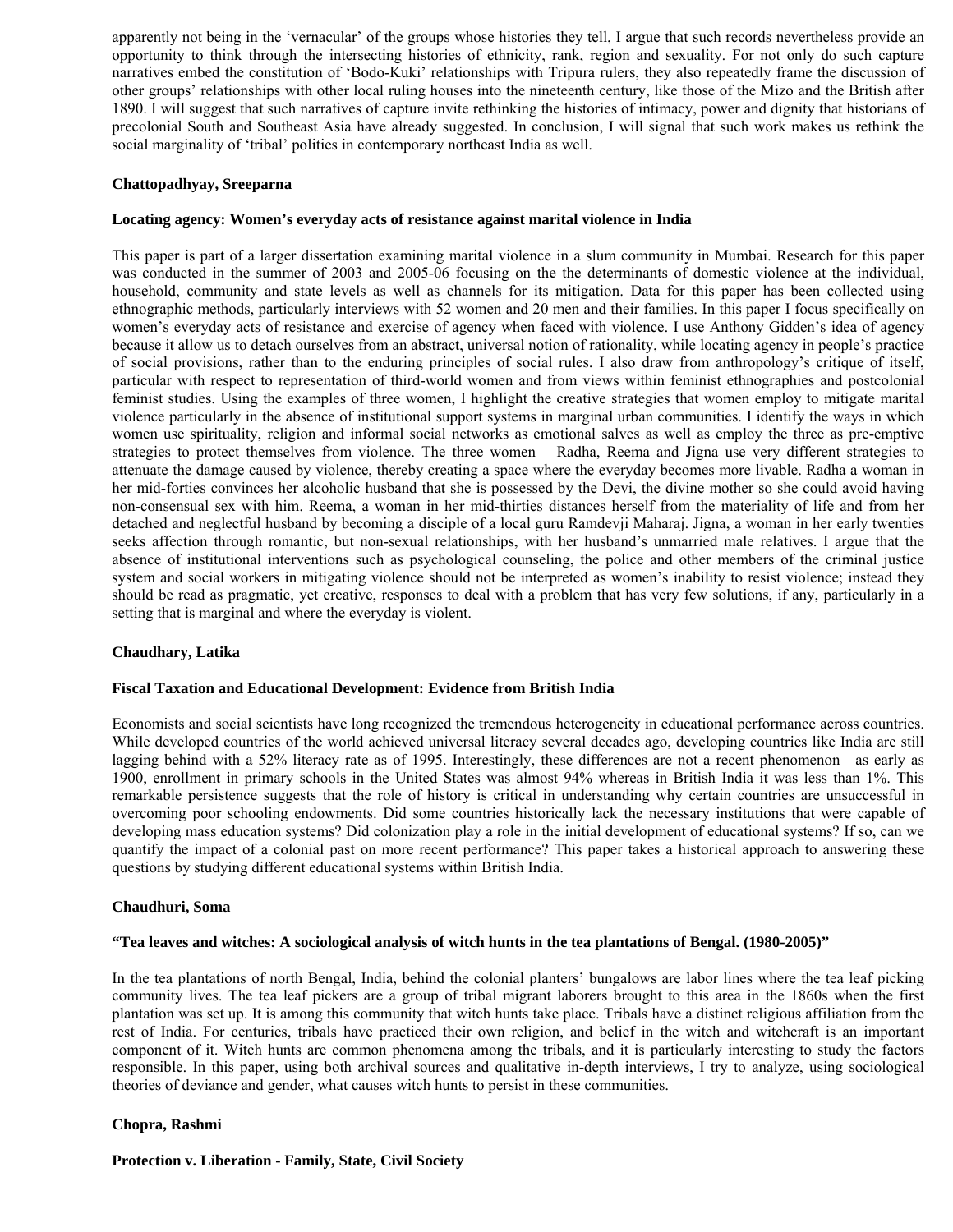The collective response of the state, civil society and grassroots communal mobilisation in India with regard to the protection of the girl child from child marriage, trafficking and labour as well as the promotion of education and health entitlements largely addresses the rural Dalit childhood. It can be questioned whether these responses, which over the past two decades have become increasingly grounded within a rights discourse derive their moral authority from international 'universally framed' legislation or from a fundamental articulation by the nation state on shared fiduciary responsibility and related notions of childhood, agency, family and state intervention. The above responses can be viewed in terms of conflicting agendas and outcomes and expose the family as an even more contested site with regard to the removal of separation between public and private domains.

 The status of the Dalit family as a private association can be viewed as being continuously challenged in sometimes conflicting ways - for instance, on the one hand, through the communal grassroots mobilisation looking to re-shape its structural attributes such as division of labour, economic dependencies and power relations and, on the other hand, through state and civil social interventions which in recognising the family's diminished capacity for protection as a mandate for removal or disconnection of the child from the family for varying periods of time can also discount its fundamental ability to provide intangible goods important to the development of the child. It is important to situate the Dalit girl child within and examine her relationship to this contested site of family and the dynamics of the broader political and social spheres.

 Notably literary narratives including fictional literature and Dalit autobiographies also highlight the themes of the family home as simultaneously bounded spaces of protection and 'prisons' of oppression, with liberation and self-determination typically resulting from the separation of the girl child from the family home.

 Despite an increasing development focus addressing the girl child, the question emerges whether she is facing the risk of becoming a modern welfare dependant on the state grounded in her status of illegitimacy and the non-primacy of the fundamental obligation of protection from violence within the context of the pursuit of alternate 'childhood liberation' agendas by the different guardianship actors.

## **Chowdhury, Kanishka**

## **"Tracing the Neoliberal Subject: Citizenship in the New India**

My paper, "Tracing the Neoliberal Subject: Citizenship in the New India" examines the various ways in which notions of citizenship are being reconstructed in contemporary India. Although the Indian media and government avidly celebrate the birth of a "New India," which, in their view, is characterized by a robust growth rate and the success of economic liberalization, a majority of the country's citizens continue to remain outside the social and economic parameters of this "success." Recent attempts to revive a politics of nationalism can be seen as an attempt to alleviate many of the anxieties associated with economic liberalization. Consequently, national narratives are often aligned uneasily with the promotion of global market forces. The collusion and disjuncture between these forces have led to an intricate dance on the part of the media and the government to articulate a new form of citizenship. This "new" Indian is constructed and projected in the cultural arena through the use of images and narratives rooted in potentially contradictory notions of the global and the national. Examining this interplay is vital to our understanding of the intricate struggles over forms of identity and self in contemporary India. My paper will look at advertising images and a Vision document from the BJP party written in 2004 in an attempt to point out the relationship between market and political constructions of the subject. Where do these constructions converge and intersect? Where are the potential sites of conflict? How are these constructions positioned in relation to the larger politics of caste, gender, and class? Is this an entirely new form of civic identity that is being created in an attempt to produce a certain sort of citizen/consumer? Does the fetish of the "new" elide previous ideas of citizenship? How is the "national" being rewritten in the age of globalization? I will read these constructions of citizenship in the light of the work done by a polling organization, Lokniti, located in Delhi. Their reading of the Indian citizen provides an interesting contrast to the depictions of the new Indian offered by the dominant narratives.

## **Ciotti, Manuela**

## **The end of the subaltern? Past and present of Subaltern Studies in the lives of Dalit women political activists in northern India**

Based on ethnographic fieldwork in Uttar Pradesh, this paper explores Dalit women activists' politicisation in light of the Subaltern Studies tradition and ongoing project. Dalit communities have mobilised to supra-local ideologies which posit 'classic' forms of subalternity such as the Dalit condition, and the rights and entitlements attached to this condition, as their rallying symbols. On the other hand, contemporary Dalit politics in northern India has often been construed as delivering symbolic empowerment on to its constituencies rather than a redistribution of material resources leading to substantive social equality. Against this backdrop, the paper reflects on the resistance to the usage of the 'Dalit label' as self-representation amongst the above women activists, showing how subalternity as an 'ontological condition' can be denied on the grounds of arguments pointing to the disempowering effects of essentialised representations. These reflections are all the more salient in consideration of the layered structure of gendered, socio-economic, cultural and political subalternities which Dalit women are usually perceived to experience. This paper argues for allowing categories such as those of the 'subaltern' or 'Dalit', to become 'historicised' in the present and to the possibility that these categories can themselves 'become history' in the view of the activists analysed. Ultimately, the paper's findings reinforce the power of ethnographic investigation in unearthing the discrepancies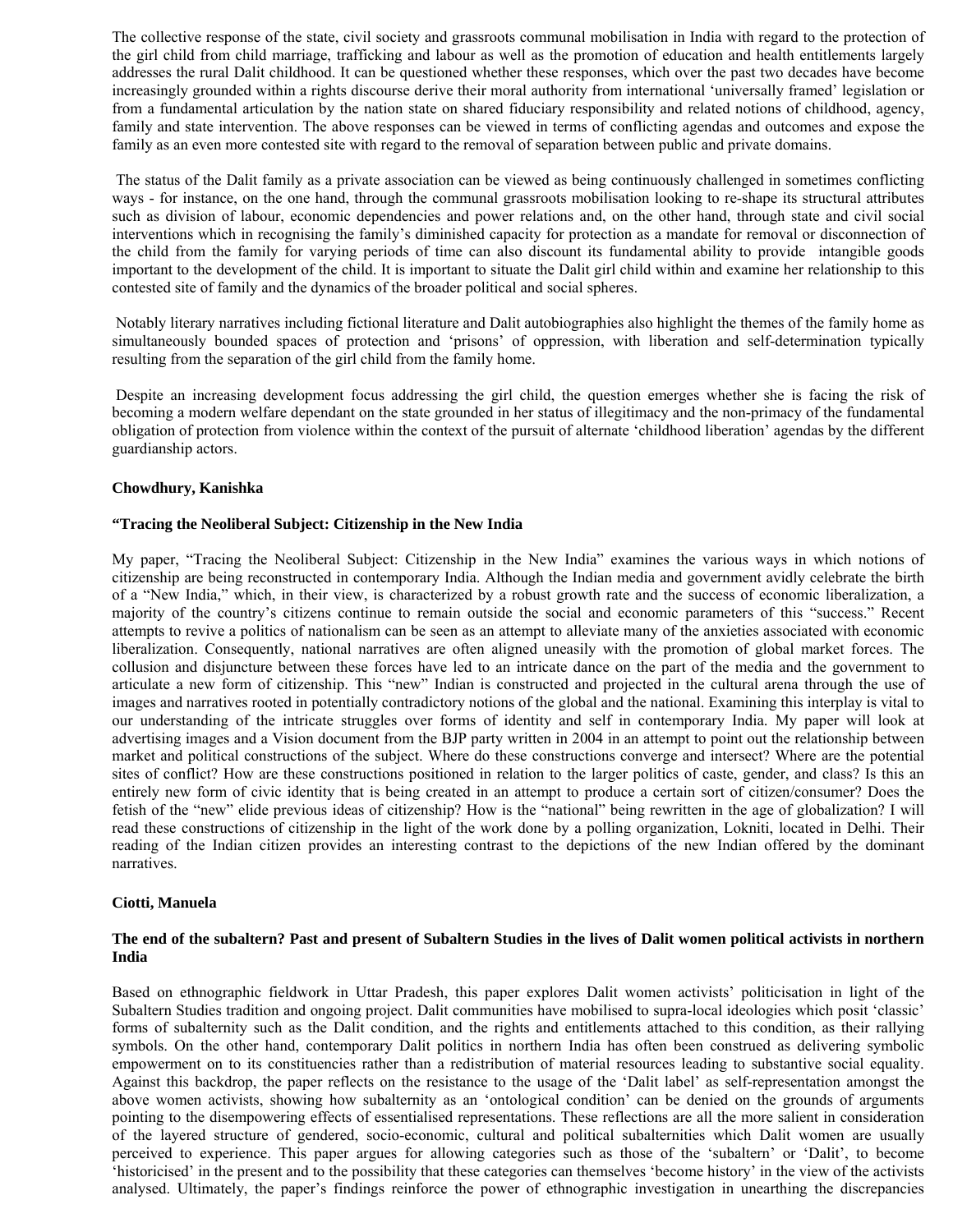between historical and somehow fixed subaltern pasts and scholarly debates around them vis-à-vis the observation of these pasts in the lives of contemporary subjects and their changing self-representations which might imply, as illustrated above, a detachment from those very pasts.

# **Citron, Beth**

## **'Cosmopolitan Regionalisms' in Recent Art from Bombay/Mumbai**

My paper considers a recent trend among artists working in Bombay/Mumbai who employ/address 'regionalisms' in art practices otherwise marked as 'cosmopolitan' (as could be seen, for example, in how they are projected towards elite audiences through private galleries and exhibitions in India and abroad). This tendency rose in the 1990s especially with a loosely affiliated group of Malayalee/Keralite artists, all educated at the J.J. School of Art and known casually as the 'Bombay Boys.' It is visible as both a formal (in the thick, impasto line of their paintings, relating to Keralite art traditions) and conceptual element (in subjects and ideologies considered). Formulating the term 'regional cosmopolitanisms' to understand this trend, I question the interplay of 'global' and 'local' in their art as a reaction to a previous generation of artists who are achieving international recognition using broader, national discourses; most prominent among these are Atul Dodiya and Subodh Gupta. Like Dodiya and Gupta, the 'Bombay Boys' have internationalist aspirations, but their visual languages mark a shift, and I question whether there is an identifiable 'Mumbai-Mallu aesthetic' in their works, and what its implications might be for the broader urban artistic community. While not assuming that there is a necessary correlation between politics and art production, I question how the socio-political turn towards regional Marathi culture in 1990s Bombay/Mumbai intersects with this artistic trend. My paper uses formal visual analysis and interviews with artists to contextualize 'cosmopolitan regionalisms' as both an art historical and urban historical trend.

Finally, I highlight works by a generation of even younger artists, through which 'cosmopolitan regionalisms' become even more intensified; this is especially so in the case of artists such as Minam Apang, Adi-speaking and originally from Arunachal Pradesh, but educated in Chicago, London, and at the JJ School of Art. The line used in her ink on paper works is strongly reminiscent of thangka style painting, even as she cites Aubrey Beardsley and Japanese anime as sources of inspiration; and in the case of Nikhil Chopra, a performance and conceptual artist of Punjabi/Kashmiri descent, educated in Bombay and the United States. Chopra's artistic persona, 'Sir Raja,' reenacts his grandfather's relationship to colonial India but engages also with contemporary discourses of performance art. Discussing these two artists alongside the 'Bombay Boys' intends to show that this trend is not merely an idiosyncrasy of one group, but an evolving historical thread.

# **Clare, Jennifer**

## **Poetics of the New King: Tradition and Invention in Tamil Aesthetics**

This paper looks at the Tamil aesthetic tradition in the medieval period and how negotiations between old and new, Tamil and Sanskrit, are revealed through exemplary poems involving the royal patron. Beginning in the ninth century, the unified Tamil system of grammar and poetics as laid out by the Sangam-era text, the Tolkappiyam, branched out into the individual systems of phonology, morphology, meter, rhetoric, and poetics that would persist into the nineteenth century.

While the majority of these new poetic treatises and the commentaries that accompanied them derived their authority from their relationship to the Tolkappiyam and the poetic tradition of the Sangam period, they also incorporated new poetic theories originating from both the increased influence of Sanskrit as well as from new genres that had developed over the thousand years since the Tolkappiyam. This process of integrating the old with the new was not only an aesthetic project, but also a political one, patronized by Tamil kings who desired affiliation with the ancient Chera, Chola and Pandian kings praised in the poems of the Sangam era.

By exploring the ways in which two such literary-critical texts, the twelfth-century Dandiyalankaram and the thirteenth-century Akapporul Vilakkam, inscribe their royal patrons into poems that look to the Sangam past while deliberately departing from the Tolkappiyam tradition in order to accommodate contemporary aesthetic developments, my paper will address the role of the Tamil past and the Tamil/Sanskrit present in the political identity of medieval South India.

## **Clingingsmith, David**

## **Bilingualism, Language Consolidation, and Industrialization in Mid-20th Century India**

During the past several hundred years, a small set of languages substantially expanded their share of the world population. Most languages have declined in relative size, and many have disappeared altogether. An important cause of this shift is the increasing value of the ability to communicate widely. Productivity is higher in certain activities, such as factory work and urban living, when participants can communicate with each other. This provides an incentive to become bilingual, particularly for speakers of minority languages. I use a simple framework to illustrate the relationships between factory employment and language acquisition. I then explore these relationships empirically using a new panel dataset of Indian districts for 1931 and 1961. My instrumental variables estimates show growth of manufacturing employment strongly encouraged bilingualism in mid-20th century India, particularly among minority language speakers. In turn, bilingualism among mother tongue speakers of a language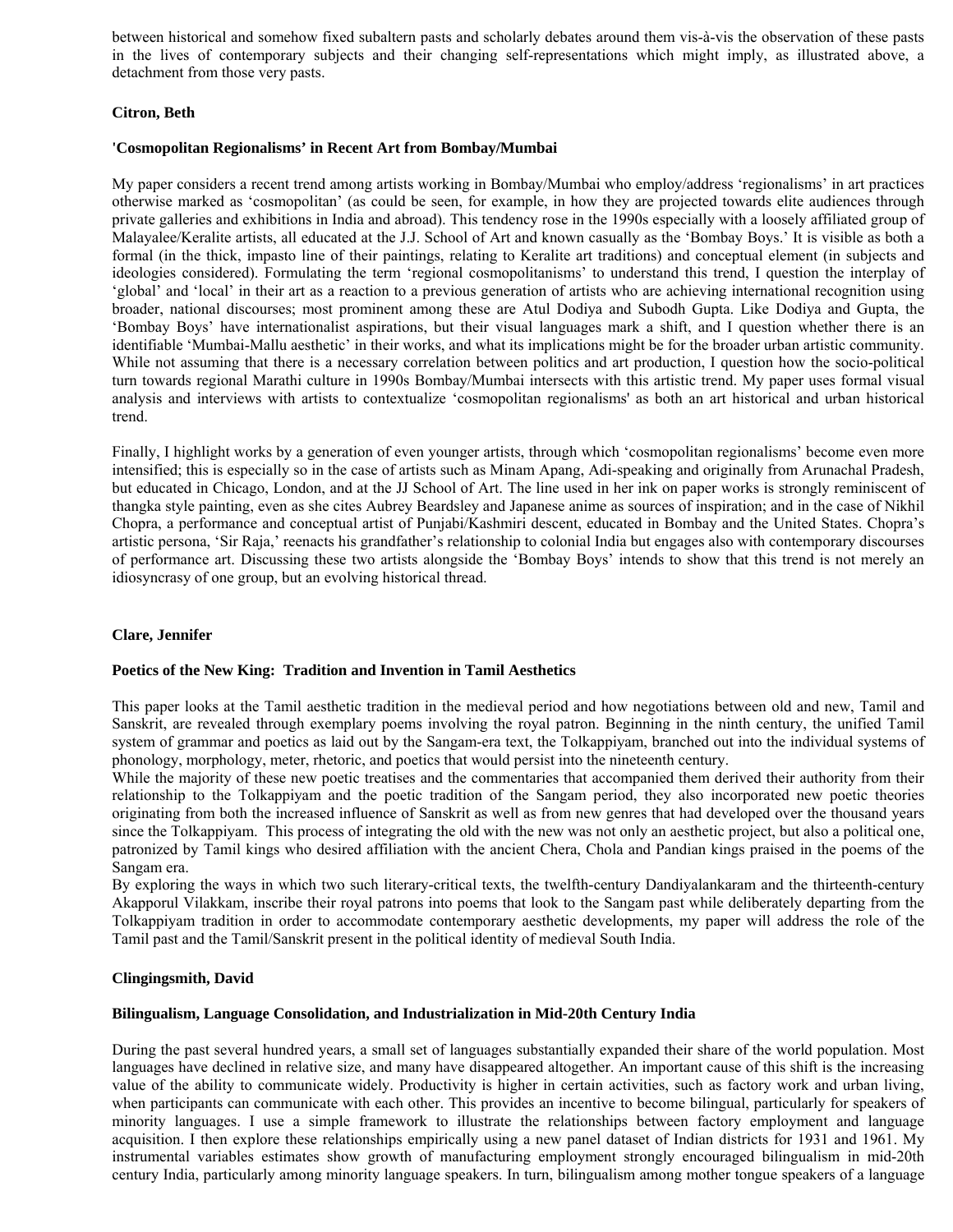leads to its relative decline. Economic development continues to enhance the value of wide communication in India and elsewhere, suggesting we should expect the consolidation of languages to continue.

## **Cohen, Lawrence**

## **Love as Exception Under Law**

Since 1994, many Indian states have passed versions of the Transplantation of Human Organs Act (TOHO), which establishes two

bureaucratic entities to regulate the organ transplantation industry. Appropriate Authorities establish procedures and assess new forms of

death, specifically brain death, enabling the distinction between those bodies which can be declared dead enough to harvest their organs and those bodies which cannot be so declared. Authorization Committees establish procedures and assess new forms of attachment, specifically a relation that in many national and transnational laws is termed love, enabling the distinction between those forms of attachment that can be declared loving enough to allow one person to give another a kidney or liver lobe and those forms which cannot be so declared. Love here is set as a zone of exception around a series of kin relations that do not require this legal assessment of love (I can give a kidney for example to my husband or wife, parent, child, or sibling without having to demonstrate love under the law, but if I want to give this organ to a non-spouse, etc., I must get the committee to make an exception by legally demonstrating "love").

 This paper begins with TOHO and the forms of classification and exception that establish love and death, to think jointly about the distinction between love and proper relatedness, and brain death and proper death. Its goal is to consider transplant law in the context of other sites and procedures that establish classes of non-proper relations as exceptional, and in particular forms of nonmarital sexuality. It turns to two forms of law: the oft-discussed section 377 of the Indian Penal Code criminalizing sexual congress against the order of nature, and the various Charitable and related acts regulating NGOs and according to critics of emergent, NGO culture‰~legitimating forms of non-marital sexuality under these laws, provisions. In each case the paper will track how claims of love and death enable and restrict amatory forms and their relation to the state.

## **Coleman, Leo**

## **Experts Dream of India: Anglo-American Social Scientists and South Asia in the Post-Independence Period**

In the wake of India and Pakistan's achievement of Independence, cadres of social scientists in America and Britain jockeyed for pole position in a new study of South Asia as civilizational space and home of specifically counter-Western differences. Meanwhile, the national study of India and Pakistan developed in parallel, assessing their individual attributes as developing nations and strategic allies in the emerging Cold War. Through examination of the debates sparked by the publication of Village India (1955) and the response to it in the freshly-founded Contributions to Indian Sociology (1957), this paper compares novel visions of India developed post-independence, specifically addressing how these perspectives were influenced by India's status as a newly-independent nation, ambivalently separate from the "Muslim" nation-state of Pakistan. Secondly, an assessment is essayed of how these theories of India influenced the knowledge and ethnographic vision of experts who visited India (and Pakistan). Which contemporary realities were bracketed and which not in order for the civilizational views of South Asian studies to emerge? What impact did this have on the other experts (sociologists, hydrologists, political scientists) who flocked to the professional study of South Asian countries in this period? Conversely, how did ethnographic encounter with specific places and realities in South Asia produce disciplinary challenges to and revisions of emerging sociological models? Finally, the paper explores similarities and influences between the national and civilizational "spaces" imagined by these experts, and the contemporary projection of South Asia as a unified postcolonial space, beyond national divisions.

## **Cook, Matthew**

## **Standardizing Colonialism: Richard Burton's 1848 Report on Sindhi**

Prior to the mid-nineteenth century, Sindhis from different communities wrote their language in a of variety scripts. After Sindh's annexation by the East India Company, British officials declared that an Arabic-style script would be the writing system for Sindhi. An important proponent of this script was Richard Burton, who—in an influential 1848 report—argued that the Company should adopt it (rather than Hindustani and/or Persian) for conducting affairs in Sindh. This paper examines Burton's report and the role it played in British debates about how to standardize the Sindhi writing system. I argue that Burton's report illustrates how the Arabic-style script was a key point of application that allowed colonialism to insert itself into the daily lives of Sindh's people. By dismantling the diverse scripts used to communicate pre-colonial forms of identity, the British standardization of Sindhi enabled new forms of (colonized) existence by transforming the linguistic territory on which people constructed and organized their day-to-day forms of communication. By approaching the writing system that Burton advocates for as a discursive cultural field of distinction and conflict, this paper seeks to further our understanding of domination. It examines scripting as a "hidden" linguistic transcript of public colonial power. A broader aim of this paper is to reveal how anthropologically and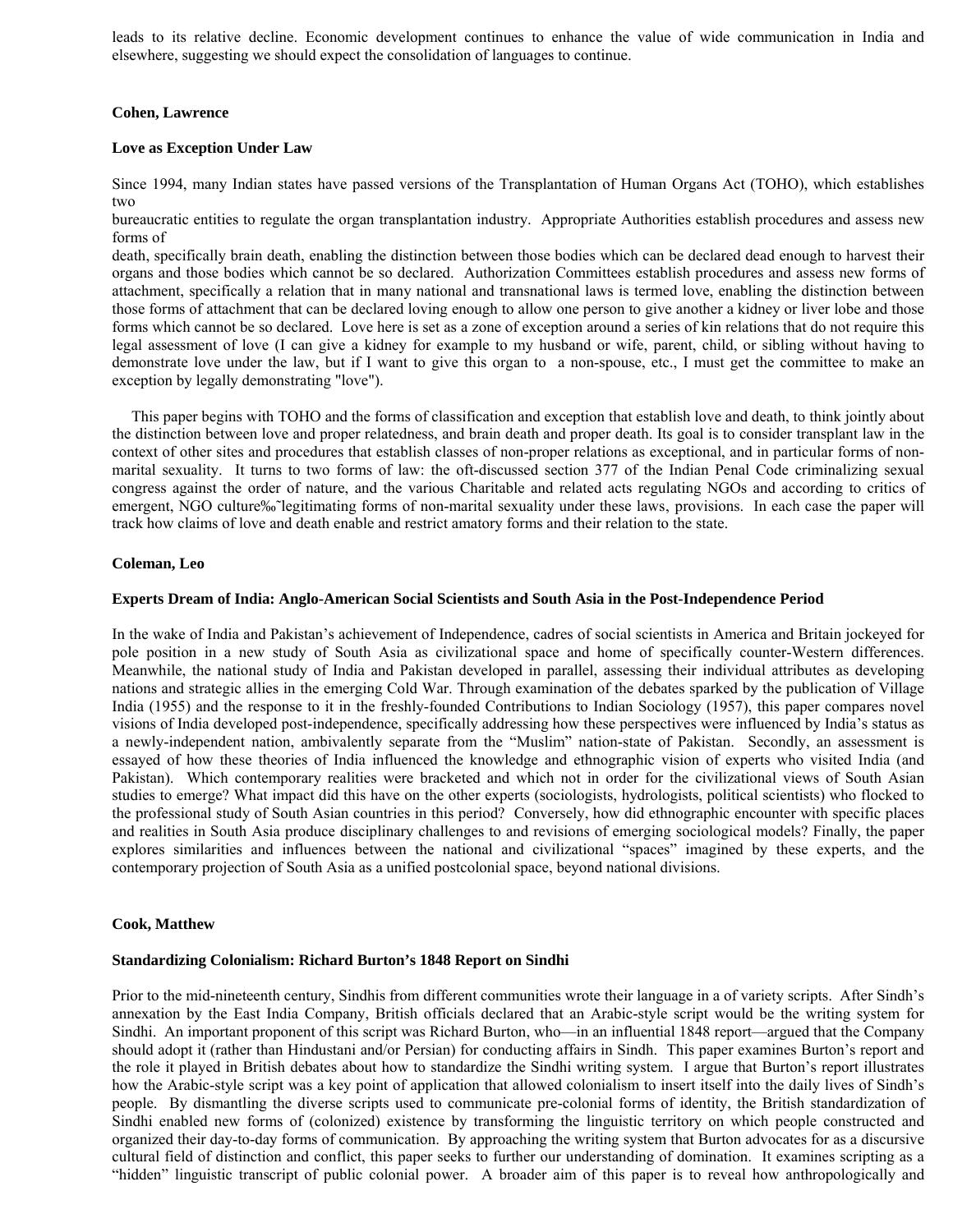historically sensitive approaches to language demand a shift toward a deixis that includes not only speaking and listening, but also writing.

# **Courtright, Paul**

## **Horace Hayman Wilson and the Debate over Sati (Suttee)**

In 1828, shortly after William Bentinck arrived in India as the East India Company's Governor General, he sent letters to military and administrative officers for their advice regarding whether the Hindu practice of sati should be abolished and what responses from the populace might be anticipated in their jurisdictions. He also sent this request to Horace Hayman Wilson, Master of the Calcutta Mint, and leading Sanskrit scholar and educator with close ties to the so-called 'orthodox' factions that objected to Company constraints on and critiques of sati. Wilson wrote a lengthy reply to Bentinck arguing that sati was grounded on some textual dharmashastric authority, that it was a highly regarded meritorious practice, and that its prohibition would represent a violation of longstanding British policy regarding non-interference in native religious traditions. In his order of abolition of sati in 1829 Bentinck's Minute acknowledged Wilson's authoritative interpretation even as he came to the opposite conclusion regarding the question of sati's religious legitimacy. The paper will present a close reading of Wilson's arguments and evidence followed by Bentinck's arguments and evidence. Together these two primary documents provide a microcosm of the sati controversy that had been building over the previous three decades as the East India Company was transformed from a merchant enterprise into a colonial state.

# **Craig, Sienna**

## **Lost in Translation? Knowing, Naming, and Legitimating Amchi Medicine in Nepal**

For nearly a decade, Nepal's amchi, practitioners of Tibet's "science of healing", have been struggling for recognition and legitimation by the Nepali state. As part of this effort, they have formed national and district-level professional associations, organized national and regional conferences, collaborated with state agencies to standardize and certify amchi education, and lobbied for a 'place at the table' within the Ministry of Health and other government offices. These efforts have produced some positive results, but the net effect has still been one of misunderstanding, marginalization, or offers to be subsumed under the auspices of state-sponsored Ayurveda – a reality that amchis are reticent to accept and that further implicates their struggle in contemporary janajati politics. Nepal's amchi have also been simultaneously engaged in the non-governmental sector, particularly in their capacity as "indigenous experts" of Nepal's high mountain flora and fauna. To this end, amchis' ethnobotanical expertise and the positions of respect most of them occupy within their communities has propelled them to leadership positions in a variety of integrated conservation and development programs (ICDPs). Yet amchis' expertise as local health care providers has often been viewed as secondary in the process. Today, Nepal's amchi are continuing to work betwixt and between the health and environmental sectors, attempting to build meaningful bridges between them in an effort to defend and transform their 'traditional' medical system. This paper examines points of convergence and dissonance therein.

## **Cummings, Cathleen**

## **Ardhanarisvara and Samkhya Philosophy at the Virupaksa Temple, Pattadakal**

One of the principal themes visible within the iconographic program of the Virupaksa Temple at Pattadakal is an emphasis on liberation from the sociocosmic order (moksa) as it is understood in both the doctrine and practices of the Pasupata Saivas and in Samkhya-Yoga philosophy. Both ways of understanding moksa coexist at the Virupaksa Temple, reflecting the fact that during the course of its development the ritually-based Pasupata Saivism came to be infused with the philosophical grounding of the Samkhya system. Indeed, the evidence of the Virupaksa Temple's sculptural program suggests that this infusion had occurred or was in the process of occurring—by the early eighth century. Moksa as it is understood in the Pasupata system encompasses complete freedom from pain and perpetual nearness to Siva; in the Samkhya system, moksa is expressed as the union of purusa ("spirit") and prakrti ("nature") and is made visible in several icons on the exterior of Lokesvara Temple, such as the Ardhanarisvara-murti.

Present in two icons on the Virupaksa Temple, the Ardhanarisvara-murti is of key importance to the temple's iconographic program. My paper will analyze the this image, considering the Ardhanarisvara-murti as an expression of the dualistic bent of Samkhya philosophy as it is described in the Linga Purana and other Pasupata-laden texts. At the same time, I will consider the degree to which Samkhya dualism had become, by the early 8th century, an a priori element in royal Hindu temples and the Puranic deities visualized on them.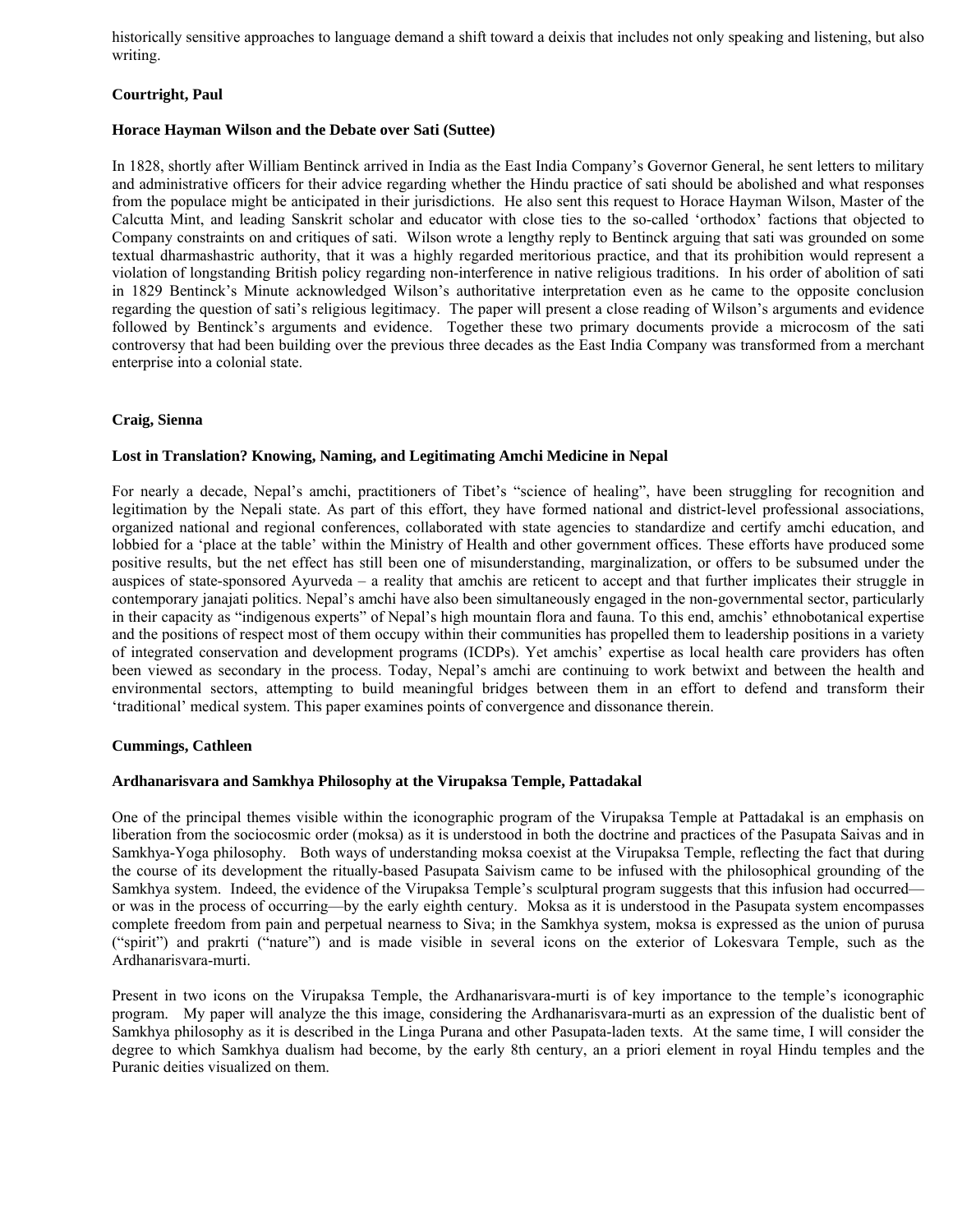## **Dachille, Rae**

## **Visualizing Cause and Cure: Etiologies of Human Formation and Embodiment in the Illustrations of Desi Sangye Gyatso's Blue Beryl Treatise**

This paper will examine corporeal and gendered representations of the human body within the medical paintings of the Blue Beryl Treatise. This is a seventeenth century medical text composed by Desi Sangye Gyatso, regent to the Fifth Dalai Lama, as a commentary on the rGyud bZhi (the Four Tantras), the primary authoritative source for Tibetan medical theory and practice. The creation of this set of seventy-nine paintings was overseen by Gyatso as an illustrated compendium to his commentary as well as an educational tool for medical students and perhaps even a mnemonic device for the extensive memorization process integral to medical education.

As an act of visual translation, this paper will select key moments within the narrative realities of the paintings to examine the way in which they account for order as well as disorder in structuring the etiology of human formation and embodiment. Although in recent decades scholars have forged inroads in the study of Tibetan medicine within the fields of medical anthropology, Tibetology, gender studies, and the History of Science, few studies have attempted to frame these paintings within a larger discourse of visual culture aimed at understanding social and soteriological systems of relationship.

In pointing to the different kinds of bodies represented in these medical paintings, their classification and treatment, I will explore subtleties in the relationship of art, science and religion to interrogate the boundary of sacred and secular worldviews in seventeenth century Tibet.

## **Dahal, Hom Raj**

## **Democratic challenges and peaceful transition from armed conflict: Nepalese Experience**

## I. Universal Challenges to Democracy

The world is yet to become a democratic zone in its entirety. There are some pockets in the world where autocracy of varied forms still remain, suppressing the legitimate democratic voices and aspirations of the people. It is also true that the newly established or restored democracies are not completely free from challenges of reversal or destabilization as we have witnessed in Nepal and the world at large.

## II. Ups and downs in Nepal.

The country was pushed to a dark era of autocracy for thirty years until it was overthrown again by an overwhelming force of people's movement in 1989/90. The newly restored democracy performed well for few years. However, as we went on with our efforts for consolidating democratic practices, we encountered the birth of Maoist insurgency in 1996. The King dismissed the elected Government from power on October 4, 2002 and claimed the state sovereignty.

## III. Violence to Non- Violence

With the mass movement led by the SPA and joined by the Maoists in 2006, the king was finally forced to handover the state power he had unconstitutionally grabbed to the people's representatives. He restored the House of Representatives through royal proclamations of 12st and 14th April 2006.

## IV. Post conflict challenges

 The historic May 18 parliamentary proclamation was a significant step forward in safeguarding, and consolidating the gains of the people's movement. With the constitution to be framed by the Constituent Assembly (CA) the people of Nepal will be able to define their destiny as well as that of their country. The fate of the monarchy will similarly be decided by the very first session of the Constituent Assembly by a simple majority.

 In the last two years Nepal's political course has made a journey from an unfortunate absolute monarchy to a promising full-fledged democracy. We are passing through a critical phase of transition towards permanent peace and stability; full-fledged and inclusive democracy; and sustainable development and economic recovery. However, challenges abound. Rehabilitation, reintegration and reconstruction are the major challenges we face in the post-conflict Nepal

## **Daiya, Kavita**

## **Masculinity, Suffering and Citizenship in South Asian Literature and Film**

Yoking together the representation of masculinity in Salman Rushdie's "Midnight's Children" and in recent Hindi cinema, this paper seeks to broaden the feminist critique of the gendering of nationalism with a look at the varied national masculinities constructed and problematized in late twentieth century South Asian public culture. Accordingly, the questions this paper seeks to explore are: How is masculinity represented and performed in late twentieth century South Asian literature and film? What is the relationship between masculinity and postcolonial citizenship in these accounts? What does attention to the narration of masculinities in these texts reveal about the conceptualization and critique of normative citizenships and sexualities, and the experience of minoritization? Building on the feminist critique of nationalism and communalism by scholars like Urvashi Butalia, Ritu Menon, and others which has illuminated the role of men as agents of gendered and sexual violence in South Asian history, this paper hopes to unravel the modes of male suffering heroicized as well as problematized under nationalism in these accounts.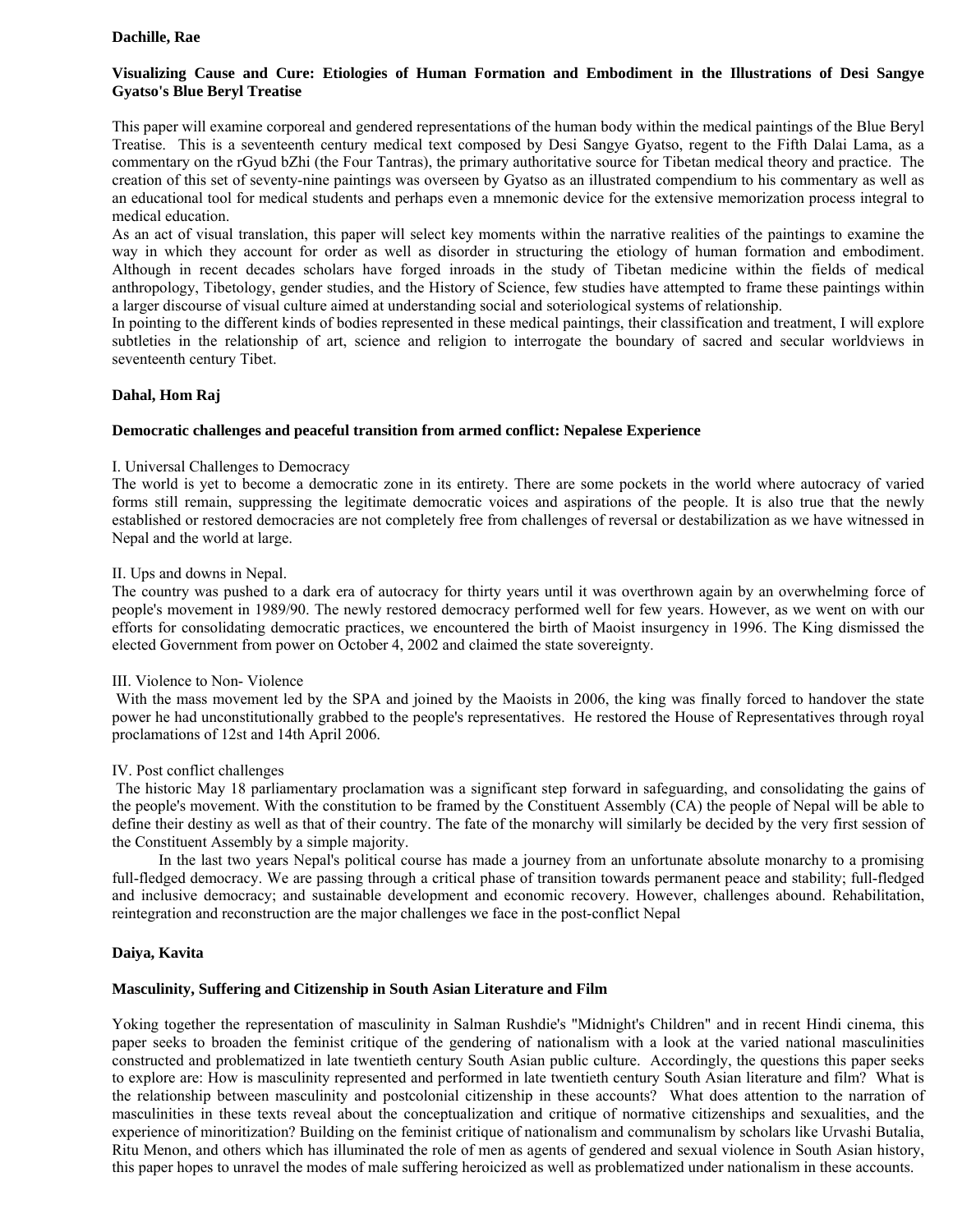## **Danielson, Craig**

## **Hindu Nationalism as State and Civil Society in Contemporary India**

This paper intends to revise contemporary scholarly depictions of civil society and Hindu nationalism. This paper argues that "Saffron" (illiberal, anti-pluralist Hindu uninationalist) civil society organizations, though self-described as voluntary 'cultural' associations distinct from politics and the state, in fact, act in state-like capacities as a type of counter-polity in parts of northern India. Also contrary to the overly optimistic 'civil society as norms and values' argument, where civil society is described as an intermediate voluntary 'public' space between the family, the market, and the state that acts as a midwife of democracy, tolerance, and economic and human development, these Saffron organizations do not operate according to democratic values and procedures or promote tolerance, solidarity, equality, and human development. Civil society organizations, like nations and nation-states, are not necessarily liberal or pluralist. This paper further argues that scholars have largely ignored the effect of nationalism on civil society and vice versa. Civil society is not hermetically sealed from the influence of nationalism, politics, and the state. When nationalism and civil society's relationship has been discussed, nationalism has constrictively defined as a statist uninationalism (one language, one culture, one nation, one centralized nation-state). Nationalism, despite the term's negative connotation, as such, does not necessarily entail separatism or ethnic cleansing. Saffron Hindu nationalist groups do, however, subscribe to an anti-pluralist statist uninationalism and yet thrive in civil society despite their repudiation of 'civil society values' (e.g. their illiberal denial of citizen status to and criminalization of minorities in the Hindu nation). The distinction between civil society, political society, and the provincial and central nation-state gets even blurrier not just because Saffron groups are 'amphibious' with political parties and state governments. Saffron organizations, as nationalist civil society organizations, have been able to create a sort of de facto sovereign Saffron counter-polity in parts of North India, especially in states where the Saffron-affiliated political party is in power.

#### **Dar, Huma**

#### **On Forced Marriages, Gendering(s), and Deviant Sexualities: Kashmir & Kashmiris in Indian Discourses**

At the moment of independence in August 1947, India was concurrently partitioned into Muslim-majority Pakistan and secular India. Kashmir, as the only Muslim-majority state in India, is imagined to be a "rejoinder" to the two-nation theory, and thus bears the sign of India's secularism. This paper traces the trajectory of a contradictory double movement of disjuncture and unification, disavowal and assimilation, rejection and desire that suffuses the dialectical relationship between Kashmiri/Kashmir and the "impossibly united" Indian nation through an exploration of its cinematic imagination. I will demonstrate that this double movement is always already predicated upon a "gendered" and "sexualized" Kashmir, populated or "vacationed upon" initially, in the Nehruvian fantasy, only by the "real citizens" of the nation-state (read: urbanites from Bombay or Delhi). A few Kashmiri Pandits also figure in, but mostly to act as foil for the normative Indian subjects, and all of them completely displacing the Kashmiri Muslim women and men, who at 96% of the Valley's population are conspicuous only because of their absence. Kashmiri Muslim initially absent from the national cinematic imaginary of India finally does get inserted therein starting in the early 1990s, but then only as crisis of terror: the "terrorist-abnormal" who is bound to be "disciplined and punished" by the biopolitics of Indian nationalism. As in the case of the US "War on Terror" this hyper-masculinist nationalism is intent on being more masculine than the terrorist, and does this by mapping a certain queerness onto the body of the terrorist, thereby normalizing him into docility, as simply abnormal, as a sexual-deviant, and moves the locus of trouble in Kashmir from actual political grievances to the pathologized body of the individual terrorist. It also simultaneously articulates a deep-seated homophobia/Islamophobia, the yearning to discipline the queers/Kashmiri Muslims in the body of the nation, and the desire to exile the same. The complicated dual articulation of simultaneously claiming Kashmir and of rejecting the Kashmiri Muslims, and its particular trajectory based on the biopolitics of Indian nationalism is especially significant given the role that the "idea" of Kashmir performs in the "imagining" of the Indian nation as secular.

## **Darcy, Jeannette**

#### **The Puzzle of the South Facing Door**

This paper seeks to explain the puzzle of the south-facing door at the Sri Nataraja temple in Cidambaram. According to the architectural guidelines provided in shastric literature, the door of a temple should face east or west, or even north, but never south. According to the vastupurusamandala which was said to be overlaid upon the blueprint of the temple, each of the cardinal directions was associated with a particular deity and aspect of life. In this mandala, the southern direction was reserved for Lord Yama, the realm of death and the ancestors. And yet, the innermost sanctuary of the Sri Nataraja temple in Cidambaram, which by all accounts is the most auspicious location in the temple, opens to the south, a most inauspicious direction. The deity installed in Cidambaram, the famous Siva Nataraja, is known for being the Lord of all that is inauspicious, but there is almost no other example of a temple which has an inner sanctuary which opens to the south like at Cidambaram. This paper will briefly review the relevant  $\&\#347$ ; astric texts which describe how the temple should have been built, the historical background of the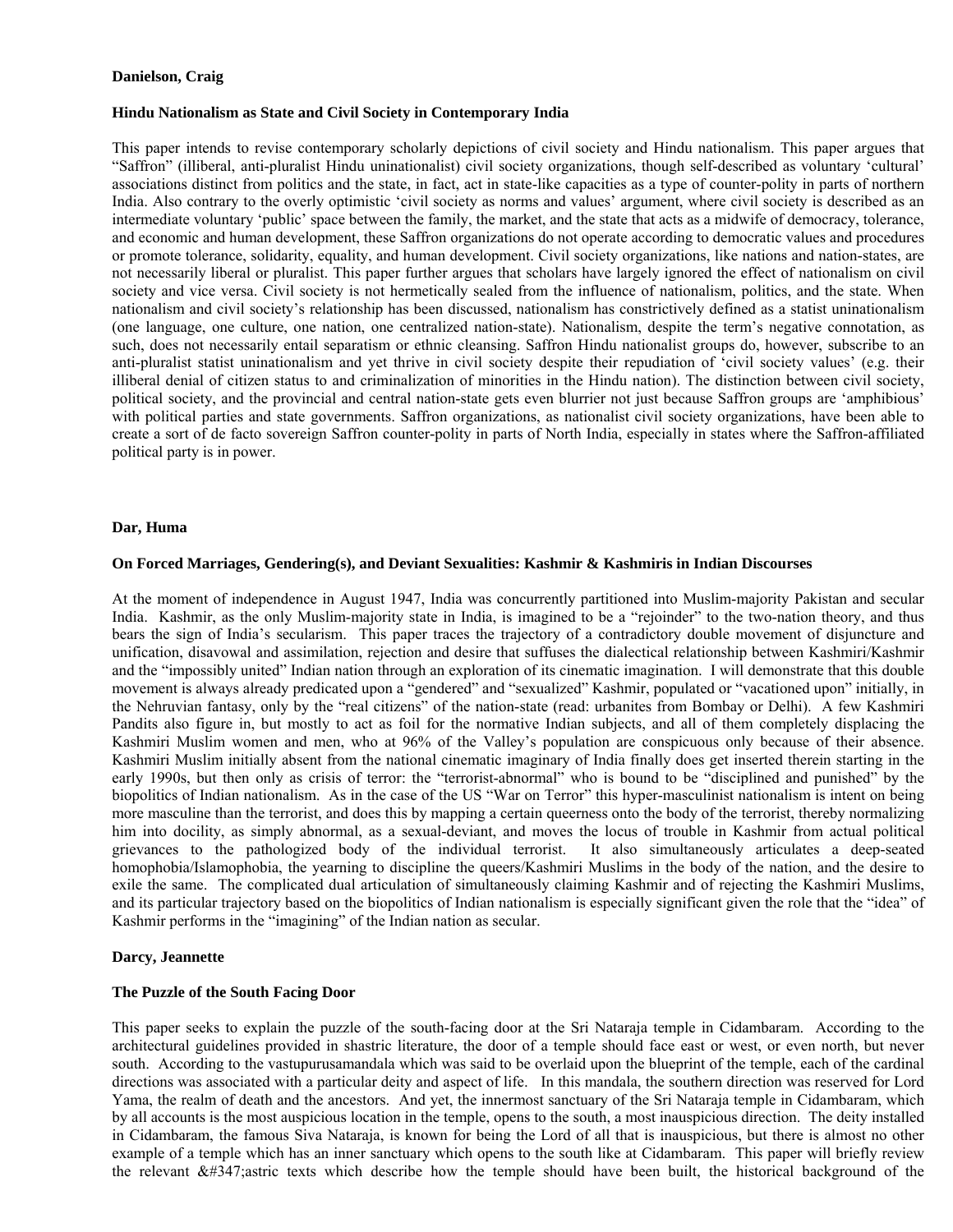Cidambaram temple, and the Nataraja murti installed there. I will provide a textually-informed art historical study and offer one possible explanation for the unusual configuration.

# **Dasgupta, Simanti**

## **A Deferred Present: Information Technology and Governance in India**

The 'present' of a postcolony is one of recurring 'separation' that usually remains unfinished. It quietly endures in the epistemological contest between breaking away from a 'troublesome' past and building a 'new' future. This paper focuses on one such struggle over knowing the past and engineering India's present, between the state and the IT industry. IT entrepreneurs narrate the recent global 'success' of the Information Technology (IT) industry in India as an unprecedented episode in the national experience. The rhetoric of 'success' however is no longer limited to IT; it has generated an ethico-political narrative on the Indian state: 'success' in this context is narrated in contradistinction with the alleged 'failure' of the state to save India from the 'disgrace' of having continued as a 'developing' country since Independence. Drawing on ethnographic work conducted in Bangalore, the 'Silicon Valley of India', I argue that IT through its 'successful' engagement with liberal capitalism--has initiated two new ways of knowing: first it has established the 'indispensable' value of liberalization for a 'developing' country; second, its management strategies, originally intended to manage corporations, now provide a blue-print for managing the state as well. The proposed blueprint seeks to dissociate the Indian state from its Nehruvian socialist redistributive model and adapt a marketoriented model of governance. I chart the rhetoric of 'success' of IT, its legitimate claims to offer a critique of the state, its prescription for an alternative form of governance, and the nature of the governmentality they endorse.

## **Datta, Partho**

## **The Emergence of Public Health and Town Planning in Calcutta**

This paper tentatively explores the relationship between "public", "health" and "Calcutta" in the nineteenth century. Historians have usually taken "public health" as an inherent given. But taking a cue from the classic work of Jurgen Habermas and Michel Foucoult it is possible to interrogate the archival material generated by the colonial state in Bengal, as an attempt to grapple with notions of what constituted this "public" and "health", a process forged by the imperatives of rule. A notable feature of the discourse on Calcutta in the nineteenth century was that it was overwhelmingly generated by vital statistics, topographies, censuses and [later] Health Officer's reports.

One important source for Calcutta in this genre is Dr.Ranald Martin's A Medical Topography for Calcutta [1837]. Martin a surgeon in the Native Hospital wrote this book as a plea for "English" or Western medicine in India given the overwhelming concern and fear of epidemics. But his account was ideologically loaded. His descriptive account of the physical terrain of the city, its climate and the habits of the "native" population, especially the labouring poor was underwritten by a strong commitment neo-hippocratic and utilitarian principles. Despite his condemnatory tone Martin's was keen to delimit the "public" areas where this reformist impulse could be implemented. His efforts found a sympathetic resonance in the proceedings of the government appointed Fever Hospital Committee in the 1840s. The work of the Committee, a collaborative effort between the state and some prominent Indians mapped the city in detail especially the so-called insanitary areas. It thus forged a consensus for state intervention in private property on sanitary grounds, setting an early precedent for modern town planning in the city.

## **Datta-Ray, Mohini**

## **A Will to Power: Land and Legacy in the Bansberia Raj**

The zamindari system in Bengal created a number of powerful and less-powerful "little kings", resulting in a tense political atmosphere where the success of one could only come at the expense of another. The Bansberia raj was one such "little kingdom" whose fortunes plummeted when its neighbours, Burdawan and Nadia, usurped most of its territories in a massive land-grab. This paper will look at the changing role of elite religiosity and its relationship to land politics in 19th century Bengal. Using ethnographic and archival material, it will examine the will of Rani Shankari of Bansberia and place this legal moment in the complexity of colonial morality, identity, authority and religion.

Ostensibly an act of religious piety, the will of Rani Shankari represented the careful negotiation of the new colonial order and the personal interests of Bengali zamindars. In 1852, the Rani drew up a will in which she left all her lands to the deity of the Kali temple that she had completed in 1814. This act effectively crowned the Kali murti zamindar of Bansberia, forever changing the role of the descendents of Bansberia raj and their relationship to the land, which was now considered "devattar". The Rani's decree transformed Bansberia zamindars from literal "landowners" under Colonial policy to mere caretakers of now-sacred land. The figure of the deity was concurrently transformed as well – from an image of worship to one imbued with legal and political meaning.

As zamindars were divested of their political role under colonialism, ritual was emptied of its political import as well. Religious ritual became crucial to colonial spectacle, its significance lost on colonial eyes. This created a space where seemingly religious acts served as useful political tools to exact the will and sovereignty of different groups.. In her will (that clearly had a British audience in mind) Rani Shankari herself used extensive examples of her fulfillment of religious duties to justify her position as the rightful zamindar of Bansberia. Her will may therefore be contextualized within a trend seen amongst Bengali zamindars wherein by declaring land "devattar" and therefore untouchable, they effectively protected themselves from the claims of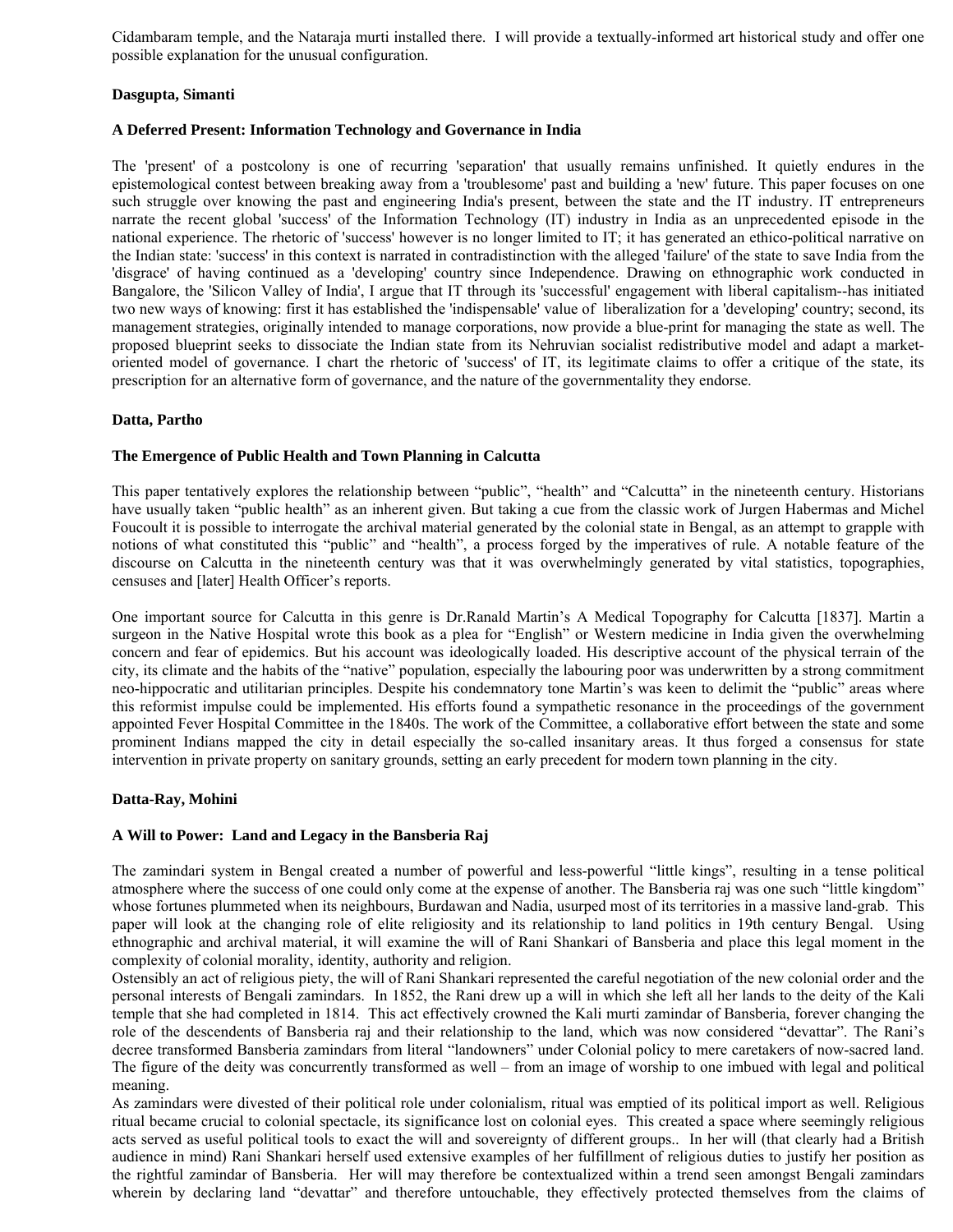creditors, other zamindars, the government, and in cases such as Bansberia, from "wastrel" descendents. Asserting their legitimacy through religious ritual, politically disempowered zamindars created for themselves a degree of negotiating power within the emergent legal discourse in colonial India.

## **Dave, Naisargi**

## **Queer Activism and the Law, 2001-2003: Ethics and Morality in the Shadows of Jurisprudence**

Between 2001 and 2003, queer activists in India were hotly debating the merits of two legal reform measures with potentially serious consequences for gay and lesbian politics and lives. One was a judicial effort, led by a Delhi-based HIV/AIDS NGO, which aimed to amend India's anti-sodomy statute, S.377, in order to decriminalize same-sex sex between consenting adults in "private." The second was a primarily legislative effort spearheaded by a Delhi women's group that sought to make sexual assault laws gender neutral, thus potentially bringing same-sex sexual assault within the ambit of the law. One of the many interesting aspects of the co-incidence of these two struggles is the problem that it posed for queer theorizations of the relationship between law and society. Activists who opposed the S.377 litigation did so on the basis that it vested too much power in the law to change on-the-ground realities. Most of those same activists also opposed the gender neutrality legislation, but for a radically different reason: here, they argued that the law is too mighty a thing to play dreams with; society is still not gender-neutral, and therefore the law must not be either. Through close readings of legal documents, interviews, and participation with the actors involved, I focus especially on the gender neutrality debate to engage what I consider to be the constitutive ethical problematics of legal activism: the way by which a person's perceived vulnerability to a law then determines a larger political philosophy about law's efficacy; and, second, the relationship between the new, often risky imagined practices of justice that radical politics seek to effect and the moral fixity of legal discourse that brings order to aspiration.

## **Davis, Mary Anne**

## **Classification and Analysis of Chipped Stone Tools from Harappa, Pakistan**

Chipped stone tools are one of the most abundant artifact category at the bronze age site of Harappa, and yet their role in the economic and socio-political organization of Harappan society is poorly understood. Chipped stone tools have the potential to be applied to many scales of inquiry into the organization of the Indus Civilization. The regional exchange of raw materials and finished goods can shed light onto the regional interaction networks of the Indus Civilization. Local or intra-site organization can understood from examining the production and use of chipped stone tools and objects. This paper will provide an overview of the types of studies that have been done with Indus lithics, followed by a detailed discussion of the nature of stone tools at Harappa. The main framework for my current research is a newly developed classification scheme for modified or used stone blades at the site of Harappa, Pakistan. This classification scheme incorporates retouch patterns and other morphological characteristics that make it possible to interpret specific tool functions as well as to map patterns of use at the site. Experimental studies of stone tool use will be used to determine general types of tool use, and direct use-wear analysis is being used to determine the types of materials being processed with stone tools. The major categories that have been identified to date are wood-working, incising of pottery, and drilling various types of materials. Spatial studies show that there are some distinct distribution patterns of retouched and modified blades, and that the types of tools used at the site change over time. Some neighborhoods have a wide range of retouched blades that appear to be associated with domestic activities, such as butchering, while other areas have blades that were probably used in specialized craft activities. In terms of changes in tool types over time, some of the change can be associated with the increased use of copper tools, but other factors such as changing subsistence strategies or the development of new technologies must also be considered.

## **Deo, Nandini**

## **Re-interpreting the Success of Hindu Nationalism**

What if imagining the nation mattered less than creating social networks to serve it? This paper argues that ideas alone are unable to win supporters using the case of the Hindu nationalist movement in India. Organizational structure and sources of material support are key elements in creating a successful social movement. In the absence of grassroots mobilization social movements are frustrated. With a strong network of vertical connection a social movement can capitalize on openings in the political opportunity structure.

Most scholarship of Hindu nationalism can be divided into three camps. The first camp consists of those that study the ideology of the movement, tracing its roots to colonial encounters and its affinity to facism. The second group of scholars has paid particular attention to the role of violence within this movement and attempted to explain the use of violence. Finally, a third group has focussed on the electoral wing of the movement, trying to explain the rise of the BJP with secondary attention to the rest of the Parivar. In addition to these debates, a small but important literature has been created that studies the role of women in this social movement.

In this paper I argue that each of these approaches by itself is inadequate to understand the shift from the margin to the center affected by the Sangh Parivar. Rather, an approach informed by an understanding of the organizational structure and organizing strategies of the Sangh is able to put the rise of this movement in India into comparative and historical perspective. In the early 1980s the leadership of this organization took advantage of a shift in the political opportunity structure changing its strategies, not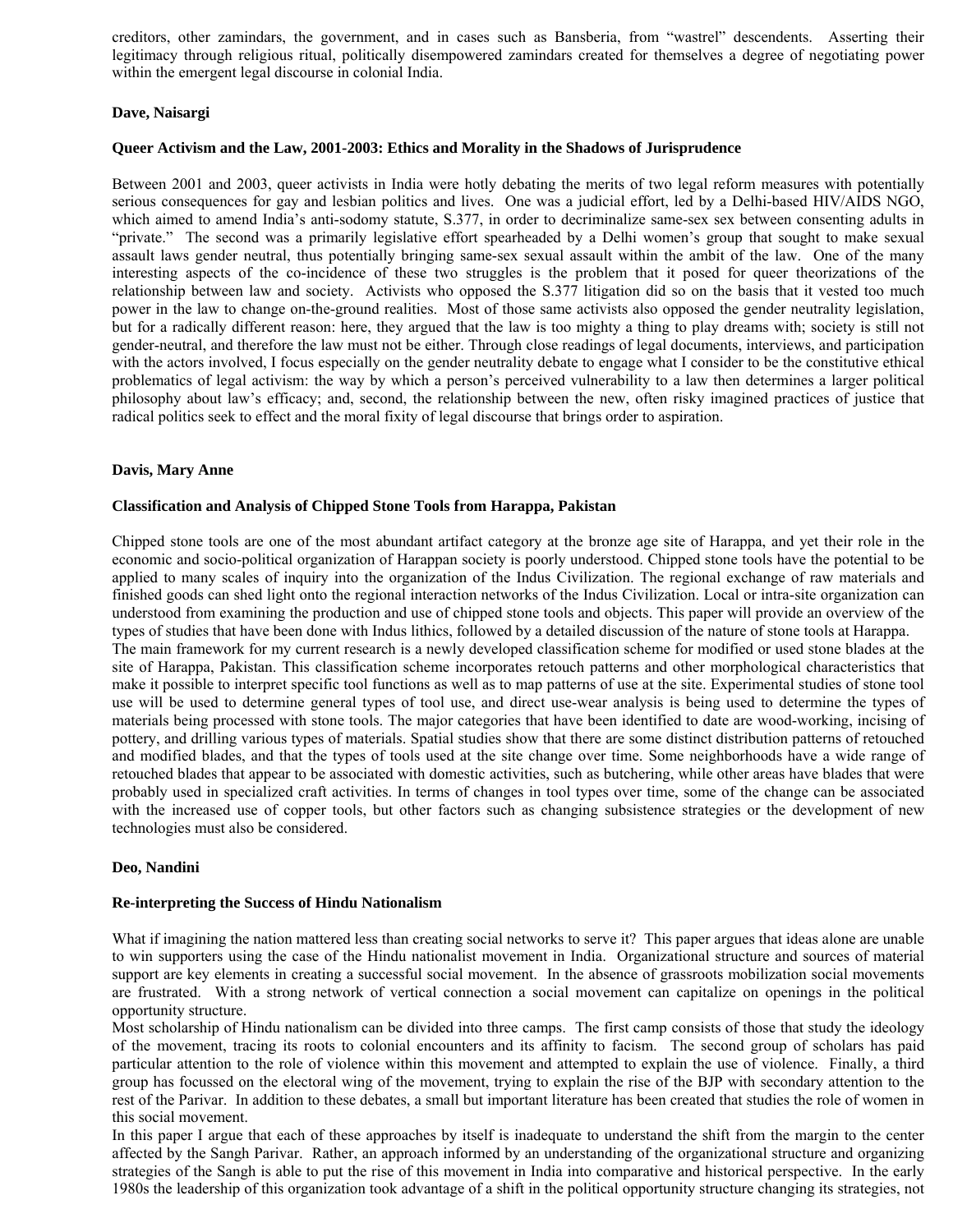its ideologies, and was able to effectively mobilize grassroots support for its policy agenda. To be fair, many of the articles and books I discuss below do not take as their object of inquiry the exact question of why the Sangh has become so powerful. Nonetheless each is interested in understanding the ways in which the Sangh has been able to capture imaginations, mobilize collective action and capture the public agenda.

## **Desai, Renu**

## **Urban Visions and Urban Protest in a Globalizing Indian City: Interrogating Struggles over the River/Riverfront in Ahmedabad, India**

South Asian cities have witnessed large-scale urban development projects since their early days. At the turn of the 21st century, however, urban development projects are increasingly being driven by urban visions shaped by a wider group of social, economic, and political elites, often but not only in response to the widely perceived need to shape the contemporary Indian city in ways that will enable it to successfully compete in global networks of finance, tourism, etc. At the same time, however, voices of dissent to various development practices are also multiplying and intensifying in urban India as a result of both the increasing exclusions built into many urban agendas as well as the spread of a rights discourse among marginalized and excluded groups.

This paper examines the Sabarmati River Front Development project in the city of Ahmedabad in western India to discuss the contemporary politics of urban visions and urban protest around urban development in India. The paper interrogates the discourses and practices through which various elite groups construct the river and its edge as a space requiring development, as a "riverfront" which can be consumed for various purposes and in various ways. Simultaneously it interrogates the discourses and practices through which concern and protest around the project is expressed by slum dwellers living on the riverbank and various groups of activists, and even by some architects and academics in the city, and how such dissent is negotiated and even silenced. Through the lens of the project, the paper also seeks to examine how struggles over urban space are fashioned in a city that is deeply divided along religious lines as a result of recurrent communal violence and the Hindutva politics of the state.

## **Dinkar, Niharika**

#### **The Subaltern in the Shadows: Raja Ravi Varma's Portraits of the Scholar-Artist**

My paper looks at the project of modernism in the Indian visual arts through a set of portraits of the scholar artist by Ravi Varma. The portraits offer the scholar engrossed in his private world, absorbed with the products of print capitalism as a mode of engaging with the world. I suggest that these portraits delineate an interiorized self-reflective modern subject, a popular figure in early European modernism as well. Michael Fried has developed an influential theory of high modernism centered on 'absorption', based on the denial of the viewer in eighteenth century French painting, that I subject to further scrutiny here.

 I reconsider Ravi Varma's portraits of interiority drawing into closer focus the shadowy figure of the subaltern that lurks in the backgrounds. Using an expanded notion of chiaroscuro as a mode of delineating spatial relations through the action of light, I examine Ravi Varma's striking use of light and shadow, a clear departure from the flat treatment of his Pauranik paintings. I suggest that Enlightenment values accruing to light and darkness found expression in nineteenth century Indian painting as well, so that light figured as illuminating knowledge and darkness connoted a hermeneutic impasse.

 Ravi Varma casts the elite male subject as the focus of these works, the modern man basking in the 'light of reason', as the subaltern is literally relegated to the shadows. This differential inscription of the colonial body within the regime of light and vision drawn from Enlightenment ideals, conceives of the scholar as immersed in purely mental activity as bodily labor is displaced upon the servant in the shadows. The banishing of the subaltern to the shadows inaugurates a gesture of concealing the labor of the art making process such that it was conceived as a mental activity, as art rather than craft. I support my argument with discussions of lighting in film studies where a similar denial of the machinations of craft has been seen to threaten the assertive narrative of an elitist Indian modernism and its aestheticized critical histories.

#### **Dodson, Michael S.**

## **Vedanta as a Peculiarly Indian Modernity: Philosophical Speculation, Religious Values, and Claims to the Culturally Authentic**

The philosophical system of vedanta has proven to be unusually fertile philosophical ground for intercultural debates in colonial India over the nature of religious truth, material reality, and humanity's relationship to God. Early in the nineteenth century, for example, reform-minded Indians such as Ram Mohun Roy understood the vedanta as containing a monotheism to rival that of Christianity. Evangelically-minded Britons, however, instead conceived of the vedanta either as a fertile 'common ground' which approximated Bishop Berkeley's Christianity, and thus conducive to the spread of God's 'true' message, or, more likely, understood it to be an obvious falsehood and pernicious distraction. This paper charts the ways in which a number of late nineteenth-century Sanskrit scholars, principally the Benares pandits Kesava Sastri and Rama Misra Sastri, conceptualised the terms of the vedanta as 'modern', and the cultural value they placed upon its characteristics and tenets. It does this through an examination of expositions on the vedanta published in Sanskrit in a number of periodicals, including The Pandit and The Theosophist. Further, the paper asks after the nature of the intellectual links between such 'traditional' scholars, working almost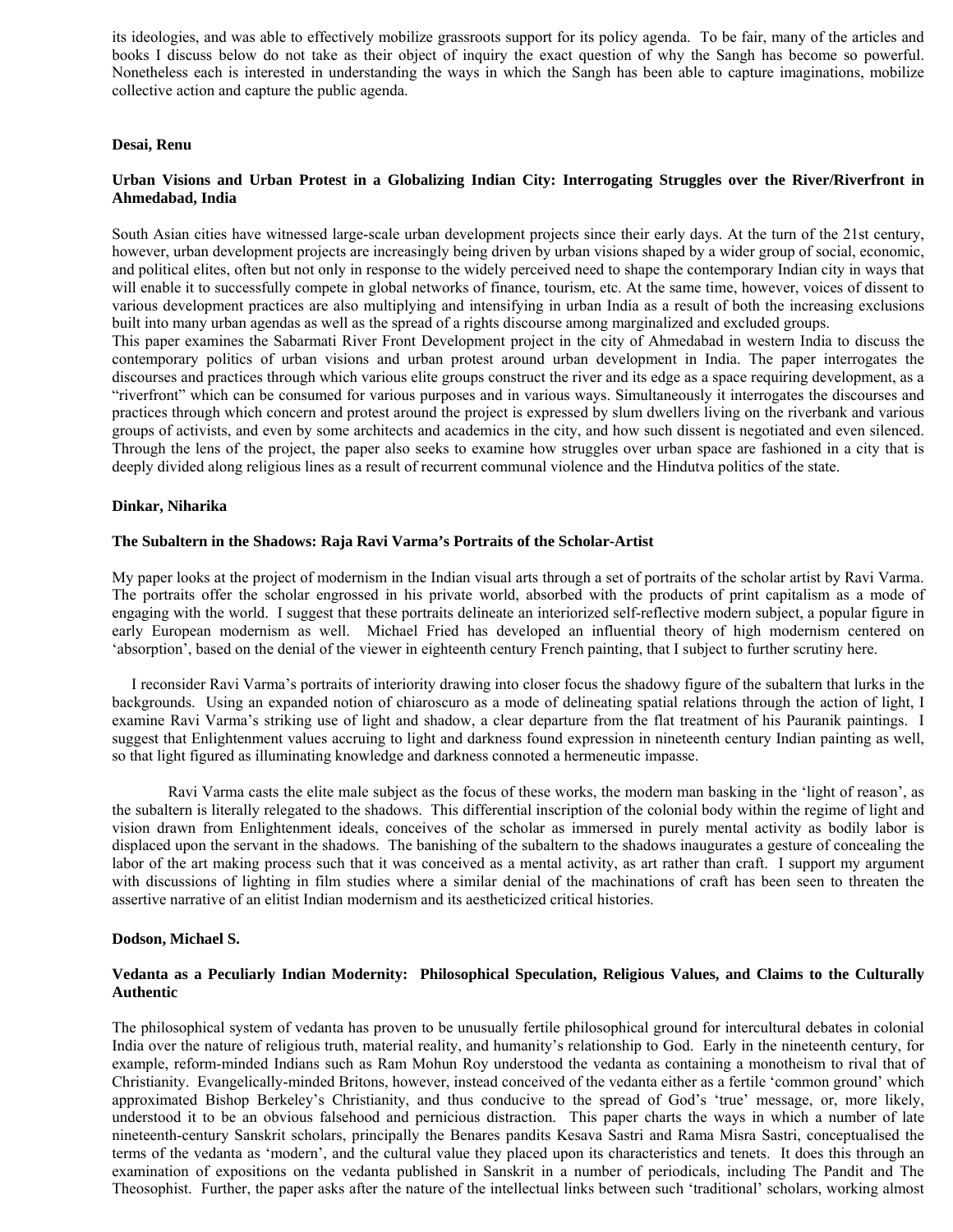exclusively in Sanskrit, and near-contemporary populist religious reformers, such as Swami Vivekananda and Swami Nikhilananda, whose visions of 'Hinduism' more directly challenged the religious hegemonies of the West. In general the vedanta was recommended by such reformers on the basis of its consonance with scientific methodology and rational thought, as also its grounding in long-held Indian civilisational norms. The modernity of the reformist vedanta was thus patently a colonial modernity, formulated as it was to address the shifting intellectual landscape of Britain's raj. Ultimately, this paper seeks to complicate our genealogies of Hindu religious reform by emphasising the ways in which 'traditional' Sanskrit scholars understood and forged continuities between the vedanta and the emerging norms of modernity. It thus argues that Sanskrit intellectual activity in the nineteenth century was culturally significant, and, moreover, directed to addressing the crucial issues of nation and identity provoked by colonial rule.

# **Doshi, Neil**

## **Text and Popular Play: Adaptation in Contemporary South Asian Political Performance**

This paper explores the relationships between South Asian literary institutions and popular culture through an analysis of theatrical adaptations in contemporary political theater. First produced in 2004, the Jana Natya Manch (The People's Theater or JANAM) street theater group's play Shambukh Vadh asserts a vision of lower caste solidarity against the Brahminical hierarchies. The play draws loosely upon contemporary writing by the Dalit writer Ramnihor Vimal and an episode of the Ramayana, in which a shudra or untouchable is killed by King Ram for having recited the Vedas. JANAM's adaptation notably figures Shambukh as a Dalit leader through whom a larger project of social change is articulated. As I argue, the adaptations of texts and epics for the stage refigure conceptions of author and reader in terms of collectives. Constituted through performance, collectives of actors and audiences model the types of solidarity that the protagonist of the play Shambukh himself defines as the basis of challenging Brahminical hierarchies. The relationship between JANAM's play and its texts highlights a productive tension between political performance and literary institutions that is the context for JANAM's theater. In this paper, therefore, adaptation is therefore presented as a trope for the process of building communities through performance.

## **Eck, Kristine**

## **Recruiting Rebels: Indoctrination and Political Education in Nepal**

In 1996 the Communist Party of Nepal-Maoist (CPN-M) launched a guerilla-based armed rebellion against the government of Nepal. Grounded in long-standing grievances regarding economic, social, and geographical marginalization, the CPN-M garnered widespread support throughout the rural areas of the country. The result was an exponential growth of the organization and a resultant escalation of armed violence. This paper explores how the CPN-M was able to attract and mobilize potential rebel and militia supporters. It argues that while structural variables like social and economic inequalities provided an important context in which the Maoists operated, the mechanism for the CPN-M's successful recruitment strategy lay in its focus on indoctrination and political education. The sectors of society to whom the Maoists appealed were largely ignored by traditional political parties, making them especially receptive to Maoist political discourse. By linking villagers' dissatisfaction with their daily lives to larger problems in the political system, the CPN-M was able to exploit these grievances for the purposes of rebel recruitment. The importance of indoctrination was central to the CPN-M strategy and superseded even military training and arms acquisition as the focus for its efforts in expanding the organization. The case of Nepal hence highlights a hitherto overlooked aspect of rebel mobilization: the importance of local political education and indoctrination.

## **Elison, William**

## **The Translocal Tribal: Warli Painting Goes Public Culture**

The Warli tribals (adivasis) whose settlements dot wooded areas of Mumbai's suburbs are among the city's least visible communities. Various environmentalist and development interests have justified their own claims to territories occupied by tribal hamlets, or padas, by dismissing them as the settlements of nonindigenous encroachers. A challenge that thus emerges for the Warli leadership is that of attaining visibility for tribals as a distinct constituency with a claim of autochthony to the spaces they occupy. The principal arena in which these activists have made their bid for recognition has been the archive of the state. But in the past generation a potential conduit to visibility has opened within an alternative field of operations: public culture. Warli painting is a graphic form that has become transposed from its ritual context within the padas to the bourgeois art market, where it has come to circulate as a metonym of a reified tribal identity—that is to say, generically tribal on an all-India, perhaps even transnational scale. Commodification has transformed the paintings at the level of production-—from the cowdung-primed traces of a domestic women's ritual to the Fevicol-fixed piecework of male contractors—-as well as at the formal or semiotic level. My paper will first lay out some of the historical and sociological context of this shift. I will then consider the efforts of Mumbai-area Warlis who look to the art as an avenue of agency, both as a source of cultural capital and a window of expression. What room can such symbolic spaces afford modern tribals, all but displaced from their ancestral hunting grounds, for tactical "poaching" within Indian public culture?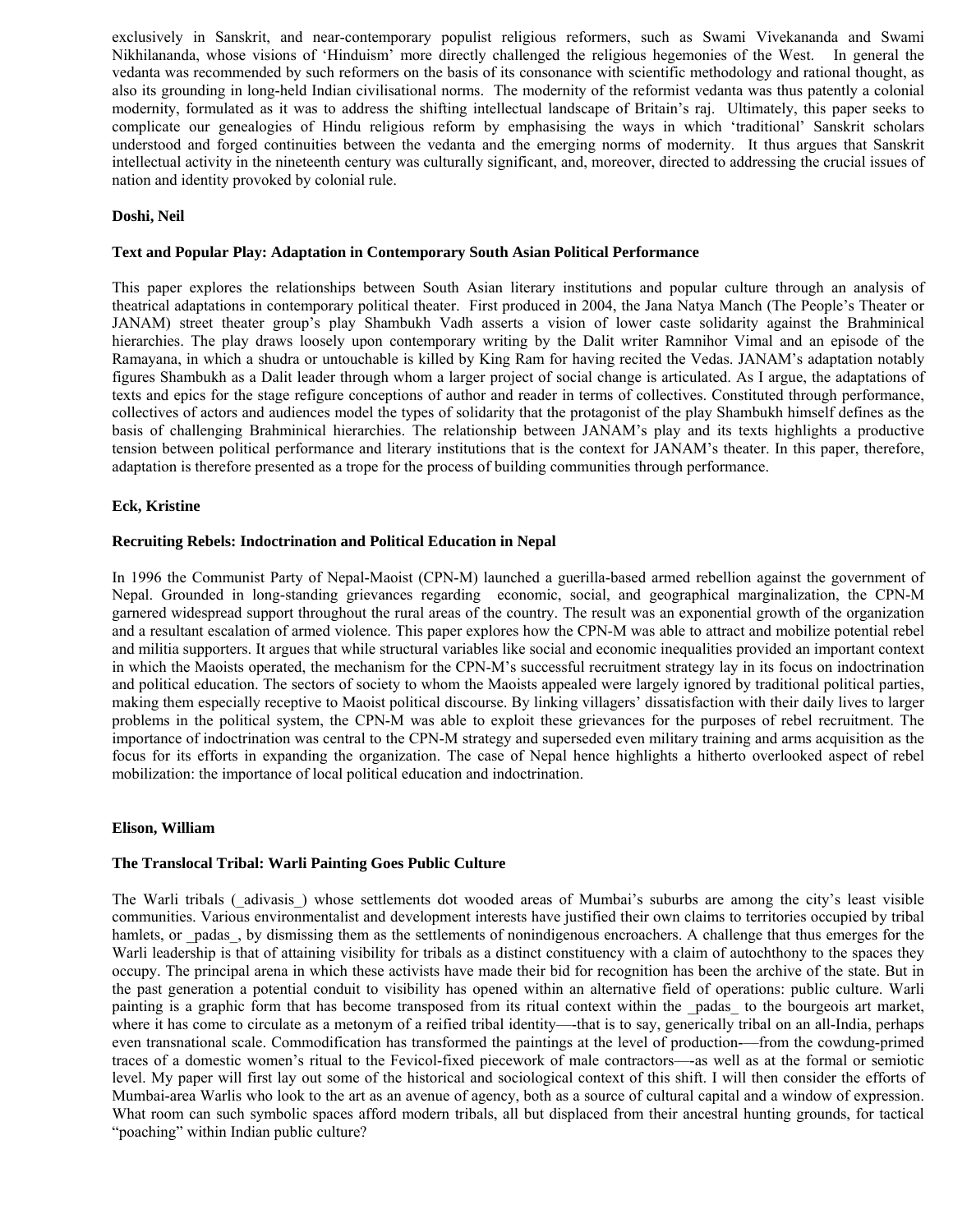#### **Emerson, Serena**

## **"Neither to Sing Nor to Dance": Anti-Devadasi Legislation in Travancore, 1909-1930**

Revisionist historiography generated by recent scholarship on Devadasis in colonial South India has focused on the reform and resistance of Tamil Devadasis in the Madras Presidency, largely to the exclusion of regional discourses. My work begins to redress this by investigating legal reforms affecting both Tamil and Malayali Devadasis in colonial Travancore, where legislation evicting Devadasis from temple precincts preceded the famous Anti-Devadasi Act passed in the Madras Presidency by seventeen years.

The legal actions taken by the Government of Travancore against Devadasis, beginning in 1909 and culminating with complete discontinuance of the Devadasi institution in 1930, altered temple ritual, relocated ritual agency, and fashioned Travancore as a modern, "progressive" state. In 1909, sections 372 and 373 of the Travancore Penal Code made dedication of girls under the age of sixteen a punishable offense. A 1921 act outlawed recruitment to the Devadasi community altogether. Finally, under the 1930 act, Travancore Devadasis were relieved of their duties and institutional support terminated. These reforms particularly affected temples in the Suchindram and Trivandrum districts, where the Devadasi system flourished. Documents reveal the appeals of some Devadasis, like those from the Suchindram temple, for the Government to reconsider these decisions, as well as their concerted efforts to integrate with other communities as their traditional profession was increasingly stigmatized. Though the Regent Maharani Setu Lakshmi Bayi is credited with single-handedly bringing about these reforms, my research locates the initiative in a complex web of political and social interests and agendas that extends beyond regional to Presidency-wide and national circles of influence. In particular, anti-Devadasi legislative reforms in Travancore must be read alongside similar efforts in the Madras Presidency.

By examining historical documents from the court, temple, and colonial government, my paper investigates the political and social imperatives that led the Travancore Government, under the auspices of the Maharani, to take such early legal action against Devadasis, and how these actions impacted diverse communities of female temple servants throughout Travancore. Through articulating regional differences between the duties, identities, and social histories of Devadasis, which are often erased by the hegemonic narrative of the east coast Tamil Devadasi, a more complete and nuanced history of Devadasi disenfranchisement can begin to emerge.

## **Everaert, Christine**

## **Lost (and added) in translation: exploring the bounderies between Hindi and Urdu**

Hindi and Urdu are often described as sister languages or even 'identical twins who have chosen to dress themselves as differently as possible'. In the course of my Ph.D. research I often wondered whether they could not be better described as Siamese twins, the separation of which would involve major surgery. Indeed, the two languages can be almost identical in their spoken form, and even in some forms of modern literature. On the other hand, they can also be mutually unintelligible.

In my Ph.D., I have used Hindi and Urdu short stories as a basis to research the differences between both languages. This resulted in a survey of some important zones of divergence between Hindi and Urdu, based on the outcome of a contrastive study of Hindi and Urdu translations of stories which cover the whole 20th century. The results not only yield differences between the two languages, but also between literary cultures. By a global approach, which combines insights and backgrounds from the fields of linguistics, stylistics and cultural history, it is my aim to give a new impetus to the contrastive study of Hindi and Urdu. Some points and questions that surface in this study, are meant to generate new, in-depth analyses.

In my paper, I would like to present an overview of my research, illustrated by the result of the comparison between the Urdu and Hindi version of the short story "The utterings of Haji Gul Baba Bek Tashi" by Qurratulain Hyder (originally written in Urdu, translated into Hindi). The changes are interpreted and placed in context. The impact of the different factors like time, background, language, translation,... is investigated. Here, we answer questions like: can all the differences found in the translations be attributed to linguistic differences between the two languages? Does translation, as a genre, or the translator's style colour the outcome of the research? One can wonder whether translators have consciously created divergence or convergence. Attitude towards translation is thus an important factor. The English translation of this story, made by the author herself, will add interesting elements to the discussion and will shed light on the attitude towards translation in the Indian subcontinent.

## **Farmer, Victoria**

## **Indian, Citizen, Consumer: Media, Economic Reform, and Consumer Protection Law in Contemporary India**

Developments in the last two decades in India have created unprecedented linkages between the roles of citizen and consumer. Economic reforms begun in earnest in the early 1990s vastly increased the range and availability of consumer goods, both imported and domestic, while simultaneously media and advertising messages burgeoned. For example, the advent of satellite television technologies, also in the early 1990s, undermined the Government of India's monopoly over Indian airwaves, both increasing the international media available to Indian viewers and prompting a reactive increase in the number of channels available through state-run television, Doordarshan. As a result, in a relatively short period of time the Indian populace was bombarded with an array of consumer opportunities, news sources, representations of commodity-rich lifestyles, and persuasive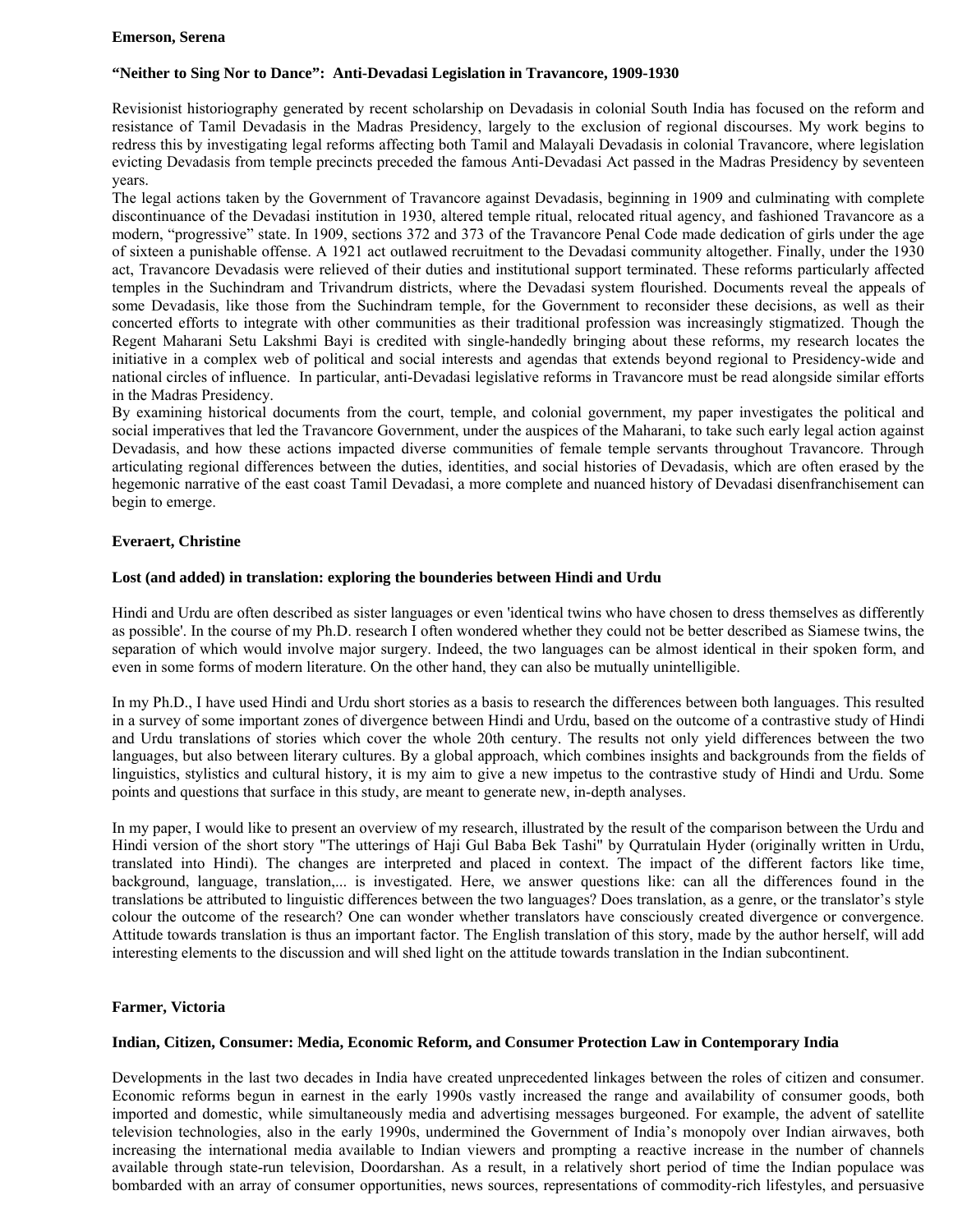advertisements. This resulted in a number of movements calling for greater media literacy, freedom of information, and consumer protection. However, these developments arose in the context of ambiguous legal and administrative infrastructures. The Consumer Protection Act of 1986 could not fully anticipate this looming sea-change, leading to significant amendments in the 1990s and again in 2002. Related legislative initiatives include the Freedom of Information Act (2005) and some aspects of the Prasar Bharati (Broadcasting of India) Act of 1990. Nonetheless, the rights of citizen-consumers are to be found through negotiation of a thicket of legal and judicial precedent for access to government information affecting them; navigating multiple, yet inadequate, information on the legitimacy of claims made by providers and advertisers of goods, services and news media; and recourse to complex methods for redress of grievances. This paper, based on archival research and interviews conducted in India dating from the onset of these widespread changes beginning in 1989-90, with expectations of additional interviews to be conducted in summer 2007, examines the current state of consumer protection in India. Particular attention is focused on five key systemic challenges to creation and implementation of legal protection for citizen-consumers: foot-dragging of elites with vested interests in consumer passivity; the lack of widespread media and civic literacy; limitations to state power in the face of global forces; resource shortages, particularly if access to appropriate medical care is included as a consumer right; and the inability of an already overburdened court system to take on exponentially increasing demands.

## **Finch, Shannon**

## **Same Message, Different Forms: Integrating Languages and Identities through Bilingual Repetition in Hindi-English Discourse**

This paper examines bilingual repetition in "Hinglish," or code-mixed Hindi-English discourse. In bilingual repetition phenomena, the semantic content of a phrase in one language is repeated nearby in the other language: "maiN aaj soch rahii thii, aaddha semester khatam ho gya, half the semester is gone." (I was thinking today, half the semester is finished, half the semester is gone.) Although this phenomenon is ubiquitous in South Asian multilingual contexts ranging from casual conversations to Bollywood dialogues, it has only received brief mention in the literature (Gumperz 1982).

In this study, I analyze several instances of bilingual repetition to determine possible discourse meanings and interpretations. I argue that bilingual repetition achieves various rhetorical and interactional effects, including cohesion, contrast, and, as in the example above, focus on a particular discourse element. Similar to other surface features of message form such as intonation or gesture, bilingual repetition allows speakers to express and leads listeners to seek additional discourse and social meanings beyond the semantic content.

Rather than indicating laziness, sloppiness, or lack of skill, both code-mixing and repetition are more structured, strategic, and even poetic than previously thought (Johnstone 1987, 1991, Tannen 1987, 1988, Myers-Scotton 1993). I argue that Hinglish bilingual repetition is a linguistic resource speakers use to express themselves creatively in everyday interaction.

Although Hindi and English may be broadly associated with differing social contexts, and although these associations may be relevant in understanding the broader significance of the languages used, each instance of code-mixing does not necessarily index juxtaposed social worlds. Especially among highly educated, affluent, and geographically mobile Hinglish speakers, code-mixed Hindi-English discourse is often chosen as the unmarked mode of communication, allowing these speakers to index their multiple identities simultaneously (Myers-Scotton 1993). I suggest that it is the change of code itself that creates the discourse effects as the speech event unfolds, rather than broad associations between languages and particular affective stances or identities (Woolard 2004).

In sum, bilingual repetition is ultimately a strategy of simultaneity, a way of being "both…and" while still making linguistic and social meaning (Woolard 1998:10). Potentially opposed bilingual identities and different language varieties are creatively integrated and displayed through the dynamic interplay of repetition and language mixing encountered in Hindi-English bilingual repetition. The findings of this research align with more recent research on code-mixing that increasingly portrays bilingual language phenomena as dynamic, shifting, ambiguous, multivocal, contingent, and emergent (Woolard 2004).

## **Fisher, Elaine**

## **Mimamsa, Intentionality, and the Problem of Social History**

Mimamsa occupies a curious space in the domain of Indian philosophy. Although it has been rightly recognized as understudied among the classical darsanas, what corrective efforts have been made revolve closely around a single provocative line of argumentation. In fact, very little in the course of Sanskrit intellectual history has offended modern sensibilities so much as the Mimamsa "doctrine" of apauruseyatva—that is, the intransigently persistent belief of a hegemonic, elite brahminical intelligentsia that the Vedas have no author. Not only does this doctrine defy the sense of historicity built into the philological enterprise since the early days of Orientalism, but it is taken by numerous scholars today to be the hallmark of a deep-seated conservative and reactionary agenda on the part of the orthodox Vaidika community as a whole.

By defending the literal veridicality of Vedic language, Mimamsikas appear to grant the Vedic corpus untrammeled authority to order social reality because, unlike all other instances of intentional speech, the Vedas were never enunciated by any human and thus cannot possibly be mistaken. It has even been postulated that this single apologetic maneuver is the final cause—even the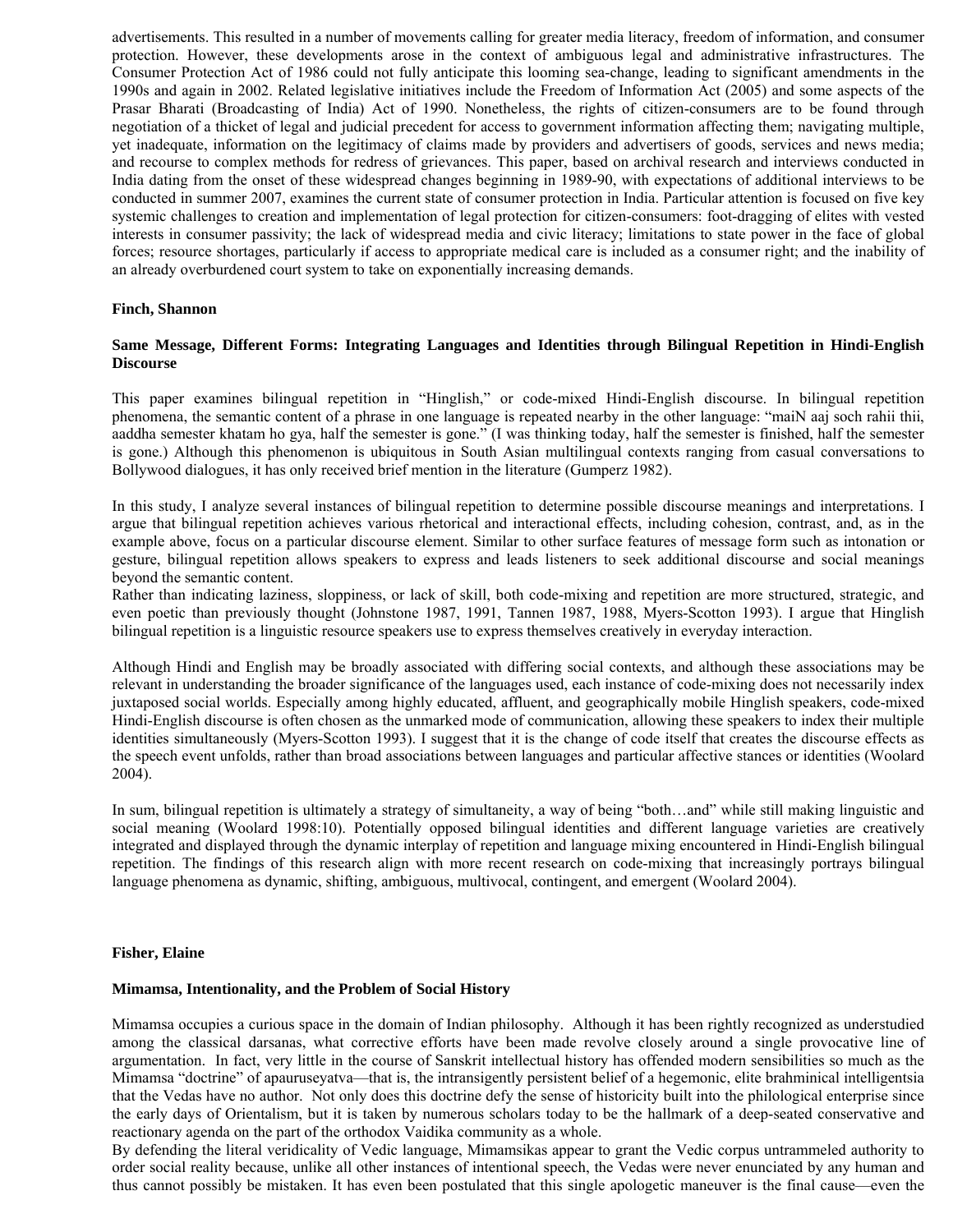historical condition of possibility—of Mimamsa discourse as a whole. On the other hand, it has often been suggested that the very naturalness of the Buddhist scriptural language performatively encodes its democratizing message: in contrast to Sanskrit, which has been ritually perfected and purified to safeguard its use within an elite social strata, the Buddha inclusively endows all supplicants with an authentic sense of agency by teaching in their native dialects.

This paper interrogates the assumption that Mimamsa inculcates a reactionary, conservative brahmanical ideology specifically by means of the doctrine of apauruseyatva. I compare Sabara's conception of Vedic language to contemporaneous accounts in the Jain sutras and Buddhist abhidharma literature to suggest that the Mimamsa philosophy of language and exegetical strategy is in fact not so radically different from that of the supposedly heterodox traditions. Instead, I propose to explore the Mimamsa model of the intentionality of language (vivaksa) to demonstrate that early Mimamsa, far from perpetuating a conservative Vedic worldview, participates actively in a revolutionary shift in models of language and textuality taking place across traditions in the middle of the first millennium.

## **Flick, Hugh**

## **Was Patanjali a Dualist**

At least from the time that Vyasa wrote his commentary on Patanjali's Yoga Sutra in the 8th century CE, philosophical Yoga has been closely linked to  $S\&\#257$ ; mkhya philosophy. It is not uncommon to see references to philosophical Yoga as a theistic form of Sāmkhya. However, the Yoga that Patanjali presents in his text has few similarities to classical Sāmkhya philosophy. Patanjali did make use of some of the key  $S\&\#257$ ; mkhya technical terms but he applied very different meanings to them. He does not directly refute the ontologically dualistic  $S\&\#257$ ; mkhya philosophy as much as he ignores it.

Patanjali provides many internal definitions and cross-references that reveal the meaning of most of his important technical terms. A close reading of the text without the standard assumption that Patanjali is basing his philosophy on the  $S\&\#257$ ; mkhya tradition allows the text to unfold in a very different way from the way it is presented in most translations.

Georg Feuerstein raises this issue when he points out, "[t]oo often Yoga is still being reduced to Sāmkhya." According to Feuerstein, "Patanjali's system cannot be subsumed under the heading of  $S\&\#257$ ; mkhya. Classical Yoga is ... an autonomous dar $&\#347$ ; ana with its own characteristic set of concepts and technical expressions." Feuerstein considers Vyasa to have been a member of a  $Sā$ ; mkhya school and points out that Vyasa's "knowledge of the Yoga system as outlined in the aphorisms is that of an emphatic outsider."

Although Patanjali does not describe a universe dominated by an ontological dualism, he does use some of the technical terms that form the basis of  $Sā$ ;mkhya philosophy. However, he uses them very differently from traditional  $Sā$ ;mkhya philosophical usage. Patanjali uses the technical term prakriti to refer to physical manifestations in general and not to an ontologically independent category. In Yoga Sutra IV.3, he even uses the plural of prakriti which is a powerful indication that he does not consider prakriti to be an independent ontological category. Patanjali consistently uses the technical term purusa to refer to a collective consciousness that is shared by all sentient beings rather than to an ontologically independent category.

## **Flueckiger, Joyce**

# **"Courage" in the Next Generation: Shifts in Gender Expectations and Performance in a Hyderabadi Sufi Healing Tradition**

The 58-year old Hyderabadi piranima and spiritual healer, Amma, when asked if she was teaching her healing art to her daughterin-law, told me with a sigh, "No, she has no courage (himmat) for it. She would faint if a possessed patient came to her." We had this conversation in the early 90s. Now, over 15 years later, that same daughter-in-law, Latifa, sits with confidence at the healing table during daytime hours when her husband/Amma's son, the pir, is working at the university. This paper analyzes the shifts in gender role expectations and performance within a particular Hyderabadi family and Sufi healing community, from one generation to another. I identify the resources for and processes of this incremental transformation of gender roles that began with (what Judith Okely calls) "cracks of resistance" to those roles, in what might be considered a parallel socio-religious Muslim .

Amma first became the disciple of a Sufi pir without her husband, Abba's knowledge.; but he soon joined her. Amma gradually took a great interest in the healing system often associated with the teaching practice of Sufi pirs, and with her husband's permission, went to her pir's pir to learn its specifics. Abba himself had been granted the khilafat of his pir and began to make disciples, many of which were first Amma's patients. Amma became well-known for her healing success, often attributed to the fact she was a woman with unusual patience and love. However, in her personal life narratives, Amma distinguished herself from other women as being capable of this practice, through dreams and visions she had had and her particular courage, which she equated to that of men.

After Abba's death in 1998, his son Khalid inherited his mantle of spiritual authority. Only after Amma's death in 2001 did her daughter-in-law gradually began to sit at Amma's healing table, where her husband also practices in the evenings and weekends. While Amma always made herself an exception, she provided a model for women in the community around her. They often said any woman could do this practice, even as they couldn't name another woman who had. Now there is another woman. And Latifa does not see herself as exceptional. An unusual gendered position once based on individual charisma and exceptionalism has become "routinized." I will return to Hyderabad in August 2007 to follow further the narratives of losses and gains in this transformation.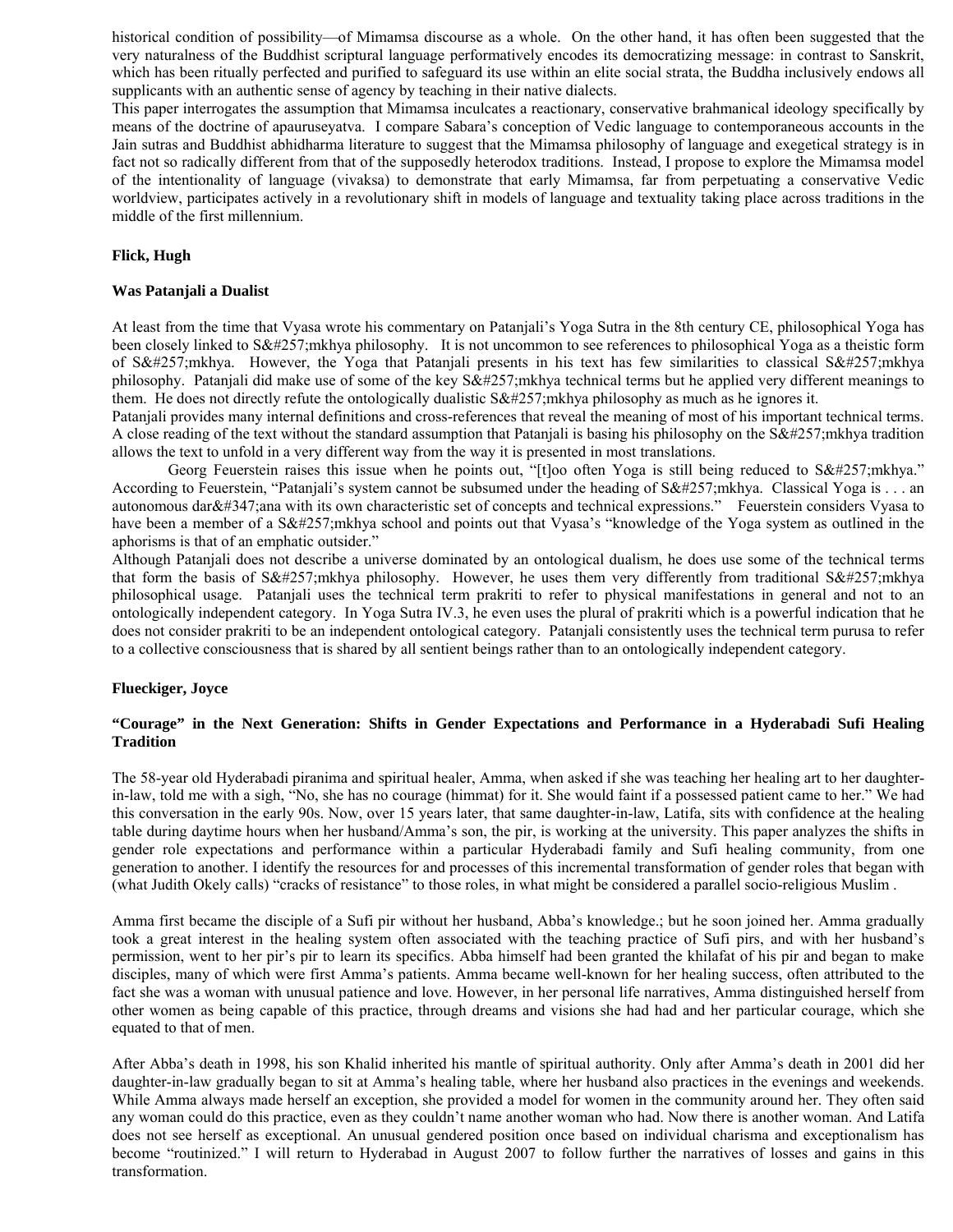## **Folmar, Steve**

# **Scholarship and Identity Politics amond Dalits in Nepal**

In challenging, "the popular belief that castes that are considered impure according to the Brahmannical hierarchy, nevertheless participate willingly in their own degradation," (Gupta 410, see also Moffat 1979) Gupta points out the complicity of academics, notably anthropologists, in propagating a portrait of an Indian social hierarchy in which each caste "knew its place" and upheld that order for the good of the whole society. Left out of anthropological accounts, until recently, was the recognition of the opposite perspective, that caste hierarchy was contested by all, in particular, the low castes. The near absence of scholarly analysis of the Dalit jats of Nepal exposes academics to a parallel critique of their role in the political context of Nepal, where Dalit issues remain in the nearly invisible undercurrent of contemporary identity politics. This paper is a two-part examination of micro-level identity politics as they relate to the Dalit jats, Kami, Sarki and Damai. The first part of the paper exams the political "maps" sketched out by academic scholars upon which Dalit landmarks are notably absent. Two trends that need to be addressed now are the lack of attention to Dalits and the failure to treat each group separately. The second portion of the paper attempts to fill in some of the uncharted area with a depiction of the various strategies employed by Dalits to negotiate the political landscape. Several dimensions of Dalit identity strategies are examined including inter- and intra-jat processes, the politics of inclusion and exclusion and the politics of anonymity. Manipulation of jat identity employs strategies making use of origin stories and manipulating inter-caste boundaries as well as elaborating within-jat structures. Specific techniques involve alternately asserting and obscuring identity via shifting use of last-name identification, assuming higher jat status, the use of powerful social positions to override inter-jat restrictions and laying claim to resources normally withheld from Dalits. The observations made in this paper are based mainly on findings from fieldwork that extends over more than a quarter of a century.

## **Friedlander, Peter**

## **Differences between Hindi and English press coverage of stories**

This paper examines the nature of news coverage in the contemporary Hindi press and investigates the ways in coverage of news stories in the Hindi press differs from coverage in the Indian English language press.

The presentation will include a description of three projects I have carried out on this topic over the last ten years and two current projects. I will first talk about a project comparing the Panjab Kesari and Dainik Jagran newspapers and differences in how they cover stories and then discuss a project which has created a website archive of five years of articles from the English language press and translations of articles from the Hindi press related to Bodhgaya. I will then explore the relationship between these research projects and the creation of materials for an Australian distance education course in reading Hindi newspapers. Future developments the paper will describe include work towards a forthcoming online lexicon of the vocabulary used in Hindi newspapers and a presentation of the findings from a study carried on in 2006 comparing the coverage of stories in the national Hindi and English language press over a three month period.

The relevance of this research is two fold. First, for those researching contemporary South Asia it provides a study of the ways in which Hindi newspaper coverage is developing and the shifting currents in the depiction of news stories. Second, for those teaching about South Asia it provides a resource for developing teaching materials related to the Hindi press. It is anticipated it will also have an impact upon those teaching Hindu/Urdu as the online lexicon of Newspaper Hindi will be useful to students studying how to read Hindi newspapers.

The conclusions drawn in this paper are that studies of Hindi print media provide an important complement to Indian English language sources. This it is argued is because of the different nature of the coverage where stories are covered in both languages and the existence of Hindi language coverage of stories which never appear in English language media.

## **Ghose, Rajarshi**

## **Literary practice in nineteenth century Bengal: the case of 'Muslim punthi-sahitya'**

In nineteenth century Bengal, print-capitalism was an important site of Muslim identity-politics. The middle decades of the century, the fifties through the seventies, had witnessed a very productive concatenation of Muslim identitarian concerns and the marketing strategies of the Bengali print-industry. A significant product of that historical situation was the emergence of a new Bengali print-genre called the 'Muslim punthi-sahitya'. The coinage, literally meaning 'Muslim manuscript-literature', underscored the print-genre's prolific practice of bringing to a wider audience age-old classic texts hitherto confined to manuscripts and its superior cultural claim of representing the 'authentic' literary heritage of Bengali Muslims in the world of print. This aspect of the 'Muslim punthi-sahitya' made it a timeless object of the romantic faculty of Muslim nationalism. Another momentous aspect of this history was the coming together of the print-genre of 'Muslim punthi-sahitya' and the contemporary literary language of 'Musalmani bangla'. A literary language in the process of gestation since the mid-eighteenth century, 'Musalmani bangla' became the idiom of expression for a majority of the Islamacate romances and the religious texts being written by Bengali Muslims in the nineteenth century. While the print-genre of 'Muslim punthi-sahitya' did become a putative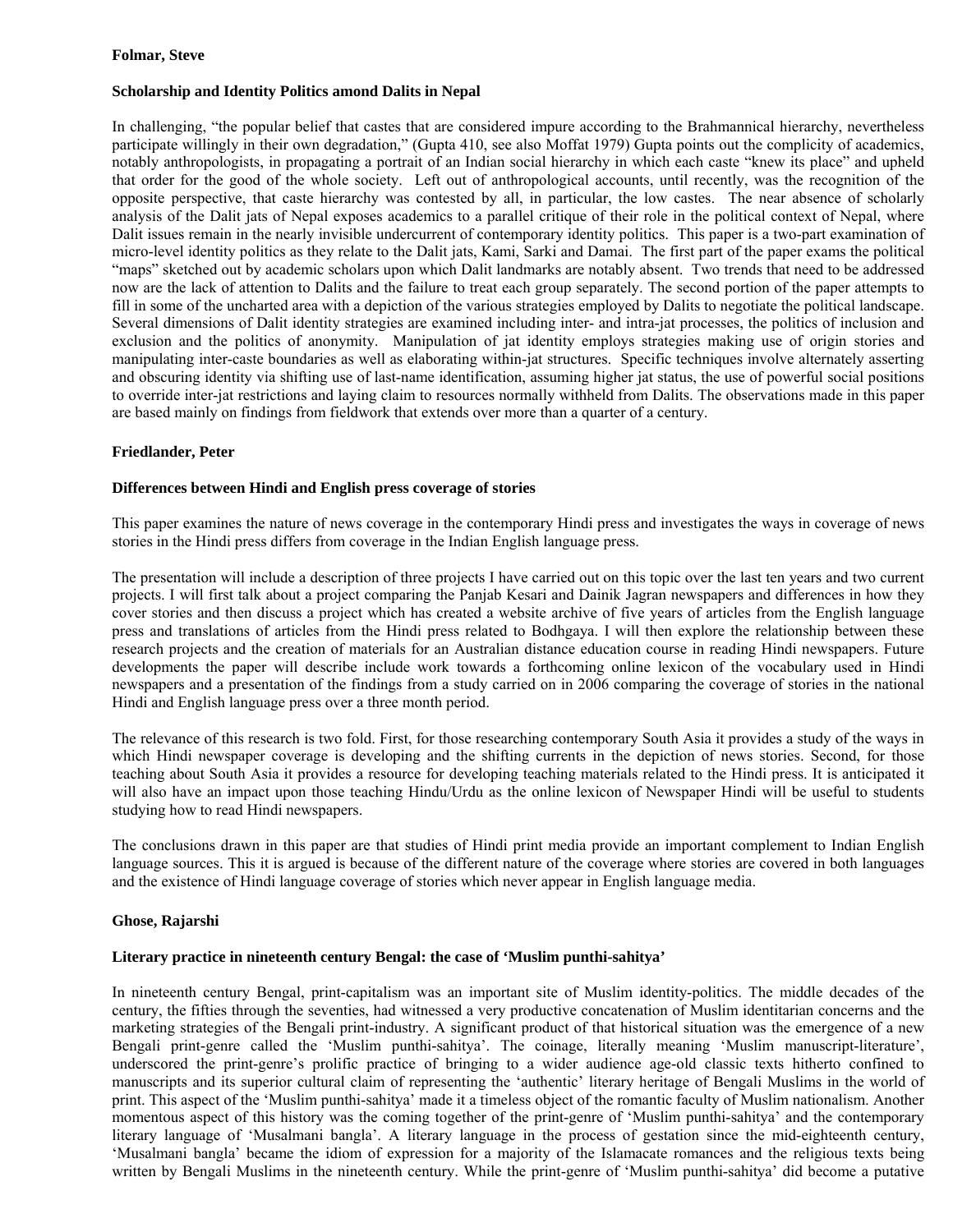home for the age-old classics of Muslim Bengal, its all-out effort in disseminating 'Musalmani bangla' added a new layer to the whole enterprise.

In this paper I will investigate this subjectivity of 'Muslim punthi-sahitya' and 'Musalmani bangla' by studying the work of a representative author of the genre, one Munshi Janab Ali. Janab Ali hailed from the Howrah district of western Bengal and was a rather low-profile initiate of the 'reformist' Sufi movement of Sayyid Ahmad Shahid and Maulana Karamat Ali Jaunpuri. Most of his work can be dated to the last three decades of the century. The corpus of his extant work, all written in 'Musalmani bangla' and printed from Calcutta as 'Muslim punthi-sahitya', includes texts on a whole range of themes including Sufi thought, Muslim religious practices, histories concerned with the period of the Prophet's companions and Islamacate romances. The study of these texts of Janab Ali thus would be a sample-study of the whole range of the modes of intellection and imagination operating in the world of 'Muslim punthi-sahitya', a step towards the historical investigation into the larger question of whether the genre when stretched afar actually remained cohesive or disaggregated.

## **Ghosh, Bishnupriya**

## **Spending Mother Teresa: The Corporate/Corporeal Economies of the Saintly Icon**

A famous painting of Mother Teresa features the icon cradling a brown baby, while another tugs at her blue-bordered sari. Simply titled "Mother," the "portrait" has one striking feature: there is no face. But this is a nationally recognized artwork, one of M.F. Husain's series painted between 1979 and 1997, where he hints at Mother Teresa's expenditure of the self in the service of the Other (manifest in the poor)—the absorption into the flesh of the loved one gradually eroding the saint's body. Against this version, another flashes upon us: the hard smooth surface of the hyper-visible commodity-image dripping goodwill in Hallmarkproduced biopics, the celebrity ambassador for a Vatican II with newly calibrated ambitions for global religious expansionism. Those who celebrate Mother Teresa privilege the latter in the name of "charity"; her critics point to the market value of charity, accusing Mother Teresa of neocolonialism on behalf of a global corporation whose protections she had once renounced as a radical young missionary. In materialist analyses the corporate Teresa ever undermines the selfless saint, just as in religious or sentimental accounts her sacrifice remains unambiguous.

This paper is an attempt to bring these two opposing faces of the icon into confrontation keeping faith with both religious epistemologies (expending the self) and materialist theories of accumulation and value (banking charity). George Bataille's "notion of expenditure" links these two incommensurable economies in productive ways. We might explain Mother Teresa's selflessness, her corporeal expenditure, in terms of a general economy that is often harnessed in the exchanges of a restricted (capitalist) economy. Such a reading moves beyond thinking the icon in terms of commodity image only, while this rethinking of sainthood suggests another history of intimacy unrecognized in critical genealogies of love, affect, or sexuality.

## **Gilmartin, David**

## **Law and electoral time: virtue and corruption in Indian elections**

This paper will examine the legal structuring in India of a distinctive "electoral time," defined by election campaigns. Under the auspices of the Election Commission, distinctive laws relating to the operation of political power and to the behavior of candidates operate during the official time of an election campaign. This is perhaps most dramatically illustrated by the Election Commission's "Model Code of Conduct" for politicians, which is activated only during "electoral time." The paper will examine the history of this "electoral time" and its underlying assumptions. It will examine concepts of virtue and corruption as shaping the meaning of electoral representation, concepts with roots in 19th century Britain and distinctive trajectories in the Indian context. It will also discuss the meanings of the concept of a special time, one most commonly applied to religious rituals, as it applies to the organization of elections.

## **Gopal, Sangita**

# **Bollywood's " NGO Flicks" Governing the Global Public**

Developing societies were characterized by state-managed media systems which were conceived of as instruments for development, modernization and nation-building. It was commonly believed that with the spread of globalization and the "free" market, state-run media would be replaced by profit-oriented concerns whose products would focus chiefly on entertainment. In a number of emerging economies however, privatized media has taken on the functions of advocacy and pedagogy that were previously associated with the state. Post-1990s Brazilian cinema, Mexican soap operas, Nigerian video productions and a recent spate of Bollywood films are all instances of this novel marriage between commercial and social interests. As such, these media products bear a structural resemblance to non-government organization (NGOs) insofar as they mediate between the state and the public sphere. Thus, Hindi films like Veer Zaara, Swades, Phir Milenge, My Brother Nikhil, Chandni Bar and Black foreground social and political issues like AIDS, rural infrastructure, legal reform, female exploitation in the sex trade that typically constitute the agendas of leading NGOs.

In this paper I would like to investigate how "NGO flicks" combine social advocacy with a global agenda in order to institute a new order of governmentality. Hindi popular cinema had always fought for civil rights and social justice, but as Ashis Rajyadaksha and others have argued, it did so by addressing its spectator as a citizen of a democratic state. In these new films however the Indian nation-state is no longer a conceptual horizon; instead, issues are framed within a global rights discourse that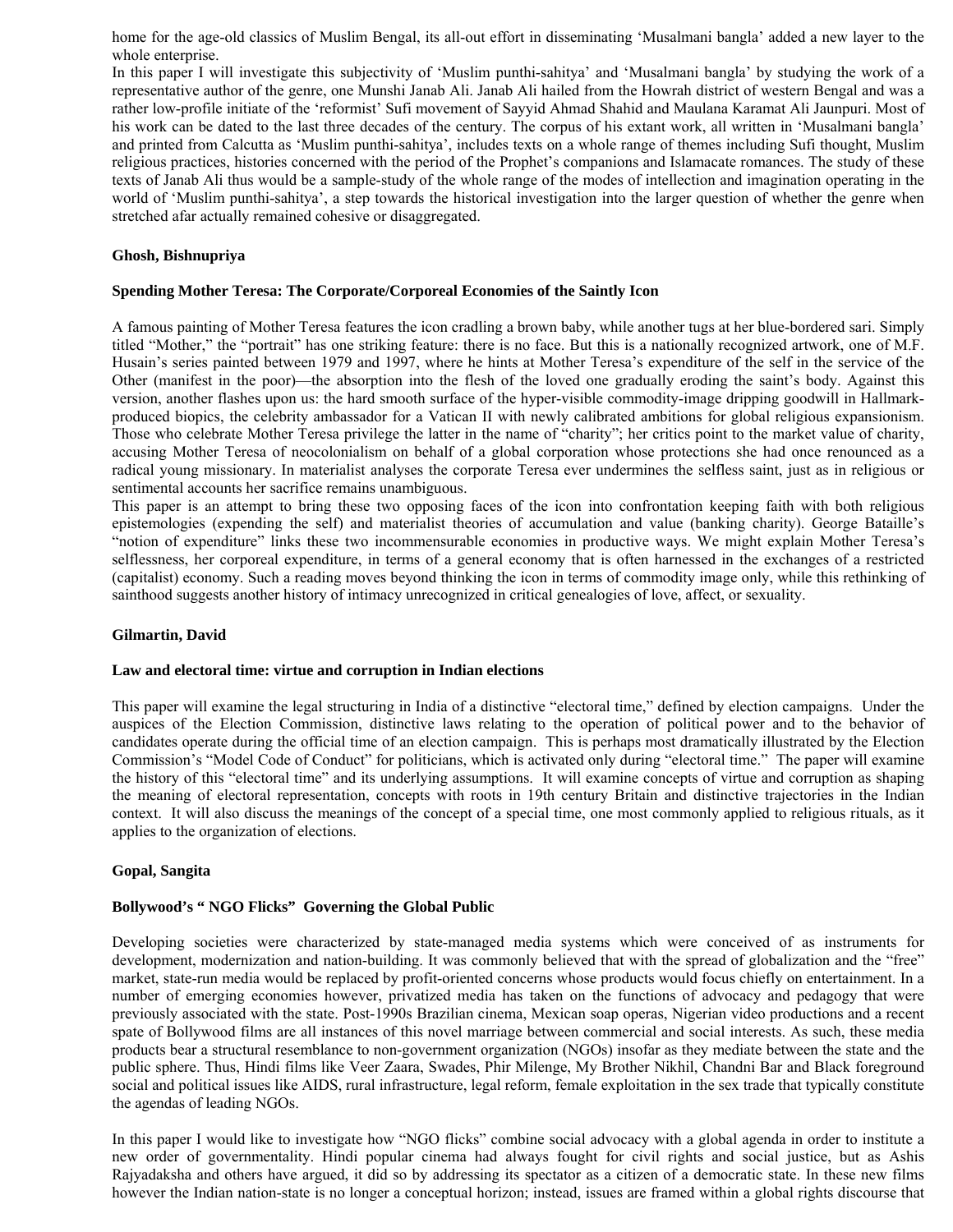prioritizes self over society. The object of reform is not a state that has failed to protect its citizens but rather individual citizens who are not sufficiently self-regulating. The protagonist, usually a woman, is not a crusader but a manager and she brings about change not through structural transformation but through a reformed mode of governance. Released mainly in expensive multiplexes, and primarily aimed at the new urban rich who have profited from India's insertion into the global economy, NGO flicks produce a consumer citizen whose moral life maps onto the networks of capital.

# **Gottschalk, Peter**

## **Between Memory and Science: Rural and State Views of Bakhtiyar's Rauza**

200 years ago, Thomas and William Daniell executed drawings of a Suri-era tomb outside the village of Chainpur, Bihar. Theirs would be the first of many foreign depictions of the tomb. Despite the disparity in methods of representation – drawings by the Daniells, written description by Francis Buchanan, photographs by A.S.I. – all of these Western depictions derived from a scientistic ideology. The people of the local area have their own understandings of the rauza that are primarily transmitted through suni-sunai, a form of knowledge far more authoritative than its English translation – "hear-say" – suggests. The multiple understandings of the rauza of Bakhtiyar Khan/Khilji demonstrate how the residents of this village area negotiate rifts in scientistic and local epistemologies that have implications for the social and political future of the building and the area.

Today, Chainpur area residents point to the large edifice – a near twin of Sher Shah Suri's mausoleum in Sasaram – as a manifestation of the region's significance. Although they may disagree whether the tomb contains Bakhtiyar Khilji or Bakhtiyar Khan, no one contradicts the claim that it entombs the general sent from Delhi to subdue a disobedient raja. In their debates about his name, many refer to the sign erected earlier by the A.S.I., now missing. This reflects the authority granted this state apparatus that acts as one agent among others for the assertion of scientism.

The paper uses "scientism" to point beyond science's practices to its role as an ideology. It is an ideology that posits science as a manner of knowing that can account for nearly everything; can potentially know any physical entity in an objective fashion; and allows for an interconnectivity between scientific disciplines. The British Indian state introduced scientistic discourse through both its official agencies (e.g., the A.S.I.) and the institutions it patronized (e.g., the Indian Museum). The earlier existence of, and present deference of many of Chainpur's residents to, the A.S.I.'s signboard reflects the success of the post-imperial state in continuing the scientistic practices and assertions of their pre-Independence predecessors.

However, these efforts have not displaced the local role of suni-sunai as an alternative epistemology. Moreover, the claims by some area residents that the tomb formerly served as a Hindu temple while others venerate its inhabitant as a Sufi demonstrates further how local social memories contest state instantiated narratives.

## **Govinda, Radhika**

# **"We are voting for ourselves": Dalit Women at the Crossroads of Social Activism and Electoral Politics in Rural North India**

"To access sarkari (government) schemes and to influence the different authorities in favor of one's community, one needs power. Political power. The Dalits should also have someone of their own representing them otherwise Thakurs and Brahmins (upper caste Hindus) will take away all the benefits coming from the government", says Dalit fieldworker Dhokia from a rural women's NGO in Chitrakoot district of Uttar Pradesh, north India. Dhokia's words seem to echo those of the late Dalit leader and visionary Dr. B.R. Ambedkar who claimed that socio-economic equality could only be achieved by a combination of grassroots social work and political action "from above". Dhokia has already contested twice for the Panchayat (village-level) elections.

While recent scholarly writing has examined different facets of Dalit assertion in the north Indian state of Uttar Pradesh, few have attempted to unpack the complex matrix of identities being constructed, negotiated and challenged by Dalit women like Dhokia at the crossroads of social activism and local electoral politics, as this paper proposes to do. The paper will examine how Dalit women like Dhokia are creating ways in which their "personal" experiences at such crossroads can be celebrated as "political": While they draw inspiration from broader processes of Dalit political assertion, they are themselves involved in grassroots level Ambedkerisation through their organization's work with fellow Dalit women. While their caste and gender identities enables them to contest on reserved seats (as per 73rd Constitutional Amendment), their identity as social activists gives them confidence and the villagers' support. The paper will also discuss new dilemmas that such involvement on their part in the realms of social activism and electoral politics throws up, especially with respect to issues of identity and citizenship, for scholars and activists of Dalit and women's movements in India.

The propositions and arguments made in this paper are mainly based on a series of semi-structured and open-ended interviews and observations, conducted over the past year and a half in Chitrakoot district of Uttar Pradesh, as part of a case study of grassroots women's NGO Vanangana towards my doctoral research on women's movements in India.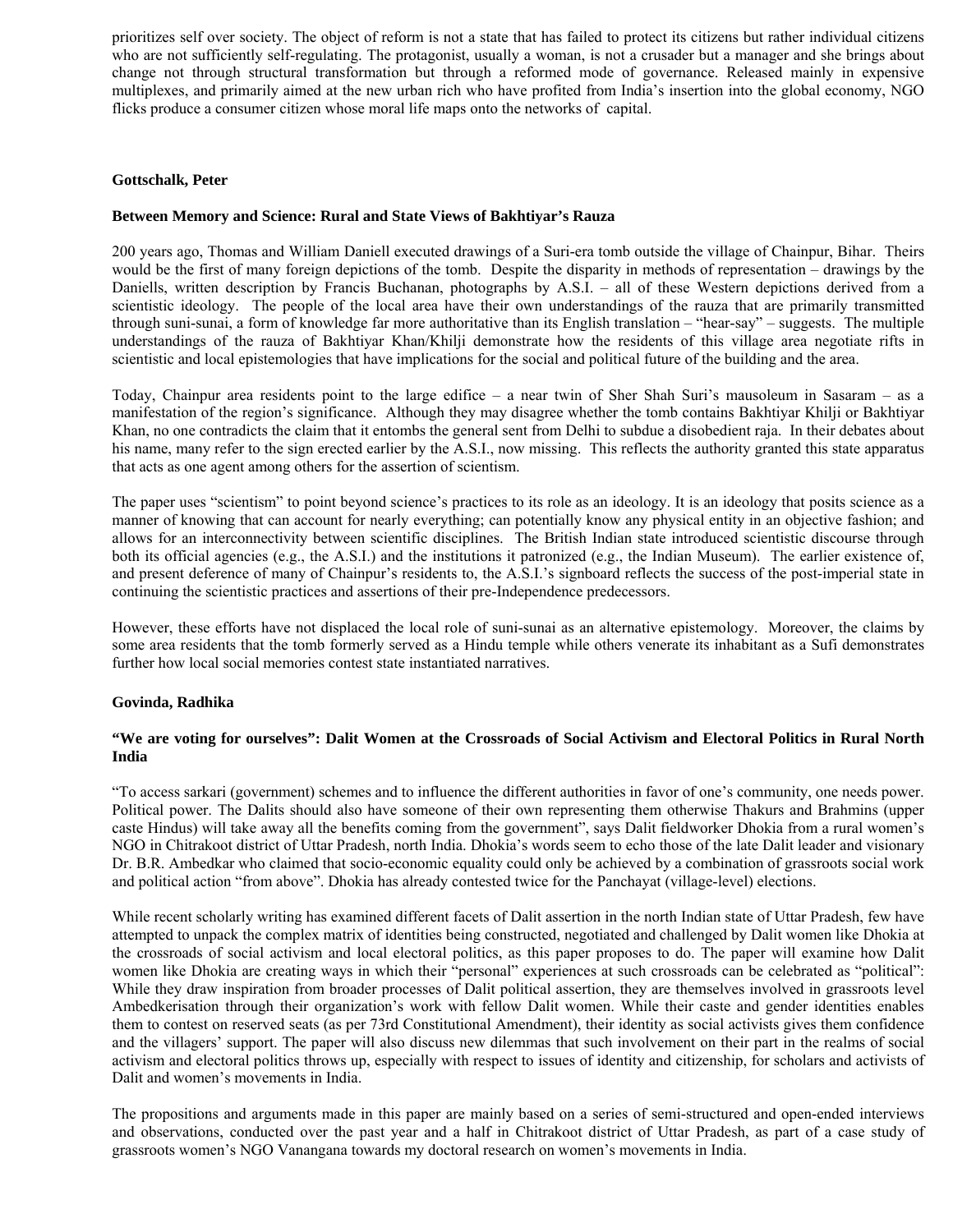## **Guha, Sohini**

# **Ethnic Politics, Material Empowerment and the Ethnic Poor : The Bahujan Samaj Party in India**

Using the Bahujan Samaj Party (BSP), a low-caste party in North India as a case study, and on the basis of data gathered through ethnographic research in the Indian state of Uttar Pradesh, I argue that material policy benefits are an important factor driving the electoral support extended to ethnic parties by the ethnic poor. In arguing thus, I challenge : (1) the "derivative empowerment" thesis propounded by psychological theories of ethnic voting, which posits that poorer sections of ethnic constituencies draw symbolic empowerment from the economic and political ascendancy secured by ethnic parties for ethnic elites, and that it is in terms of this symbolic empowerment that their participation in ethnic politics is to be understood ; and (2) an assumption commonly made by materialist analyses of ethnic mobilization in developing contexts, namely, that it is material patronage benefits delivered by individual legislators to members of their "own" ethnic communities, rather than material policy benefits secured by ethnic parties for their ethnic bases, that form the basis of the support received by ethnic parties from ethnic constituencies, and particularly from the ethnic poor. My study of the BSP allows me to argue, on the contrary, that ethnic parties may, on occasion, deliver patronage benefits to particular sections of their support base, while simultaneously delivering policy benefits to others, and that it is the different expectations harboured by different ethnic constituencies from the party in question that makes such a distribution of benefits possible. I further argue that such "asymmetric representation" (whereby parties secure different kinds of empowerment benefits for different constituencies) facilitates a rethinking of party-society ties, in so far as it helps throw light on the divergent "social contracts" parties establish with various sections of their electoral base, and guards against a flat, homogenizing and symmetrical understanding of these divergent relationships.

## **Gupta, Saurabh**

## **Beyond 'synergy' and 'depoliticisation': Evidences from Seva Mandir's initiatives for watershed development in rural Rajasthan (India)**

The contemporary debates on the issues of rural development and management of natural resources are preoccupied with the questions of state-civil society partnership; participatory management; power of international development regime, and 'depoliticisation' of development. The most important claims in the mainstream (neo-institutional) literature on natural resources development are that partnership between 'state' and 'civil society' is crucial for better developmental outcomes; and higher levels of 'participation' and social capital within the rural communities can ensure the success of development projects. On the other hand, the most vocal critics ('post-development' thinkers) argue that planned interventions in the name of development tend to 'depoliticise' development itself; and the massively powerful international development regime, laden with discursive power, largely remains hegemonic. My paper closely scrutinises these claims in the context of watershed development initiatives of a non-governmental organisation, Seva Mandir, based in Udaipur district of the desert state of Rajasthan in India.

Watershed development and management is the main strategy world over to enhance the productivity of land and livelihoods chances of the population surviving on ecologically fragile areas such as dry-lands, by capturing the rain-water where it falls and recharging the ground-water level, which can later be used for irrigation during the dry seasons. In Rajasthan, more than 30 million people (about seventy percent of its total population) earn their livelihoods by practising subsistence agriculture on drylands. Several domestic and international development agencies and organisations are engaged in watershed development, besides the state and central governments. There are also grassroots movements and many non-governmental organisations in the state, striving for rights over the management of natural resources and secured supply of fuel-wood and fodder on a sustainable basis. This makes watershed development a very interesting and illuminating example to understand the politics of rural development.

My paper discusses the agenda and strategies of Seva Mandir, and on the basis of that, I challenge the claims of the adherents of both neo-institutional and 'post-development' schools. The relevance of the paper lies in its attempt to fill the gap between the debates in the development literature and the empirical evidences from rural Rajasthan in the context of water conservation. I also suggest an alternative approach to the study of problems related to management of natural resources and rural development.

## **Gurung, Savitree Thapa**

## **Ethnic/Caste and Regional Politics**

Ethnic/caste and regional politics are of quite recent phenomenon in Nepal. The mobilization is a result of long and cumulative exclusion of these societies. The only regional party that participated in general election of 1959 was the Terai Congress. Its all 21 candidates lost the election. The party acquired only two percent of the total vote.

The political parties were initially focused on the abolition of century old Rana's dictatorial family rule. Dueing the period ethnic/ caste and regional politics did not become salient. When Rana regime ended, the politics was centered on the establishment of parliamentary system in Nepal. It came into practice only after ten years. However, King Mahendra dismissed the Parliament. Nepal went through another phase in the guise of party less Panchayat system, which was the brainchild of the then King Mahendra. It lasted for thirty years from 1960 to 1990. The ethnic/caste and regional politics did not rise during the period because of ban on party politics. Around 1989 the Nepal Sadbhawana Parisad emerged as civil organization focusing Madhesi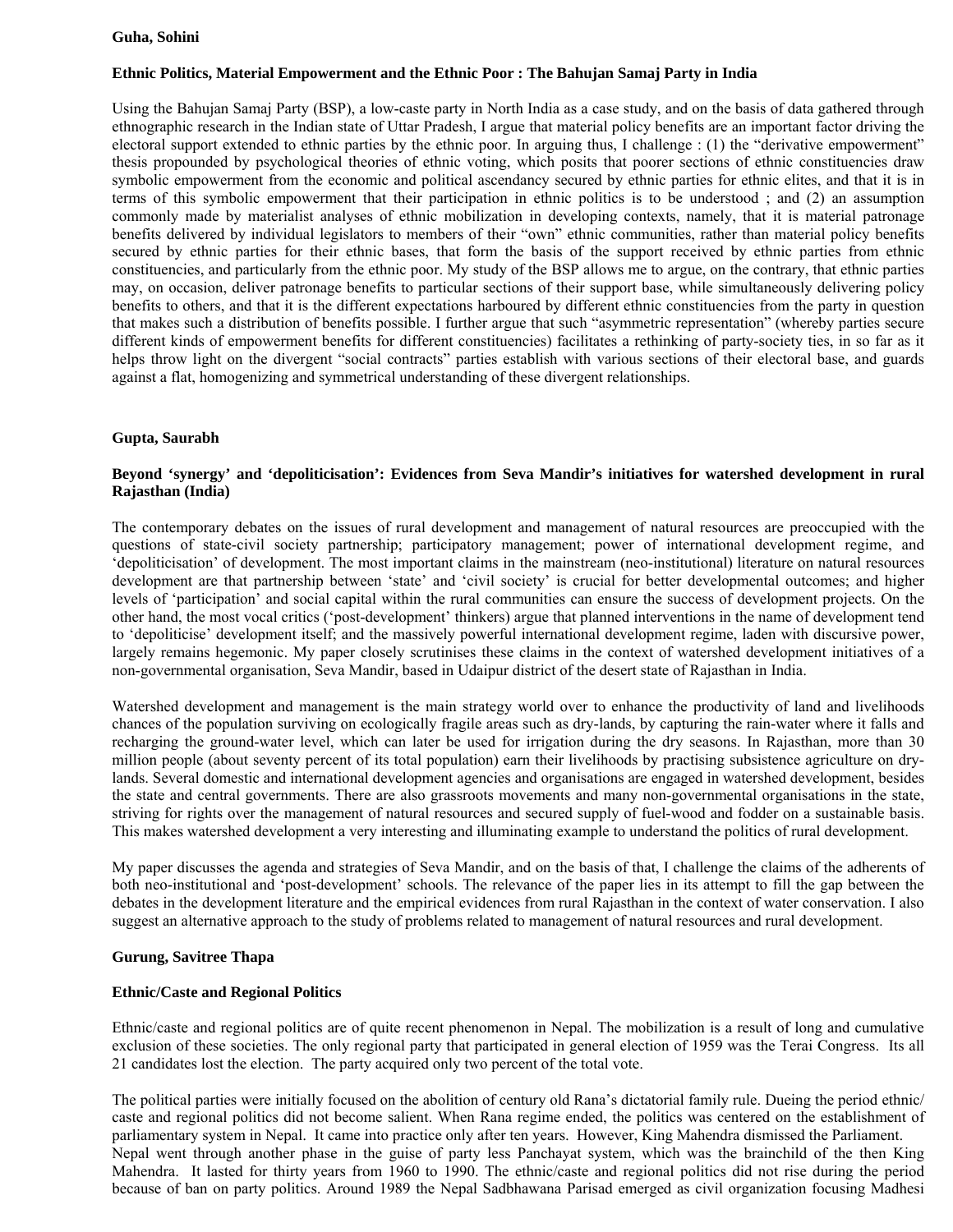people's right. It later emerged as a political party. The Maoist party also raised different issues of indigenous nationalities, Dalit, Madhesi and women from 1996.

After 1990 some ethnic/caste parties were evolved. Few minority parties were established. Two Dalit party even took part in 1991 general election. Two ethnic parties were denied registration because of ethnic ground. The major political parties dominated the politics. However many groups in the form of civil society organization of ethnic/caste and regional groups (e.g. Mongol National Organization, Tharu Mutkti Morcha etc.) are moving strongly for their rights. It seems the society is moving towards more to caste/ethnic and regional politics then traditional politics of focusing only ideology, programs and policies.

The demand of federalism, right to self-determination, proportional representation, inclusive democracy, all shows a vast shift in politics. Nepal will not have the same politics, which has been observed up to now. These demands of right to land and natural resources can lead to more caste/ethnic and regional party, although the Constitution does not allow these kinds of political parties and politics in Nepal.

## **Haham, Connie**

## **Writing Hindi Films: A Need for Roots, a Desire for Change**

The dialogue style of Hindi cinema, like other features of the medium, has undergone a major shift in recent years. From "dialogue-dialogues", i.e., "throwing" memorable lines that were sure to bring applause, language in cinema has become more understated, often reflecting speech patterns of real people. Some older writers lament a reduction in the vocabulary of younger writers and the prevalence of English in Hindi cinema. In interviews with various people in the Bombay film industry I noted something of a generational divide. On one side were those who wrote dialogues long-hand in Urdu script and whose references tended to be Ghalib and other poets. On the other were the younger, English-medium schooled writers whose dialogues might be conceived in English and subsequently translated into Hindi. Educational aspirations, globalization, linguistic politics, and urban buying power are among the forces that have brought about this change. Because of Hindi cinema's reach, the language used on screen has implications for broader society. This paper will draw upon quotes from people within the film industry, many of whom expressed an interesting ambivalence, both treasuring a rich linguistic past and recognizing, haltingly or enthusiastically, the inevitability of change.

## **Hansen, Kathryn**

## **Accentuating Communal Amity: Nautanki and Parsi Theatre in Recent Revivals**

Although once pronounced dead, both the rural-based Nautanki and its urban counterpart, the Parsi theatre, have made a comeback of late. In cultural festivals, tourism fairs, and college productions, plays in Nautanki and Parsi theatre style are nowadays enjoyed by diverse audiences. Their aesthetics and practice are taught at the National School of Drama and other training institutes. Part of the appreciation of these older stylized forms comes from awareness of their hybrid, multicultural character. As emblems of composite culture, these theatrical traditions remind viewers of a popular secular outlook that is still within reach.

In this paper, I will look at two performances observed during 2004 in New Delhi, of Amar Singh Rathor and Yahudi ki Larki, both canonical popular texts. Often performed, these stories are known in multiple genres. ASR features not only in Nautanki; it is the mainstay of the Rajasthani kathputli (wooden puppet) tradition and Mewari khyal (folk-play). Yahudi ki Larki, written by famed Urdu playwright Agha Hashr Kashmiri in 1915, appeared on stage for many years and then in a number of screen versions. Both plots invoke historical episodes in which communities are pitted against each other. ASR is a heroic tale of Rajput valor set in the 17th century Mughal court. YKL is a cross-cultural romance between a Roman and a Jew in pre-Christian times. Although conflict, kidnap, and murder characterize both plays, the agents of mayhem are as often of one's own community as the other's. The strongest bonds are those between the young lovers of different religions; and between the Hindu warrior and his Pathan sidekick.

I will argue that the adoption of these plays owes much to their ability to serve as allegories within the current polarized climate. Through asides, innuendoes, and improvisation, the performers allude to the present moment in which Hindu majoritarian politics has muted—if not completely undermined—the rights of minorities and larger allegiances. This represents a shift from earlier readings: YKL, most likely set in the past to encode critique of British colonial rule, now counters Hindutva through the equation of the Jews with present-day Muslims. The narrative tropes linking these tales to several current Hindi films will also be explored, suggesting the strength of the impulse to counter neo-nationalist ideology by means of popular media.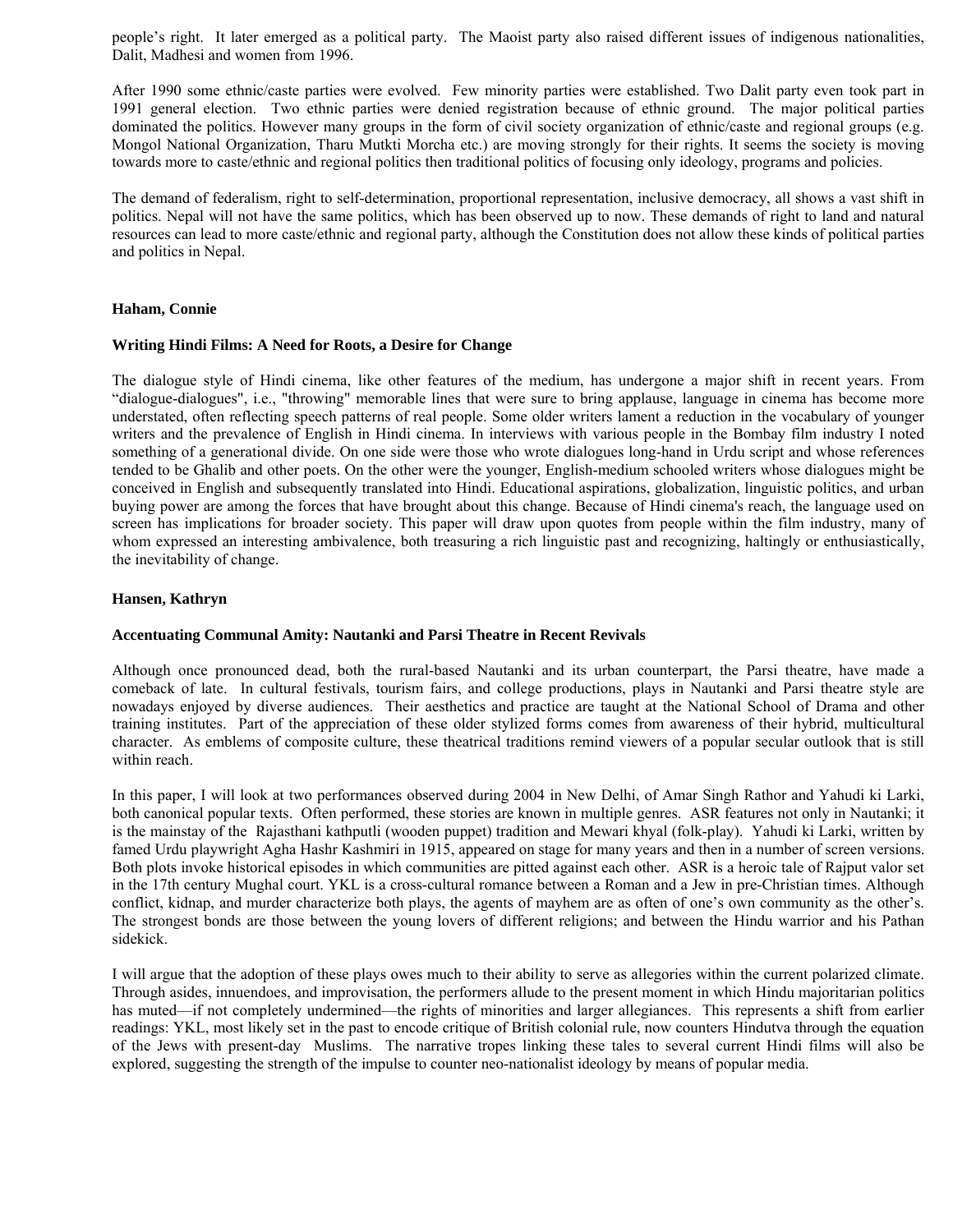## **Haq, Farhat**

## **Enacting a counter-Islamic Public: the Women of the Jamatt-i-Islami in Pakistan**

Feminist scholars, among others, have pointed out that the Habermasian bourgeois public sphere was constituted by a number of 'significant exclusions' thus drawing our attention to not the public sphere but multiple or counter publics. As Nancy Fraser points out: "virtually from the beginning, counterpublics contested the exclusionary norms of the bourgeois public, elaborating alternative style of political behavior and alternative norms of public speech;" (Fraser, p.116, 1990) and these contestations multiply in the context of the post-colonial Muslim world. Rather than positing an Islamic traditional to a Western modern which leaves us in the barren land of the 'clash of civilization' the notion of multiple or counter publics allow us to examine the various ways in which Islamist parties are shaped by modernity even as they insists on becoming the guardians of tradition in Muslim societies. In this paper I will examine the ways in which the Jamatt-i-Islami enacts a counter-public by mobilizing its women members to challenge what it terms a westernized feminist agenda. This paper will rely on my interviews with the leaders of Jamatt's women's wing, their print literature, observation of their meetings and analysis of news stories to show how the Jamatti women actively participate in politics and at the same time argue that the rightful place for Muslim women is within chador and chardevari.

## **Hardy, Michele**

## **Stitching Identity in Banni: Mutwa Women and Change**

The Mutwa are a Muslim clan living in a cluster of tiny villages along the northern frontier of Banni, a geographic region in the district of Kachchh, Gujarat State, India. Until recently, Mutwa women stitched intricately embroidered textiles for their own and their families' use. Over the past sixty years there have been a series of profound changes that have effected the production and use of Mutwa embroidery and its relationship with women. Although, for example, most middle-aged women continue to wear embroidered garments and embroidered quilts are still important dowry components, most embroidery is now stitched for sale to outsiders. Once standing for youth, beauty, and fecundity, more recently, embroidery is associated with the past, with tradition, and enterprise.

These alterationss have occurred within a broader context of change. Since the 1960's there have been a series of environmental shifts that have altered the Mutwa's traditional mode of production and relationship with neighbouring castes and clans. Since the 1940's they have come under the influence of an Islamic revival movement and since the 1960's increasing numbers of tourists have visited their once remote villages. In January 2001, a massive earthquake decimated Kachchh. While the Mutwa were largely spared the immediate effects of the earthquake, its aftermath has proved both profound and unexpected.

This paper will examine this recent history of embroidered change and gender identity among the Mutwa of Kachchh. It will seek to show how embroidery, re-newed and re-imagined, is affecting new power relations among Mutwa women and new identities in an expanding world (Najmabadi, 1993). It contributes to critical discussions of tradition and change (Niessen, 1999), as well as women and agency (Abu Lughod, 1990, Visweswaran, 1994).

## **Harper (et al), Ian**

## **Understanding the pharmaceutical industry in Nepal: Methodological issues and early research findings**

The pharmaceutical industry is a central facet of modernity in Nepal, yet has been generally overlooked as a research object by social scientists. Presenting initial findings from a collaborative project "Tracing Pharmaceuticals in South Asia" this paper develops a picture of Nepal's nascent pharmaceutical industry. The innovative methodology of tracing single products – rifampicin for TB treatment, oxytocin for the augmentation of labour, and fluoxetine for mental health conditions – provides a mechanism for charting the relations and institutions – "assemblages" – involved in this industry. Each drug's history and development, production and distribution provides a window onto different assemblages and relationships; from the companies themselves and production and marketing issues; to their associations and distribution chains; to their uses by health workers and others; to the relations between India and Nepal, regulatory mechanisms and government; and through other developmental discursive formations for their use (programmes in mental health, tuberculosis control and maternal child health and the development of protocols for use, for example), each of which illuminates different assemblages of trans-national, bilateral, national, INGO, and NGO relations – in short a particular history of globalisation and Nepal's place within this.

## **Haskett, Chris**

## **Buddhist desana and the Moral World**

The present-day debate over creation versus evolution displays the tremendous emotional and political power that religious and other descriptions of the past, particularly of origins, can marshal. We can see some surprising similarities in confessory formulae in Buddhist Mahayana literature of ancient India. My paper explores how Buddhist desana facilitated an understanding of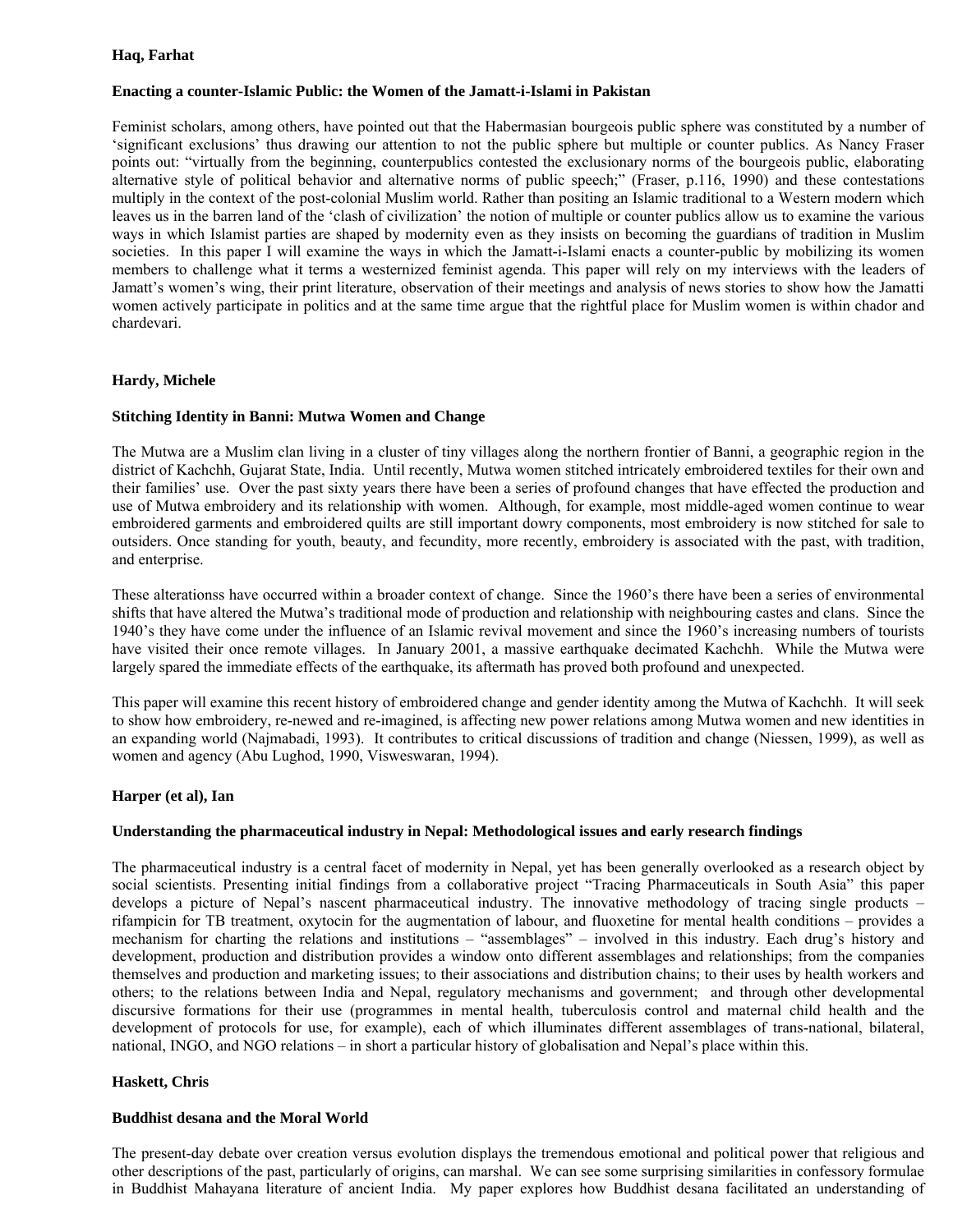personal individual pre-history and moral evolution. I will explain the explicitly moral content of the desana framework which asserts that the present world and the individual beings in it are not the creation of God, but of individual pāpa, or sin. The relevance of desana for the history of Mahayana is that desana formed not only a notion of moral person, but also a moral world in which Buddhas and bodhisattvas had the power to remedy the pitiable state of beings in the throes of their accumulated sin. Acceptance of this worldview constituted entrance into the Mahayana world, and consequent allegiance to the Mahayana.

#### **Hassan, Mohammad**

#### **Northeast India's frequent breakdowns: State making and the crisis of legitimacy**

 This paper, based on my doctoral research, tries to unravel the drivers of the protracted ethnic and secessionist conflicts, and the resultant disorder that have marred the Northeastern region of India - made up of seven sub-national States. These conflicts have mostly been explained using the grievance narrative – referring to the alienation of communities in the region due to post-colonial nation making and because of people's poor access to power, resources and opportunities. But such explanations fail to account for the large variance in violence levels within the region. A rather more fruitful line of inquiry is provided by a state-society reading of the political history of the North East that points to conflicts there being accompanied by a contested and weak authority of government agencies and the fragmentation of society. Unpacking this causal connection requires me to delve into history to study the process of state making – how state leaders in colonial and post colonial times established bureaucratic apparatuses and constructed and mobilised collective identities to gain the legitimacy to rule and order people's lives – through focusing on the cases of Mizoram and Manipur, and their divergent success with mitigating conflicts.

I will demonstrate that in Mizoram the process of state making was such that it consolidated the public legitimacy and authority of state leaders among all sections of society and strengthened the institutional capability of government agencies to provide services, manage group contestations and avoid breakdown. In Manipur it was, on the whole, traditional centres of power – made up of tribal chieftains and ethnic associations - that with their narrow constituencies and appeals, gained in authority. Persistence of traditional power centres and the accompanying fragmentation of authority structure in the State have resulted in the weak legitimacy of the government and poor capability of its agencies to provide services and establish order. The crucial difference between Manipur and Mizoram then, and which impacts on the persistence or absence of conflicts, I argue, is the centrality of the state in the lives of people. These findings have implications both for future research – what could be constraining growth and improved state effectiveness in the region despite attempt by central leaders to shore up local institutional capability - and for policy intervention – how to enhance the ability of public agencies in the region to enable long-term stability through, among other things, equitable growth?

#### **Hastings, Adi**

#### **The Modernity of Sanskrit**

Images of early Orientalist scholarship in India have principally been characterized by the figure of the European scholaradministrator using native pandits as 'informants,' and retaining ultimate authority over the facts of language and textual tradition. With respect to colonial Sanskrit scholarship, such a view holds the Sanskrit language and its text artifacts as the ground over which various 'discoveries' are made, but little more than the dead husk of a literary language it is often characterized as. This paper is much more interested in the actual existing relationships between European and Indian scholars and intellectuals, and most importantly, the ways in which Sanskrit is figured in these dialogues. In particular, the paper examines two nineteenthcentury attempts to mold Sanskrit into a 'modern' object: the Sanskritist R. G. Bhandarkar's course of instruction in Sanskrit, bringing together European philological science and traditional Indian grammatical analysis, and Swami Vivekananda's linking of Sanskrit to emergent Indian national identity and aspirations. In both cases, I argue, 'Sanskrit' (as object, discourse, and symbol) is transformed, enabling subsequent appropriations of Sanskrit as a symbolic vehicle for the expression of national consciousness.

#### **Hatcher, Brian**

## **Sanskrit Intellectual Practice in the Colony: Not Exactly Death or Delusion**

Sanskrit intellectual life after the advent of colonial modernity has been pronounced dead at worst or, at best, deluded by British inventions and reifications of such categories as shastra, law, and Hinduism. The profound impact of post-Enlightenment epistemologies, orientalist categories, and colonial governmentality notwithstanding, the fact remains that many pandits and native scholars continued to engage in what were to them familiar intellectual practices in order to ponder the world, create art, write commentaries, or debate behavior. In the interests of developing a more nuanced view of colonial Sanskrit intellectual life, this paper explores the modes of argumentation employed by Isvaracandra Vidyasagara in his Bengali tracts promoting widow marriage from 1855. A close reading of these tracts, themselves quintessential artifacts of colonial modernity, illustrates the complex ways indigenous intellectuals deployed and transformed Sanskrit knowledge in colonial India.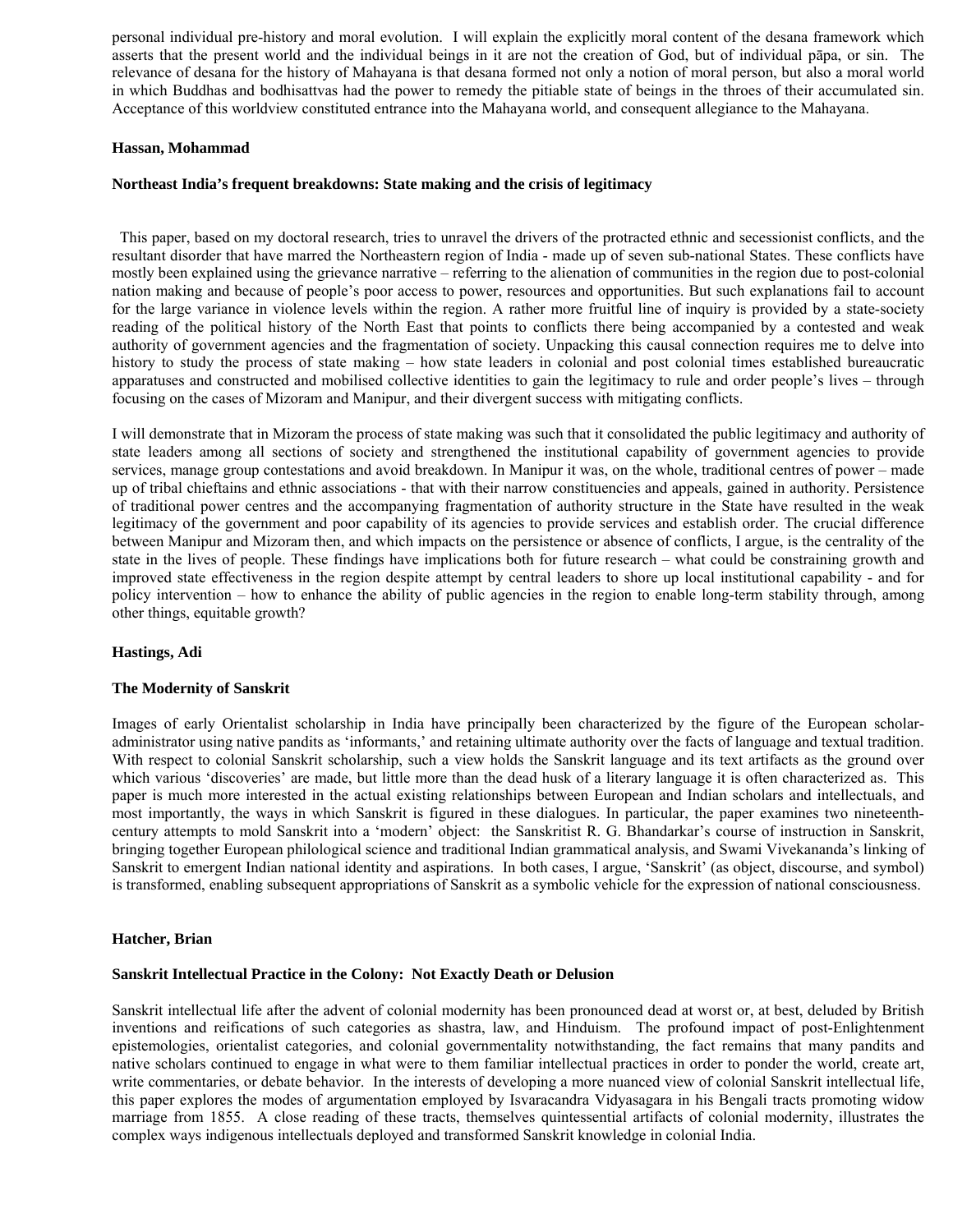#### **Haynes, Douglas**

# **Selling Masculinity: Advertising Sex Potions and Tonics in Late Colonial Western India**

This paper examines the language of the advertisements for sex potions and tonics for men in western Indian newspapers during the late colonial period. More specifically, it emphasizes change and continuities in masculinity and male sexual health associated with the consolidation of the urban middle class family. The paper will begin with an examination of 'indigenous" medicines that were produced locally and sold in the bazaars of western Indian cities. It analyzes the ways these ads drew upon male anxieties about sexuality and about the reproduction of the family. It stresses that these ads may have had special resonance among educated young males for whom an extended period of "youth" was beginning to open up between adolescence and marriage. The ads particularly evoked concerns about the "vitality" of male bodies "weakened" by sexual (and other) "bad habits" . The ads promised a renewed potency that they associated with powerful, successful male role models: maharajas, rich merchants and high government officials.

 The paper then turns to a discussion of advertisements of tonics manufactured by Indian and multinational corporations, which increasingly began to run ads in

Indian newspapers after 1920. These ads were more discrete in the overtness of their references to sexual habits and were commonly pitched to the male married householder, appealing to his responsibilities to his wife and nuclear family. At the same they drew upon well-established conventions and cultural notions, promising to renew "vitality", address "weakness" and return "manliness" to the user of the product.

Finally the paper turns to a new kind of ad that emerged around 1940

in which the stress on reproduction of the family disappeared and in which a new emphasis on marital satisfaction emerged. Visual imagery shifted in these ads from debilitated or hypermuscular male bodies to contented couples. Emerging around the same time as birth control advertisements, this kind of advertisement reflects an appeal to the reformulation of new ideals of companionate marriage. These ads did not replace older forms of marketing sexual potions and tonics but moved alongside those forms.

## **Henn, Alexander**

#### **Crossroads of Religions: Shrines, Mobility and Urban Space in Goa**

Wayside shrines representing —Hindu, Catholic and Muslim traditions respectively— show an astonishing dynamic in the cities of Goa / India: they not only persist in a milieu of drastic socio-cultural and infrastructural change, but some of then even flourish enor-mously exceeding temples, churches and mosques in popularity. I will argue in this pres-entation that this dynamic is owed to the fact that the shrines respond to and enact three forms of mobility particular to urban environments: a) cultural mobility, that is the con-ciliation of religious difference in a hybrid cultural milieu, b) social mobility, that is the negotiation of shifting social and economic conditions, and c) physical mobility, that is the 'control' of hazards in a steadily increasing traffic movement.

#### **Hertel, Bradley**

#### **Variations in Hindu Calendars -- Conceptual and Visual Frames**

Hindu calendars vary considerably in a number of fundamental ways that are outlined in this report. Despite the many differences and innumerable calendars, it is common for scholars to refer to "the Hindu calendar" which is best seen as a large family of closely-related calendars. After describing the common characteristics that define membership in that family, I briefly discuss the differences in the conceptual frames, that is, in the systems of time-reckoning underlying the representation of the year in Hindu calendars. The report then moves to its main subject, the differences in visual presentation of the passage of time in Hindu calendars with particular attention to practices for simultaneously representing multiple systems of time-reckoning, e.g. the North Indian calendar, the Bengali calendar, the Gregorian calendar, and so on. Variations within both the standard Hindu calendars known as panchangs and in more recently developed, multi-system Hindu panchang calendars (HPCs) are explored in terms of: region, format, amount of detail on time, number of systems, amount of non-calendrical material, markets targeted including the Indian Diaspora, and an overview of the history of the more important of these developments.

 This report is the result of calendar collecting and interviews between 2002 – 2006 with panchang and Hindu panchang publishers and sellers and leading Indian astronomers involved directly or indirectly in calendar construction in Mumbai, Delhi, Varanasi, and Kolkata. The report is also informed by interviews with priests, astrologers, housewives, and other users of these products.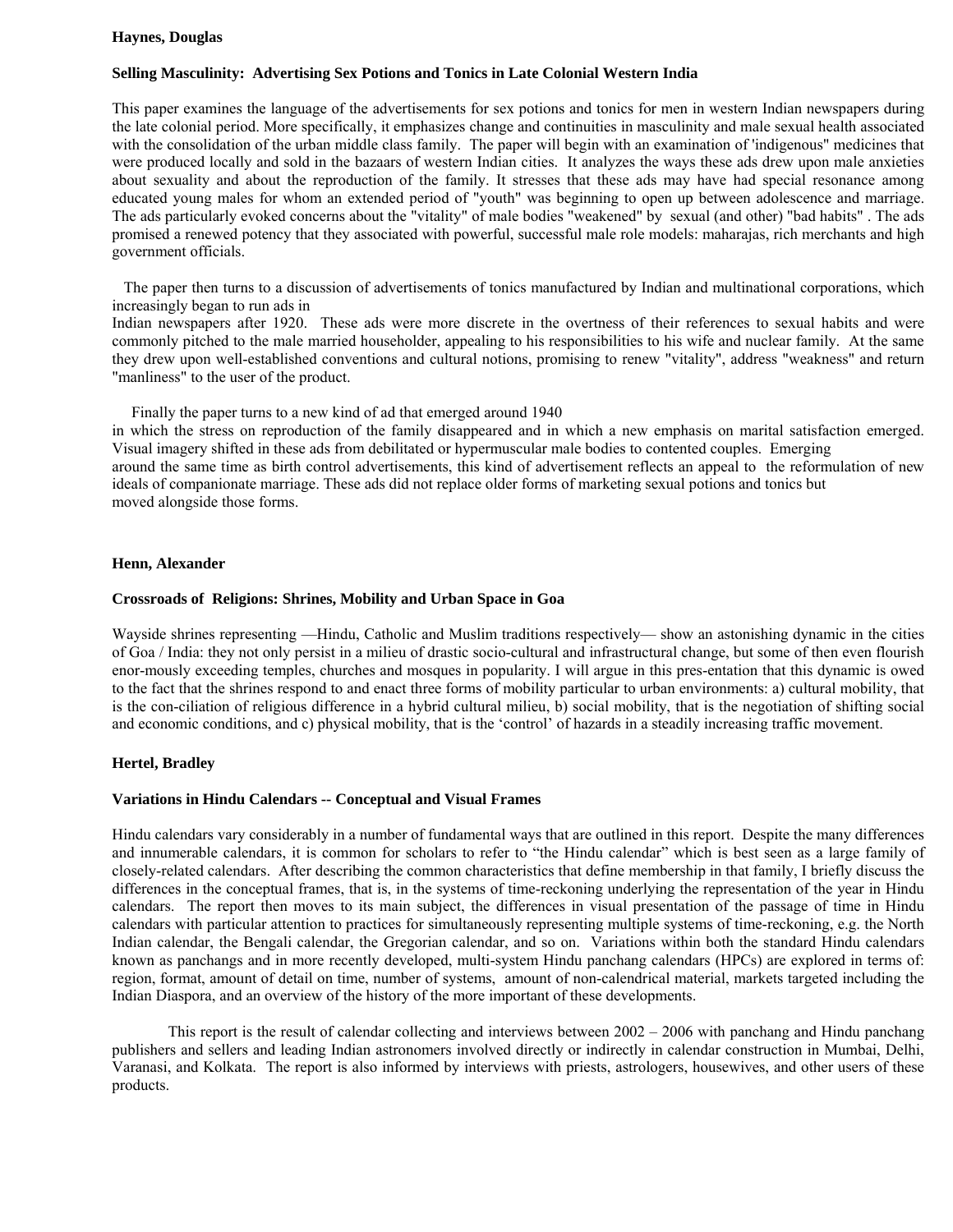## **Hiltebeitel, Alf**

# **Scripting Literary and Ritual Possessions**

This paper will take up the question of different ways in which possession can be called "scripted," drawing a contrast between scripting done via literatures (often, we must suspect, fictions) and possessions that can be documented in the ethnography as having what one could call ritual scripts. It will look at how possession is scripted in the Mahabharata and in the South Indian Draupadi cult as ways to juxtapose these different types of "scripting" possession. One hypothesis to be explored is that the Mahabharata text draws a distinction regarding possession between possessions that occur in the main story, and ones that are described in "sub-stories." A second line of inquiry will be to explore the possibility that the Draupadi cult draws on to the Mahabharata's main story as its possession script. Along this discussion, there will emerge the key question of whether Dharma is a possession deity: in the Mahabharata, in the Draupadi cult, as he is in the Dharma gajans of West Bengal.

# **Hoffman, Brett**

# **Copper Metallurgy at Harappa**

This paper will present results from ongoing research on the trade and technology of copper and bronze objects at Harappa, Pakistan. The copper/bronze assemblage from the site includes finished tools such as blades, saws and chisels, as well as weapons such as daggers, spears and arrowheads. Ornamental objects include mirrors, bangles, beads and a variety of pendants. Copper items such as tablets with raised script and scale pans represent administrative control of trade and economics in general. A large portion of the assemblage consists of small fragments of miscellaneous objects and manufacturing waste such as prills and crucibles. These artifacts derive from various contexts and chronological periods and provide a unique perspective on the distribution of copper objects at the site over time. They also provide new information on possible metal manufacturing areas, metal trade networks, technological developments and stylistic change over time.

The identification of trade networks is being undertaking through lead isotope analysis of ancient and modern ores, ancient manufacturing waste and a selective study of finished goods. Lead isotope ratios have traditionally been applied in archaeology to establish artifact-to-ore correlations. Some of the potential ore sources used by the ancient Harappans have been sampled, while others are not easily accessible due to ongoing security issues. Even when data on specific sources is unavailable, it is still possible to use lead isotope analysis to determine the range of sources present within an assemblage. The analysis of the temporal and spatial distribution of the isotopic groupings enables trends and patterns seen in the metal assemblage to be compared to the patterns of trade for other crafts, such as lithics and shell. When taken as a whole these data will make it possible to develop a more accurate model of Indus trade networks and to map changes over time.

#### **Hoffmann, Erika**

#### **Standardization Beyond Form: Socialization, Institutions, and the Semiotics of Nepali Sign Language**

This paper will explore how the infinite multiplicity of semiotic meanings that can inhere in sign forms relates to the standardization project being undertaken by Kathmandu's deaf schools and associations. By virtue of their deafness, students in these institutions are marked as deviant in the broader cultural perspective. To combat this, and ideally make their students more able to participate in Nepal's national market, leaders of Nepal's deaf communities have attempted to standardize Nepali Sign Language in such a way as to forge semiotic links between it and Nepali nationalism, in order to encourage official recognition and governmental support of deaf institutional goals. This pursuit has primarily entailed the promotion of lexical items from which semiotic associations with markers of Nepali patriotism (as it has been defined by the state) can be derived. Despite the fact that Nepal is very diverse linguistically, socially, and religiously, this has led to a frequent choice of signs that can index an upper-caste, Hindu identity. However, associations between the standard sign forms promoted in the deaf schools and this particular construction of "Nepali-ness" are not inherent. Deaf students, coming from a variety of social backgrounds (including Buddhist, low-caste, and rural) may, and do, interpret the social significance of the standard signs differently. For, it cannot be assumed that individuals will notice the same kinds of indexical connections or read them in the same ways; the interpretations of linguistic forms drawn on to construct these indexes and other sign relationships are not fixed or inherent. Therefore, in order to standardize the semiotic interpretation of the sign forms, along with the forms themselves, teachers in deaf schools attempt to socialize their students to interpret them in particular ways. Through detailed analysis of classroom interactions in Nepal's deaf associations and schools this paper will examine how this particular kind of standardization is attempted and contested. In so doing, I highlight the relationship between the formal and ideological thrusts of standardization, along with the relative roles of linguistic and non-linguistic semiosis in linking communicative practice and social meaning.

# **Holiday, Jeremy**

# **"let it be on so people see what he has to say…": The Filmmaking of Anand Patwardhan**

It is lamentable how little academic attention has been focused on the Indian documentary. The fiction film, in particular the Bollywood blockbuster, has garnered nearly all of the attention. As a result, this paper has charted a course for largely unknown waters. In this brief paper I address broadly the area of contemporary documentary filmmaking in India, and focus particularly on the work of Anand Patwardhan, a filmmaker who Vinay Lal, Professor at UCLA argues "has no peers in India."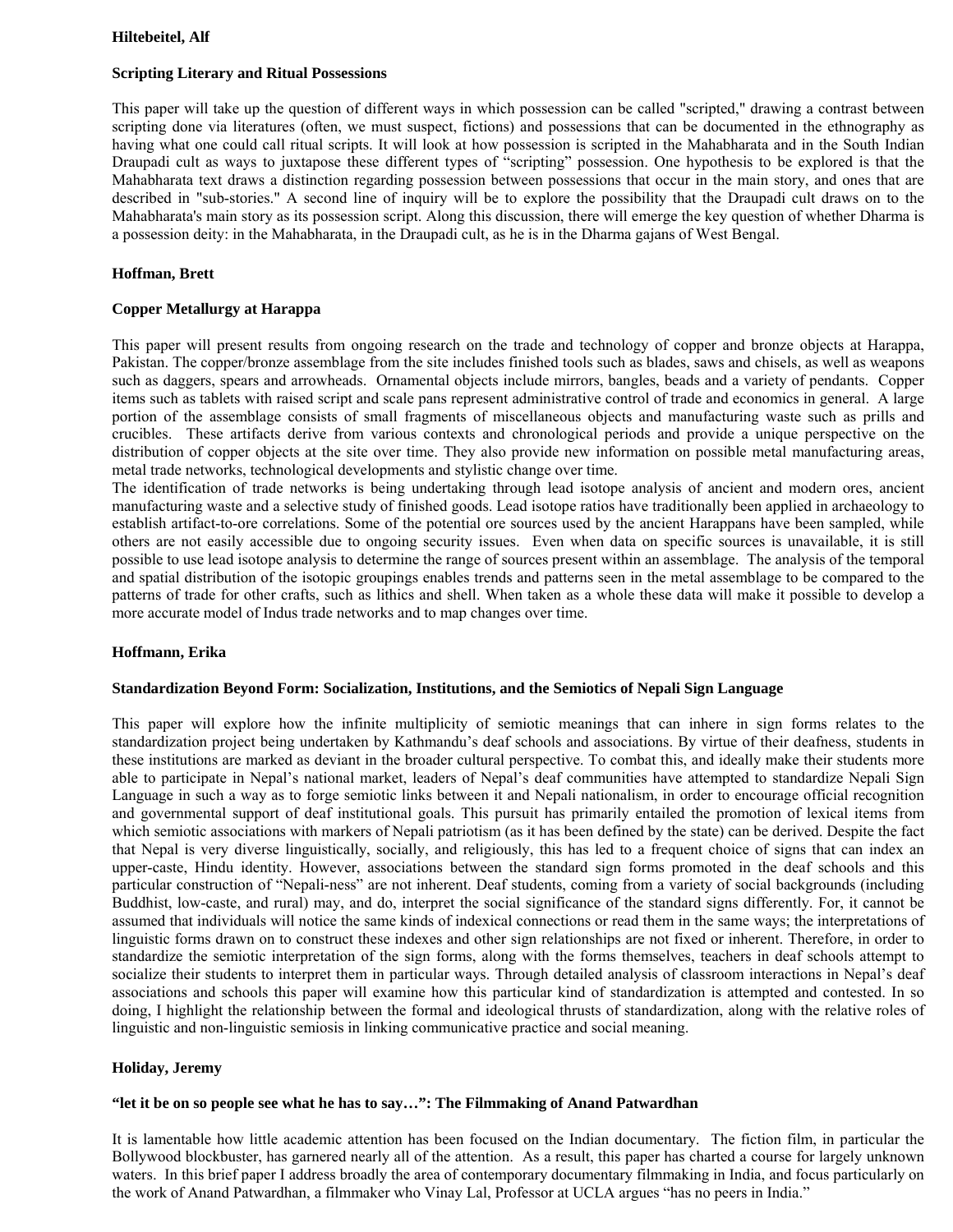Patwardhan has had a long career that began as a student at Brandeis in the late 1970's. He was not, however, a film student there, but majored instead in sociology. His first film, Business as Usual (1972), made while student there, shows "his fondness for irony" as it feature students that willingly donated money to help alleviate hunger in India, but were too busy to fast for a day in protest.

Patwardhan is first and foremost an activist. From the very beginning of his career, Patwardhan has made political films about the oppressed and the injustices they suffer. His films are intended to bring before the eyes of the viewer things they most likely wouldn't see otherwise. Patwardhan tells the untold story to enact change. As an agent of change, he employs a number of distinct stylistic elements that further this aim, namely, 1) a sober and deliberate style of presentation, 2) extensive use of irony, and 3) the employment of 'narrational song.'

This paper, after providing adequate general background on contemporary documentary filmmaking in India, addresses Patwardhan's work in light of three stylistic elements mentioned above.

One of the most interesting scenes in which Patwardhan's role as a filmmaker is examined in his films occurs in one of his shortest, Occupation: Millworker. It occurs when the laid-off workers, who had broken into an old abandoned mill, are finally confronted by the police. The primary police officer demands that the camera be shut off. The millworker's response is, "No, let it be on so people see what he has to say." This sentiment, of "letting the people see what he has to say," seems an accurate description of what Patwardhan as a filmmaker is trying to do in all of his films – knowing that letting the people see is an essential part of enacting change.

#### **Holtzman, Bharati**

# **India's Excluded Groups: What Are Their Girls Learning?**

Through the Sarva Shiksa Abhiyan (Education for All Movement) under the 11th five year plan, the Government of India aims to achieve its goal of universal education and to improve the quality of education. Particular attention is being placed on the enrollment and retention of girls in the school system. Using a critical gender based analysis of the classroom experiences of girls from socially excluded sub-groups; this paper will explore the role of contemporary Indian education in the education of girls from excluded sub-groups. The premise of the paper is that the classroom experience of girls from socially excluded sub-groups significantly impacts their access to education. Are Indian schools, reflections of society, do they organise and sort students in a way that reflects and reinforces the inequalities of Indian society? Or are they institutions that strive to reduce social inequality; do they serve as counter-hegeonic and emancipatory agencies that impart ideas and skills that make it possible for girls from excluded groups to take control over their own destiny and participate fully in the governance of the secular democracy?

#### **Hoover, James**

#### **"Sharing the World with Jinns and Peris: Spirits and the Supernatural in South Asian Islam"**

Pre-Islamic desert spirits known as the Jinn, closely related in popular culture to Peris (fairies), have been a pervasive and significant part of Muslim folk culture in many parts of the world. Discussed in numerous passages in the Qur'an, ancient Middle Eastern Jinn were superimposed upon local cults from West Africa to Southeast Asia during the age of medieval Islamic expansion, encouraging conversion: one did not have to reject the reality of one's old beliefs when becoming a Muslim, merely accept that they were demonic. Pre-Islamic deities continued to exist and have power, but were written off as trickster demons, or Jinn. Over time, in South Asia, the Jinn and associated Peris became the core of an Islamicized supernatural otherworld that overlapped with existing Hindu beliefs and practices concerning magic. Especially common, in India, was the Islamization of gramadevatas and other local cults connected with spirit-possession, haunting, and magic. In this paper, I will discuss various aspects of Jinn lore and related practices in South Asian Islam, presenting evidence derived from a range of primary and secondary sources, as well as contemporary accounts of modern-day supernatural encounters with Jinn reported from both India and Pakistan. In particular, I will focus on the function that Jinn serve in the broader context of South Asian Muslim life and on the empowering, dynamic role that morally ambiguous spirits play in traditions of Indian magic.

#### **Hort Lemos, Paulo**

#### **Richard Burton's Sindh: Folklore, Syncretism and Empire**

Sir Richard Burton's 1851 Notes on Scinde documents his early fascination with Hindu and Muslim folk literature and foreshadows analytic approaches adopted in his 1885-1888 version of The Arabian Nights. In his volumes about Sindh, Burton summarizes several Hindu and Muslim folktales with a penchant for satire and a curiosity about religion that he would later privilege when translating and annotating tales in full. This paper traces the imprint of Burton's cultural experiences of Sindhi Islam and Hindu-Muslim fusion on his later work and demonstrates its centrality to his conception of folklore, syncretism and empire in British India and elsewhere. The paper draws from previously neglected evidence, including letters, marginal notes and Burton's first literary translation and a 1847 manuscript/translation from the Hindustani version of Pilpay's Fables. While studies of Richard Burton often argue about whether he was representative of the Victorian Era (e.g., Dane Kennedy's 2005 The Highly Civilized Man), this paper stresses the Sindhi context in which the young Burton recast his ideas about literature, faith and empire.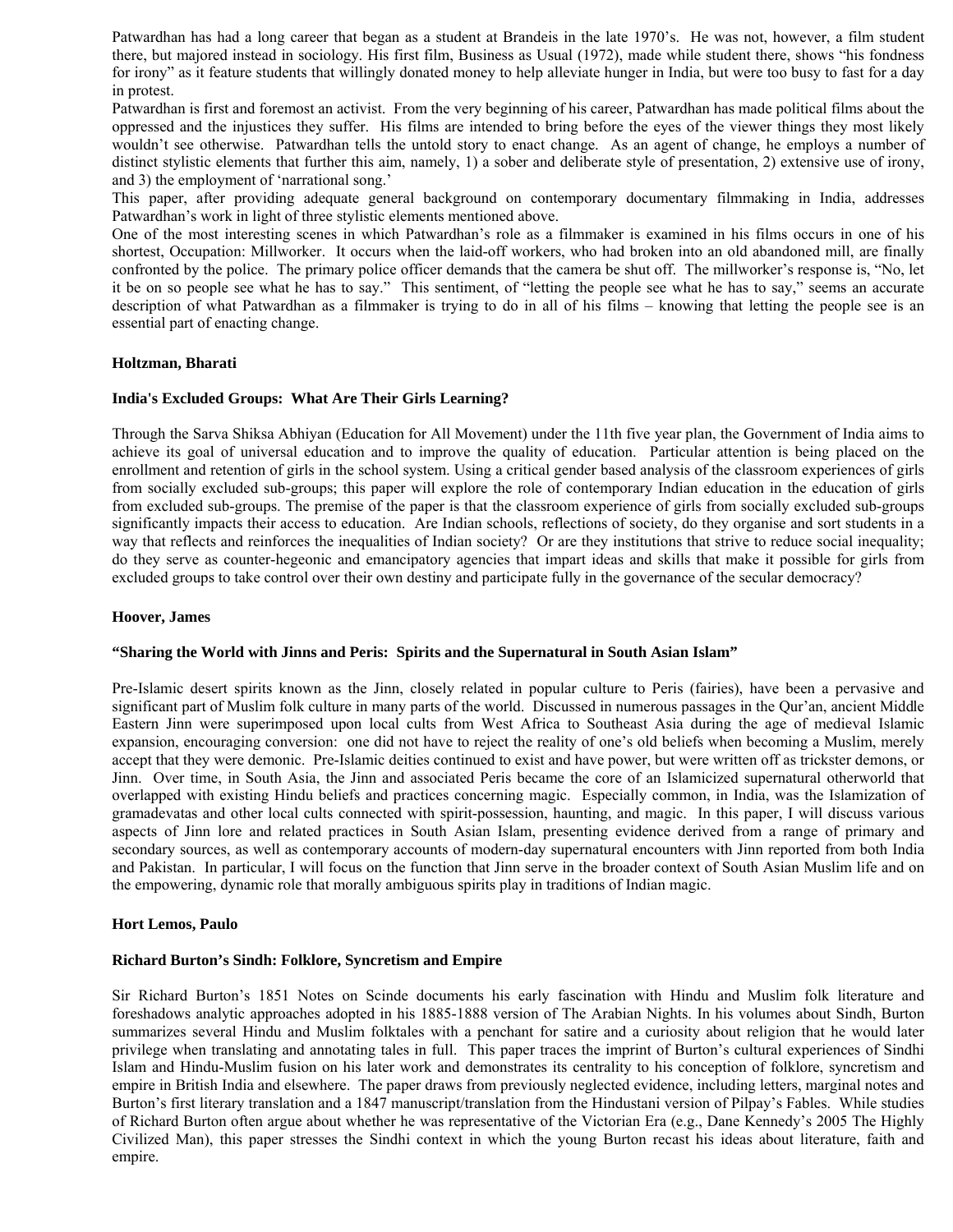#### **Huberman, Jenny**

## **'Sacrificing' Daughters: The Ghat Girls of Banaras**

In Banaras, India lower class and lower caste girls between the ages of five to thirteen participate in the informal tourist/pilgrimage economy by selling postcards and offerings along the city's famous riverfront or ghats. Drawing upon twenty months of fieldwork, this paper will examine the different ways that upper class and lower class residents of the city reacted to these girls. While upper class people frequently viewed these girls as victims of poverty-stricken or greedy parents who 'sacrificed' their daughters for financial gain, the girls themselves, (along with many of their kinsmen), often interpreted their work on the riverfront as a form of virtuous self-sacrifice or service seva which enabled them to prove their moral character and devotion to their families. By drawing upon a set of cultural ideals about female virtue, sacrifice, and service these youngsters were able to recast their economic activities on the riverfront as a form of sacred devotion and thereby establish themselves as good girls and daughters. This interpretive move, I argue, was particularly important because by participating in this highly public, male dominated sphere, the girls' reputations and characters were often called into question.

#### **Huffer, Amanda**

# **"Surprising Parallels: rhetoric of divine motherhood in the discourses of the Sadhvi Shakti Parishad and Amritanandamayi Ma"**

The debate over the socially appropriate roles of women in India has been central perhaps throughout history, but it has become particularly impassioned since the latter half of the 19th century. Early nationalists proclaimed that women as progenetrix were absolutely integral to developing a manly and courageous nation of heroes that would rid India of its colonial oppressors. At the turn of the 20th century, nationalists argued that women were vital because of their power within domestic spaces, their influence within the family, and their power to shape the next generation of nationalist heroes. The idea that "woman as mother is divine" is a longstanding motif in contemporary India. Thus, it is not altogether surprising that almost 100 years later, the Sadhvi Shakti Parishad, the VHP's nationalist organization of female ascetics, has reiterated this ideal so extensively that it has become a hallmark for their entire movement.

However, feminist theorists both within and outside of India have argued that if we relegate women's social-cultural value to their status as mothers, then we deprive women of their basic human rights. They argue that women's value within society should not be contingent upon her actions, life choices, or character traits. Further, when women are equated with divine attributes, such as maternal nurturing, compassion, non-violence, generosity, and self-denial, they are culturally determined as religious rather than social actors and are thereby contained within domestic or "internal" spheres.

Thus, it is curious that Amritanandamayi Ma, a leading contemporary female guru also employs this rhetoric of divine motherhood. Amritanandamayi Ma heads her own ashrams and global tours, has appointed female priests in her temples, gives her female disciples initiation into samnyasa, and frequently espouses blatantly feminist ideals. In order to evade the inevitable cognitive dissonance invoked from these conflicting ideals, she argues that both women and men can embody this ideal of divine motherhood in their character and actions.

This paper will examine documents published by the Sadhvi Shakti Parishad and Amritanandamayi Ma to illuminate the striking parallels in their rhetoric on women and their maternal roles. It will demonstrate that although the women's movement in India has made great strides in the past two hundred years, contemporary rhetoric is oddly reminiscent of earlier historical moments. Ultimately, it will question the purposes and aims of the rhetoric of "divine motherhood" in its contemporary usage.

#### **Hughes, Stephen**

#### **Why does anthropology matter to the study of cinema in South Asia**

In this paper I will consider what specifically anthropological approaches to the study of popular, mainstream commercial cinema in South Asia have contributed. The paper will start with a retrospective and descriptive intellectual history of how and when the cinema has mattered to anthropologists of South Asia. I argue that anthropologists of South Asia have had a longstanding, though somewhat marginal, interest with the cinema which has over the past several decades developed into a substantial body of scholarship. By the 1990s, as anthropologists increasingly took greater interest in the cinema, they were greatly helped by the success of film studies in making the South Asian cinema a legitimate academic topic. Yet, there is also significant disjuncture between the two disciplines that have made it impossible for anthropologists to merely follow the example of film studies. Through an evaluation of the emerging anthropological scholarship on South Asian cinema, I argue that one of the key issues where anthropologists have left the company of film studies' conventions has been in how they construct the cinema as an object of study. Whether ethnographically located within the contexts of film production, exhibition or audience activity, anthropologists have tended to subordinate the textual aspects of films as part of a living, dynamic, reciprocal and performative encounter with specific cinema related practices.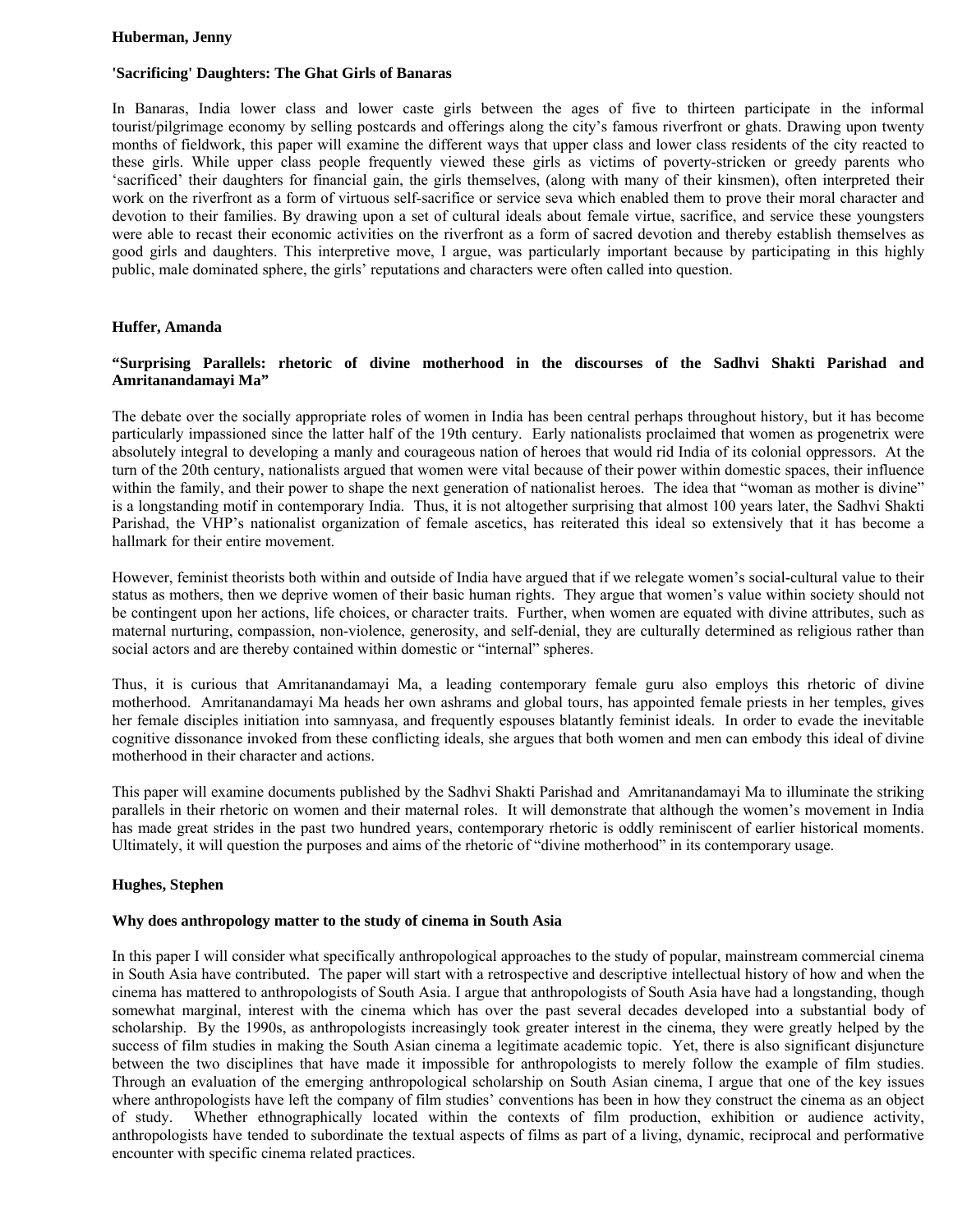## **Ikegame, Aya**

# **Embodying Empire: marriage strategies amongst the Mysore royals in the 19th and 20th centuries**

The paper centres on perceptions of 'space' amongst the Mysore royals from the late nineteenth century to the early twentieth century. There were several perceptions of space co-existing at that time. One was based upon a traditional idea of space which prohibited the royal, especially the king, from travelling beyond a certain area. Another was the imposed perception of 'Empire' which gave to Indian royals the idea that parts of their world were connected horizontally through the expansion of Empire. The Mysore royals tried to embody perceptions of both spaces through restrictions on kinship and strategic matrimonial alliances beyond their territories. On the one hand, one of the royal clans insisted that they had right to receive women from the royal house by using a dravidian kinship language of 'reciprocity' which had in practice never been fully exercised between the clan and the royal house in the pre-colonial period. On the other hand, some royals were keen to embody the Imperial hierarchy, in which Mysore occupied the second highest position, by establishing marriage alliances with the Rajputs in northern India. By doing so, they could re-assert their status both in the terms of Imperial hierarchy and of Kshatriyaness. The paper argues that the both perceptions of spaces helped a national class of Indian aristocracy to emerge, whose ethics still influence the political culture of south India in the present day.

#### **Ingram, Brannon**

#### **An Indian Scholar Between Tradition and Modernity: the Fatawa of Rashid Ahmad Gangohi (d. 1905) on the Sufis**

Recent years have witnessed a spate of journalistic writing on the North Indian madrasa known as Deoband after it was reported that the Taliban considered themselves spiritual and intellectual descendants of the Deoband school. Despite the media attention lavished on Deoband, we still lack critical scholarship on the institution's founding figures, with the significant exception of Barbara Metcalf's seminal history of the madrasa published almost three decades ago. My paper aims to fill a small but significant part of this gap.

The Deobandis embody what Metcalf has termed "traditionalist" activism, which advocates a renewed emphasis on the Qur'an and hadith literature, a rigorous adherence to the sunna of the Prophet and the continuous fashioning of moral selves. Ironically, a major target of traditionalist polemics has been Sufism, historically the preeminent source of the very interior self-formation that the traditionalists have claimed to advocate. Many of the most vehement attacks on Sufism, in fact, were made by traditionalists who were themselves Sufis. How did this curious turn of events in the history of South Asian Islam come about?

My paper provides one perspective on this question by examining the writings of a seminal figure of the Deoband school, Rashid Ahmad Gangohi (1829-1905), focusing on his collection of his legal responsa (fatawa, sing. fatwa) in Urdu, the Fatawa-yi Rashidiyya, as well as supplementary literature in Urdu by other Deobandis and secondary studies in English.

My paper highlights how Gangohi fully acknowledged the efficacy of Sufi rituals, yet insisted that mass participation of both Sufis and non-Sufis, and of both Hindus and Muslims, had adulterated them. Gangohi did not merely 'reject' Sufism as an antiquated, backward form of Muslim piety in the manner of the Arabian Wahhabis of the Fara'izis in Bengal. Rather, he hoped to 'purify' it of potentially idolatrous or decadent accretions, and of the influence of other religious communities.

I explain in my paper how the reformist impulse Gangohi's work is best understood as part of a larger reformist trend in Muslim, Hindu and Sikh movements of the colonial era. In this manner, my paper makes a contribution to the growing research on the formation of sectarian identities in the nineteenth and twentieth centuries.

#### **Iyer, Nalini**

# **The Problem of Belonging in the works of Meena Alexander**

Meena Alexander's poetry, fiction, and essays have constantly engaged with the questions of migration and displacement, of finding a home, and of exploring a fractured identity through writing. In the 25 years that she has lived in the United States, Alexander's works have voiced the experiences of an immigrant South Asian woman whose entire life has involved transnational travel and living. In the debates about nationalism and diasporas, Meena Alexander offers an important perspective. Her work explores how ideas of nationalism travel from postcolonial states like India to places like the United States through the experiences of migrant subjects who need to script a narrative of home and nation because the narratives scripted in India and the United States have no place for female subjects especially female diasporic subjects. Alexander's preoccupation with home resonates with similar preoccupations in the works of other writers of the South Asian diaspora; however, because she has been writing for many years, we can study the shifting sense of home and belonging in her work and this essay will explore this evolution with an emphasis on Raw Silk (2004).

Alexander's writing (poetry, fiction, and non-fiction) critiques the scripting of nationalism by nation states both colonial and postcolonial and explores the violence—political, physical, emotional, linguistic, and cultural—inherent in this scripting. She seeks to imagine an alternative from a postcolonial feminist perspective to these dominant scripts through her discussions of home, community, and nation in the lives of immigrant subjects and also critiques the role of these subjects in scripting violent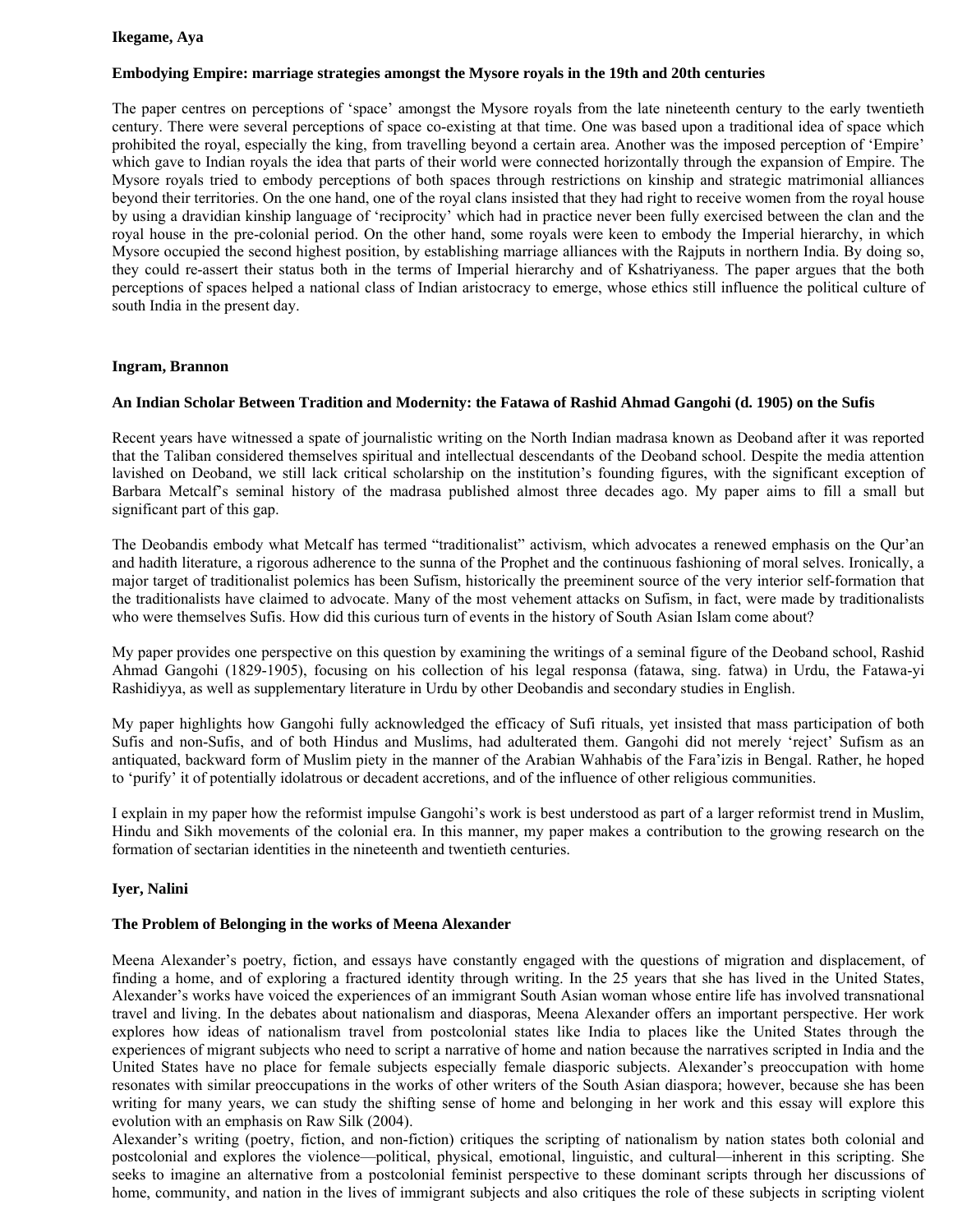narratives of home and nation. This is most obvious in Raw Silk in the sequence of poems that focus on 9/11 and the poet's experience with violence and displacement.

# **Jamison, Gregg**

## **Indus Seal Production: Technical and Theoretical Approaches**

The ancient Indus Valley or Harappan Civilization is one of the oldest and complex early state-level societies in human history (Kenoyer 1998). Steatite stamp seals are among the most fascinating and enigmatic components of Harappan material culture. A considerable amount of research has been devoted to Harappan seals, and studies focusing on the production of these important objects have increased our understanding of Harappan technology, economics, and sociopolitical organization. This research focuses on aspects of Harappan seal production by examining the distribution of specific stylistic attributes engraved on the faces of a sample of seals from the site of Harappa. It is argued that by coding and analyzing these stylistic variables it may be possible to identify distinct seal-carving techniques and distinguish the signatures of individual seal-carvers who lived and worked in Indus cities over four thousand years ago. Further analyses utilizing scanning electron microscopy (SEM) indicate that this technique can also help identify seal-carving techniques that may be associated with different production strategies. This method has been used with success elsewhere (Kenoyer 2003, Sax and Middleton 1995) and in concert with the stylistic analysis provides a powerful new medium for analyzing ancient Harappan seal production. The results of this preliminary study provide an important new method for analyzing Harappan seal production and it's relationships with sociopolitical organization.

#### **Jauregui, Beatrice**

#### **Policing in India: Exploitation of the Law or an Ethics of Illegality?**

The workaday cop in contemporary northern India expresses feeling overwhelmed with myriad intersecting pressures: functioning amidst an extreme scarcity of resources and personnel; senior officers expecting pragmatically impossible "good performance" or exploiting subordinates in the name of "discipline" or "constitutional" authority; local politicians and influential VIPs compelling transfers and postings of officers claiming it is for "the public interest"; resistance, apathy and contempt from a suspicious, illinformed and disobedient citizenry; and difficulties at home from relatives demanding ever more money, status, and stability, all of which are in very short supply. In such a climate, police officers "adjust" and "manage" with a plethora of behaviors, many of which would seem to defy the Law. This so-called management

may involve: foot-dragging in conducting inquiries and investigations, for fear of offending certain powerful parties; refusing to file police reports, preferring instead to foster an informal compromise among disputing parties; fabricating evidence and fixing documents for court hearings; giving or accepting bribes, or using excessive physical force in attempts to glean information or generally "maintain law and order". Most police do not see these misdeeds as a problem of law, but instead feel that they are part of a social and moral order which requires that they do such things in order to "carry out their duty" professionally, and "survive the system" personally. This paper analyzes these concepts and practices of extra-legal and illegal police activities—which constitute the norm rather than the exception in India today—to stimulate discussion that will help theorists to progress beyond understandings of legal governance, politics and social order with overdetermined categories like "corruption" and "brutality" and "abuse of power".

#### **Jayasena, Nalin**

#### **Bodies at War: Ethnicity and the Body in Prasanna Vithanage's Ira Madiyama**

During the past two decades, there has been a proliferation of literary and filmic texts that deal with the war in Sri Lanka. Although most scholars of Sri Lanka regard the ethnic conflict between the Sinhalese and Tamils as rooted in Sinhalese linguistic nationalism, the aim of this paper is to demonstrate how this violent conflict has thrust the bodies of Sri Lankan citizens into the public eye as their corporeality supersedes the more conventional ethnic marker of language.

It is well known that the Tamil Tigers' most effective modus operandi—the suicide bomb—has called increased attention to Tamil bodies, especially in the South of the island. In a political climate where distinctions between the Tiger and the Tamil are not always discrete, the Tamil body raises intense suspicion. When a body becomes inseparable from the weapon, it is perceived as a threat to the body politic and is driven to the margins of society and beyond the margins of the national narrative.

In my paper, I will examine the significance of Prasanna Vithanage's Ira Madiyama, a film that focuses primarily on the social ramifications of the Sinhala-Tamil conflict yet is conspicuously absent of Tamil bodies. Instead, the film focuses on three families, two Sinhalese and one Muslim. The Tamil body, I will suggest, is represented by proxy via the Sinhalese body of Saman Gunawardene--and played by an actor belonging to the Burgher community--a progressive Sinhalese journalist working for a London-based news service, whose support for negotiations with the Tigers calls his loyalty into question.

At the heart of the film, however, is its desire to foreground the war's destructive effect on Sinhalese and Muslim families. More importantly, the bodily suffering of the Sinhalese and Muslims is exacerbated due to the film's failure to represent actual Tamil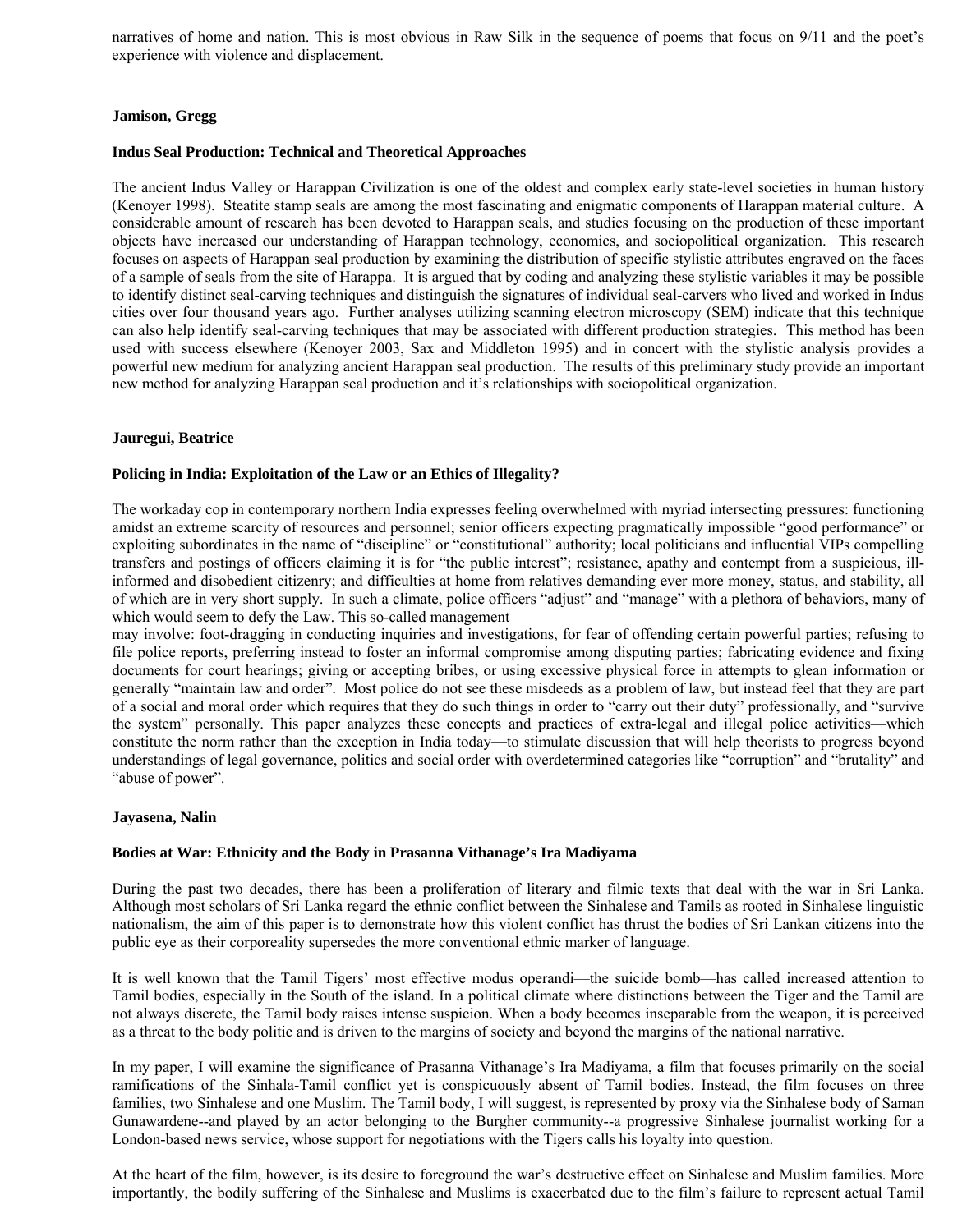bodies. The absence of Tamil characters means there is nothing to offset the film's critique of the Tamil Tigers. At the same time the Tamil body is excised from the nation, the Muslims, too, are represented as deviating from normative (Sinhalese) identity in a young Muslim boy's desire to rear a dog that his community's cultural beliefs do not condone. Thus, a film that promotes a just solution to the ethnic conflict and the recuperation of the Sri Lankan body politic concludes in a de facto endorsement of a narrative that privileges Sinhalese bodies.

### **Jhala, Angma**

# **Courtly Women's Politics in Princely India at the Moment of the Mutiny**

In princely India, women of the zenana, who lived in the "female quarters of the palace," behind seclusion were instrumental in resisting British colonial rule as well as indigenous male patriarchies. At this period, zenana women influenced matters of state succession and regency in minority male administrations, the politics of dynastic marriage and the relationship between colonial law and indigenous practice. In certain instances, they took to the field of battle as well. There was always great tension between the colonial administrators' expectations of politics as a male domain, and that of politics as practiced within the princely states. The states could vary greatly—among the more than six hundred internally autonomous 'princely states' or kingdoms, each had its own history, culture, religion, language, and kinship groupings, which differentiated it from other "little kingdoms. Several of these princely states would have had, in addition to a male arena of governance, female courts as well.

These women's courts and the agency of zenana women in princely states are not well understood. Only a few women are named actors at the moment of the Mutiny—most famously, the Rani of Jhansi—and most histories of modern South Asia and the war of 1857 have neglected the vital role of the princely states and courtly women in affecting how colonial India was governed at this significant moment in time. Zenana women, for the most part, are portrayed as constrained by seclusion, tradition, and the dominating forces of men, both indigenous and European. In reality, they were not precluded access from a public sphere of power but were much more active agents than has been earlier presupposed. They were neither docile, demure, feminized, chaste or pure characters on the one hand, nor the sexualized demonized plotting secretive images of male fantasy on the other. The "moment" of 1857, with its shifting web of alliance, challenges to kin networks, and uncertainties, provided a moment for the potential reconstruction of women's statecraft, resistance to male authority, and creation of new spaces of discourse.

#### **Jhala, Jayasinhji**

## **The Dharmic King in the Time of the Redcoats: Raj Ranmalsinhji**

The Indian Mutiny or War of Indian Independence took place from 1857 to 1860 and fundamentally altered the relationships of the British colonial power and the Indian kingdoms. Although elements of shifting British policy, seen as efforts to engage princely rulers as "loyal" subjects have received attention, along with the growth of ceremonial functions associated with kingship under the Raj, the ways in which rulers confronted their particular situation and the problems of the war, as culturally and political constituted actors, have received little attention. This paper concentrates on the happenings of the small Rajput kingdom of Raj Ranmalsinhji, Halvad-Dhrangadra, located in Gujarat. Although far from the battlefields of central and northern India, Havad-Dhrangadra in 1857 was linked to the British by a treaty of subordination. The dynamic life of kingship at this moment however extended over diverse broadly culturally-understood features, which included marital alliance, religious activity, architectural accomplishments, patronage of the arts, and kingly duties of assistance to the afflicted and the giving of asylum.

 The paper will use genealogical data of the marriages of Raj Ranmalsinhji and his progeny to draw a map of kinship map of networks which cross-cut circles and territories of influence under British rule. It will show how artistic and architectural productions, including a mixture of icons of religious and secular authority both indigenous and British, enhanced the stature of the king and showed him in a dharmic kingly mode, rather than in a warrior kingly mode. This mode provides for expanded spaces of kingly action—in particular, the granting of asylum to a mysterious prince of Orchha, known almost entirely through local oral traditions. This prince of a kingdom of central India, was a participant in the war of 1857 and sought and found refuge and anonymity in Havad-Dhrangadra. Raj Ranmalsinhji's act of sarayana, or act of giving refuge, speaks to the idioms of kingship of his kingdom, even as his—in later years—acceptance of British honors such as the Knight Commander of the Indian Empire and the subordination that this implies, signals an Imperial discursive practice.

#### **Johnson-Roehr, Susan**

#### **Jantar Mantar: The Disappearing Observatories of Maharaja Sawai Jai Singh II**

This paper will examine the historical literature of the so-called \_jantar mantar\_, a group of astronomical observatories built between 1721-43 by order of the Maharaja Sawai Jai Singh II of Amber and Jaipur. Completed during the reign of Muhammad Shah as part of a larger project of calendar reform, the monumental masonry instruments continue to attract the attention of historians of science and architecture even today. However, an analysis of the published literature on the \_jantar mantar\_ reveals a peculiarity in the focus of most academic studies. Almost without exception, scholars have studied the observatory complexes of Delhi and Jaipur, noticeably neglecting the sites at Varanasi, Ujjain and Mathura. While we might attribute the lack of attention to the Mathura \_jantar mantar\_ to the fact that it is no longer extant, this same supposition cannot be made about the observatories at Varanasi and Ujjain. This paper will explore the reasons behind this uneven coverage of the sites, arguing that it is not coincidental that the complexes associated with the three cities most heavily marked as "Hindu" have been rendered invisible in the academic study of the eighteenth-century astronomical observatories.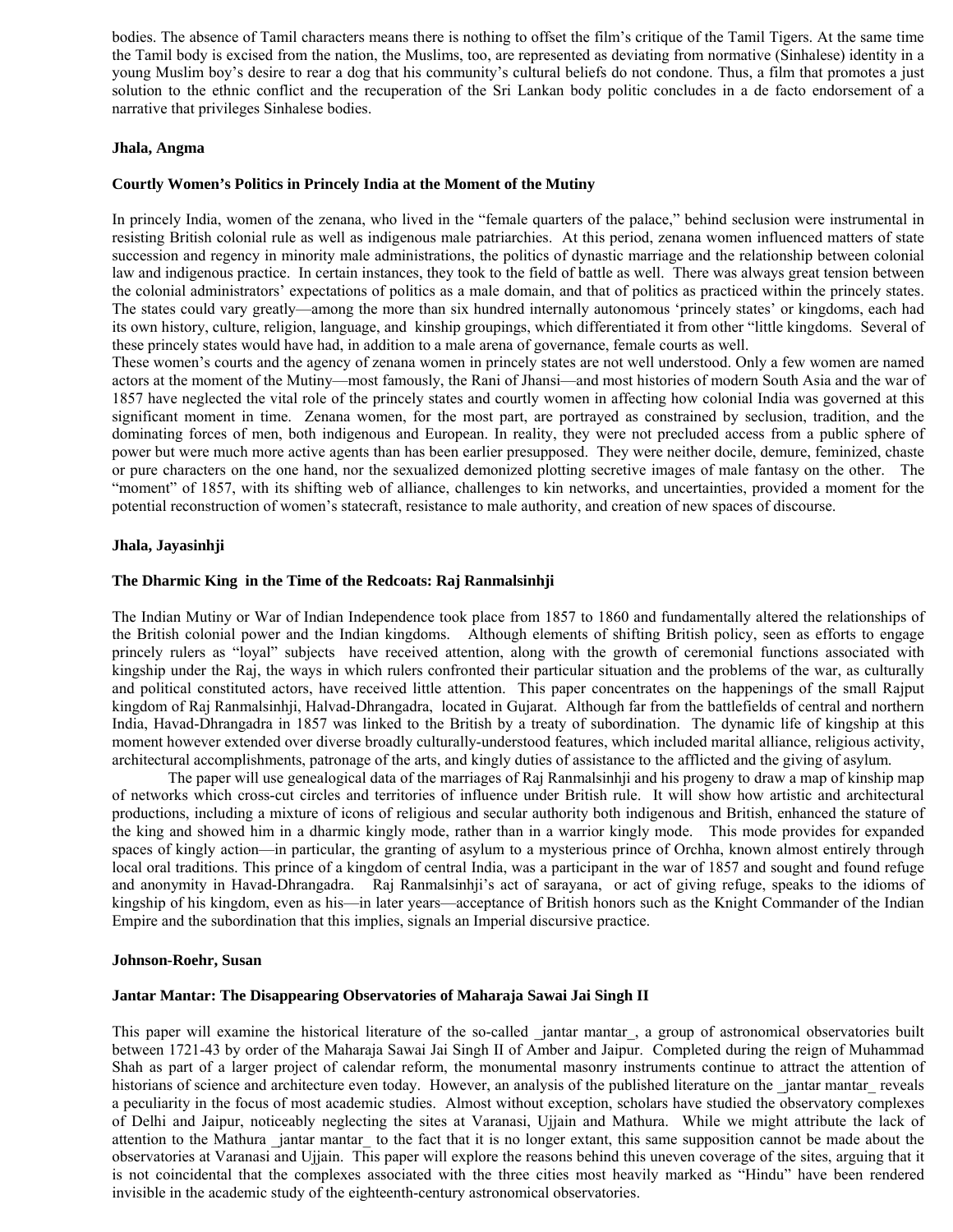# **Jones, Gabriel**

# **Warring Natures: Marwar culture, the Ksatriya ethos and the Terapanthi Jain of Rajasthan**

The single-mindedness with which the Terapanthi strive to purify the soul has led to criticism within Jainism that Terapanthi Jains are "ekantavadins" (doctrinal absolutists). Acarya Bhiksu, the first Acarya of the Terapanthi strongly emphasized the distinction between the laukika (worldly), and lokottara (transcendent), and, applied to the doctrine of ahimsa, taught that assistance or charity was in of itself an engagement in worldliness, and an acceptance of all associated karmic matter. This extreme interpretation of ahimsic non-intervention is but one of the elements distinguishing the Terapanthi within Jainism. The characteristic severity of the Terapanthi, applied with equal emphasis throughout practice and doctrine, is informed by the ksatriya ethos, as transmitted within Jain scripture, as well as through Marwar enculturation. The significance of the cultural influence exerted by the Marwari worldview, which encourages self-reliance and perseverance in the face of hardship, must be taken into account when attempting to reconcile the Terapanthi interpretation of Jain doctrines. The view of the self relative to the fully externalized environment becomes a point of intersection between Jain and Marwar perceptions of the world as an "Other", and it is this understanding of otherness, which distinguishes the Terapanthi from other Jain communities. This paper explores Terapanthi identity as rooted in the complex cultural and environmental legacies of medieval Jainism, and Marwar culture within Rajasthan. It is supported by observations, interviews and analyses conducted during May and August 2007, among the Terapanthi ascetics of Ladnun and Marwar in Rajasthan province, India.

# **Jordan, Kay K.**

#### **Muthulakshmi Reddy and the Struggle for Womean's Suffrage and Indian Independence**

Dr. S. Muthulakshmi Reddy (1886-1968) made a significant difference in empowering Indian women and contributing to the liberation of India from British domination. This paper will focus on her contributions to the struggle for women's suffrage and Indian independence. It will also highlight her status as an internationally recognized feminist and spokesperson for Indian womanhood. Dr. Reddy was active in the leading women's organizations of her time. She served as President of the Women's Indian Association from 1932-1945 and from 1950-1968, as well as as vice-president and secretary at other times. From 1931- 1940, she edited the WIA's monthly journal Stri Dharma. She used the journal to publicize the many injustices and ill-treatment of Indians by the colonial government. In 1926, the WIA nominated her for a seat on the Madras Legislative Council. Immediately upon taking her seat in this body, Dr. Reddy was elected Deputy President of the Council. Reddy also served as president of the All India Women's Conference in 1931. These organizations were regarded by the Government of India as representing women's opinions nationwide. Dr. Reddy along with Rajkumari Amrit Kaur, and Begum Ahmed Ali represented the major Indian women's organizations before a Joint Select Committee of Parliament convened to hear evidence regarding steps toward Indian independence.

 As a well known physician, legislator, social reformer and activist, Dr. Reddy was in touch with feminists around the world through her correspondence with British activists such as Eleanor Rathbone and her participation in the meetings of the International Congress of Women in Paris in 1926 and Chicago in 1933. Dr. Reddy was a supporter of Mahatma Gandhi and corresponded with him regarding women's issues. In 1930, she resigned her seat in the legislature as a protest when he was jailed. On another occasion, she risked imprisonment for participating in a meeting called to pray for Gandhi's health. Muthulakshmi Reddy was indeed a remarkable woman who made significant contributions to women's suffrage and the Indian independence movement.

#### **Justice, Judith**

#### **Re-examining the Fit Between Global Health Policies and Local Realities**

This presentation focuses on the culmination of long-term research on the relationship between global health policies, national priorities, and local needs and resources in developing countries. Focusing on Nepal as a case study, monitoring of the health policy process began in the late 1970s and was published as a book, Policies, Plans and People: Foreign Aid and Health Development. The international priority in the 1970s was examined from its antecedents in international health policy centers in Geneva and Washington to its outcomes in remote Nepali villages. Since this initial research was conducted, many changes have taken place in the international and national health arena, including major shifts in priorities and the addition of new actors at the global level. Using the Nepal data from the late 1970s as a baseline, a re-study was designed to investigate changes taking place at the global and local level, including the international donor community, national government, and delivery of services at the local level, to understand the impact, over a twenty-five year period, of the shift in priorities and other changes on the availability and access to health care at the community level.

For example, since the 1980s child health has been one of the global priorities and therefore this study included an examination of reproductive and child health initiatives in Nepal. Child health interventions have been stated to be among the most successful and cost-effective. And yet, reports indicate serious problems in sustaining earlier achievements and limited capacity to implement newly introduced programs. What can we learn from an examination of policy and implementation processes to prevent a repetition of this cycle of short-term success often followed by disappointing long-term results? The findings of this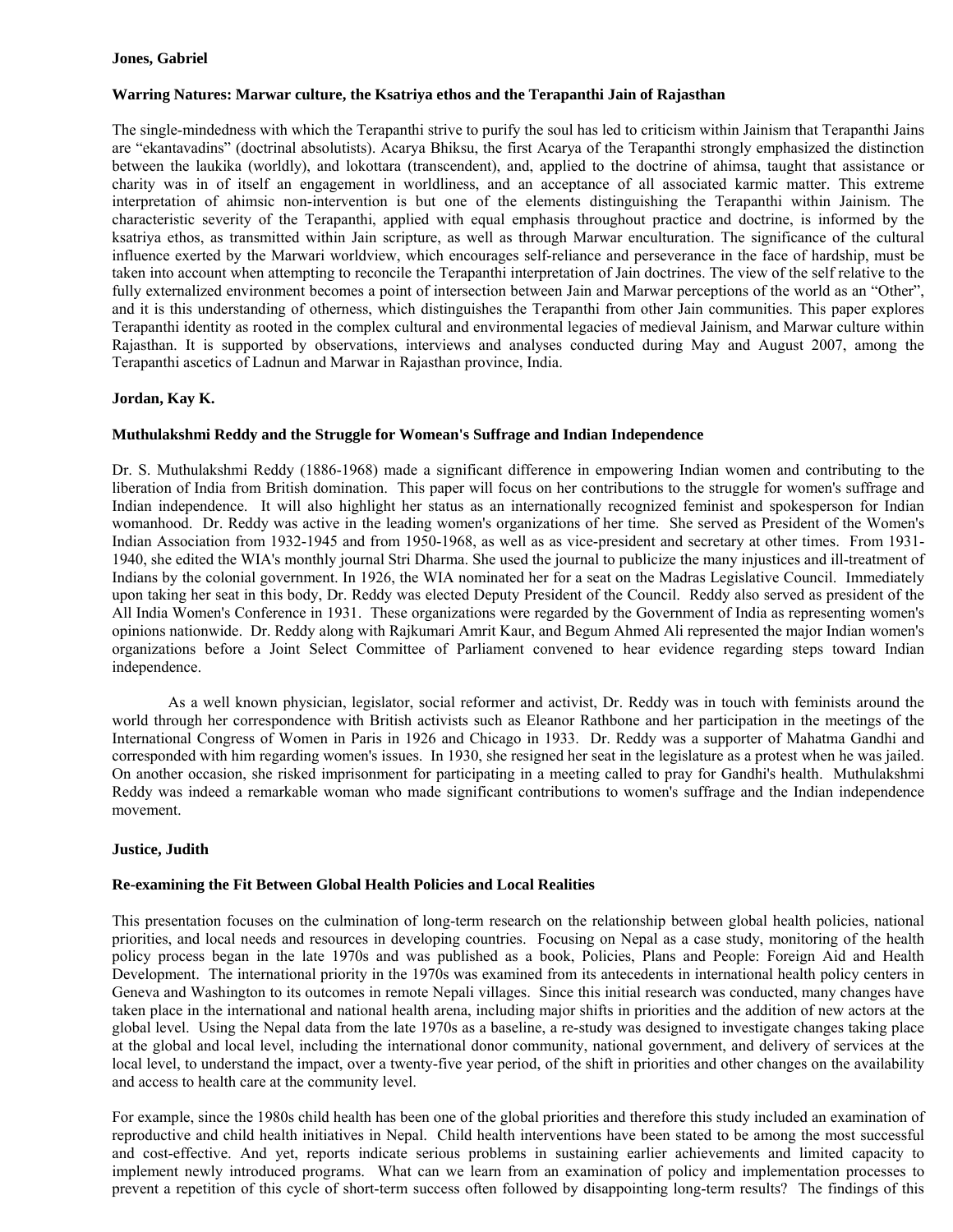long-term research enhance our understanding of factors contributing to effective implementation, at the same time as examining barriers to sustainability of achievements. The lessons learned can be applied to future policy formulation and program implementation. This multi-level analysis of the health policy process from the global level to implementation in local communities provides an update on health and development in Nepal, in addition to its relevance to other countries and global health policies.

# **Kalhan, Anil**

# **Policing, Prosecution and Politics: Extraordinary Laws and Exception in India's Criminal Justice System**

This paper considers the role of "internal separation of powers" between police and prosecution as a means of checking rights abuses by the police and the politicized use of extraordinary laws. Legal scholars, focusing largely on preventive detention and antiterrorism regimes, have noted a tendency in India towards the institutionalization of extraordinary powers during nonemergency times. Comparatively less attention, however, has been given to ways in which ordinary criminal justice institutions themselves have contributed to and reinforced this trend. While independent India's legal framework includes a strong commitment to fundamental rights, that framework has been layered on top of a set of colonial-era police and criminal justice institutions that were originally designed to ensure British control, rather than democratic accountability. In many respects those institutions have remained unchanged since independence. To the extent these institutions have failed to protect fundamental rights even when enforcing ordinary criminal laws, as advocates have extensively documented, they are no more likely to do so when investigating and prosecuting terrorism- and security-related offenses.

This paper places these ordinary criminal justice institutions in sharper focus, emphasizing the importance of prosecutorial independence and the need for reforms designed to ensure greater independence from police and politicians. While advocates understandably emphasize the importance of external institutions, such as courts and human rights commissions, as checks on executive power, internal "executive vs. executive" checks and balances also can play an important rights-protecting role, as Neal Katyal has recently noted in discussing the United States. In the context of both ordinary or extraordinary criminal offenses, independent prosecutors can play a vital role in either resisting or exacerbating abuses by politicians or the police, mediating between these actors and the courts.

While the Law Commission and Supreme Court have repeatedly emphasized the importance of prosecutorial independence, this separation does not exist in many states, whether formally or in practice. Recent proposals, such as the Malimath Committee report, would undermine prosecutorial independence even further by requiring the prosecution to be placed more directly under the control of the police or politicians. This paper explores these proposed initiatives and their alternatives. A more promising starting point for reform can be found in a surprising source: the use, under the Prevention of Terrorism Act of 2002 and the act providing for its repeal, of administrative review mechanisms designed to interpose an independent check on the highly politicized prosecutorial decision-making exercised by state governments.

# **Kamtekar, Indivar**

# **Looking Beyond 1947: A Reinterpretation of the 1940s in India**

The 1940s are usually seen in Indian history as the time independence from British rule was achieved. This paper moves away from the common obsession with imperialism and nationalism, to investigate the enduring effects of the 1940s on the relationship between Indian society and the state. Looking at the changes in the army and police forces, it shows how the coercive power of the state increased, with manifold long-term implications.

The paper also traces how new forms of government activity, like rationing, began in this period. History shows that economic controls—often assumed in independent India to be the outcome of a socialist ideology—were actually sired by a war economy. In other words, the economic policy structure under which the citizens of independent India lived till the liberalization of 1991, was a child of the Second World War. And the war economy also fathered other children, who grew up to have lives of their own: very high rates of taxation; sales tax as a major source of revenue; very widespread tax evasion, and a bureaucratic mindset convinced that businessmen should do as they are told. The world war mindsets encouraged living with shortages rather than overcoming them; damaged the ideology and practice of the market; and opened the door to the 'License-Permit Raj'. As things turned out, an imperial war effort moulded the shape of an independent state.

In history writing, and in popular imagination, the decades after the 1940s are seen as a period when India enjoyed the freedom won from British rule. In another perspective, however, these decades can be seen as a time when, as a result of the Second World War, Indian society came to be held more tightly within (what was for some Indians an unwelcome) embrace of the state. As India celebrates 60 years of independence this year, this paper aims to provide a challenging vision.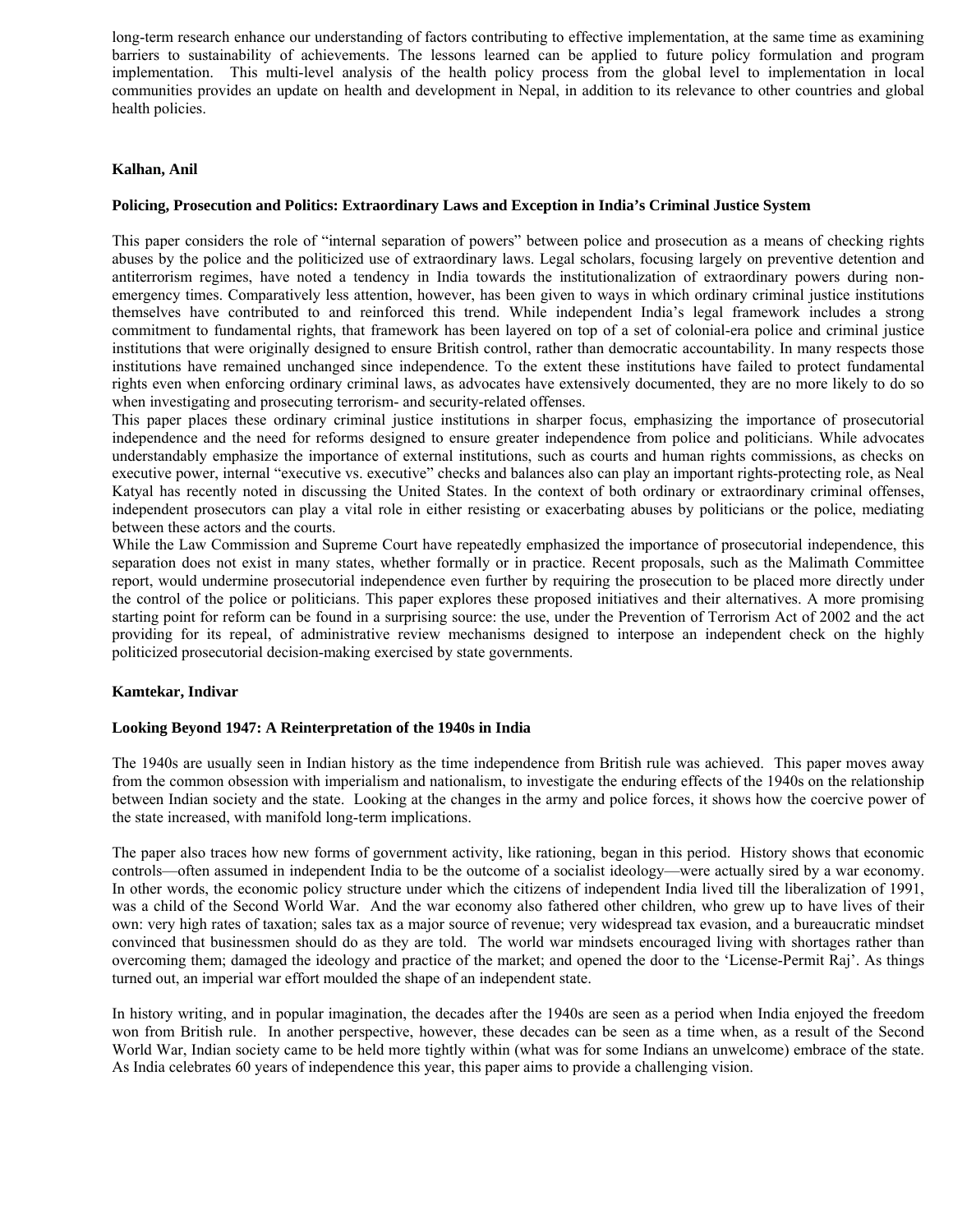#### **Kanetani, Miwa**

# **A Dyer's Community in Kachchh and Changes in Textile Production**

My research involves examining changes to the textiles produced by the Muslim dying community known as the Khatri of Kachchh, Gujarat State, India. Since emigrating from Sind in the sixteenth century, the Khatri have worked as professional cloth dyers; dying, block printing and tie-dying cloth in the distinctive patterns associated with local castes. They are responsible, for example, for tie-dying the wedding head clothes representative of women's gender and caste identity. Although production for local consumption continues, increasingly the Khatri produce textiles for the Indian middle classes. Since the 1970's, in response to changes in the textile industry, and utilizing national handicrafts development support, the Khatri's target customers have shifted. They now mainly produce items suitable for the domestic market, for urban life and fashion conscious clothes such as sari and surval-kamiz.

But it is not appropriate to interpret that it is a change from traditional to modern, or a change from craft to industry, because the Khatri have two faces. One is as producer of cloths strongly associated with local society, and the other is as merchants of textiles who have produced and sold textiles for export to Mumbai, Arabian countries, and East Africa since the 19th century. They migrated from village to village, from Kachchh to outside Kachchh wherever suitable work could be round, free from agrarian relationships. Khatri have a strong identity in the dying community for textile production and sales.

This paper examines these textile changes and discusses how Khatri have readily adapted to new demands as an artisan-merchant community. It contributes to critical discussion of an Indian artisan caste, as well as traditional craft and change.

#### **Kapadia, Aparna**

## **Transregional Poet, Local Kings: Kavi Gangadahara's Vision of Two Medieval Gujarati Rajput Courts**

Sometime in the mid fifteenth century, Gangadhara, a poet patronised by, the king of Vijayanagara, went on a pilgrimage to Dwaraka from where he proceeded to Ahmedabad to serve Muhammad, the Sultan of Gujarat (c.1414-1451 CE). After defeating his rivals at the Gurajarasuratrana's court, he travelled to the kingdom of Champaner, which was ruled by the Chauhan king Gangadasa. Here he composed a Sanskrit play called the Gangadasapratapavilasanatakam narrating the Chauhan king's campaign against and the subsequent victory over the Gujarati Sultan. Another Sanskrit composition, a mahakavyam eulogising the Chudasama king Mandalika, is also attributed to Gangadhara. The Chudasamas, like the Chauhans, were an important Rajput group in the region ruling over parts of the Kathiawar peninsula. In both cases the poet portrays his patrons within an idealised brahmanical idiom in keeping with the norms of classical Sanskrit kavya. However, despite being garbed in this panregional format and being composed by a poet who did not belong to the region, these compositions bear witness to the various political and social transformations that were taking place in fifteenth century Gujarat. More specifically, they encourage us to ask questions about the diverse local groups who styled themselves as ksatriya-Rajputs and emerged as the primary competitors for status and resources in the region vis a vis the powerful Gujarati Sultans. Local elite groups like the Chauhans and Chudasamas were simultaneously faced with the problem of negotiating this newly emerging imperial polity and consolidating their own position within the larger varna hierarchy in this period.

How does the poet from the Vijayanagara court imagine his patrons and their changing worlds in his compositions? How does this vision interact with the specific mechanics of the transitionary society that was fifteenth century Gujarat? How does it interact with portrayals of these chieftains in other literary genres from the same milieu? Finally, how, if at all, do literary productions of this kind function as instruments to affect the contemporary moral and political order? My paper addresses these questions by presenting a close reading of the Gangadasapratapavilasanatakam and the Mandalika-Mahakavyam and argues that the poet's vision of patrons must be understood within the shifting dynamics of their immediate political contexts.

#### **Karatchkova, Elena**

#### **International Responses to the Mutiny of 1857: The Russian Perspective**

One of the longstanding charges in the debate over the timing, nature, and causes of the war of 1857 is that Imperial Russia opponent to Great Britain in the just-concluded Crimean War—was somehow behind events in India. In fact, Russia, as well as France, the United States, and other countries, were swift to analyze the war in terms of their own national interests in Asia and to criticize the British regime in India. I take as my subject Nikolai Pavlovich Ignatiev (1832-1908), known best to Anglophone readers as the fictionalized evil villain of the "Flashman" series of novels, who as a young diplomat was posted in London as the Russian military agent. His duties as the war broke out included keeping his superior, Russian Military Minister General Nikolai Onofrievich Sukhozanet, informed of events in India. This the young Ignatiev did—and evidently with such a flourish that he was expelled from London by British authorities.

 Ignatiev's report to his superior provides a detailed description of the political and military situation in India. It is extremely anti-British in its spirit. It describes possible benefits of the situation for Russia, and ways "to influence the situation to our benefit."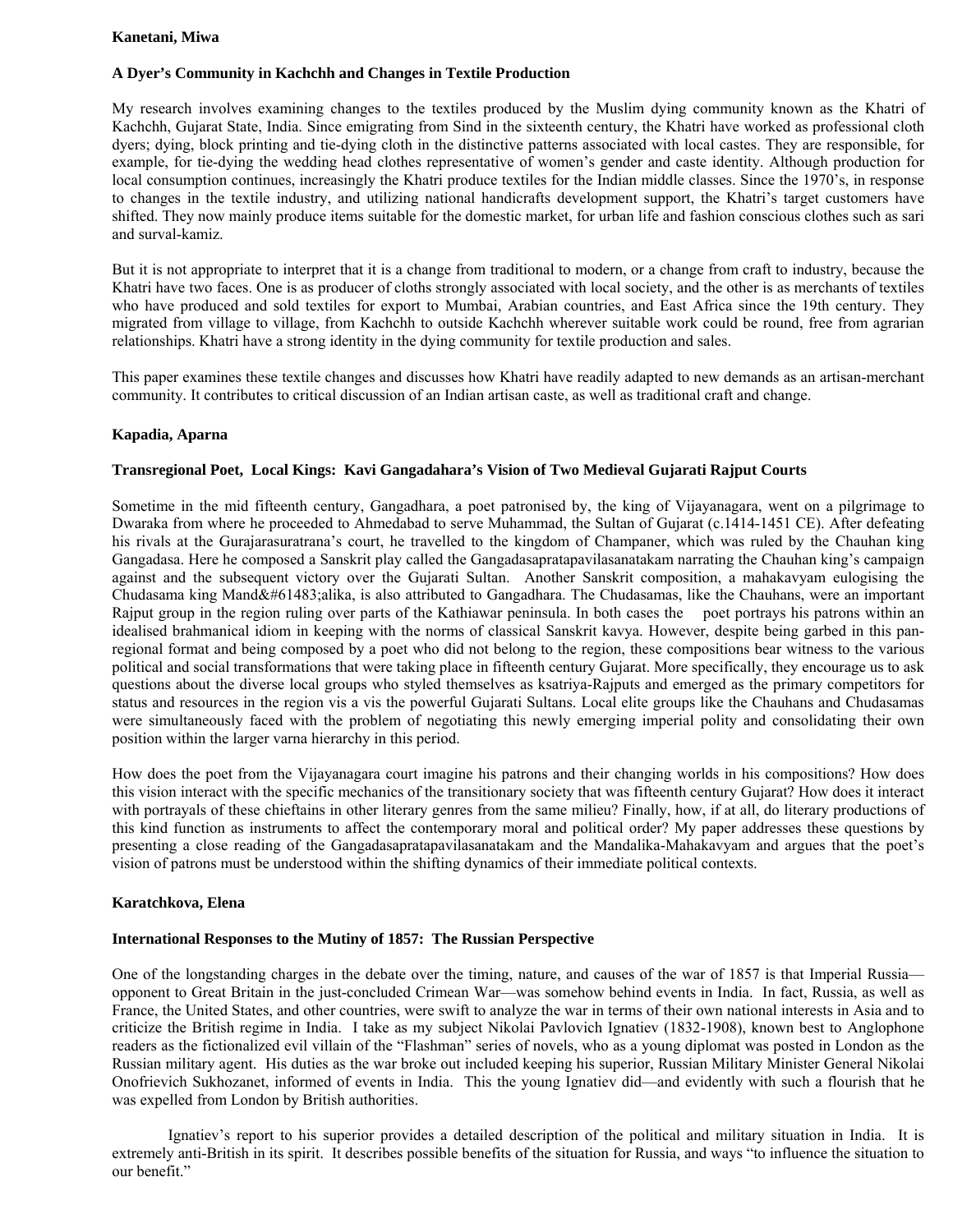This report was welcomed in by the Russian government: whatever the scandal in London, Ignatiev gained as a result promotion to the rank of major-general in 1858.

 Ignatiev's report and materials in the Russian State Archives in Moscow, coupled with contemporary (circa early to midnineteenth century) works in Russian on India provide an alternative view of the 1857 war. They are also suggestive of the activities of Russians within India at this time, who also confronted the uncertainties and disturbance of the rapidly spreading war. These documents suggest multiple dimensions of the understanding of the war. Following the war, Russian interest in the war and in India continued, including patronage of Indian war survivors, several of whom claimed elite status and who hoped for Russian assistance to continue resistance to British rule in India.

# **Karlekar, Tilottama**

#### **The political documentary, the "Vikalp" movement, and globalization in India: who speaks for the "common man"?**

In 2004, documentary filmmakers in India gained considerable public attention when they collectively confronted the state over issues of censorship. When several films dealing with controversial social and political themes were rejected by the officially sponsored Mumbai International Film Festival that year, a group of 275 documentary filmmakers organized a parallel film festival (termed "Vikalp," or "alternative" in Hindi) that showcased the censored films. The festival attracted a great deal of public attention, and an unusual degree of visibility in the mainstream media. Since then, "Vikalp" has continued to exist as a platform and resource for documentary/alternative filmmakers in India.

Given that Indian documentary films circulate among minor and elite audiences in India, and are arguably more likely to be viewed by audiences in New York than in Bombay, and given the marginality of the genre's circulation, how can we explain its significance and reach? More specifically, how do we understand the claims of the political documentary filmmaker to "speak for" the common man in India, to represent the marginalized and dispossessed in an era of liberalization and "globalization?"

The narratives of the "Vikalp" films, I argue, can only be understood by situating the contemporary documentary within the complex histories of realism and representation in postcolonial India. The documentary is rooted in colonial pedagogic practices, which continued in the post-independence era through the 'educational' films produced by the Films Division. As a form, then, the documentary is rooted in official practices, closely linked to postcolonial "nation-building" projects and far removed from the popular idiom of Bombay commercial cinema, which has been theorized as a distinctly 'Indian' medium that resonates almost magically with the Indian masses. In what ways, then, we might also ask, can the contemporary political documentary truly represent the concerns of the "common man" in India?

Through an examination of some key "Vikalp" films, I find that they speak to some of the central conflicts of the Indian nation in an age of "globalization." Importantly, in adopting an oppositional stance both to the state and the liberalized market, they produce narratives about the contested, shifting nature of citizenship in contemporary India. And while they circulate transnationally among limited audiences, they offer rich and complex perspectives on the transformations that are redefining the Indian nation in the twenty first century.

#### **Kavuri-Bauer, Santhi**

#### **Unhomely Taj: A Waqf Case and Space for Indian-Muslims**

Ten years after adjudicating a case between environmentalists and industrial polluters that threatened the white marble of the Taj Mahal the Supreme Court is poised to deliver judgment in another battle to save the monument. The new struggle centers on a 2005 claim brought by certain members of the Muslim community for the Taj to be registered a waqf property. This case, like the environmental one, is framed as another "good fight". Here the good guy, the ASI standing for the nation's secular values, is pitted against the bad guy, the Muslim community, who like the industrial foes of the past threaten to destroy the Taj.

The idea of taking India's preeminent national monument and turning it into a religious space is represented by the mass media as a certain means of undermining the secular values of the nation and thus brands the advocates of such a move as social deviants. After conducting interviews with the Chairman of the Sunni Waqf Board of Uttar Pradesh and other members of the Muslim community, I discovered that the more complex and multi-layered issue of Indian-Muslim social survival constitutes the basis for this claim. In this presentation I will argue that behind the media's facile and incendiary representation of the case is the community's desire to reorder the monument as a homely space where the Muslim national spirit can coexist with the secular. To support this argument I will consider the recent case to register the Taj as a waqf property in the larger historical context of governmental appropriations of Mughal spaces from the post-1857 period to the destruction of the Babri Masjid. In this context the recent court case can be seen as the latest of a long line of struggles undertaken by the Muslim community to reclaim the sites of their religious history. This historical perspective also reveals that underneath the Taj Mahal's designation as national and World Heritage site there persists its uncanny significance as a symbol of Indian-Muslim social suppression.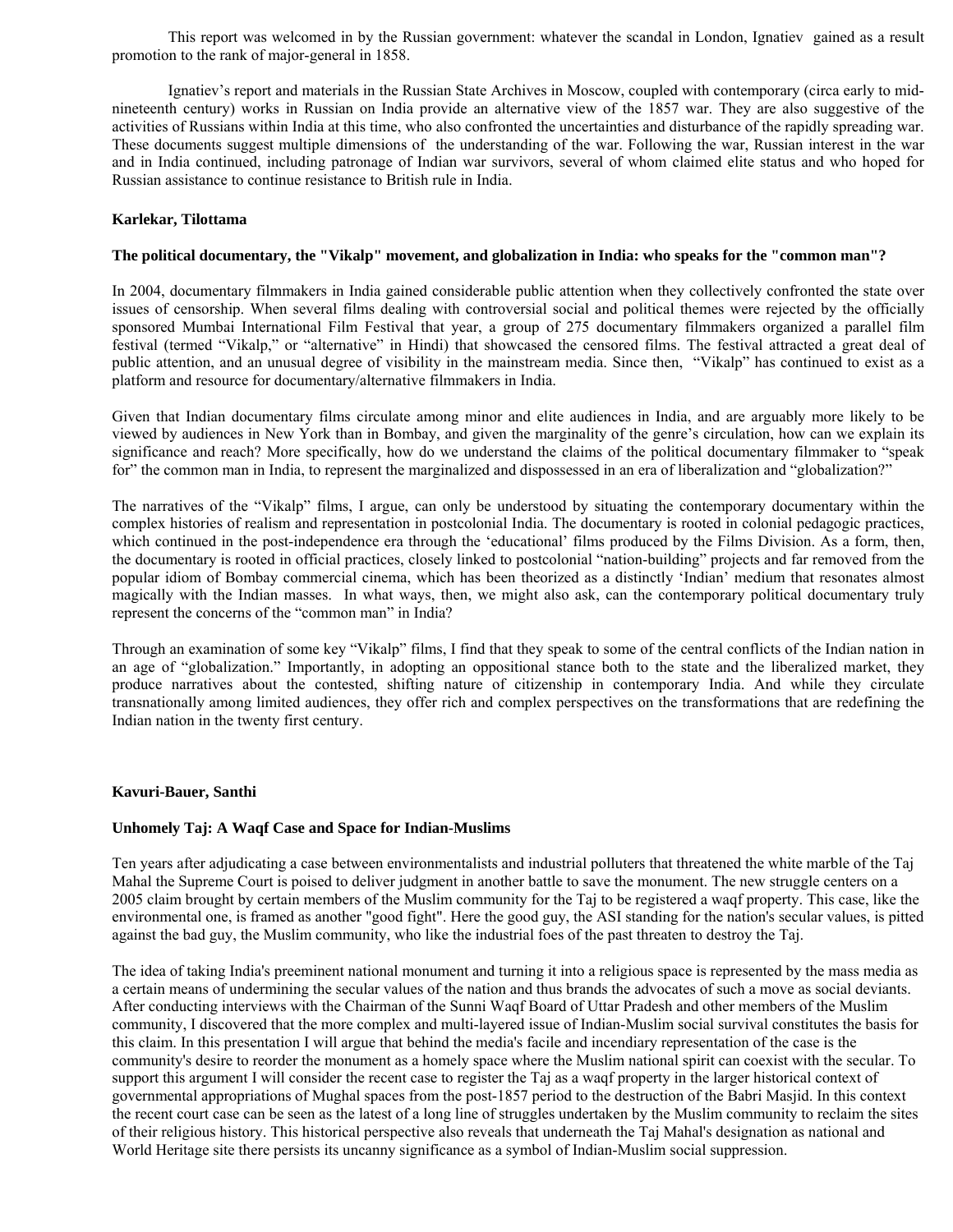## **Keshani, Hussein**

# **Nawwabi Architecture and the Bollywood Gaze**

One way to approach the cultural politics that lie behind the remembering and forgetting of India's Islamic past is to examine the ways in which the Islamic architectural legacy is interpreted. Wittingly or not, Bollywood plays a major role in interpreting India's Islamic architectural heritage, which frequently serves as a convenient exotic backdrop. For audiences, in India and abroad, cinema then becomes the principal medium through which the Indian Islamic architectural past is experienced. This paper examines how Bollywood films define the significance of historic Indian Islamic architecture and the relationships it constructs between film viewers and the architectural landscape, focusing specifically on the cinematic use of Nawwabi architecture in the state of Uttar Pradesh.

In the 18th and 19th centuries, the Shia Muslim dynasty known as the Nawwabs of Awadh established a luxurious court renown for its wealth and culture. They were also active patrons of architectural works that competed with past Mughal splendours and emulated contemporary British and French building styles. The life of Awadh's elites was immortalized by the early 20th C Urdu novelist Mirza Ruswa in his tale of the tragic courtesan Umrao Jaan Ada. While the story of Umrao Jaan continues to resonate in the popular imaginations of Indians, thanks in part to two Bollywood films made in 1981 and 2006, Nawwabi architecture occupies a peripheral role in mainstream Indian consciousness when compared to Mughal architectural icons like the Taj Mahal or the Red Forts of Delhi and Agra. Yet in the film versions of Umrao Jaan Ada, architecture and narrative are inseparable. Through comparing the 1981 film Umrao Jaan by Muzaffar Ali with J.P. Dutt's 2006 version and the contexts in which they were made, Bollywood's gaze on Nawwabi culture, especially its architecture, can be interrogated.

Does the Bollywood gaze identify with or rebel against the British Colonial gaze, which combined admiration with disgust for Nawwabi architecture? Alternatively, does the Bollywood gaze resemble that of more recent architectural historians, who celebrate Nawwabi architectural accomplishments in response to earlier British narratives? To what extent are the Muslim ritual functions of Nawwabi architecture retained? Do Indian secularist, nationalist and Hindu nationalist concerns have a bearing? Most importantly, how do the films train the viewer to see the architecture of the Nawwabs? These are a few questions that can be explored when examining Nawwabi Architecture under the Bollywood gaze.

# **Keune, Jon**

# **Making Myth and Making it Available: Collective Hagiography and its Uses**

Recent research into the historiography of "the bhakti movement" (e.g., William Pinch and Jack Hawley) has shown that the popular, pan-Indian narrative of "the bhakti movement" arose prominently in the late 19th and early 20th centuries, and partially in the service of nation-building and nationalist interests. While their research is certainly important, I think it is also possible to discern pre-colonial (albeit more regional) precedents in for this narrativizing in the collective hagiographies of several South Asian religious groups. The examples I want to consider are: the Periyapuranam in of the Tamil Shaivas (12th c.), the Basava Purana of the Virashaivas written in Telugu (13th c.), the Bhaktamal of Nabhadas written in Braj (early 17th c.) and four large collective hagiographies written by Mahipati in Marathi (18th c.). Collective hagiographies recite in one text the stories of many famous and often diverse bhaktas or devotees. These texts attest to the bhakta's devotion, power and goodness, transmit a sense of history and place. I propose that these collective hagiographies serve political and sectarian purposes as well. In their very act of compilation, writers (and sponsors) of these works make claims about a group's intrinsic cohesion and community, as well as the writer's/sponsor's own connection to the tradition. The bhaktas are gathered and their traditions welded to one another to form something larger than individual stories. In collective hagiographies, myth is made and thereby is made available to those who write them.

Although some research has been done on particular collective hagiographies (Pinch on the Bhaktamal, Rao and Roghair on the Basava Purana, and Monius and Peterson on the Periyapuranam), I have yet to come across any cross-regional consideration of these narratives together.

To this end I will be drawing on translations and secondary literature on the Tamil, Telugu and Braj texts and working with the Marathi text directly. By examining these texts in terms of who all are gathered (sense of relevant content), where are they gathered (sense of regionality, opposition), when they are gathered (sense of history and/or historicity), and most importantly, why they are gathered into collective hagiographies at all, I will consider how these diverse texts all participate in a similar historical, sectarian or political enterprise that informs both sectarian identities and later understanding of the movement of bhakti.

# **Khan, Feisal**

#### **Pakistan: Corruption and the long, slow decline of the state**

Pakistan is generally included in most discussions of 'failing states' that pose the most danger to global security, with the rise of Islamic militancy being the most commonly cited reason for the 'failure.' However, Islamic militancy is a result of impending state failure, not a cause of it. This paper argues that the state's inability, caused by decades of systemic corruption, to provide any appreciable level of public goods or services, broadly defined, is responsible for the delegitimization of the state and its inability to maintain law and order in the cities or suppress Islamist insurgents in the rest of the country.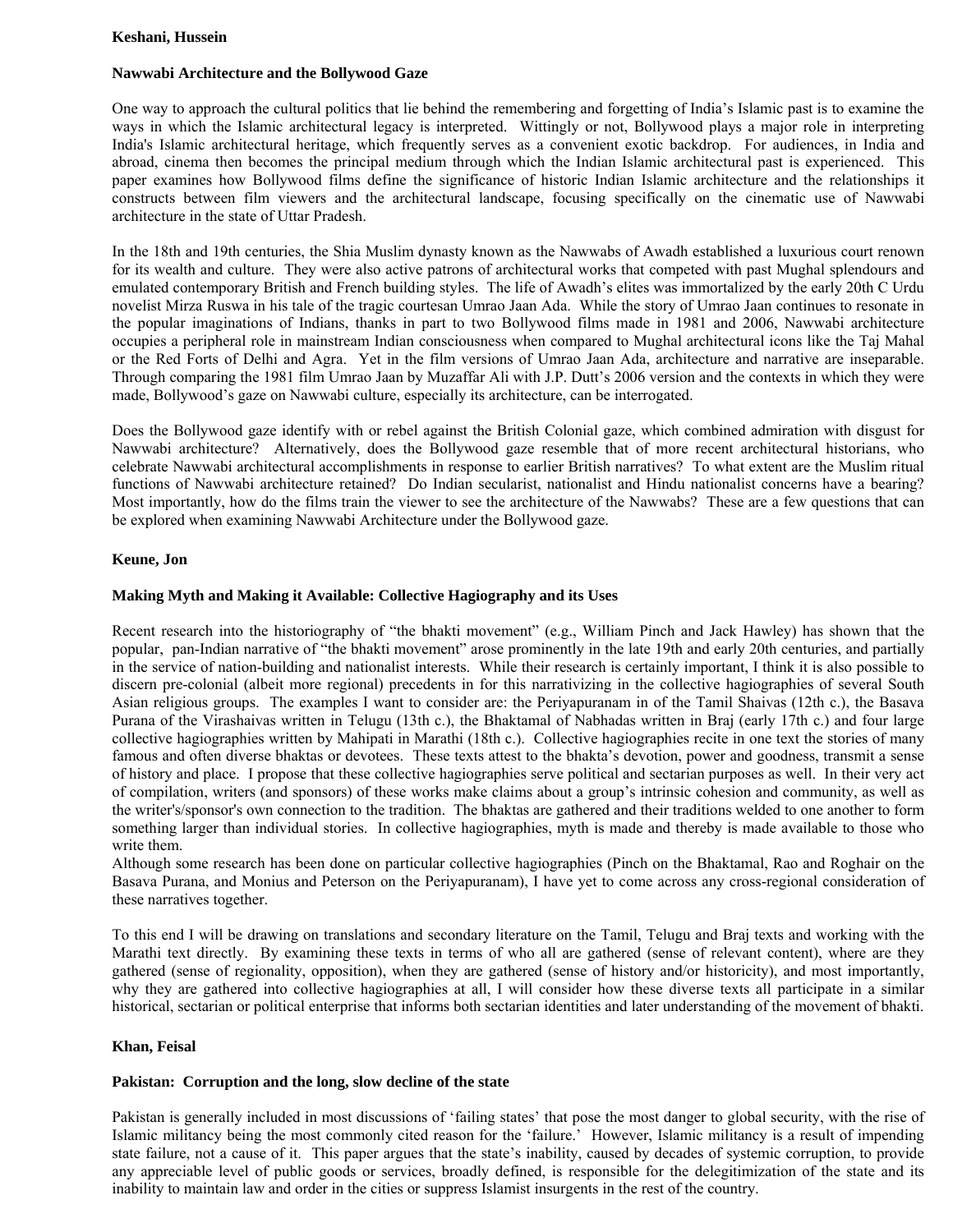# **Khan, Fareeha**

# **Legal Autonomy vs. Social Taboos: Granting Muslim Women the Right to Divorce, India, 1931**

In 1931, Maulana Ashraf 'Ali Thanawi composed an important fatwa entitled "A Successful Legal Device for the Helpless Wife," which was essentially a treatise on the need to reform divorce laws. According to the Hanafi school, a woman could only ask for a divorce in court before a Muslim judge. However, with the displacement of Shariah courts by the colonial legal system, Indian Muslim women had no jurisdiction for appeal in order to effect a religiously-sanctioned option for divorce. Their only alternative was to renounce Islam, a step that would automatically nullify their Islamic marriage contract. Thanawi decided to confront this issue head on, so that "a more direct route of salvation" could be provided for women who become so "desperate and distraught" that they are forced to leave Islam in order to escape their marriages. Thanawi's call for reform, undertaken in response to the loss of Muslim power in India, was made solidly from within the Islamic tradition. Indian Muslims now were beginning to feel the weight of their minority status; Thanawi wrote his tract as a way to try and preserve some legal autonomy in the absence of Muslim qadis and Islamic legal courts.

One of the most startling aspects of the Hilat-i Najiza is that Thanawi advocates within it the transference of the right to divorce to the woman, so that she could effect a talaq herself, just as a man could. The radical nature of this suggestion cannot be underestimated; though the concept of tafwid al-talaq to the wife had long been present in pre-modern legal manuals, the actual promotion for this act, and that too by the 'ulama, was unheard of. The unilateral right to divorce is often portrayed as a jealously guarded privilege afforded to the man alone, with Muslim women usually being allowed only recourse to court action if severe breaches of marital rights could be proven. By advocating the transferal of this right to the wife, Thanawi showed that even the most taboo Muslim ideas could be challenged while preserving the legal autonomy of the Muslim community. This legal autonomy was further reinforced by appeal to Islamic legal tradition beyond Anglo-Muhammadan law.

# **Khullar, Sonal**

#### **Sites of Secularism**

My paper examines representations of religious identity, communal violence and secular politics in two recent multi-media installations: Vivan Sundaram's Memorial (1993/2000) and Rummana Hussain's Home/Nation (1996). These works occupied adjacent rooms in the Queens Museum of Art in New York City, where they were shown as a part of the "Contested Terrain" section of Edge of Desire, an influential exhibition of contemporary art from India, which traveled to venues in Australia, Mexico, the United States and India between 2004 and 2007. I sketch the contours of the "contested terrain" in each artwork, considering how the artists conceive the space and subjects of conflict.

Even as Memorial and Home/Nation invoke the 1992 destruction of the Babri Masjid as a point of reference, the two installations take the visually distinct forms of a monument (Memorial) and a diary (Home/Nation). In erecting an arch and constructing an archive, Sundaram and Hussain cite particular histories of belonging and genealogies of art practice to lay a claim to the secular. The divergent modes of address and structures of affect in these two installations illuminate multiple modalities of the religious and the communal, notions of nation and citizenship, deployments of gender and the body.

# **Kizhakke Nedumpalyy, Sunandan**

#### **Lazy weavers and sympathetic colonial officers: Indian artisans in the late 19th and early 20th century**

This paper is intended as a study of the artisanal production processes and emerging technical institutions through which the British colonial government attempted to know, intervene and manage the former in the late 19th and early 20th century colonial India. The focus of the analysis is the negotiation between different forms of knowledge production ('native' and 'colonial') and its transformation during this period by analyzing some colonial narratives around technical education, through institutions like art schools which were set up in cities like Calcutta and madras in the late 19th C. In this paper I try to explain some of the categories emerged in these narratives and the difficulties they pose to recent analyses of simplified notions of colonial governing practices including in those Foucault-inspired works. Through a close of reading of archival and ethnographic material I will show how certain artisanal practices worked as non-discursive, generating tension in the colonial narratives and how certain colonial officers tried 'understand' and 'manage' this tension. The paper will in the process attempt to trace the geneology of the 'artisan' by analyzing different discourses and practices, and sketch the emergence of this figure (i.e. 'artisan') through certain knowledge production practices. I will further argue that artisans resisted these attempts in different ways and these resistances would be visible only if we move the concept of political into different realms other than that of the organized political action. I suggest that the above argument will expose the limitation of the studies anchored in political economy or cultural analysis, of production processes since they – even in their interdisciplinary forms – reinforce the divide between material and cultural domains.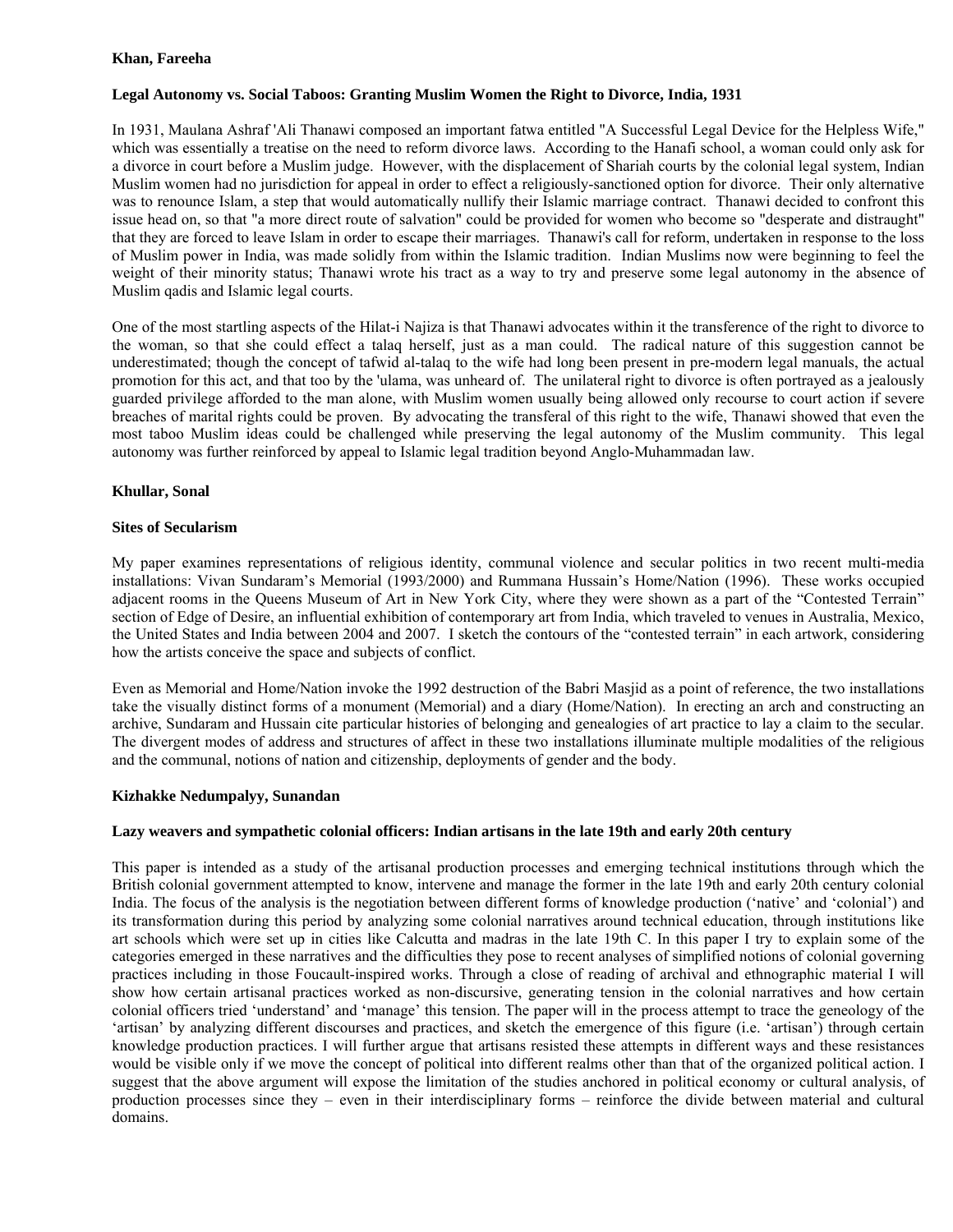# **Knight, Lisa**

# **There Are Only Two Jats: Baul Songs and Reflections on Gender**

In this paper, I discuss the portrayals of women and gender in Baul songs. Bauls are a small religious group in West Bengal and Bangladesh best known for their passionate ideology and evocative songs. Members come from both Hindu and Muslim communities and their songs articulate challenges to sectarianism, caste, and gender discrimination. Quoting a song by the wellknown Baul Lalan Shah, Bauls regularly assert that there are only two jats: man and woman. Most Baul songs are composed by men, although women and men perform them at programs and as they sing for alms on trains and in village streets. While many scholars have researched Baul songs, ritual practices, and historical influences, these have primarily centered on men's perspectives. My previous ethnographic research focused on the lives and experiences of Baul women, a subject largely ignored in other work. Baul views on women include recognition of women's general power and value and their specific role as gurus to men in the context of rituals. In this paper, I make a preliminary examination of songs Bauls sing about women and gender as well as songs composed by women in order to further our understandings of Baul views on women. I situate these songs in the lives of the performers who sing them with the aim of understanding why certain Bauls are drawn to—or compose—particular songs. I suggest that while some songs articulate an ideology of gender that is not always reflected in practice, especially in interpersonal relationships between spouses, other songs convey ideals that also guide the lives of Bauls. Moreover, certain songs are recognized by Bauls as a way to communicate their messages to the larger Bengali or Bangladeshi society in which they live. As such, songs are often performed with the hopes of challenging and transforming normative Hindu and Muslim views of issues like caste, gender, and religion. This paper examines the use of such songs, their role in articulating views of gender, and their relevance in the lives of Bauls.

# **Koya, Riyad**

# **Imperial Citizenship and the Recuperation of Indian Customary Marriage: A Politics of Jurisdiction**

In early twentieth century imperial debates concerning imperial citizenship and the abolition of indentured labor, Indian nationalists asserted the moral failure of the British Empire to protect the sanctity of Indian womanhood. The failure resulted from the Empire's refusal to adhere to its policy of non-interference in the religious affairs of British Indian subjects, particularly with respect to the personal law of marriage.

In the Transvaal, where Gandhi led a campaign of passive resistance against the exclusion of Indians from the colony, the community of "passenger" Indian migrants protested attempts to register and fingerprint Indian women immigrants. Such treatment, they asserted, rendered Indian women as concubines in the eyes of the state. Gandhi claimed a "customary" recognition of Indian marriages had been abrogated by such actions as well as subsequent legal decisions that refused admission of the "plural wives" of Indian migrants. At stake was whether or not forms of marriage that prevailed in India, which lacked any form of state registration, would receive legal recognition under the jurisdiction of the newly formed South African state.

The vexed status of Indian marriage within the Empire was further exemplified in the case of Fiji's indentured migrants. Shortly after resolution of passive resistance in Natal, Gandhi's associate C.F. Andrews traveled to Fiji to report upon the moral condition of the plantation community. His report described a state of depravity among the migrants whereby the sanctity of marriage was eroded and Indian womanhood was under claiming threat. Andrews argued against the form of civil marriage that prevailed in Fiji, arguing that the registration of marriage was itself a breach of its sacred character. Without legal recognition afforded to the sacrament of Indian marriage, the sexual violence that prevailed would not abate and the moral reconstruction of the migrant community could not proceed.

Together these cases suggest the manner in which Indian nationalism sought to recuperate Indian personal law as an exception to bureaucratic forms of state registration. Contests over the extraterritorial validity of personal law resulted in a contradictory, often ambiguous civil status for Indian migrants, as attempts to mark the sanctity of Indian marriage also distinguished those marriages from the civil law of the colony. Significantly, this recuperation of Indian marriage relied upon patriarchal right to enforce its sanctity, resulting in the moral surveillance of Indian women under the discursive and legal authority of the customary.

#### **Kranz, Susanne**

#### **Feminism and Marxism in the All India Democratic Women's Association**

This paper investigates notions of emancipation of women within Indian society. My research focuses on the contemporary women's movement in India, particularly on the All India Democratic Women's Association (AIDWA) which is a left-oriented women's group that is closely associated with the Communist Party of India (Marxist). AIDWA activists support the argument that the women's question is incorporated into the social question and the class struggle, and not distinguished as an individual aspect of gender relations. The question is how much equality women in India have anticipated, how much they have achieved and how emancipated the society, truly, is according to their idea of emancipation. The organization is defining itself as an independent, left-oriented, Marxist women's group which pursues as its main concern the emancipation of Indian women but refuses to be labelled as feminists. AIDWA is particularly important because it gives a new insight into the left wing women's movement. For AIDWA, the women's question is interlinked with social and economic conditions, and for them only a change in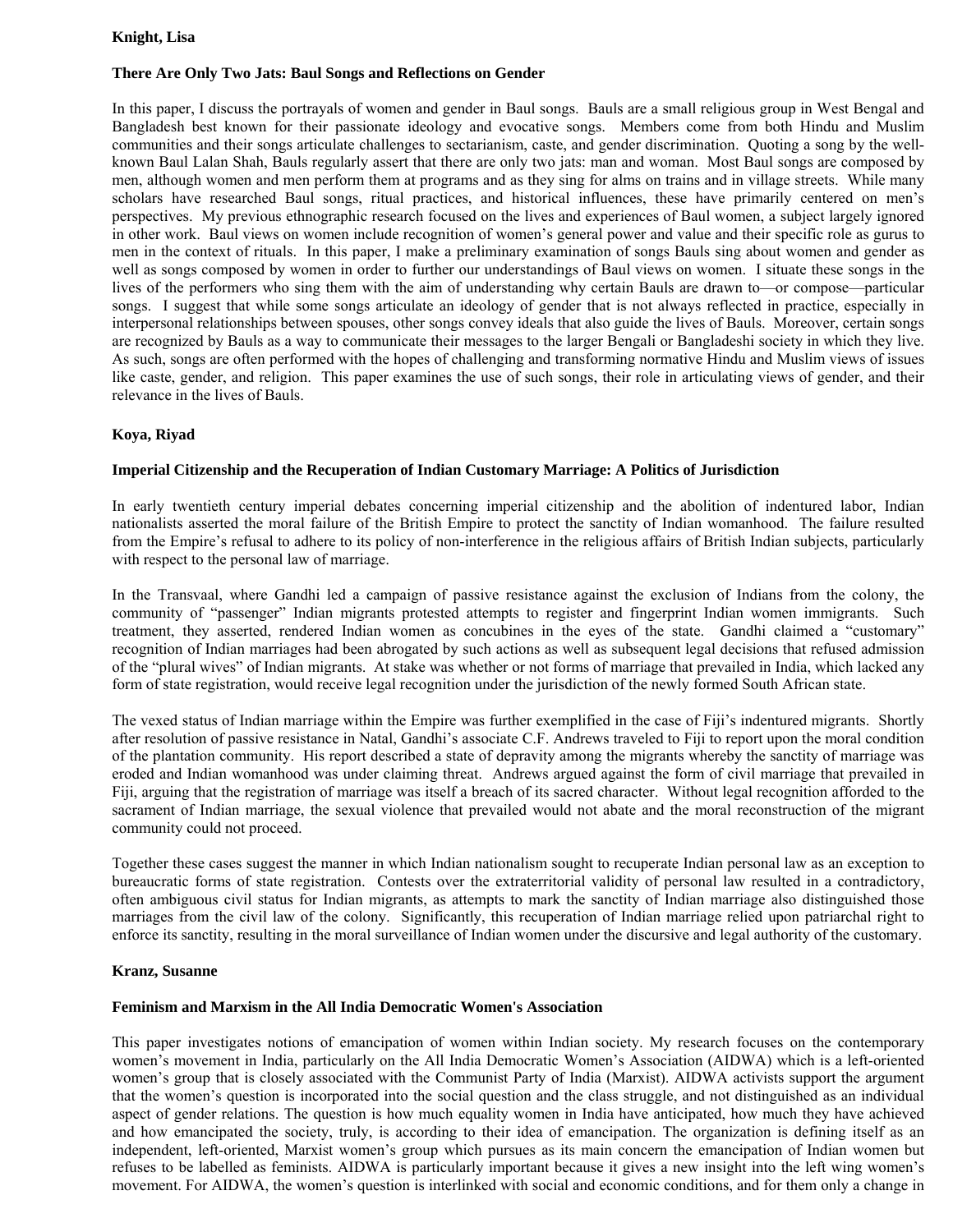the general conditions can bring a change for women and their status within the society. AIDWA focuses in its work and publications on the destructive potential of feminism. The leftist women feel that the idea disrupts the organized women's movement and clearly distance themselves from Western feminism. One of the strengths of the women's movements in India has been the influence of progressive trends within the movement which have prevented it from being trapped in a one dimensional approach of an all embracing 'sisterhood' in a never ending battle between women on the one hand and men on the other. The notion of being different seems to be rooted very deeply in the consciousness of Indian women, the colonial experience of India, and their understanding of women's emancipation. It appears that AIDWA is struggling with the idea of feminism as well as the concept of Marxism which might have to do with the ambivalence to the Western concept of feminism, the diversity of the Indian women's movement, the diversity of Indian feminism, or the sex-blindness of Marxism itself.

# **Kuinahmei, Robert Tiba**

# **Naga Movement in South East-Himalayan Region**

This paper attempts to examine the Naga movement which maintains that their rights were in existence before the Nation-States of India and Myanmar came into being and can continue to exist independently. The Nagas belong to the old Mongoloid race and are scattered in the South East Himalayan region. They are found in Nagaland, Asom, Arunachal Pradesh and Manipur states in India, and Burma (Myanmar). The banner-the Naga National Council (NNC), the foundation for Naga Nationalism was laid in the 1st half of the last century (20th century). It was in the 1940's that the Nagas categorically rejected the foreign domination and with the zeal of neophyte and self determination sought the power and freedom to define themselves as distinct people-culturally, racially and linguistically and to shape their own political future.

The nation-states of India and Myanmar argue that the Naga territory had always been geographically part of their countries and was inherited by them from the British. No other interpretative framework is convincing enough to justify the assertion of sovereignty over Nagaland. This philosophy structurally implies premises that are almost racist and colonial. Since India's Independence, there have been so many constitutional developments ranging from "Akbar Hydari Nine Point Agreement", Sixteenth Point Agreement", "1964 Ceasefire" to the "August 1997 Ceasefire." To the Nagas, the paradox, however, was that new legislations sought to alter the 'behaviour' of tribal communities within the ambit of the Indian Constitution. To the tribal, this is a manipulation, which was invariably done in the garb of developing them and eventually facilitating their integration into the socalled "main stream".

The bulk of the writings on Naga movement are often superseded by the term "Insurgency" rather than "National Movement". The "Naga Movement" with a very visible leadership has largely obscured the fact that Naga society at the initial stage of the movement was largely illiterate. My primary interest in assessing this study is to retrieve the history of a Naga Movement which has been constituted at present with emphasis to formal events like Indo-Naga political talk, cease-fire, negotiation agreements et al. Aspects which are easily amendable to verification and objectification, but which it must be stressed, remains only a partial account, endowed with a false sense-totality while these accounts are undoubtedly a part of the history of Naga Movement, they remain just partial accounts.

#### **Kumar, Nita**

#### **The History, Present and Future of the South Asian Family**

Sylvia Vatuk has been a pioneer in the ethnography of the family and kinship. From the time of her initial work on the family to the present, scholars have presented some interesting hypotheses about the South Asian family in the colonial period, such as its self-initiated exclusion from the colonial world. The inner, domestic space of the family, in this representation, remained inviolate and nationally pure. This broad picture is neither complete nor convincing. In this paper I contribute towards filling it out with ethnography on middle class families in North India over several generations. Focusing on child-rearing and socialization, I am interested in tracing in some depth how a habitus was constructed and rendered inviolate. I am interested in the gendered responsibility for the construction of this habitus and the family politics and

conflicts that accompanied it. Then I trace the "loopholes of history" for my families: how circumstances and processes outside their control necessitated loosening or tightening of control over social reproduction. Finally, I ask after the agency of children as they move towards youth, and the more deliberate construction of identity, as well as "failed" efforts to exercise agency.

While I present the past and the present ethnographically, I project the future interpretively by developing a theory of family work/education. My hypothesis is that the work of the family in the nineteenth and most of the twentieth century was prediscursive and unarticulated. In the present global era, there is an attempt to secure it through objectification. Such objectification, in the form of religion, ethnicity, and consumerism, marks a conceptual break from the previous actions of the family. I am particularly interested here in the "Hinduization" of certain middle class Uttar Pradesh families. I propose, tentatively, that their search for the authentic and the traditional will lead to a bleak, one-dimensional and thin identity, and to a different politics of the state and the community to what has existed for seven to eight generations.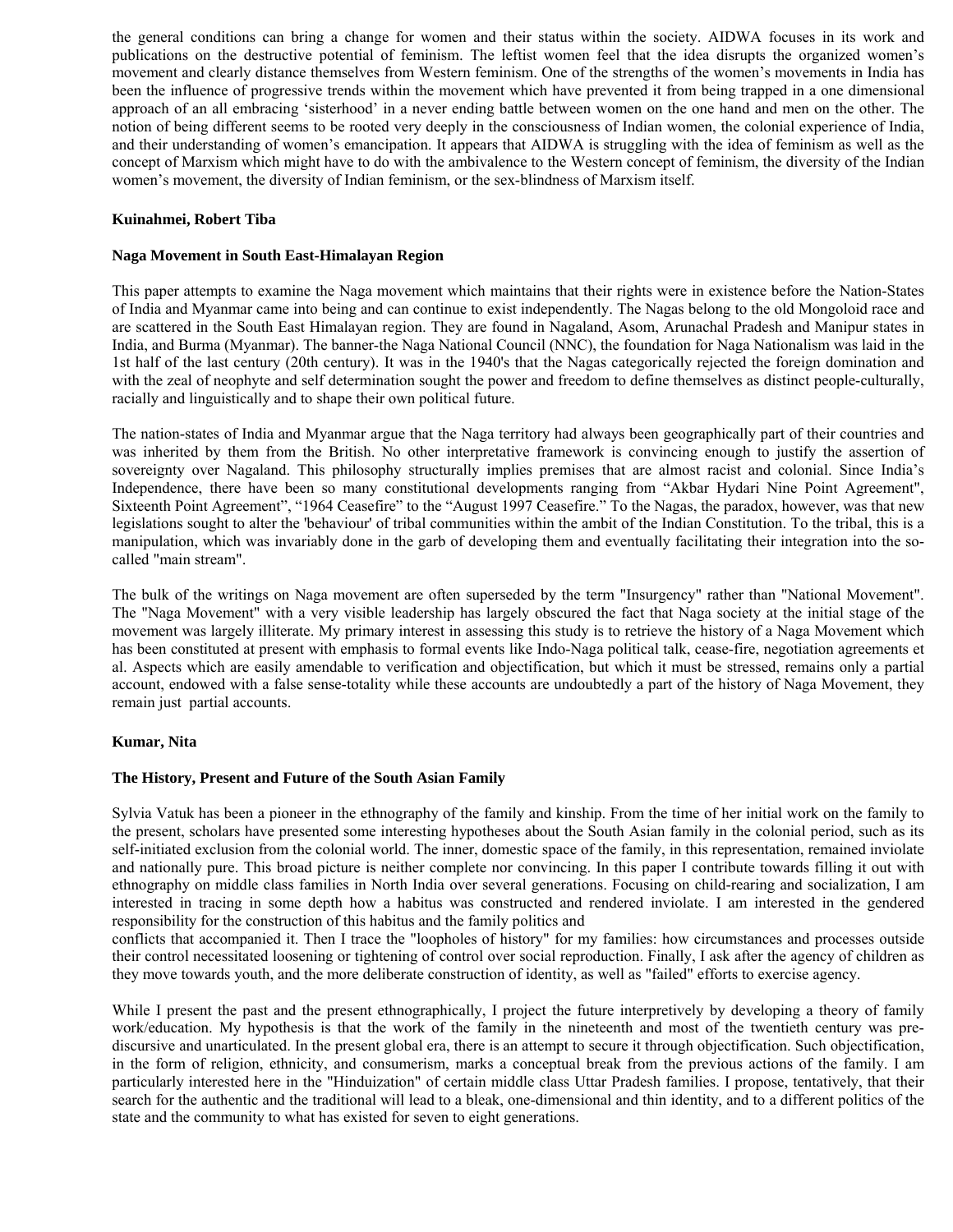#### **Kumar, Sangeet**

#### **Affirmative Action its Discontents: A Study of Recent Protests in India.**

This paper studies the events (primarily student protests) in the aftermath of the Indian government's decision to expand its affirmative action policy (reservations) to elite educational institutions last year. This decision was brought about by the realization that the affirmative action implemented thus far (after the partial implementation of recommendations made by a commission chaired by Bindeshwari Prasad Mandal) had not yielded the desired results. The government's recent move (through an enabling legislation in December 2005) sought to fully implement the recommendations of the commission that had earlier not been implemented. This meant the extension of reservations to elite educational institutions that had so far been outside of the purview of this policy.

 This study asks certain questions that will help further the understanding of the reasons that explain the protests that occurred. By looking at the media coverage of the issue the study attempts to study the discourse and probe the reasons why the students protested. In what appears as a tacit support of the protestors, the English media played a role in reinforcing the beliefs of the protesting students about the righteousness of their position. This paper also attempts to interrogate the questions of privilege and why the protesting students have internalized the idea that they are in fact not privileged. Finally this paper looks at the future of caste relations in India and attempts to find ways towards the achievements of a true and equitable society.

#### **Kundu, Ratoola**

# **The Margins as the Spaces of Transformation: exploring multiple and contested citizenship claims at the urban peripheries of Kolkata, India**

This paper analyzes how urban development practices at play in third world globalizing mega cities lead to the paradoxical production of contested cities and divided community spaces through the simultaneous spatialized processes of inclusion and exclusion of the urban poor from the city. I argue that the way cities in India are being made and unmade today is producing fissures in the urban fabric that, leads to the emergence of new voices, ideas and communities based on new and often resistance based collective identities. Furthermore, I posit that these spaces of identity formation are the urban peripheries of major cities, the literal margins of urban development where the "right to the city" is being challenged, questioned and redefined. The paper explores the case of forced eviction of a group of outcaste manual scavengers and subsequently their protracted struggle for shelter in the exploding metropolitan area of Kolkata, India. I highlight the complex forces at play: the municipal government and local planning officials, the middle class environmentally conscious groups, the evicted "marginals", the local and even international shelter rights activist networks that lay multiple and conflicting claims to the unfolding space of the city. The particular case is extremely relevant in light of the social and identity struggles and the bloody land politics that are taking place in the outskirts of urban Kolkata, as the mega city acquires outlying land to build new towns and special economic zones in the bid to emerge as a global city. This emergent and dynamic space of struggle is, I argue, a condition of the new urban experience in Indian cities as voices of protests are creating a space for new ways of engaging with the concepts of social justice, citizenship, and are challenging traditional means of civic engagement and planning for the city thereby testing and even reframing notions of being "marginal" in the spatial, political and social senses.

#### **Kutty, Omar**

#### **Legality, Urban Space, and the Politics of Sanitation in Delhi**

Through an examination of the work culture of safai karamcharis in Delhi, this paper will examine the relationship between legality, rationalized urban space, and the value of labor.

It will be argued that, because it is not one of "free" wage labor, the modality of exchange as it currently exists in Delhi's department of sanitation undermines both a culture of legality and the rationalization of urban space. Based on ethnographic data, it will be shown that the safai karamcharis work in a complex economy of bribery and patronage such that they treat their jobs as essentially rent-seeking opportunities rather than as a sale of labor time. For them, this economy is part of a multi-layered moral economy which involves variously patrimonial obligations, social democratic rights, and, indeed, a profound sense of cynicism. It will also be shown that the wider public targets Delhi's sanitation system as an object of reform precisely because it is believed that their work culture is not only illegal but also resistant to discipline. Neighborhood associations, environmental groups and even the Supreme Court have intervened to complain that the safai karamcharis are accountable to neither the law nor the market and are therefore inappropriate agents for creating an orderly, disciplined city. It will finally be argued that Delhi's elite classes view the commodification of labor and the imposition of the free market as the only effective means of ordering urban space and, moreover, as the only means for creating a disciplined, rationalized, and governable society.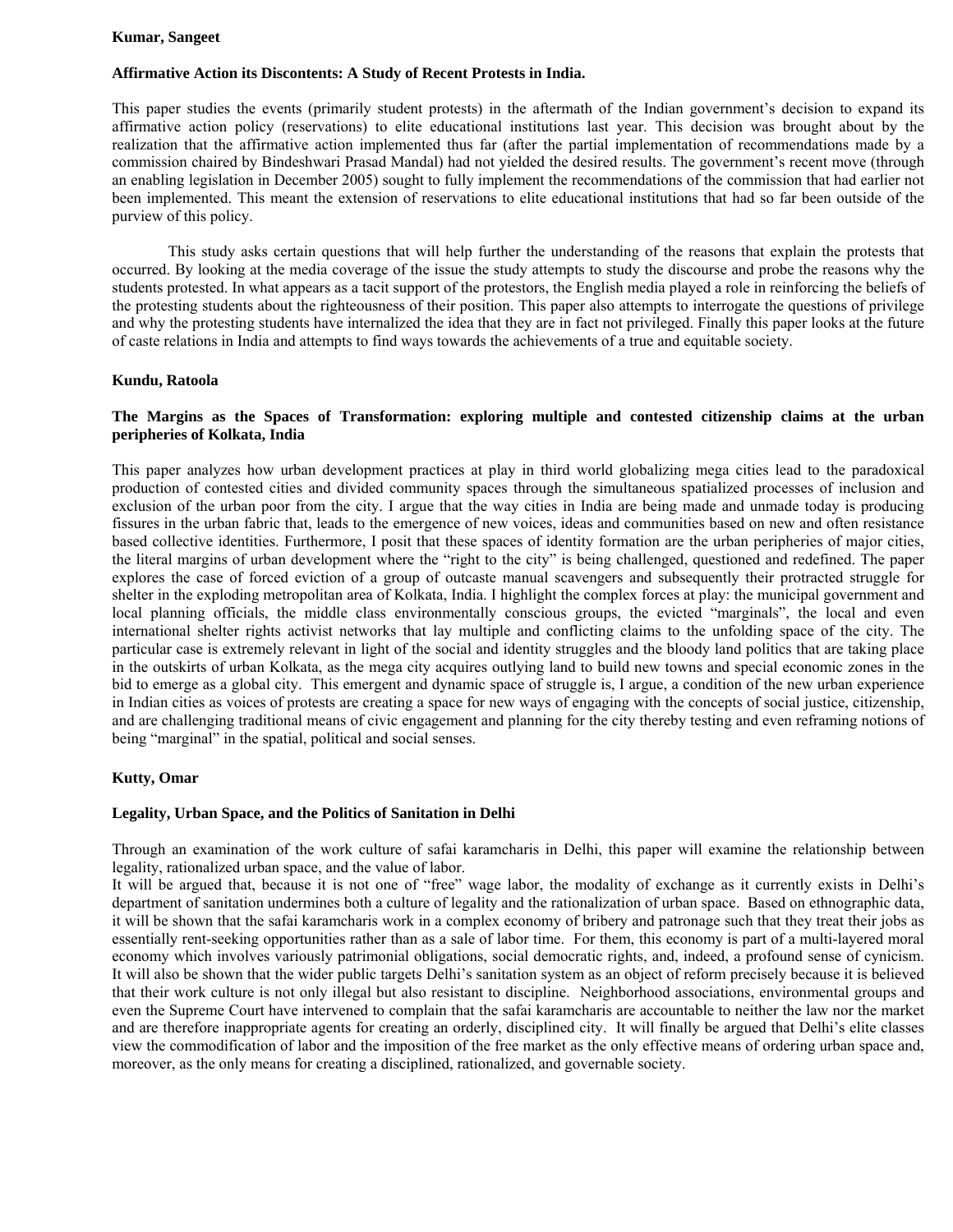## **Lahiri, Simanti**

# **With Friends like These: The Dynamic Interaction of Violent Movements and Political Parties in Contemporary India**

This paper explores the relationship between violent social movements and political parties in India through an analysis of the anti-reservation movement and the fall of the Janata Dal government in 1990. On August 7, 1990 Indian government declared that it would implement the Mandal Commission Report, increasing the number of places reserved for backward castes in public sector jobs. In the wake of that announcement, high caste university students throughout India began to protest. The protests became increasingly intense, leading to riots as well as the self-immolation of a number of student activists. Ultimately, though the student protests are cited as one of the main reasons for the dissolution of the Janata Dal government in November of 1990, Mandal was enacted. How is it that these violent protests contributed to the fall of the Janata Dal government, but could not repeal the reservation policy itself? Based on data collected in 2005 and 2006, I argue that the simultaneous success and failure of the anti-reservation movement lies in the dynamic relationship that the movement had with various opposition parties at the time of the protests. Opposition parties, such as the Indian National Congress Party and some members of the Bharatiya Janata Party (BJP), actively co-opted and reinforced the student protesters, their agenda, and their violent methods ensuring that the particular goals of the movement would be set aside in favor of partisan politics.

The interaction of the anti-reservation movement with opposition parties raises a number of interesting questions regarding the relationship between violence, social movements and political parties. An examination of the literature on social movements suggests that violent movements are less likely to have substantial relationships with political parties, and institutional politics. Moreover, if extreme movements do interact with political parties it is more likely that the presence of such a relationship would discourage the use of violence. In contrast to these theories the Congress Party and the BJP not only condoned but also in some cases participated in the production of movement violence. The case of the anti-reservation movement suggests that violent social movements do not lie so far outside of the realm of institutional politics as previously thought, but can often play a significant role within party politics. This paper uncovers new data on politically significant phenomena and seeks to answer crucial questions regarding the nature of violent social movement mobilization and its consequential effects on party politics.

#### **Lakier, Genevieve**

#### **The Chakka Jam, Development and the Limits of Law in Contemporary Nepal**

In the aftermath of a traffic accident on a highway in Nepal, a pedestrian dies. Local residents—school children maybe, or kin of the deceased, or residents organized by a political leader—block the road, either with tree trunks or with their bodies, demanding justice, the incarceration of the driver, and monetary compensation to the family of the killed. This is, what gets called in Nepal, a chakka jam. In this paper I interrogate what such a commonplace, minor impediment in the everyday public order of the roads reveals about the authority of the law in the peripheries of state power, and the alternative means by which "justice" is achieved. Both a defiance of the (procedural) process of bureaucratic power but also a means of demanding the attention of an otherwise unreachable police, the practice of chakka jam makes visible, the paper will argue, the complex relationship that exists between the legal and the extralegal orders of morality, power and virtue in contemporary Nepal and the enduring, if often reactionary, force of the crowd in domesticating and mitigating the risks brought about by the open road, and (more generally) by the development project which built it.

#### **Lawoti, Mahendra**

#### **Democratization from Non-Democratic Moves: The Maoist Insurgency, the Royal Coup, and Political Reforms in Nepal**

This paper examines the ironical contribution of non-democratic activities, the Maoist insurgency and the royal coup, on democratization in Nepal. Despite the socio-economic and cultural inequality, Nepal's democratic polity did not initiate reforms during the 1990s. The non-democratic activities occurred in this context. Both hurt the electoral democracy Nepal had adopted in 1990. The Maoist insurgency, among other things, undermined the freedom of speech and association and halted the electoral process. The royal coup formally ended democracy in early 2005.

The Maoist insurgency, which began in 1996, raised many issues that the mainstream political parties ignored. Ethnic/caste, and gender exclusion and widespread socio-economic inequalities were increasingly recognized. The society and polity was forced to acknowledge the issues and introduce minor reforms.

However, the major political parties did not introduce major reforms till 2002. Despite controlling more than two thirds of the Parliament, which was necessary for amending the Constitution, the political parties steadfastly refused to amend a single article of the Constitution during their reign to address cultural discrimination. Some discriminatory articles have been eliminated with the reinstatement of the Parliament in April 2006. Others may be addressed in the forthcoming Constitution.

The political parties reluctantly agreed to the reforms after the King became active to attract people in their movement against the monarchy. After the dismissal of the elected government in 2002, the mainstream political parties agreed to declare the state as secular and agreed to amend the various articles of the 1990 Constitution. However, they still resisted the call to elect a Constituent Assembly to draft a new Constitution. When the king formally ended democracy in 2005, the political parties even agreed to that proposal.

 I argue in this paper that when non-democratic movements/activities occur but do not last long, it could force the 'democrats' to adopt reform agendas. However, the non-democratic moves should perhaps not endure for long period.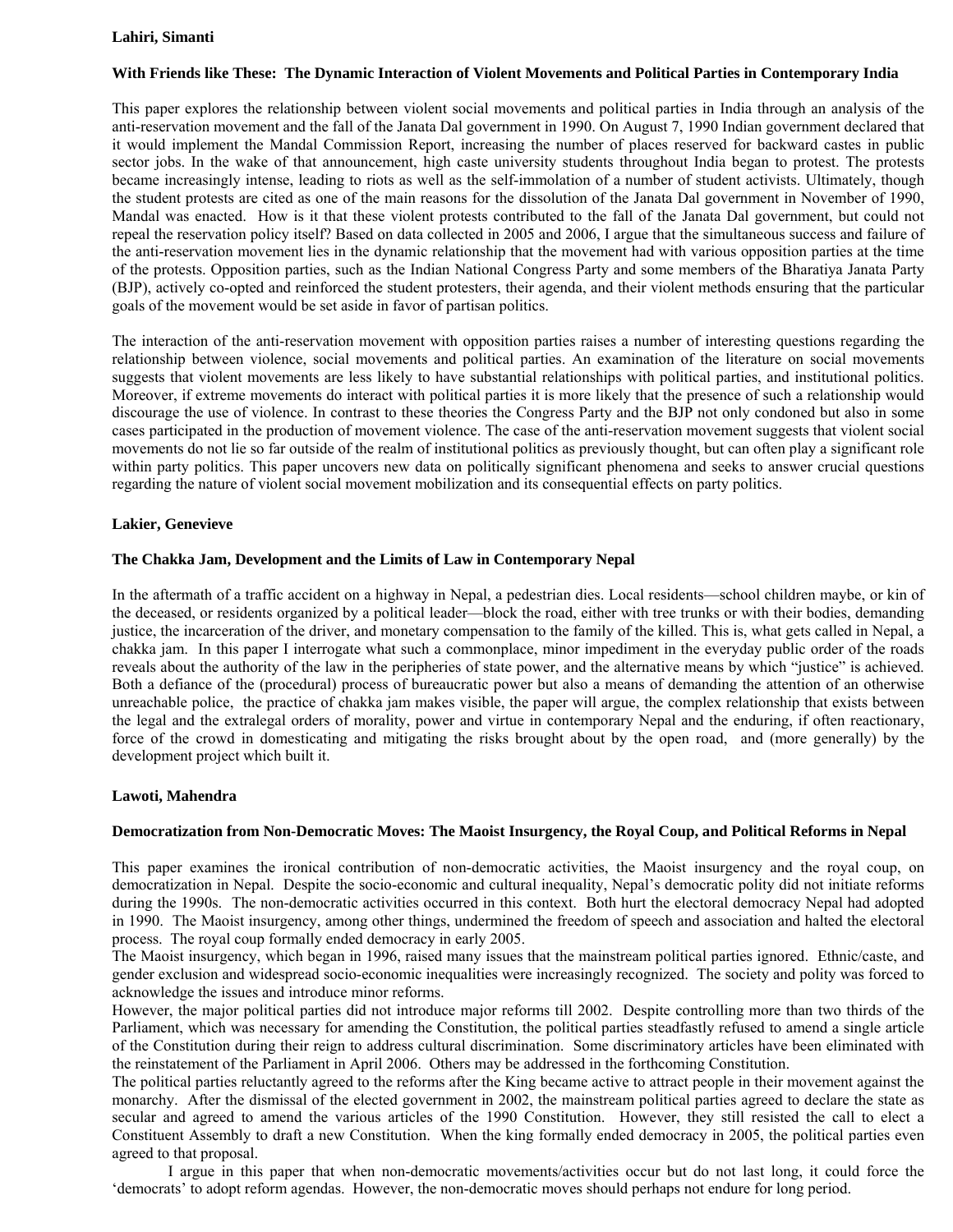In this paper, first I will look at the discrimination and inequalities that existed during the 1990s. I will also look at the demands of discriminated groups and various proposals for addressing inequalities. Then I will analyze political reforms both before and after 1996 and 2002. It will help to establish the role of non-democratic moves in the political reforms.

# **Lee, Joel**

# **Dalit Theater of Assertion**

Imagine radical Dalit ideology as a play – wily Aryans and proud Adivasis grapple for ancient supremacy on stage; Ambedkar and Gandhi fiercely debate the Pune Pact in costume and make-up. Dalit theater troupes in north India, adapting folk and street theater techniques to new purposes, are staging precisely such plays today. In this paper I explore present-day Dalit street theater as a site for the construction and assertion of Dalit culture and identity. With visuals, the paper analyzes performances of three nukkad naatak – street plays – by Dalit theater troupes in Uttar Pradesh, Punjab and Haryana, supplemented by in-depth interviews with the performers. Themes of Dalit autochthony, victimhood and emancipation emerge in everything from the performers' subaltern reading of ancient Indian history to their schoolroom lampoon of the archetypical "upper caste" headmaster. Tracing the movements of Dalit theater will highlight some of the ways in which Dalit assertion is transforming the Indian public sphere, as recently demonstrated by the massive, nation-wide protests against the defacing of an Ambedkar statue in December 2006.

# **Lemons, Katherine**

# **Negotiating with Neo-liberalism: Religious Law in a Muslim Women's Arbitration Court**

Contemporary India is rife with development projects, many of whose explicit goal is the empowerment of women. These projects seek to improve the status of women by means of the neo-liberal strategy of giving women knowledge with which to improve their own lives. Certain secularist presumptions underlie such programs: their participants argue that all women have the same rights, needs and desires, and that the struggle for women's empowerment is, therefore, indifferent to religious difference.

One of the purportedly neutral sites at which processes of self-regulation are being institutionalized are the women's arbitration centers (Mahila Panchayats) founded and funded by the Delhi government and a partner NGO. In one Muslim Mahila Panchayat I studied, religious knowledge is a medium of empowering non-liberal subjects. The Panchayat's files bear no trace of religious referents. However, the members's renditions of Koranic injunctions are a frequent point of reference in discussions based on which cases are decided. These discussions entail negotiations with the realities of family organization and gender hierarchies informed by the scope of the acceptable according to interpretations of the religious texts.

How are these subjects both informed by and in dialogue with a neo-liberal project of empowerment? How do they inflect this project with content seemingly antithetical to it? How do the non-liberal decisions of the Panchayat members articulate themselves in the language of the neo-liberal state's record? What does this translation suggest about the place being forged in these negotiations: a place in which negotiations of gender hierarchies and family organization neither take place neither within the purview of the law nor that of religion, but in the shadow of both?

#### **Leonard, Karen**

#### **Six Degrees of Separation: India's Hyderabadis Abroad**

The paper focuses on the use of family and life histories to guage the degrees of separation from the homeland, Hyderabad, of immigrants in six new sites abroad: Pakistan, the UK, Australia, the US, Canada, and the Gulf states of the Middle East. I will draw on the stories about self and family that are told by the first generation immigrants, showing how they are reoriented and rerooted by emigrants from the former princely state of Hyderabad. The retellings reflect the different national projects of the new sites of settlement, but, just as significantly, they reflect the futures envisioned for younger family members in the new sites, the changed linguistic, religious, and occupational contours of new self and community identities abroad.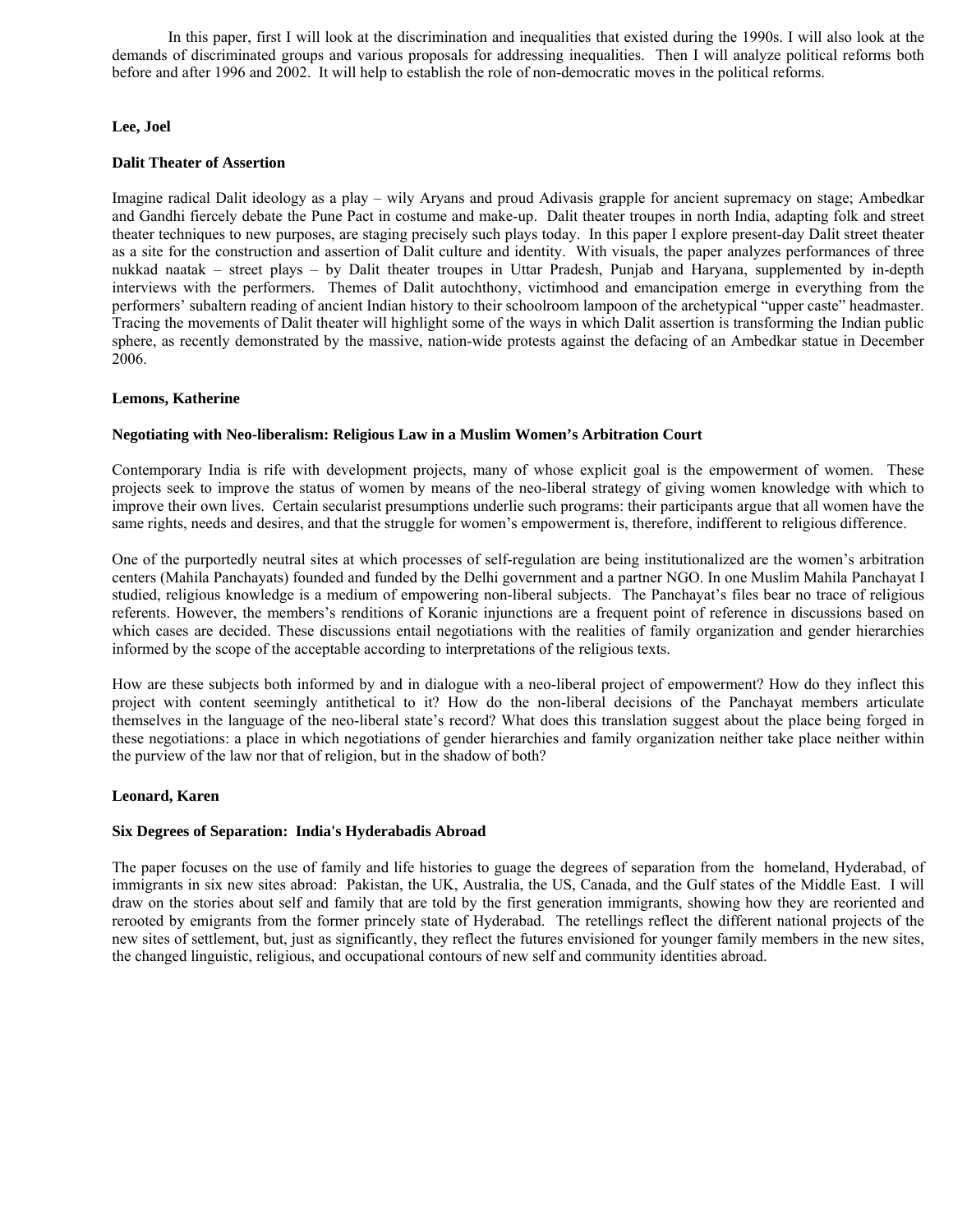#### **Lindquist, Steven**

# **Rethinking Sakalya's Shattered Head (BAU 3)**

This paper is an examination of Sakalya's death at the end of the debate with Yajnavalkya found in Brihadaranyaka Upanisad chapter three. In particular, scholars have been hard-pressed to interpret the conclusion of this text where Sakalya's head is said to have burst apart and his bones are stolen by robbers. In this paper, I trace an under-appreciated theme in this text, the nature of death, and discuss the relationship of Sakalya's own death at the end of the narrative. While scholars have assumed Sakalya's death in this text occurs because it was foretold in another version of the story, I argue that Sakalya's death is narratively required in this context -- his death is one of the means by which the text makes a central doctrinal point. I trace the formal means by which his death is foreshadowed in the text as well as its connection to the doctrine being discussed. Further, counter to the prevailing understanding of scholars, I argue that this text makes a coherent extended argument and is most likely not an amalgamation of disparate passages put together by an editor. Viewed in this light, I posit a new solution for the enigmatic passage of why robbers are said to steal his bones. In conclusion, I discuss how the scholarly tendency to dismiss narrative elements in the Upanishads fundamentally misunderstands the role these narratives play as vehicles for doctrinal elaboration.

# **Lodhia, Sharmila**

# **Justice Interrupted: Transnational Subjects, Shifting Violence Discourses and the Future of Feminist Legal Advocacy in India**

Examining how crimes against women are imagined within a particular national framework provides significant insights into the socio-historical environments that shape feminist legal advocacy in that region. Advocates in India have been confronted with a unique advocacy challenge in the form of a massive backlash against Penal Code Section 498A, which until very recently was the only law in India which encompassed a crime of domestic violence. The widely-held perception that this law has been "misused" by women and their advocates has had a significant impact on feminist legal activism. Analyzing the representation of this legal controversy through a feminist lens suggests this that even this small gain for Indian women in terms of a legal provision prohibiting "cruelty," has been drastically undermined by a level of skepticism that has entered not only societal consciousness (as evidenced by media coverage and internet forums discussing this legal provision), but even more perilously has entered judicial decision-making in these cases. The Supreme Court of India, in fact, was recently called upon to determine whether Section 498A was unconstitutional. Given the controversy surrounding Section 498A and other deficiencies in the criminal law approach to violence, feminists have been urging the Indian government to pass a civil law on domestic violence. In September 2005 the Indian parliament finally passed the groundbreaking Protection for Women from Domestic Violence Act and the law went into effect in Fall 2006. The Act contains a broad definition of violence which goes beyond physical violence to include emotional, sexual and even economic abuse. It also contains an innovative remedial framework for safeguarding the rights of women who are victims of violence which includes distinctive provisions like a woman's right to residency within the marital home. Drawing on this analysis of migrating spouses, traveling cultures and evolving bodies of law, I will argue that new types of legal subjects are being produced within transnational spaces which undermine the meaningfulness of legal remedies conceived within the narrow boundaries of the nation-state. I will conclude with a consideration of what the paradigm shift from criminal to civil approaches to violence against women in India, suggests about future of feminist legal advocacy in this region.

# **Lopez, Carlos**

#### **The student-wife and gender construction in dharma texts**

In dharma literature, two relationships occupy a central place in the discussion of a man's socio-religious duties, namely patipatni (husband-wife) and guru-shishya (teacher-student). For Manu, marriage marks entry into the most important ashrama, the grhastha (householder). However, the teacher-student relationship occupies an equally important place in Manu's discussion as a prerequisite to marriage and housesholdership. Much of his discussion of studentship is taken up with the clarification of the nature of this relationship. As one reads through dharmas $\&\#363$ ; tras and dharma $&\#347$ ;  $&\#257$ ; tras, it becomes apparent these two relationships are structurally analogous to one another. The hierarchical nature of each is not defined primarily in terms of biological sex but rather in terms of food exchange; wife-student offers to husband-teacher and eats the leftovers. Gender roles are established through hierarchy, irrespective of biological sex. In the teacher-student relationship, the biological male student plays the role of "wife" despite his biological sex. He is conceived as a "wife" until his male gender identity as "husband" is ritually constructed. At the end of the period of studentship, the student is "reborn" into his adult gender role of husband. However, the student may opt to remain a "wife" for the rest of his life, as a permanent student in the house of the teacher. In other words, the student may escape his expected gender role as a man/husband by remaining a "wife" for the rest of his adult life. This suggests that like later discussions of the person of the third nature, dharma texts did not conceive of "male" gender as absolutely connected with biological sex. All biological males need not necessarily be gendered males; but only biological males may become gendered males.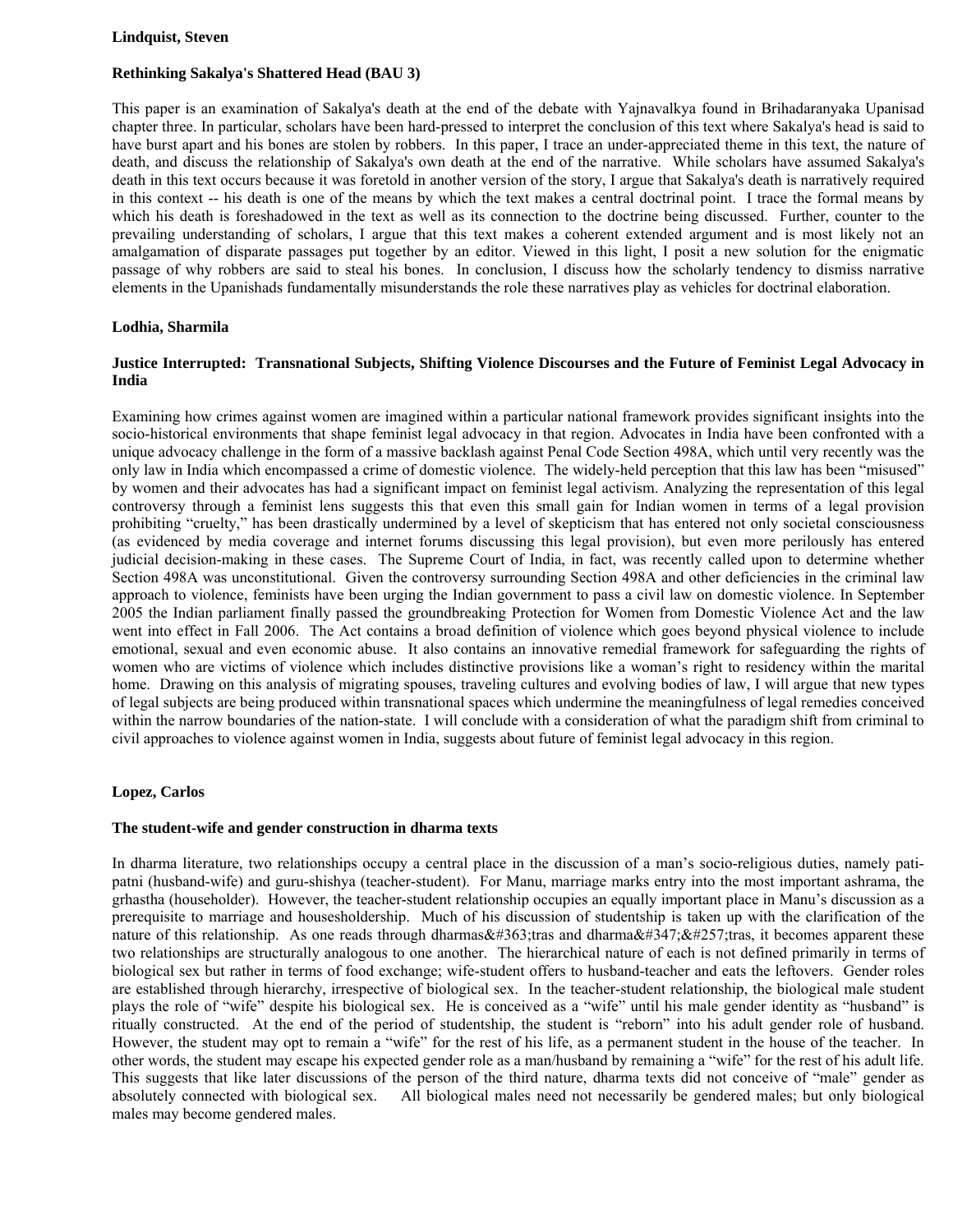#### **Lorenzen, David**

#### **Hindu Sects from H. H. Wilson to R. G. Bhandarkar**

 H. H. Wilson was the first British Orientalist to attempt to construct a more or less exhaustive catalogue of Hindu religious sects. His effort looks back to earlier European discussions like those of the missionary scholars Roberto Nobili and Bartolomaeus Zeigenbalg and largely ignores traditional catalogues of sects found in Sanskrit works such as Anantanandagiri's Sankara-vijaya and Madhavacarya's Sarva-darsana-samgraha. At the same time his work looks forward to the later surveys by the missionary scholar J. N. Farquhar and by the Indian Orientalist R. G. Bhandarkar. The paper argues that the construction of these different catalogues of Hindu sects varied in ways that had more to do with a relatively arbitrary choice of organizational categories than either with the religious points of view (Christian or Hindu) of the authors or with the periods in which the works were written (from 1828 and earlier to 1920 and later). The main innovation that Wilson introduced into the earlier discussions was a turn away from textual sources in Sanskrit and Tamil toward an ethnographic analysis based on direct observation. Later authors such as Farquhar and Bhandarkar attempted to combine both textual and ethnographic approaches.

#### **Madan, Tanvi**

#### **The Foreign Policy Implications of India's Quest for Energy Broad**

Over the last few years, India's intensifying search for reliable and affordable supplies of energy has increasingly caused its government and companies to look beyond its borders. Today, almost all India's major geopolitical relationships involve an energy dimension. In addition, Indian companies, both private and public sector, are actively seeking stakes in energy assets abroad. As India increasingly looks abroad to meet its energy requirements, this paper explores the effect of this quest on its foreign policy. It considers India's energy requirements, the policies that the government has pursued abroad to meet them in the past and will likely pursue in the future, and what implications these might have for its international behavior more broadly.

The paper argues that while India's energy interests will affect its foreign policy, they will not trump its larger strategic goals. Its international energy initiatives will likely fall in line with its efforts to become more influential globally. India will not completely reorient its foreign policy to gain (or maintain) access to energy sources. Its energy-related actions in the global arena will reflect its current foreign policy path of "enlightened self-interest" and maintaining diverse options—what can be called the policy of "no permanent allies; lots of good friends." Internationally, India will be cooperative or competitive, as suits its interests—in acquiring assets or pursuing partners—when it thinks it needs to be. However, India would much rather cooperate than compete, partly because there is a realization that it still lacks the resources to win in a competitive atmosphere. Finally, India would be more inclined to cooperate with the international community (rather than focusing on a particular country or region) in the energy sphere if it were given a seat at the decision-making table.

#### **Maharjan, Pancha Narayan**

#### **"Nepa Mandala" as Newar Autonomy**

Nepal is a multi-ethnic, multi-culture, multi-lingual, and multi-religious nation. According to the national census, the total population of Brahmin and Chhetri was 12.7 and 17.3 percent respectively. The remaining population consists of other marginalized ethnic groups and scheduled caste groups. The government recognized 59 ethnic groups in the country, as identified by the National Committee for Development of Nationalities. Out of 59, Newar is one of the major ethnic groups, which constitutes 5.5 percent of total population of the country. All these groups have their own social costume, language, religion, and culture, but are discriminated by the state after the Shah dynasty came into power.

 Nepalese people had enjoyed autonomous rule during Lichhavi and Malla period. Sometimes they had revolted for their independence during that period. In a way, demand of ethnic autonomy by the indigenous communities and the Maoists at present is not surprising. It is a result due to suppression, domination, marginalization, and exploitation of 300 years Shah Dynasty. Therefore, the political scenario indicates that if the nation will not go for national autonomy on the basis of ethnic/regional, peace will be impossible.

My paper will focus on Newar Autonomy (Nepa Mandala) as a case study under the structure of ethnic autonomy and will try to answer the questions of its applicability in a heterogeneous society.

#### **Majumder, Sarasij**

#### **Peasants' response to neoliberal reforms: moral economy vs. political economy?**

The paper investigates a complex and tension-ridden relationship between moral ties and legal relationships linking communities, citizens, and the state by looking at politics of farmland acquisition for industries in liberalizing West Bengal. It argues that placebased moral economic claims on the government made by a dominant landed section of peasantry marginalize the politicaleconomic demands of the landless or those with little land. The paper focuses on the response of the small land-holding peasants to the West Bengal government's initiative to convert multi-crop farmlands into industrial zones to encourage private investments in manufacturing sector to generate employment opportunities. Based on an ethnographic research conducted recently in India, it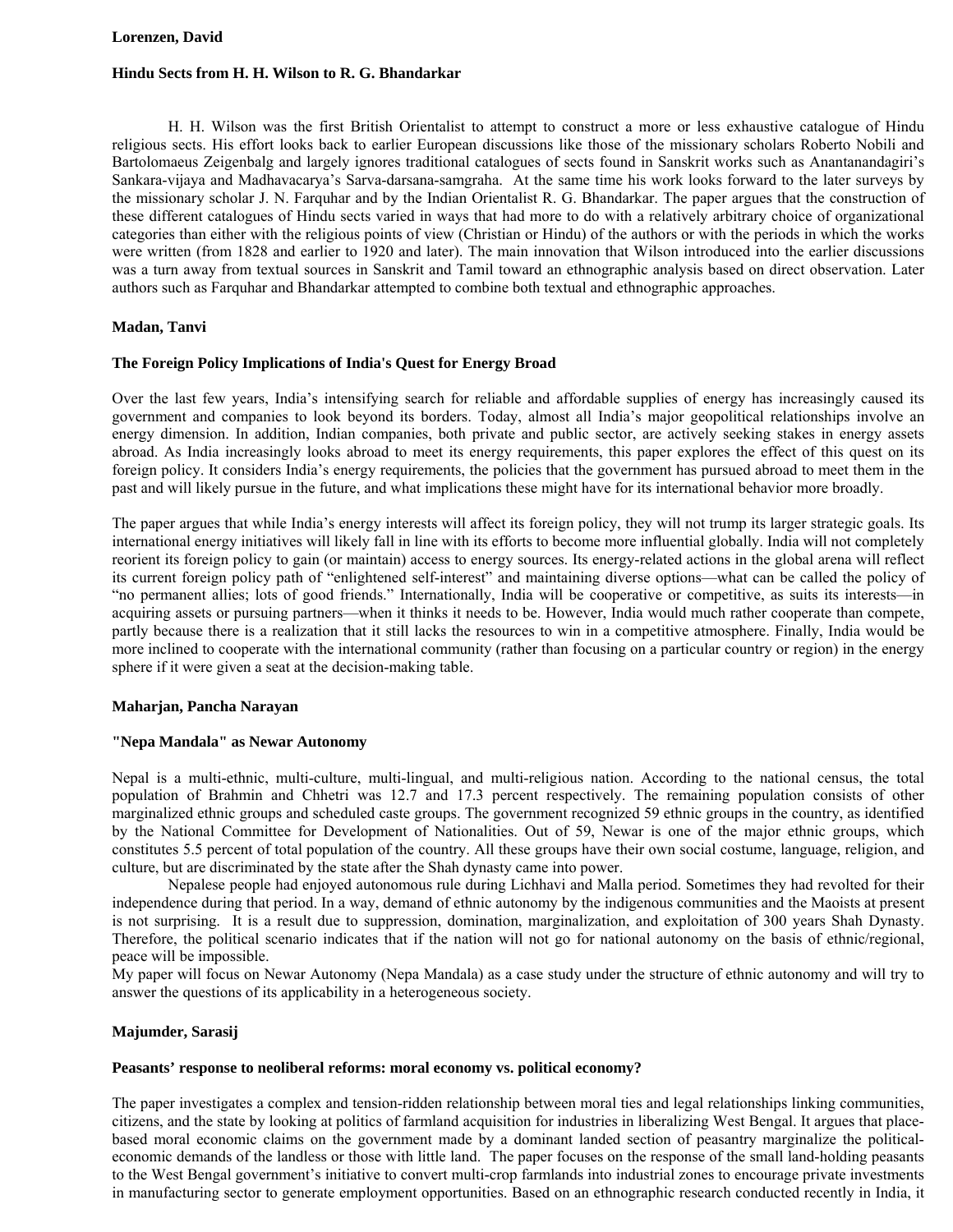brings to light the political rhetoric, debates and protest practices when the eminent domain act is applied by the government of West Bengal to lease out a multi-crop farmland of approximately 1000 acres to the multinational corporate house of the Tatas for setting up a car manufacturing unit. The protests and performances, films, pamphlets, and articles use the populist rhetoric of "poor peasants" to make a moral appeal to obligations and duties of a democratically-elected government to save farmland and preserve rural life, which protestors claim are crucial for their safety and security. However, this apparently unified political voice, which evokes a homogeneous and self-sufficient village/communal identity, marginalizes political-economic demands of those who are landless, sharecroppers, and day laborers.

#### **Mallah, Qassid**

#### **Surface Survey of Archaeological Sites around the lakes of Dubi Mirwah Desert, Sindh, Pakistan**

The present study is a summary report of first seasons filed work with special emphasis on the lakes situated within sand dunes nearby the modern village Dubi Mirwah; where in total six lakes were investigated, and a total of 34 sites associated with different periods including the Upper Paleolithic, Mesolithic to early historic period were recorded and many more are expected in future as research is still underway. The sites were located within close proximity of the lakes which seems very much strategic because sites were located on the flat top surface of sand dunes, on the slopes and nearby lakeshore. All sites consist of surface scatter with greater difference in artifactual assortment and viscosity. A number of sites showed presence of only one period while others were reoccupied. Considering their strategic location and artifactual particularity, present paper examines the issues like (a) the availability and exploitation of resources, types of sites and confirmation of the occupation deposit (b) settlement pattern, (c) exotic artifact(s) and their cultural significance in the origin and development of Indus valley civilization.

#### **Mallick, Sucheta**

#### **Lesbian Lolita or the Author of Modernity? Redefining Desire and the Nation in Abha Dawesar's "Babyji."**

How are sexualities policed by a nation and to what end? In what way is the notion of a pure, uncontaminated "national" tradition constructed by marginalizing some sexualities? How does the postcolonial legacy of a nation complicate this process of marginalization? Finally, could a literary text subvert this erasure and make homoeroticism visible— even acceptable on some level? These are some of the questions I raise and explore in my reading of Abha Dawesar's novel Babyji. Described by some reviewers as "Lolitaesque", Dawesar's sixteen-year-old heroine Anamika uses her sexual precocity to challenge the heteropatriarchal norms so firmly entrenched in postcolonial India. Her multiple sexual liaisons cut across class, caste, age and defy normative heterosexuality. I argue that what appears as promiscuity or confused sexual experimentation is actually a consciously staged, informed critique of a tradition that brings together the repressive tendencies of both colonialism and nationalism. In that sense, Babyji is a not only a postcolonial text but a post-national text, where Anamika's self-definition is as hybrid as her honorific ("Babyji"). Her sensibilities are informed as much by an empowering global vocabulary as by pre-colonial cultural products (the Kama Sutra, for example); she is thus positioned to subvert the "normative" gendered and sexual behavior rigidified by colonial and national discourses. It is significant that that Anamika names her object of desire "India"—a metaphor for a sexually fluid, Protean subjectivity that is an antithesis to the monolithic concept of the nation. Anamika's essential cosmopolitanism and hybridity are counterparts of her refusal to be contained in any sexual category instituted by the nation. Anamika's "India"—mirrored in the person of her lover—is an open and dynamic space where desire is not pigeonholed into categories and labeled trangressive but is accepted as a part of a fluid multiplicity that should characterize the modern postcolonial nation. In my assessment, Dawesar's novel takes the narrative much further than what meets the eye—a lesbian Lolita on a power trip.

#### **Manuel, Peter**

#### **Qawwali and Sufi Popular Music in the Age of Hindu and Muslim Fundamentalism**

In the last five years the North Indian music scene has been enlivened by the rise of a variety of self-described Sufi music genres, which coexist with more traditional forms of Sufi music such as devotional qawwali. This development is best appreciated in the context of two broader socio-historical trends of the last twenty years. One is the exponential growth of the Indian bourgeoisie, as enabled by economic liberalization policies. The other is the growth and entrenchment of the Hindutva movement, animated by an implicit or explicit antagonism toward Muslims. In the wake of these trends has emerged a fresh elite interest in traditional genres like qawwali and Punjabi Sufi song, as well as the advent of a panoply of new or newly categorized genres including Sufi rock, Sufi khyal, Sufi tappa, Sufi kathak, Sufi new-age music, Sufi dholak playing, Sufi ragas on sarod, and Sufi bharat natyam.

 In this presentation I survey these developments and aspects of the controversy they have inspired. For detractors, the Sufi music vogue is a shallow, elite-oriented commercial fad having little to do with the essence of Sufism, lacking any basis in tradition, largely neglecting hereditary performers, and promoting a superficial tokenism rather than a genuine and informed appreciation of Islam and Muslims. For defenders, the new Sufi music forms reflect a healthy and progressive reaction against intolerant fundamentalism as well as an aesthetic openness suited to the sensibilities of a newly expanded, self-conscious, and cosmopolitan upper class.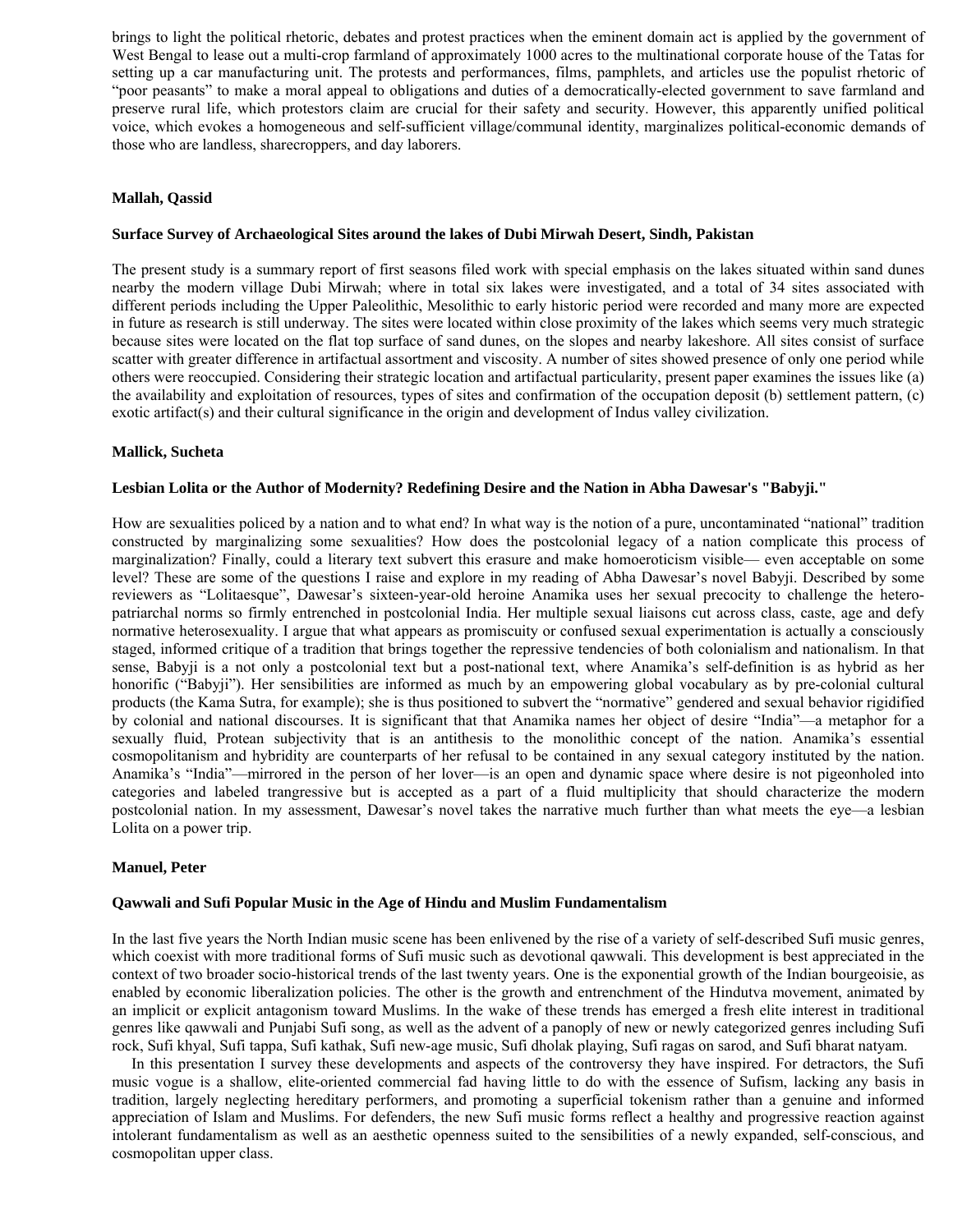#### **Marecek, Jeanne**

## **"I drank it to die": Suicide and Self-harm among Girls in Sri Lanka**

Suicide has been a major psychosocial problem in Sri Lanka since the rate of self-harm began to climb in the early 1980s. By 1995, Sri Lanka recorded the highest rate of suicide in the world, more than four times the US rate. Those who engage in selfharm are primarily rural-dwellers of limited means. Most poison themselves—with agro-chemicals, toxic plant materials, or common household chemicals. Although three times more men than women die by suicide, there are stark age differences in the gender ratio. The incidence of self-harm among men remains roughly constant over age. Among women, however, girls and young women have drastically higher rates of self-harm than older women. Indeed, among children and adolescents, the gender difference is reversed, with more girls engaging in self-harm than boys. This paper explores the circumstances of girls' suicide and self-harm, focusing on Sinhala girls and young women in the southern and central parts of Sri Lanka.

In Sri Lanka, suicide is rarely premeditated for more than a few hours; sometimes the decision is made in a few minutes. People harm themselves or poison themselves in the midst of acute interpersonal conflicts those they are close to -- family members, school chums, co-workers, or romantic partners. Rarely is the self-harm concealed from those individuals; indeed, it is sometimes carried out in their full view. In short, self-harm is thoroughly embedded in ongoing social relations.

We have gathered interviews with twenty-five girls and young women (aged 14 to 19) while they were hospitalized as a result of self-harm. The girls provided in-depth narratives of the events and experiences leading up to the self-harm episode, the episode itself and its immediate interpersonal aftermath. They told us what emotional and social consequences they anticipated when they returned home. One month after their discharge, we interviewed girls again to learn about their current experiences and relationships, as well as their post hoc thoughts about the self-harm episode. We use these accounts to examine the culturally patterned practices of self-harm among girls. In particular, we examine how these practices produce girls as respectable, moral, and appropriately feminine young women. Among the issues we take up are disguised/restrained anger; indirect modes of revenge, challenges to sexual respectability, and shame.

# **Marrow, Jocelyn**

# **To Be "Bold" or To Be "Shy:" The Ambivalence of Contemporary Middle-Class Varanasi Girls' Experience**

In the encounter between national and global rhetoric about gender empowerment on the one hand, and local social norms that require deference and modesty, on the other, some adolescent girls may find themselves caught and unable to decide among contradictory practices. The rhetoric of gender empowerment and gender equality emphasize equal education and access to opportunities for girls and boys, in addition to physical activity and the development of critical minds with which to actualize selfdetermination. Local ideas about proper comportment emphasize bodily modesty and deference to elders and superiors. Most girls find some way of resolving the conflict among these practices, yet others do not. Based on two years of ethnographic field work at the psychiatry department of a major urban teaching hospital that serves both urban and rural patients, I explore cases in which adolescent girls, confronted with contradictory models for behavior, make dramatic retreats from the social/family milieu in the form of psychosomatic fits of unconsciousness, a folk illness described as "clenched teeth." This paper explores some of the ambivalences that lead to the assumption of the sick role as "clenched teeth" sufferers for young women whose socialization leaves them in a classic Batesonian "double bind." The social malaise and uncertainty that leads to the illness seems to arise from the application of global ideas about liberal democratic individualism to the hierarchical, family-centered, social milieu of Varanasi-district India. Further, the illness experience itself straddles the local and the global. The sickness is firmly local insofar as it is behaviorally not dissimilar to fits of spirit possession and/or retreat into ascetic renunciation. Additionally it is a highly elaborated folk illness in everyday talk. On the other hand, the experience is global insofar as it reaches towards biomedical nosology and treatment.

#### **McLain, Karline**

#### **'This Isn't Amar Chitra Katha Once More': Vivalok Comics and Composite Culture in India Today**

Since its founding by Anant Pai in Mumbai in 1967, the Amar Chitra Katha (ACK) series has dominated the comic book market in India, selling 90 million issues. The first comics in this series were mythological, recasting classical Sanskrit narratives of Hindu deities like Krishna and Ram in the comic format. Over the years, the series expanded to feature a variety of heroes: Hindu kings like Shivaji; medieval Hindu bhakti poets like Tulsidas; modern Hindu sages like Swami Vivekananda; and colonial-era freedom fighters like Subhas Chandra Bose. Although these comics are marketed as the "glorious heritage of India," the concept of Indianness presented in the selection of heroes entails the marginalization of non-Hindus from the national past, the recasting of women in "traditional" roles, and the privileging of middle-class, upper-caste Hindu culture.

In 2001, the Viveka Foundation began creating Vivalok Comics. Viveka is a Delhi-based alternative publisher whose mission is to provide a counterbalance by upholding "democratic values, pluralistic traditions, gender equality and cultural, ecological and spiritual heritage" (www.vivekafoundation.org). To date the foundation has produced a handful of comics, including The Sunderbans, Madh Pradesh, The Santhals, Aithihyamala, and Godavari Tales. These comics provide an alternative to ACK in several ways: they present a pluralistic society featuring Hindu and Muslim, high-caste and low-caste, male and female heroes; they focus on local geographies rather than concepts of state and nation; they feature multiple artistic styles rather than a uniform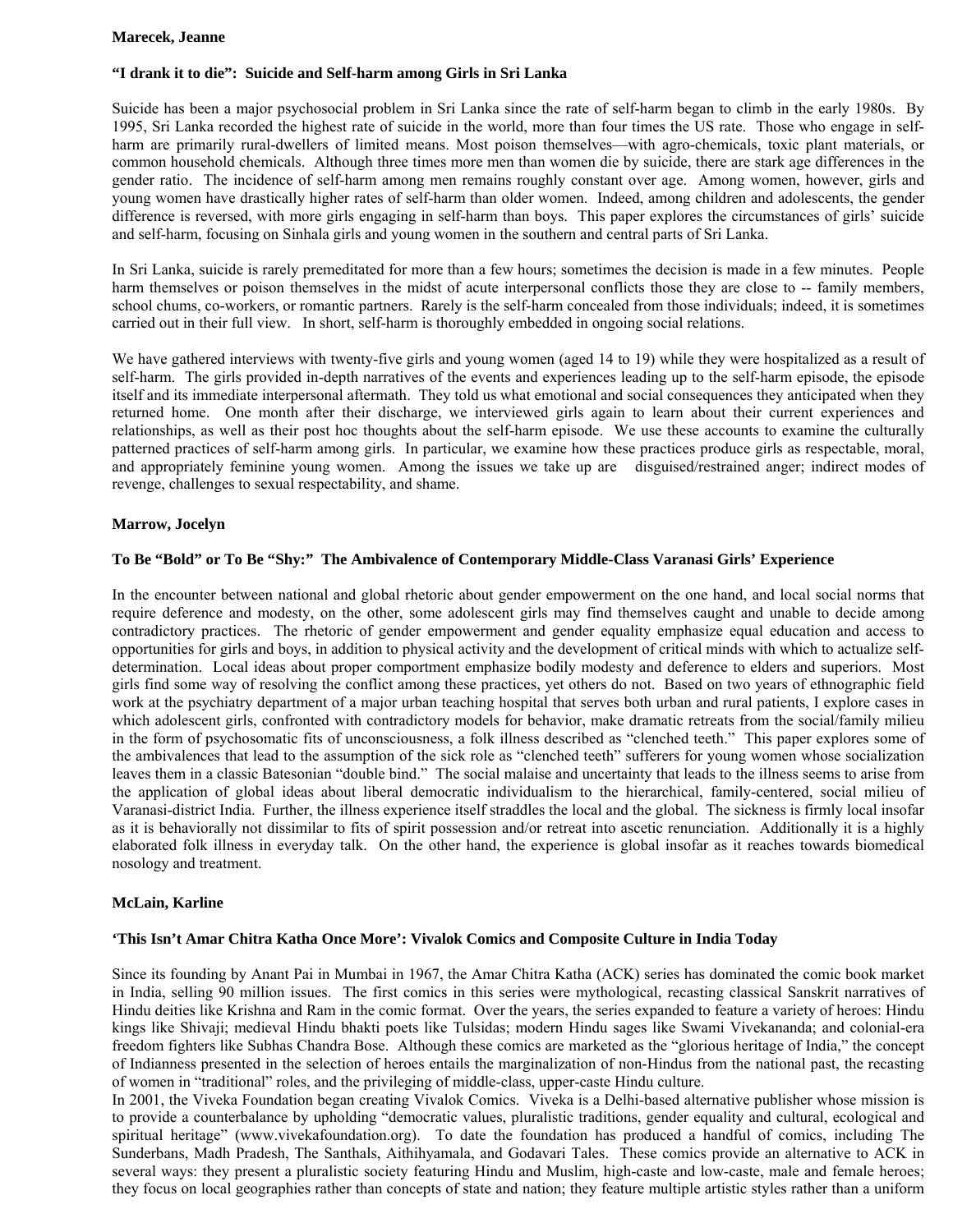visual aesthetic; and they tell folktales not found in the Sanskrit scriptures of upper-caste Hinduism. Indeed, the Indian Express Newsline wrote of Vivalok in August 2003, "This isn't Amar Chitra Katha once more."

Drawing upon my interviews with the creators of ACK and Vivalok, as well as comparative content analysis, I examine the competing visions of India presented in these comics, arguing that Vivalok's vision is a composite one that is construed as a needed corrective to the dominant, Hindutva-inflected India of ACK. However, I also consider the similarities that arise precisely because Vivalok was created as the antithesis of ACK. In particular, I argue both share a functionalist understanding of the potential of the comic book medium to transform a generation of Indians into better, more heroic citizens. It is in this shared approach to comics not as entertainment, but as a tool for socio-cultural transformation, that I locate a uniquely Indian approach to comics.

#### **Mehta, Monika**

#### **Disciplining Film Censorship**

For the most part, in film studies, there is an insistence upon separating questions about representations and social institutions, where the latter is subordinate to the former. This separation is manifest in the formation of film studies and mass communications, where the former largely addresses questions of representations and the latter is concerned with social institutions. This is, of course, part of a larger divide between the humanities and the social sciences. Studies on film censorship in India have often reiterated this division by focusing on official guidelines, legal cases, government reports, and parliamentary debates and neglected examining specific films. I seek to question this disciplinary division by a crafting a history of censorship based on archival work, textual analysis and fieldwork.

#### **Mehta, Parvinder**

#### **When the Fragmented Body Remembers and Recovers: Transfiguring the Past and Identities in Manhattan Music**

Memory in Meena Alexander's writings assumes a distinctive role as a trope for performance of immigrant identity. Challenging the Cartesian duality of mind and body by thinking not only with the mind but also through the body, Alexander's writings are marked by a sense of intimate passions of/about the body. She demonstrates how the body becomes instrumental in identifying useful memory and its relation to the ever-changing immigrant identity. A feminist interpretation of Manhattan Music thus reveals different instances wherein the memories are symptomatically conjoined with the body.

The body offers a mode of choice and action through the act of remembering. By tracing a Bergsonian reading of memory in Alexander's novel, this paper evaluates the function of memory and the female body in progressive terms. I suggest how Alexander, through her portrayal of Sandhya, Draupadi, and Rashid, offers a triangulation of desire and/or suffering in relation with the act of remembering. A comparison between Rashid's resigned approach to remembering with Sandhya's passionate invoking of her embodied memories (that cause her suffering even as they affirm her self in multiple terms) posits memory as a gendered concept. Reflecting and speaking through multiple voices (of the characters), the novel entails a quilt like pattern of recollected narratives. A fragmentary way of narration underscores the fragmentary notion of self that must remember and reconnect with the fragments (of the narrative as well as self) in order to assess the whole picture that Alexander wants us to look at.

 Finally, I conclude that such a self as portrayed through Sandhya, Draupadi or Sakhi in the novel echoes Gloria Anzaldúa's concept of the mestiza consciousness. Alexander successfully revises the tradition of immigrant literature by showing a fragmentary concept of identity that is not necessarily pessimistic. Writing about the body therefore acknowledges a disembodied self and becomes an act of embodiment, of giving body to such a self.

#### **Menon, Niveditha**

#### **"We argue a little bit, but he listens to me":Control in violent relationships in Pune, India.**

Domestic violence is considered a universal phenomenon that affects women all over the world. In some contexts, this violence is a manifestation and expression of the power and control that women experience in the patriarchal structure of families (Dobash & Dobash, 1992), which is often seen as an instrument of power used by most men to keep women in their place (Ray, 1999).Since the subordination of women in violent relationships happens across a multitude of contexts, the dynamics of relationship violence must be considered across various types of families so that the implications of the differences and the similarities of violent experiences can be laid out clearly. In an effort to bring clarity to the mechanisms of domestic violence across cultural and familial contexts in India, I examine the relationship between experiences of domestic violence and the different control contexts through which violence operates in the city of Pune, India. The present study addresses two primary questions: (1) What are the different types of control that families exert over women in situations of domestic violence? (2) How do the different contexts of domestic violence influence the strategies used by families to control women's economic and social lives? This project employs a blended methodology of qualitative and quantitative research methods to create a data structure useful for identifying different types of control contexts in familial violence and the differential effects of these types of domestic violence. The primary data was collected over a period of six months from January to May, 2006. The sample of 80 or more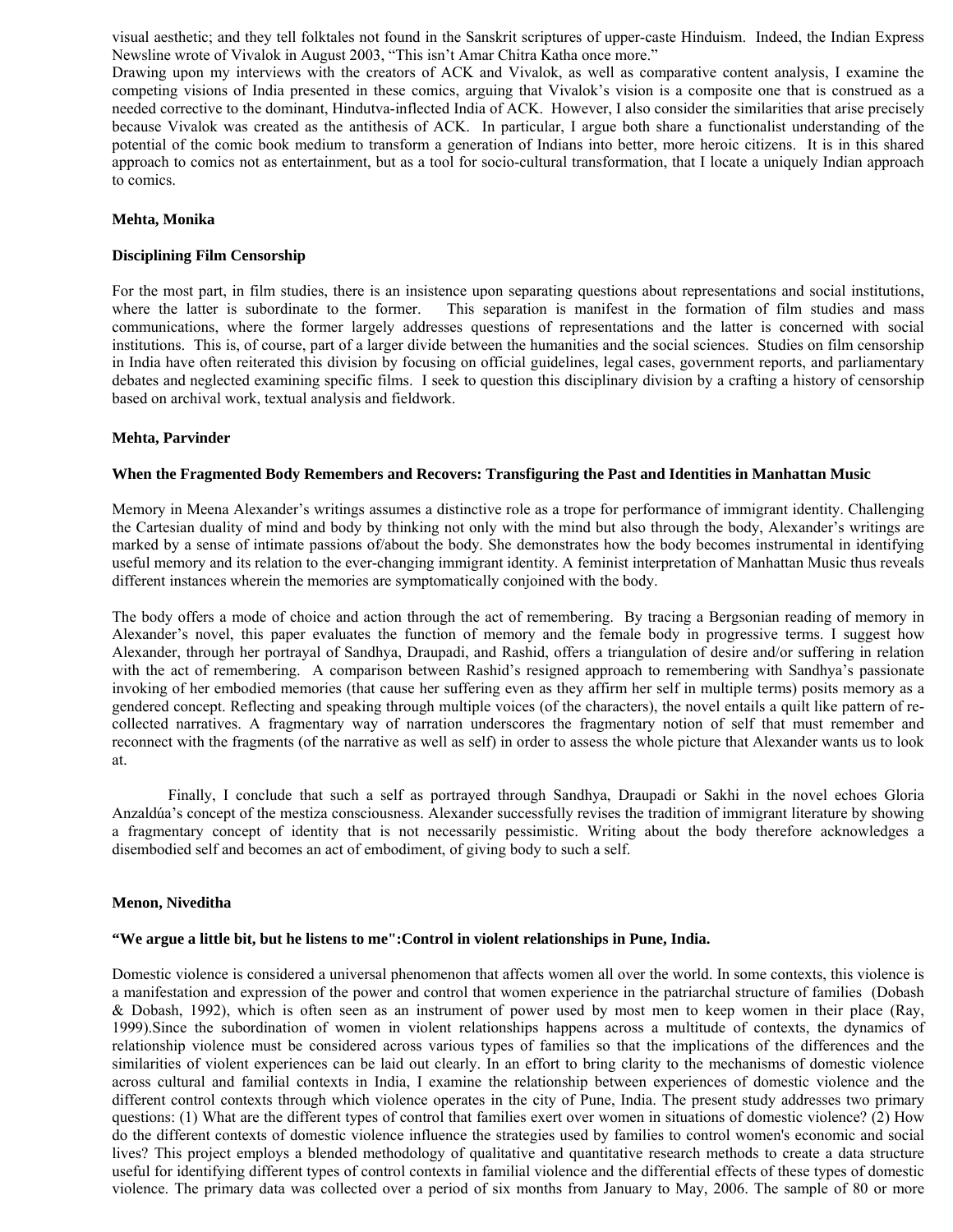women was included with the help of two organizations (Maval Mahila Vikas Sanstha [MMVS] and Shramik Mahila Morcha [SMM]) who work with survivors of domestic abuse in Pune, India. The intellectual merit of the study is that it examines three aspects of domestic violence: (1) the complicated relationship between patriarchal control and domestic violence; (2) the role of women as engaged actors in violent relationships, and (3) the structural and contextual factors that shape both domestic violence and the coping strategies used in response to the violence. The information obtained from the study will also be useful in improving the health, legal, and social resources of support for survivors of domestic abuse.

# **Menon, Natasha**

# **Transparency and Technology : Examining e-Governance in Andhra Pradesh, India**

This paper explores the emerging issue of e-Governance in the contexts of rapid urbanization and decentralization in the developing world. Transformation of the rural economy and the resulting rural-urban migration are major forces driving urbanization in many countries of the global south. In South Asia alone, an additional half-a-billion people will be added to urban areas over the next 30 years alone (Cohen, 2004). Given the proliferation of urban population, local governments are faced with the dual challenge of not just providing services but doing so efficiently. This challenge has prompted a revival of decentralization in the development discourse. Arguments for decentralization emphasize efficiency, participation, and economic development (Azfar, Kähkönen, Lanyi, Meagher, & Rutherford, 1999; Goetz & Gaventa, 2001). This has resulted in the entry of non-state actors such as private agencies and civil society actors in the provision of essential services such as water, education etc. At the same time, governments are actively pursuing their development role (Corbridge, Williams, Srivastava & Véron, 2003) using Information Communication Technology (ICT). This paper uses the theoretical frameworks of new institutionalism (North, 1990; 1998) and coproduction (Evans, 1996; Ostrom, 1996). Utilizing archival research on the experience of e-Governance initiatives (such as e-Seva) in the state of Andhra Pradesh, India, this paper examines the framing of the development role of the State through the use of ICT. Using a case study approach, this paper aims to highlight both the potential and the challenge of using ICT to foster good governance.

#### **Michelutti, Lucia**

#### **Electoral representation: caste and voting behaviour in a North India town**

Using the political ethnography of one of the most assertive caste formations in North India (the Yadavs) the paper shows how ideas about representation have been translated into vernacular idioms and practices, and how in turn this influences voting behaviour in municipal and general elections. I show that Yadavs' ideas about representation are related to local conceptions of caste, folk theories of religious descent, primordialism and local understandings of history and myths. Local and regional political leaders play on these idioms and build up their support through caste association meetings (informal and formal; local, regional and national), which serve as the political theaters in which a sense of caste commonality is created and consolidated and where the ideology and myth of a united community is formulated. In short they are the sites where ideas about representation are connected to 'the vernacular' and where the salience of symbolic representation takes root. In exploring these issues the paper sheds light on the appeal of caste in contemporary Indian politics and the ways in which caste constituencies are constructed.

#### **Mishra, Pritipuspa**

#### **Recuperating Odra-Desa: Transformations in Elite Historiography in Early Twentieth Century Orissa**

This paper traces the process of naming Orissa in Oriya historiography in the early twentieth century. The movement for the unification of the Oriya speaking tracts (1866-1936) was accompanied by efforts among the Oriya intelligentsia to produce a 'historical Orissa' that would justify their claims for amalgamation. Organizations such as the history wing of the Utkal Sahitya Samaj and the Prachi Samiti worked to produce an Oriya historical tradition that would illustrate the antiquity of Orissa. While narratives of the Oriya past in the form of sthala purana, mahatmya, charita were in circulation, these Oriya nationalist histories departed from traditional accounts to produce histories in keeping with modern disciplinary standards of evidence.

I use the debate sparked by R.C.Majumdar's 1926 argument that " the history of Orissa begins where the history of Kalinga ends" as a point of departure to investigate the stakes in appropriating particular names of ancient places such as Odradesa, Utkala, Kalinga, or Tri-Kalinga in the project of naming and producing Orissa as a historical entity. . Each of these names invoked a particular community. For instance, ancient Odradesa was inhabited by Odra community who historians claimed, were the aboriginal inhabitants of the Oriya speaking tract. Utkal, historians argued was the land of the Utkalas, high caste Aryan settlers. By choosing Utkal as the normative ancient name for Orissa, Oriya nationalist historians like Jagabandhu Singh (Prachin Utkal 1929) marginalized the historical tradition of Odradesa and consequently, the aboriginal inhabitants of Orissa . This paper explores the politics of the production of a normative understanding of the demography of ancient Orissa.

I advance my argument through a reading of relevant histories of Orissa and proceedings of the Prachi Samiti and the Utkal Sahitya Samaj.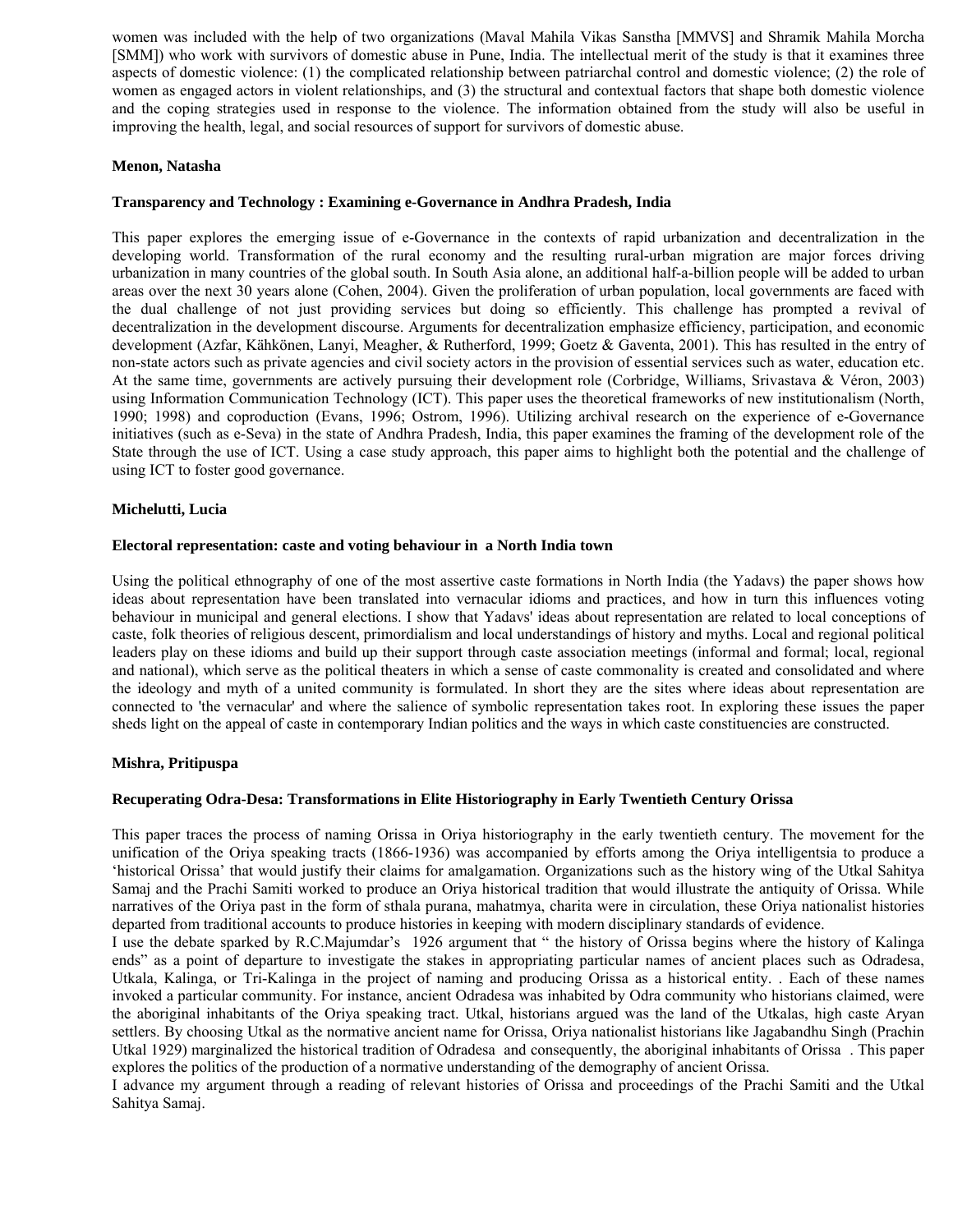# **The Violence of Memory**

This paper explores a form of violence widely prevalent during Partition that has till recently remained underacknowledged in fiction as well as scholarship: the killing of women by their own families in order to save honour from the "other" community. I examine two recent feminist narratives that have drawn attention to this form of violence and its suppression in community discourse: Urvashi Butalia's oral history 'The Other Side of Silence' (1998) and Shauna Singh Baldwin's novel 'What the Body Remembers' (1999). I show how these texts together call the bluff on the construction of family violence as "martyrdom", powerfully restoring to critical view the violence of such acts while also noting the patriarchal investments motivating the sacrificial murder of women during this time.

Focusing mainly on Baldwin's 'What the Body Remembers', I show how the novel dramatizes what Butalia calls the "gendered telling" of Partition, wherein men's narrations displaced the violence of such killings by a heroic discourse of women's "suicide" and "martyrdom". The key act of violence that I examine occurs in the concluding chapters of the novel, where the marginal character of Kusum is first beheaded by her own father-in-law and then disembowelled, cut up and put back together by the crazed mob from which her father-in-law had sought to "protect" Kusum's honour by killing her himself. I show how how Baldwin layers perspectives around this doubly dismembered and then re-membered body, arguing that Kusum's body appears in the text as the palimpsestic surface of two seemingly opposed kinds of violence, within and between communities. In the novel, the convergence of these two kinds of violence onto the same symbolic site (Kusum's body) reveals what feminist oral historians Ritu Menon and Kamla Bhasin describe as "a powerful consensus around the subject of violence against women," cutting across competing patriarchies. This refracted image of the dead woman's re-membered body figures, more evocatively than any journalistic or historical account, the manner in which patriarchal narratives about such killings have tended to vaporize the materiality of the murdered women's bodies into pure image.

# **Mitra, Sreya**

## **The 'Nowhere Men' and A Life under Scrutiny: The Indian Gay, visibility, and negotiating the queer space in urban India**

On August 14 2004, Pushkin Chandra, a 38-year old Project Development Officer working with USAID, was found dead in his posh South Delhi apartment. In the bedroom was the body of Kuldeep, an unemployed youth in his mid-20s. Both the bodies had multiple stab wounds. For a city inured to murders, sexual assaults, and robberies, the "double murders" seemed to only reaffirm its epithet as the nation's 'crime capital'. But for the Indian media, the murders were more than just indicative of Delhi's rising crime rate; they were the "tip of sordid sleazeberg," exposing the "seamy underside," and underlining "the darkness lurking at the soul of Gay India's life". For the next fortnight, till the killers were eventually arrested, the media obsession with the murders was constant and unrelenting. Newspapers reported with voyeuristic glee the 'details' of Delhi's "gay culture" – cruising, late night parties, orgies, "indiscriminate" sexual behavior. Pushkin's murder was simply "a crime just waiting to happen."

In this paper, I attempt to question the media frenzy over the murders – was it simply a case of a gruesome killing, vicariously sensationalized by the media? Or rather, was the hyperbolic reaction of the Indian media a reaction to a 'threat,' the "threat' of an increasingly visible queer identity? In recent years, queer identity has not only become more visible, but has also become more 'available' in mainstream texts, and circulated in the public sphere. In my analysis of the Pushkin murder case, I look at why the visibility of queer identity is constructed as a threat. Is it merely because it is an 'aberration' of the heteronormative patriarchy? Or rather, as I argue, is it because it brings into question sites intrinsically linked not only to hegemonic notions of gender, sexual behavior, and class, but also to discourses of national identity and cultural authenticity. While interrogating these questions, I look into the media coverage of the murders, primarily the coverage by the English-language print media, and also popular film and literary narratives that can be read as queer texts. I attempt to construct my argument in the context of postcolonial discourses of national identity constructs, and also discourses of South Asian queer identity.

#### **Mitra, Shayoni**

#### **Ethics of Ensemble: Theatre Union and the Possibilities of a Popular Aesthetics**

This paper situates itself in Delhi where post-Independence state cultural policy and progressive performance quickly solidify as discrete categories. The 1960's was a period of formalization and institutionalization for Indian culture. The Sangeet Natak Akademi, established in 1959, became the de facto arbiter in all matters of national performance. The idea of a national theatre gained universal currency in a few short years, connoting either a playwright-driven cache of urban middle-class plays or a director-propelled experimentation in 'recovering' one's folk roots. Political theatre was pointedly excluded from this process of incipient canonization. I look at the women's group Theatre Union, performing in the 1970s and 80s, to explore the modalities of resistance that were successfully enacted to counter state imperatives of a classically derived theatrical aesthetic. Not only does the group severely undermine the patriarchal hegemony of Indian theatre through its actors but also defies the implicit power structures of a cult of personality by adopting an ensemble ethos. I dialogue this presentation with the recent scholarly works of Aparna Dharwadker's, which detail the modern mechanisms of an Indian theatre, and Vasudha Dalmia's, which evokes the desire of Hindi theatre in Delhi to become a national theatre. Theatre Union operates in the crevice of such sanctioned theatre spaces to forge for itself an alternative space of political mobilization. The group abjures the formal to reanimate the popular on the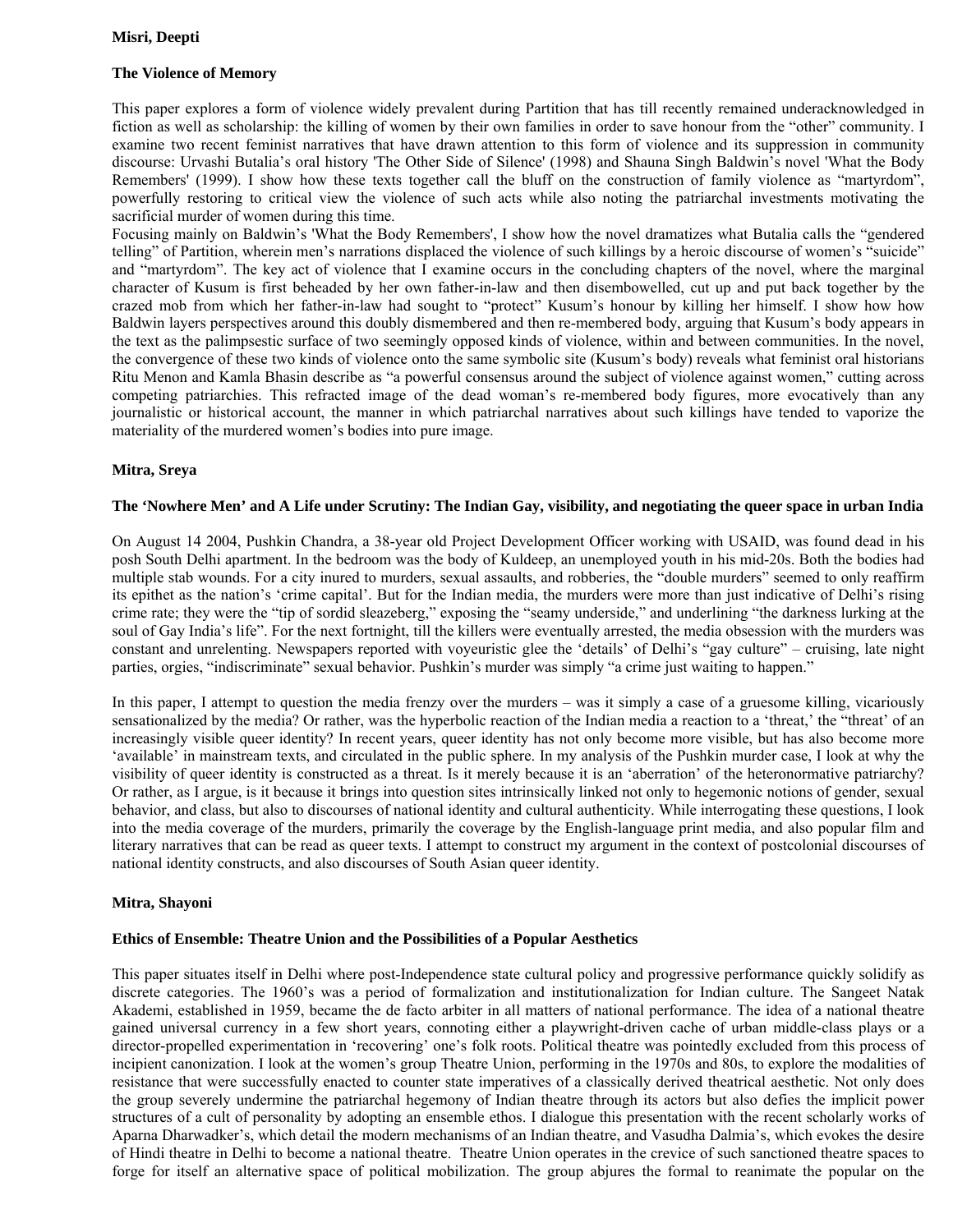bureaucratic Delhi streets through its scripts, songs and sketches. It is the immediate precursor to the street theatre movement that has so vividly transformed from below the theatrical landscape of the capital today.

# **Mitra, Ananda**

# **The Socio-cultural Impact of Indian Call-Centers**

This paper will present preliminary findings related to the socio-cultural impact of working in call centers in India. The advent of inexpensive and reliable Internet- and satellite-based telephone technology has allowed private enterprise in the United States and Western Europe to transfer a significant part of their phone service operations to India and China. Reliable data on the actual number of call-center employees and even the number of Western entities using Indian call centers are lacking, but back-office companies in India are currently estimated to export approximately \$3.6 billion worth of services annually.

Outsourcing has had two significant outcomes: 1) the development of a new class of employees in India; and 2) direct interaction between Western customers and workers in a foreign land, which creates difficulties on both sides. Given the need for "real-time" interaction, the workers' conditions must match those of customers, and they must have a cultural orientation similar to the customers'. Like people who have to move from one country to another to find employment, the technologically enhanced diasporic experience of working with foreign customers, while it involves no real movement, produces a sense of displacement.

This techno-diaspora is mercurial; as soon as they leave the workplace, workers return to their native cultural environment, with many notable consequences. First, companies assume that customers feel more comfortable interacting with support personnel who are acculturated to the West. Strategies for workers, such as adopting a new name or a specific accent, remaining up-to-date with the customers' popular culture, and generally hiding their own nationality, are common. But workers report that customers can become hostile as soon as they realize that the service provider is foreign.

Second, because call-center work must respond to customer needs, hours are often adjusted to fit customers. In India, most call centers operate from late evening to early morning because of the 5-10 hour difference between India, Western Europe, and the United States.

Third, emerging research and media reports indicate that the odd hours, self-effacing acculturation strategies, subjection to customer abuse, and diasporic life-style have had characteristic consequences for call-center employees, but to date, no reliable, systematic data have been gathered or analyzed on this increasing practice. This paper will report on the development of a methodology involving focus group meetings and Web-based surveys that will be used to collect preliminary data related to the state of work for the call center employees in India.

# **Mody, Sujata**

#### **Short Stories, Long Journeys: Traversing the boundaries of literature and nation**

In the first two decades of the twentieth century, the prominent Hindi journal Sarasvati participated in the national and cultural project of modernization by attempting to establish the boundaries of a modern Hindi sahitya, or literature. Theoretical essays defining the literary in such a way as to incorporate the demands of a modern nation set the terms under which new literary genres such as the Hindi short story would operate. In this paper I examine how Hindi short story writers negotiated the disciplinary boundaries of literature and nation. Through fictional characters that grapple with new changes in the social and physical landscape of India, these authors illustrate some of the complexities and contradictions of the negotiation process both within and outside India in the early 1900s. I look at the work of a canonical Hindi short story writer like 'Guleri' along with writers from the margins, such as Satyadev, an Indian immigrant to the US, and 'Banga Mahila,' one of the first women to publish in Hindi. In doing so, I highlight the multiple, linked sites at which modern literary and national identities were constituted and contested in a journal that was a leading institutional force in the Hindi public sphere at this time.

#### **Mohan, Kamlesh**

#### **Cultural Roots of Violence against Women in the Hindu Tradition**

The main argument in this essay is that legitimacy of violence against women is deeply ingrained in the cultural consciousness of the Indian people. Their multiple religious traditions whether Hindu, Muslim, Sikh or Christian share a negative conception of women i.e. evil, greedy, fickle, temptation-incarnate, sexual-maniacs and indiscriminate. Lacking objectivity and intellectual ability, they must be kept under constant surveillance and conditioned to accept social control and physical punishment, if need be, for the welfare and preservation of the institution of family, society and dharma.

It can be said that patriarchal ideology and cultural traditions have legitimized the use of a variety of tools for the domestication of girls and women as dutiful daughters, wives and mothers. Violence against women- actual or threatened- by men (sometimes by women) has been regarded as a critical instrument of patriarchal control. This violence includes physical and mental torture. It may extend through the better part of a woman's life. It may take the form of foeticide, infanticide, honour-killing, bride-burning, sati, battering of wives and domestic workers, desertion, seemingly routine but back-breaking house-hold drudgery, mental scarring by rape and disfiguring by acid or by any other means.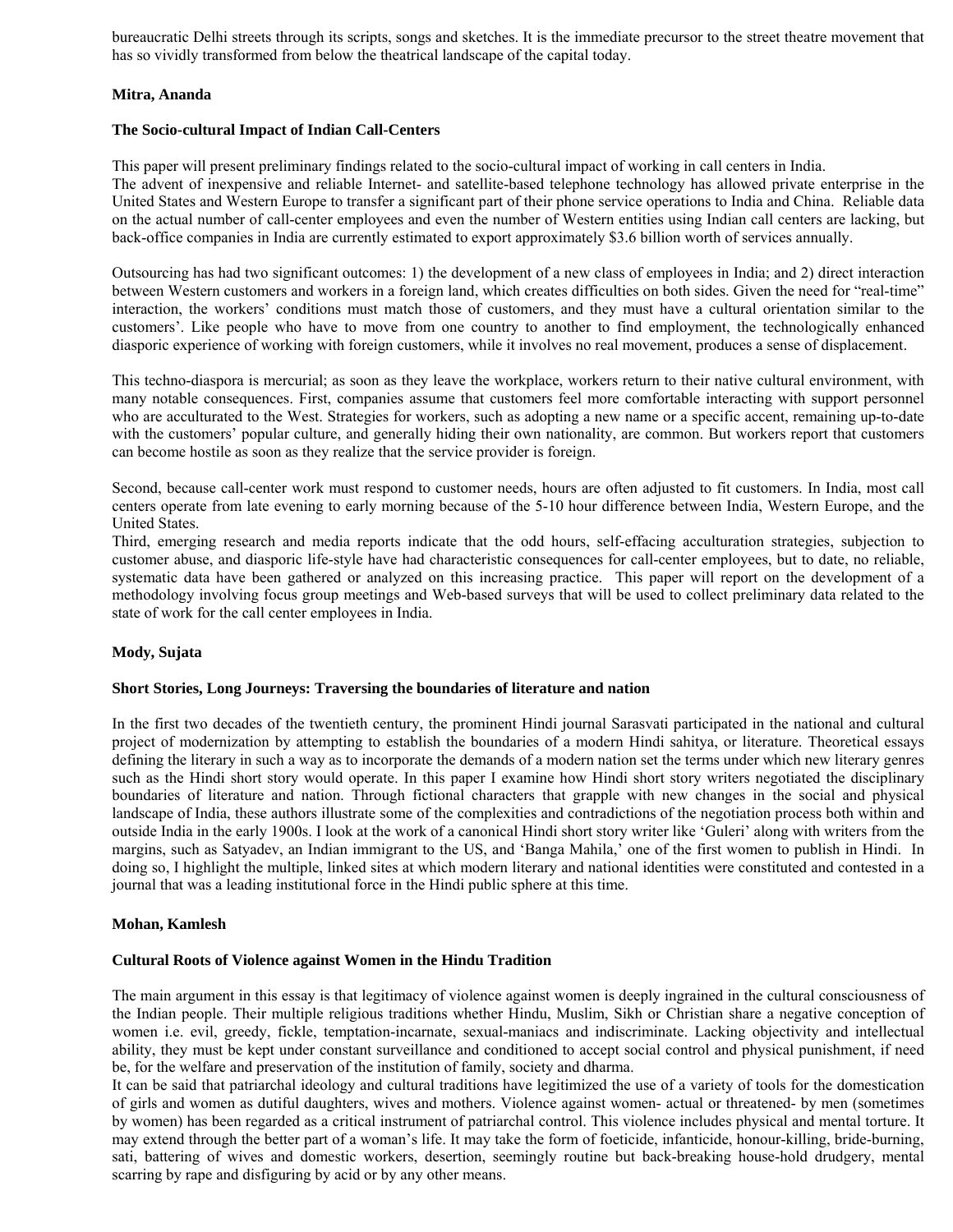However, my purpose is neither to elaborate nor to duplicate the work of feminist writers(namely, Malavika Karlekar, Lila Visaria , Zoya Hasan and Ritu Menon) who have documented the range and extent and forms of violence against women . My task is to identify the cultural roots or sources of violence in the Hindu tradition through a brief analysis of three major religious texts such as Artha-shashtra, Manusamriti and Stridharampadhit and folk-sayings. For the social context of this analysis, I shall turn to Punjab whose intricate cultural fabric is somewhat familiar to me owing to my long-term explorations into its historical past.

# **Moin, A. Azfar**

# **The Millennium in Mughal India: Bada'uni's History Reconsidered**

In the year 990 AH (1582 AD), the Mughal emperor Jalal al-Din Akbar celebrated the end of the first millennium of Islam. One of his court scholars and historians, Abd al-Qadir Bada'uni, famously described in his secret chronicle how Akbar declared the end of the period of Islam and instituted a new religion with himself as its prophet. Much ink has been spilled on Akbar's interest in heterodox Islamic doctrines, his evolving spiritual quest, his "liberalism" and astute political manipulation of religion. This scholarship, moreover, has depended heavily on Bada'uni's description of the religious dynamic at the Mughal court. Bada'uni has been understood as an "orthodox" Sunni, horrified at the heresies being perpetrated by the Emperor and his court favorites. In this paper, I argue that this sanitized and ahistorical image of Islamic orthodoxy from the Mughal period was developed by ignoring the pervasiveness of millenarian discourse. Millenarianism was hegemonic in the early-modern Persianate milieu. It not only found expression in regional political upheavals and popular movements of social change but also provided an idiom of imperial legitimacy for Mughal, Safavid and Ottoman rulers. In other words, there was an intense competition over the public symbols signifying the millennium. Badauni was well aware of the importance of millenarian discourse and, indeed, deployed it in his polemics against Akbar. In reinterpreting Badauni's historiography as millenarian, I focus on an important but understudied form of knowledge that structured political debate and social communication in early modern India.

# **Moorti, Sujata**

# **Fictions of Caste: Violence and the terms of Women's Empowerment**

Turning to the turn-of-the-century women's magazines, this essay examines how Indian women's political organizations articulated the intersections of gender- and caste-based violence. Focusing on the contents of 'Stri Dharma', the magazine printed by the Women's Indian Association (1917-1952), I foreground the manner in which subcontinental movements for national liberation and women's empowerment glossed over caste-based violence. While the women's wing of the nationalist movement had enunciated very carefully the structural conditions necessary for female empowerment, I contend that this discourse was made possible by neglecting caste. The early subcontinental women's movement isolated women's experiences of caste to individual, first-person narratives and failed to offer an institutionalized account for this violence. In this essay I explore the narrative strategies by which the question of caste enters the field of nationalist politics. Informed by scholarship in subaltern studies and dalit literature, I will explore how the embodied experiences of caste-based violence enters into discussions of women's rights and the particular narrative strategies through which caste is simultaneously elided even as it enters the arena of public debate.

#### **Moorti, Sujata**

#### **Heritage Cinema and the Figure of the Woman**

Over the last decade, the Hindi film industry has produced a series of "historical" narratives that bring to the forefront key anxieties characteristic of the contemporary era of globality. Glossy, glamorous productions such as Paheli, Lagaan, and Mangal Pandey are distributed and marketed as historical films, but I contend that they are parochially contemporary in their narrative strategies. In this paper I focus on the cultural work conducted by such a filmic "nostalgia without a memory." Drawing on scholarship from the fields of visual culture, feminism, critical cultural studies, my essay foregrounds the modalities through which Indian heritage cinema turns to the past to integrate women within the realm of contemporary consumer culture.

Through an examination of the figure of the female protagonist in contemporary Hindi cinema this essay offers theoretical interventions that allow us to locate filmic representations within a wider cultural archive, a field marked by transnational flows. The interdisciplinary nature of this project allows me to integrate concerns central to the fields of film studies, feminist scholarship, and cultural studies. Simultaneously, my essay broadens the terrain of inquiry beyond the diegetic text to locate Hindi cinema as well as the figure of the contemporary Indian woman within vectors of global flows. How has globalization affected Hindi cinema? How have definitions of Indian femininity shifted? Why does the figure of the woman mediate the commodification of culture and history? What are the specific modalities through which these commodification processes are effected? I will also foreground the specific ways in which a transnational feminist approach allows me to seek answers for some of these questions. I contend that such an approach to Hindi cinema allows me to pose a set of questions that emanate from the field of transnational studies but also to broaden the concerns of feminist scholarship.

The interdisciplinary nature of this project expands the field of film studies to explore the particular ways in which the figure of the woman is mobilized as national icon and as consumer-citizen. By turning to filmic para-texts, such as film magazines,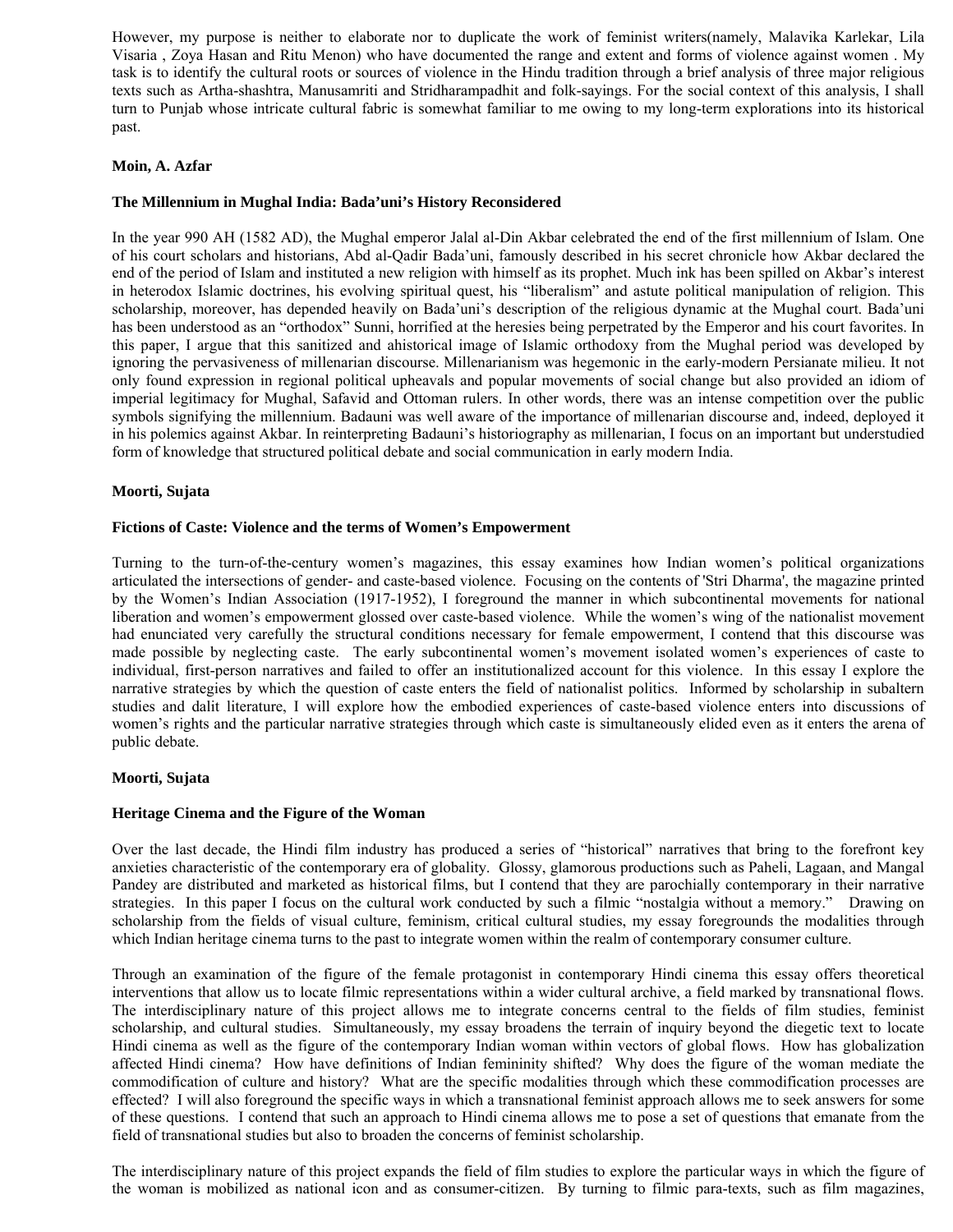television advertisements and publicity materials, I bring the insights of feminist scholarship to offer an account of how the concerns of consumer culture have been integrated within the Hindi film industry.

# **Morenas, Leon**

# **The Sounds of Everyday Life in Shahjahanabad**

'India lives in several centuries at the same time. Somehow we manage to progress and regress simultaneously'

—Arundhati Roy, Power Politics.

Shahjahanabad, the 'Old' Delhi of Delhi in India, is an excellent living example where various seemingly dichotomous conditions co-exist simultaneously— where the past lives alongside present and possibly the future, the global is manifested with the local, Muslim culture exists alongside Hindu culture etc. However the projected identity of Delhi as a "world-class city" [The Delhi Master Plan- 2021] sees and treats Shahjahanabad as an anomaly– "a special area zone"– paying scant attention to its historicity, its present quotidian-ness and thereby eliminating its possible role in Delhi's future. This paper will begin by embracing this complex concrete reality using the condition of 'the everyday', as suggested by Henri Lefebvre. According to him, the everyday condition is an easily identifiable social territory that manifests its "irrationality beneath an apparent rationality". He also suggests that 'contemplative passivity' should be replaced by 'creative activity' using innovative intellectual approaches and experimental tools for the analysis of the everyday condition.

Ecological soundscapes maybe one such tool that is able to capture and represent this Janus headed condition of Shahjahanabad's everyday. I am particularly looking at the works of Hildegard Westerkamp in India, especially the piece titled "Gently Penetrating" from her album Into India, recorded in Delhi and positions Shahjahanabad relative to other places like Connaught Place and Janak Puri of 'New'-er Delhi. The piece captures the "shimmering beauty and grungy dirt and pollution [that exists] side by side all the time". By using this particular composition, I intend to demonstrate by means of the paper accompanied by supplementary aural media how soundscapes can be used to capture the contestations present in everyday living and how the specific-ness of place and culture are embodied and disembodied by the process of recording and composing. The deliberative acts of recording and composing can be interpreted as eco-logic-al actions resulting in the soundscape-as-object but in the process help establish a certain other set of relationships through the act of listening. In establishing these relationships, the main purpose of the paper then is an attempt to answer the following question: If we claim that we are engaged in an ecological act when exploring soundscapes in this fashion, how can these soundscapes be used for radical political action that empowers the quotidian of Shahjahanabad to challenge the hegemony of the global?

# **Mruthinti, Harshita**

# **Constructing Bodied, Embodied, and De-Embodied Selves: A Theory of Performative Selfhood in the Context of South Indian Performance**

The presence, absence, or partial existence of the self seems to be the focus of debate for cultural anthropologists studying Hindu religious traditions. Three theories significant within this discourse include Louis Dumont's deconstruction of the Indian individual, McKim

Marriott's notion of the dividual person, and Isabelle Nabakov's description of a fragmented self. What links together these articulations on personhood is that each utilizes a paradigm of relationality, which features person-to-person or person-to-divine interactions, as a lens for deconstructing the self.

However, while these theories focus on understanding the self through relational interactions, they fail to consider the relationality implicit within Indian performance. The primary objective of this paper is to fill this lacuna by examining what performance, which requires the performer to relate to a particular character, can teach us about the self within an Indian Hindu worldview. In this paper I ask: does performance demonstrate the existence of the self within the performer, whose bodily and emotional states must encounter the character of another? In order to answer this question, I examine three South Indian performative contexts guising in the Gangamma jatara, possession in Tamil healing, and the classical Indian dance tradition of Kuchipudi.

Furthermore, in order to theoretically frame these performance traditions, I outline three categories of performative selfhood that may be useful analytic tools when examining the presence of the self in South Indian performance. I define the first category as the bodied self, which is the specular state of selfhood expressed through the physical body of the performer. The characteristics that mark the performer's bodied self include costume, makeup, and bodily gestures. The second category is the embodied self, which refers to the emotional faculty residing within the corporeal form of the bodied self, and which can utilize the physical aspects of the bodied self as a medium for expression. Finally, the third category includes the de-embodied self, which is the selfconscious faculty that exists external to the performer's body, but has the ability to reflect upon and control both bodied and embodied selves.

Ultimately, I conclude that these three categories of performative selfhood work in tandem to overturn the deconstruction of the individual self, as posited by Dumont, Marriott, and Nabakov, by allowing for a lingering self during the moment of performance. As a result, South Indian performance reconstructs the possibility of Indian Hindu selfhood.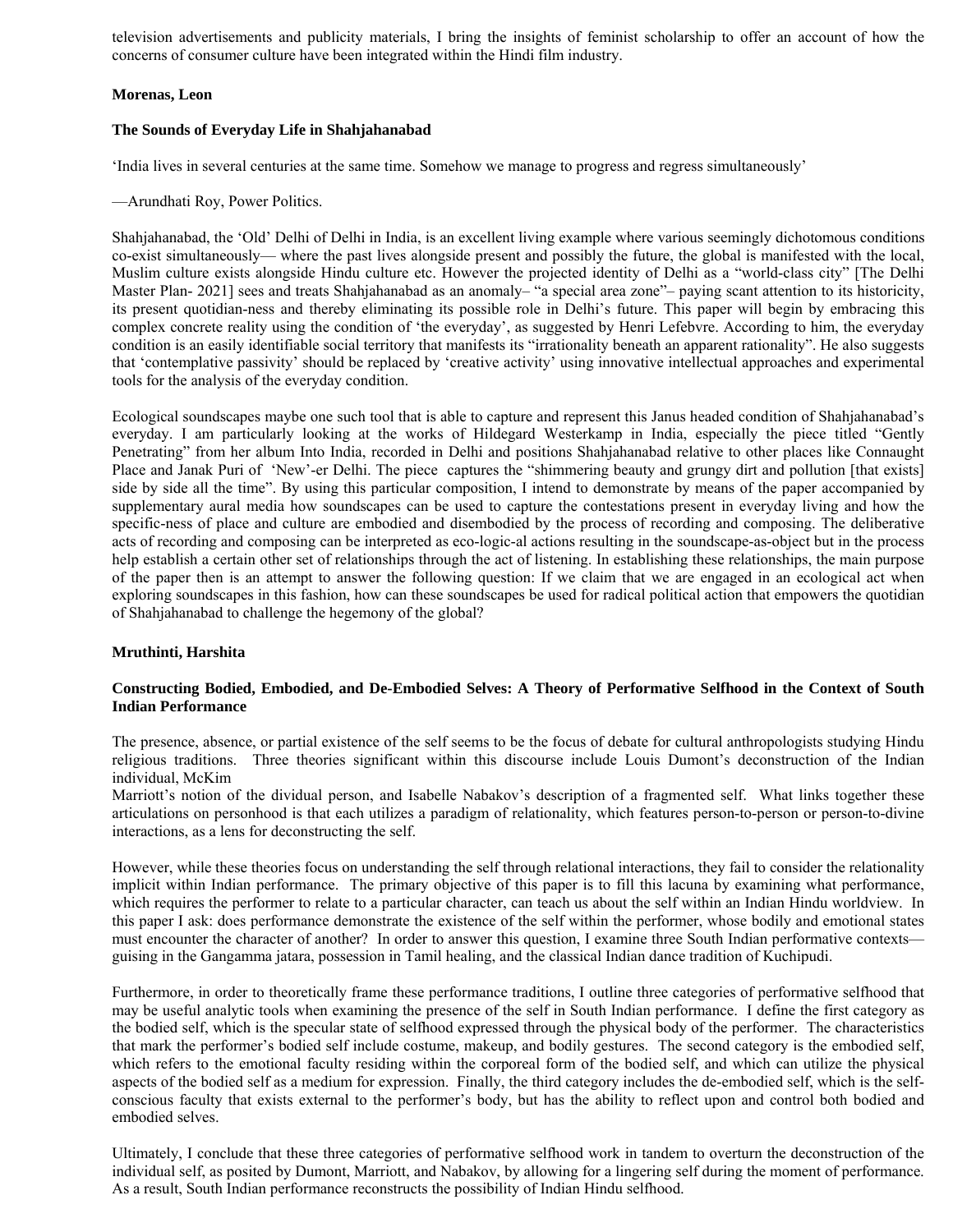# **Mukherjee, Reshmi**

# **The De-politicization of the Indian Women's Movement through NGO-ization: A Feminist Historiography**

The Indian Women's Movement (IWM) that spanned from 1960-1980 was considered as one of the most rich and vibrant woman's movements in the world. But with the introduction of the donor-driven Non Governmental Organizations (NGO) in India since the 1980s, there has been a gradual waning of the IWM. This paper will deal with the issue of the gradual substitution of the IWM with NGO-ization and what led to a situation conducive for the funding agencies and capitalist forces to intervene and restrict the ethos of the original movement. The presenter will approach the argument from two different perspectives. Firstly, she will locate the rise of the NGOs in a historical context and map the new economic policies of liberalization and globalization which to a large extent have affected the outlook of the IWM. And secondly, she will share her own experience of working with an NGO on the issue of anti-Human trafficking and Child sex tourism, and her direct observation of NGO-ization as slowly and gradually hijacking the IWM. The foreign donors while appropriating many of the demands of the IWM have not accepted the principle clause of working through non-hierarchical organizational structure. They have failed to accommodate questions like rights discourse, welfares discourse, developing and treating 'socially marginalized categories' and women as 'beneficiary.' They appear to be a sophisticated face of the hegemonic and neo-imperialist endeavors of capitalist forces.

# **Murtuza, Athar**

# **Literary portrayal of Nostalgia among South Asian Muslims, A Conversation**

In Istanbul: Memories and the City (2005), Orhan Pamuk devotes a chapter to the topic of "huzun" a Turkish word with Qur'anic roots, where it occurs five times, is for Pamuk represents in various degree longing, nostalgia, and unrequited love; it is a state of mind, a communal emotion. For the Sufis and for Pamuk, it is an affirmative force even as it underscore the loss: a spiritual anguish that one feels at not being close enough to God.

Through the Sufis, Farsi and Turkish speaking, "huzun" came into ghazals of India Muslims. The readers of ghazals and Urdu literature will find in it something very familiar. In 19th and early 20th centuries, the humiliation brought on by the British rule serving as a catalyst, the huzun of mystic ghazals transformed itself into calls for Muslim renewal through reminding them of their civilization past: Khawja Altaf Hussain Hali "Hali's Musaddas: The Flow and Ebb of Islam" first published in 1879 was one such transformation. Then followed Muhammad Iqbal's work. The generation of poets that followed, Faiz Ahmad Faiz for instance, transformed the mystical longing of traditional ghazals even more into a call against the blind acceptance of degradation from not only their colonial master but also those who promoted the oppression of the have-nots. It is not only the poets alone so impacted, there is hardly any South Asian Muslim whose works have not been touched by such melancholy memories and they continue to be—even in the works South Asian prodigal progenies such as Salman Rushdie and Tariq Ali. Given its pervasive presence, it is hardly a surprise to find E. M. Forster making its presence among his Muslim character a major theme of his "A Passage to India."

The topic is rather immense—just dealing with nostalgia in Iqbal's works could take a life time of scholarship. Consequently, the paper is not encyclopedic, but much more of an introduction, perhaps even a conversation, devoted to looking at nostalgia for the Islamic past as presented in works of Hali, Iqbal, Faiz, Quratulain Haider, Rushdie and Ali. Understanding the perception of their past by Muslims of South Asia as represented in their literary works can go a long in helping to understand Islam at a crucial time in human affairs.

#### **Murtuza, Miriam**

#### **Sophisticated Satire: Re-Assessing Akbar Ilahabadi's Urdu Poetry**

The satirical poetry of Akbar Husain Akbar (1846-1921), an Urdu poet known as Akbar Ilahabadi, was quite popular during his lifetime and shortly thereafter. Since the middle of the twentieth century, however, Ilahabadi's work has largely fallen out of favor and out of print. Most contemporary literary critics have perceived Ilahabadi's satire as the simplistic grumblings of a reactionary in the face of seemingly inevitable "progress." Going against the grain, Urdu critic Shamsur Rahman Faruqi asserted in a 2002 lecture entitled, "The Power Politics of Culture: Akbar Ilahabadi and the Changing Order of Things," that Ilahabadi's poetry should instead be viewed as the complex insights of a prescient social critic in the face of seemingly inevitable imperialism.

Faruqi attributes Ilahabadi's poor reception among modern Urdu literary critics to two factors: (1) the "lowly" status afforded to comedy and satire in the Urdu literary canon and (2) the apparent contradiction between Ilahabadi's writing and his life. In his poetry, Ilahabadi expresses a virulently anti-colonial, anti-British sentiment, yet he himself had functioned, prior to his career as a poet, as a cog in the colonial machine, first as a low-level bureaucrat and later as a high-level judge. Faruqi speculates that Ilahabadi may have been cognizant of the contradiction between his life and political views and, as a result, may have channeled this irony into his poetry.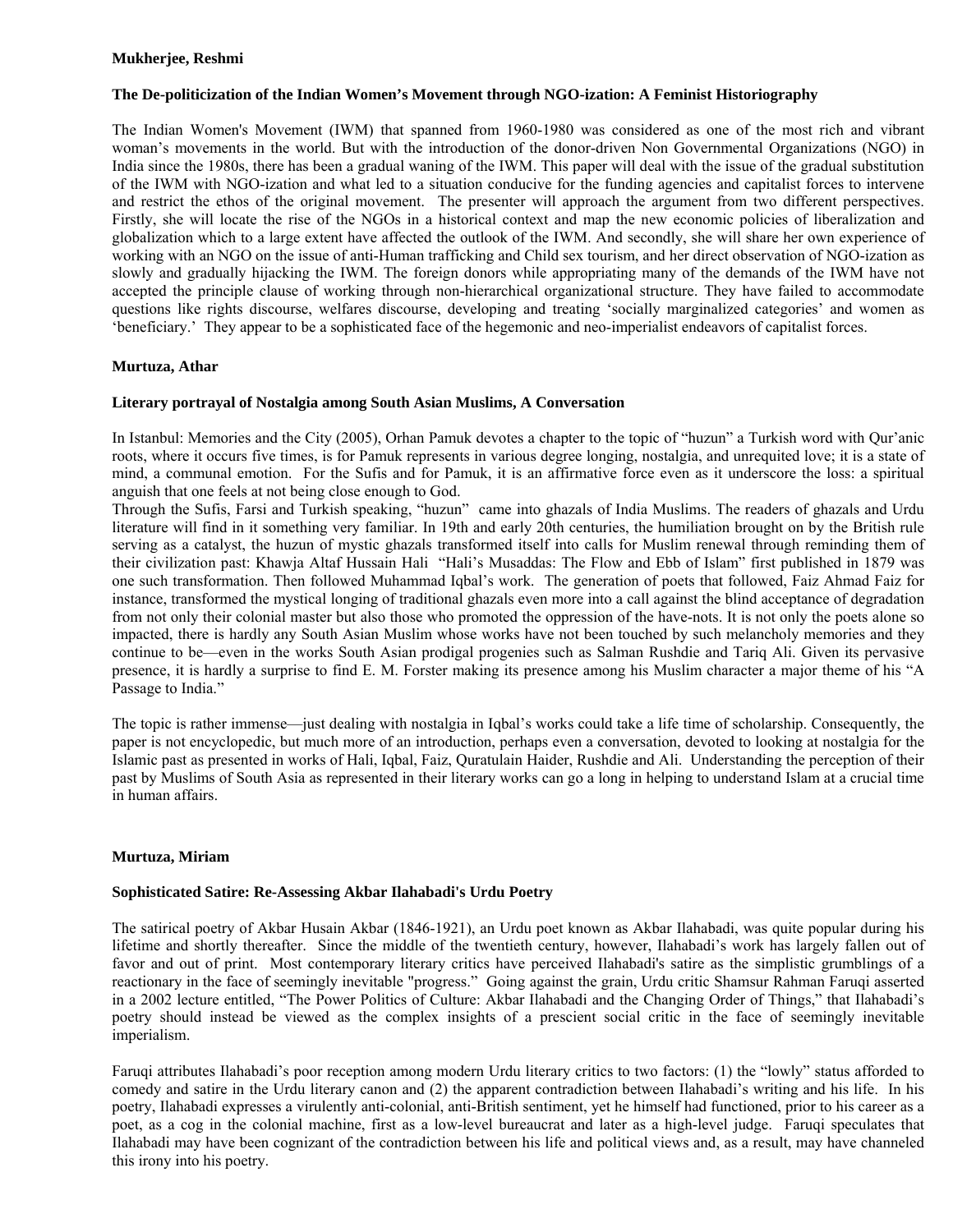In my paper, I assert that Ilahabadi must indeed have been aware of the ironic contrast between his first career as a colonial bureaucrat and his second as an anti-colonial poet; otherwise, his satire would have been neither as incisive nor as sophisticated. Moreover, I contend, the fact that Ilahabadi wrote as an insider—one who was aligned, to his chagrin, with the colonial power makes his critique of British colonialism all the more powerful. By translating and analyzing selected poems, I demonstrate how Ilahabadi's criticism of a variety of aspects of colonialism—including Western science and technology, secularism, the English language, Western education for men and women, British cultural practices, and the 1905 partition of Bengal—is more complex than most Urdu critics have allowed. Ilahabadi's satirical poetry deserves re-examination and re-evaluation, for nearly a century after its creation, it remains astute, trenchant, and, at the same time, humorous.

# **Myers, Kathryn**

#### **The Influence of India in Contemporary American Art**

Various recent texts and exhibitions have effectively described the myriad influence of Asian philosophy and spirituality on contemporary artists in the west, including "Buddha Mind in Contemporary Art", The Smile of the Buddha, Eastern Philosophy and Western Art", and "The Transparent Thread, Asian Philosophy in Recent American Art".

I will focus my presentation on the significant influence that Indian culture has had on contemporary American artists. This proposal grows out of my own experience. Since my first trip to India in 1999, the growing impact of India has profoundly altered my work over time. I have also learned much in seeking to understand how other western artists have absorbed and distilled these powerful influences. In curating two exhibitions, "Masala Diversity and Democracy in South Asian Art" and "India; Proximities of Distance" at the William Benton Museum at the University of Connecticut (where I am professor of studio art), I chose to exhibit the work of contemporary American artists alongside the work of artists from India and the South Asian dispora. These exhibitions explored the response to a shared interest in India from different emotional and physical perspectives. Recently, I extended this research into a new course for studio art majors on Indian art and Popular Culture. While acknowledging the problematic nature of such interactions between West and East, in this paper I focus on the positive and beneficial influence that India has had upon the group of artists I discuss.

Through a variety of work in painting, sculpture and installation by contemporary American artists, I show how a range of Indian influences, from enduring ancient philosophical and ritual concepts and processes to the materials and methods used in craft and popular art , interact, intersect, and overlay with American artists grounded in western art and culture as well as their own very specific cultural or religious backgrounds.

#### **Nachowitz, Todd**

# **The Indian Diaspora in New Zealand: Historical Foundations, the Growth of New Faith-Based Communities, and Implications for Cultural and Religious Diversity**

Since the relaxing of New Zealand's immigration laws in 1987, recent migration from Asia has had a significant impact on both the cultural and religious diversity of this small island nation of just over 4 million people in the South Pacific. New Zealand's population history reflects approximately 700-800 years of Polynesian Maori settlement, followed by about 150 years of European migration and dominance. Currently, New Zealand is comprised of indigenous Maori (about 15%), Europeans (about 68%), Pacific Islanders (about 7%), Asians (9%), and others (about 1%). According to recently released figures from New Zealand's 2006 census, ethnic Indians are now the fastest growing immigrant population, surpassing ethnic Chinese. This paper describes the historical foundations of Indian migration to New Zealand, the growth of new faith-based communities of Indian origin, and discusses implications for the cultural and religious diversity of this previously bicultural nation.

#### **Nagaraju, Nagalapalli**

#### **Changing Concept of Home among the Tribes of North-East India**

Arunachal Pradesh is part of an increasingly visible North-east India. A rugged and hilly terrain, the state has an area of 83,743 km2 and a population(both tribal and non-tribal) of 1,091,117 spread over sixteen districts. The Tani group along with some other minor tribes constitutes36% of the tribal population. Forming part of the central Arunachal, this group, with a common ancestor called Abotani and several other shared characteristics, is considered a representative one for the communities undergoing change in the state, and broadly in the tribal world of the North-East India. With modernity engulfing their lives, the Tani group of tribes of the state is interestingly poised; past modes of life are fast receding and new modes are still struggling to settle down. Debates, mostly internal, are raging about the fall out of this change. One of the significant images of this change, and an important indicator, is the changing concept of home.

From fuzzy notion which very often covered the whole hill inhabited by the community (For example Dafla Hills or Abor hills, to indicate the settlements of Nyshi or Adi communities), home, with growing urbanization, increasing individuation and internal displacement, has come to mean rather a restricted, physical, concrete structure catering to individual comforts even fantasies. With various technologies and gadgetry making quite entry, the cultural norms, which broadly define the space called home, are either ignored or followed in token terms. Narratives of self representation which have come to appear in print only recently talk about this complex change in terms of nostalgia, of loss and,alas, as an inevitability. Where as the traditional oral narratives told, among others, by the 'Nyabu' (the priest) give the features of traditional home which is not only a hut, a 'chang-ghar', but the whole hill-space inhabited by the tribe including the large trees which are supposed to be the homes of their ancestors. Groves and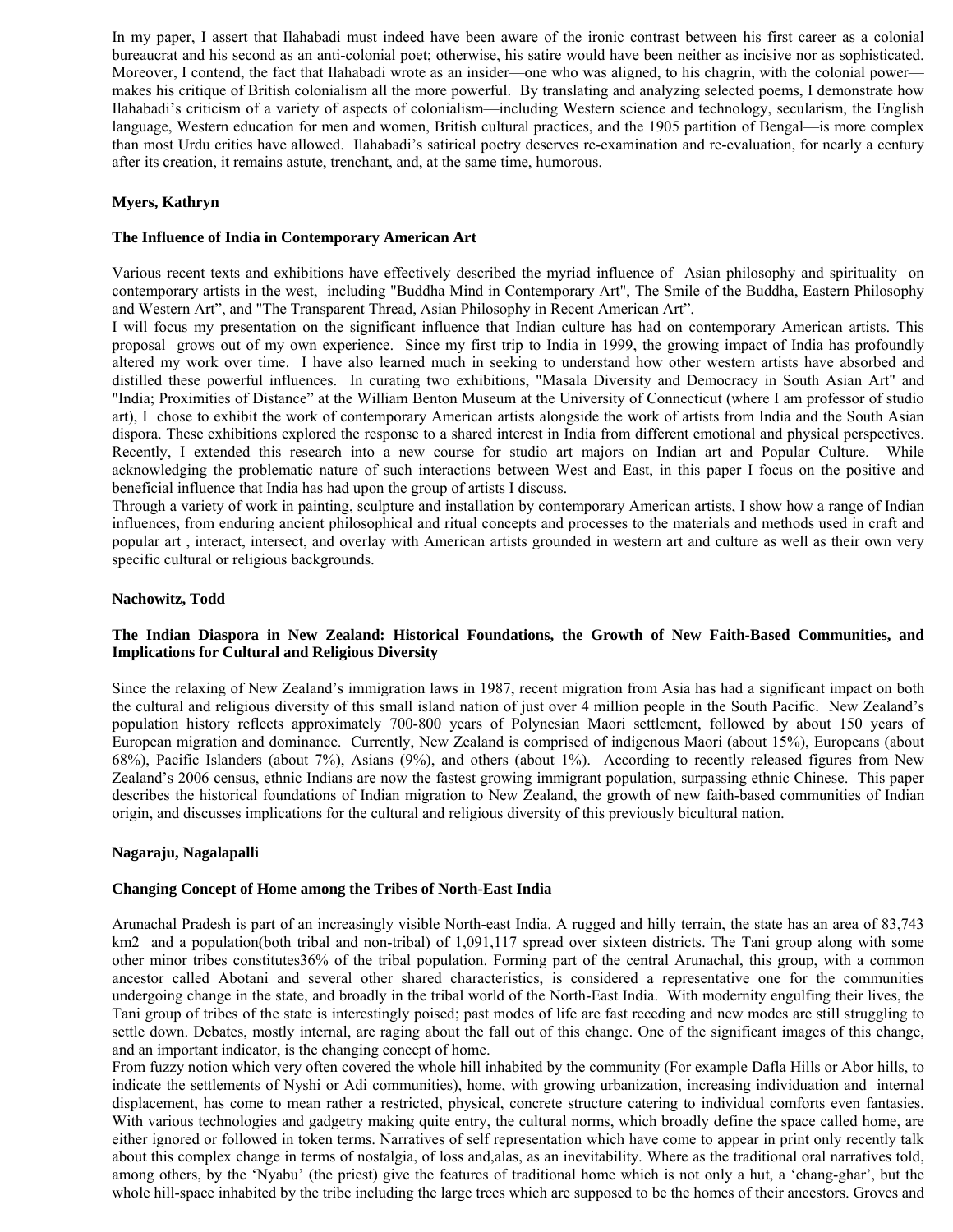riverbanks, strange though it may look, form part of this home. These narratives, however, are fast receding, cleared off their traditional space by the modernist incursions.

 This paper will take up select narratives, oral and written, and other related images of home to study the conceptual shift in tribal home .The nature and implications of this shift, it will be argued, are felt at the community as well as national level.

#### **Nair, Rahul**

#### **The Census of India, 1941 and the emergence of communal demography**

Population anxiety took a very distinct communal turn in Bengal during the Census of 1941. This differed markedly from the prevailing notions of class, caste and community, which had characterized Indian civil society's engagement with population discourse in India. The emergence of a communal demography with its focus on differential rates of growth between Hindus and Muslims represented an attempt to construct Hindus and Muslims as political communities with distinct and mutually exclusive demographic features and interests. This paper argues that for scholars, the Census of 1941 and the controversy generated in the bhadralok press over census enumerations provides an important moment from which to examine the emerging vocabulary and imagery of communal demographic discourse which would find full expression with the rise of political Hindu nationalism in independent India.

#### **Nair, Manjusha**

#### **The politics of the peasant-workers in contemporary Chhattisgarh**

Using ethnographic evidence gathered in the summers of 2003 and 2004 and the year of 2006, this paper examines how the participants in the Chhattisgarh Mukti Morcha (Chhattisgarh Liberation Front, CMM) who are situated on the borders of rural and urban India, experiences the ambiguities in post-colonial nation-building, interpret their worlds and act upon it. CMM emerged in 1977 as a trade union of the manual workers employed in the State-owned iron-ore mines in central India. The participants were predominantly peasants from the neighboring villages who arrived in the mining town during the famines of the 1960s. The union widened into a regional political front representing the peasants in the region and the unorganized workers in the postcolonial industrial cities of Bhilai and Raipur. While the union has partly been successful in the mining town in securing the interests of the workers, it failed in the industrial cities where most of the participants were expelled from the jobs. Nevertheless, the trade union exists as a cohesive force, primarily engaged in legal battles with the State. Using interviews, observations and newspaper archives, the paper attempts to enter the quotidian world of the CMM members who exist in the margins of the Indian postcolonial development schema. It analyzes how their interpretations of politics conflate with, and yet differ from, the "modernism" of a peasant-worker party. Negating the scholarly view that "class" politics for the subalterns assume indigenous meanings, the paper suggests that class and community coalesce in their political practice. This, the paper argues, is because the "practice" of the participants as social agents transcends the duality of the "categories". For the CMM members, traversing through the multiple discourses of entitlements and loyalty, revolutionary politics and religion, martyrdom and rights is part of their quotidian rationality. Using that, they articulate their grievances against the post-colonial nation-State that has denied them full citizenship.

#### **Narula, Smita**

#### **Rule of Law vs Rules of Caste: Exception and India's Untouchables**

India's remarkable affirmation of the rights of Dalits (so-called untouchables) through constitutional privileges and legislative protections lays the legal foundation for real social transformation. Despite these formal protections in law, discriminatory treatment remains endemic and discriminatory societal norms continue to be reinforced by government and private structures, often through violent means. Much of the current scholarship on legal protections to counter longstanding caste-based discrimination has focused on the policy of proportional representation through reservations—caste-based quotas for 'scheduled castes' in federal government jobs, state legislatures, the lower house of parliament, and educational institutions. Scant attention is given to the corresponding under-enforcement of protective legislation or the caste-based abuses committed by those entrusted with the role of ensuring that the 'rule of law' trumps discriminatory societal practices.

 In 1989 the Scheduled Castes and Scheduled Tribes (Prevention of Atrocities) Act was enacted to prevent and punish caste-based abuses, to establish special courts for the trial of such offenses, and to provide for victim relief and rehabilitation. The Prevention of Atrocities Act, together with its accompanying Rules, represents perhaps the most important pieces of legislation for the protection of Dalits. The potential of these laws to bring about social change, however, has been severely hampered by institutional prejudice and police corruption. Between 2001 and 2002 close to 58,000 cases were registered under Act. A 2005 government report states that a crime is committed against a Dalit every 20 minutes. These statistics, however, represent only a fraction of the violence committed against Dalits. A lack of police cooperation, fear of reprisals systematic non-registration or improper registration of atrocities cases, and additional failures of investigation have all contributed to underreporting and to the staggering acquittal rates associated with these crimes.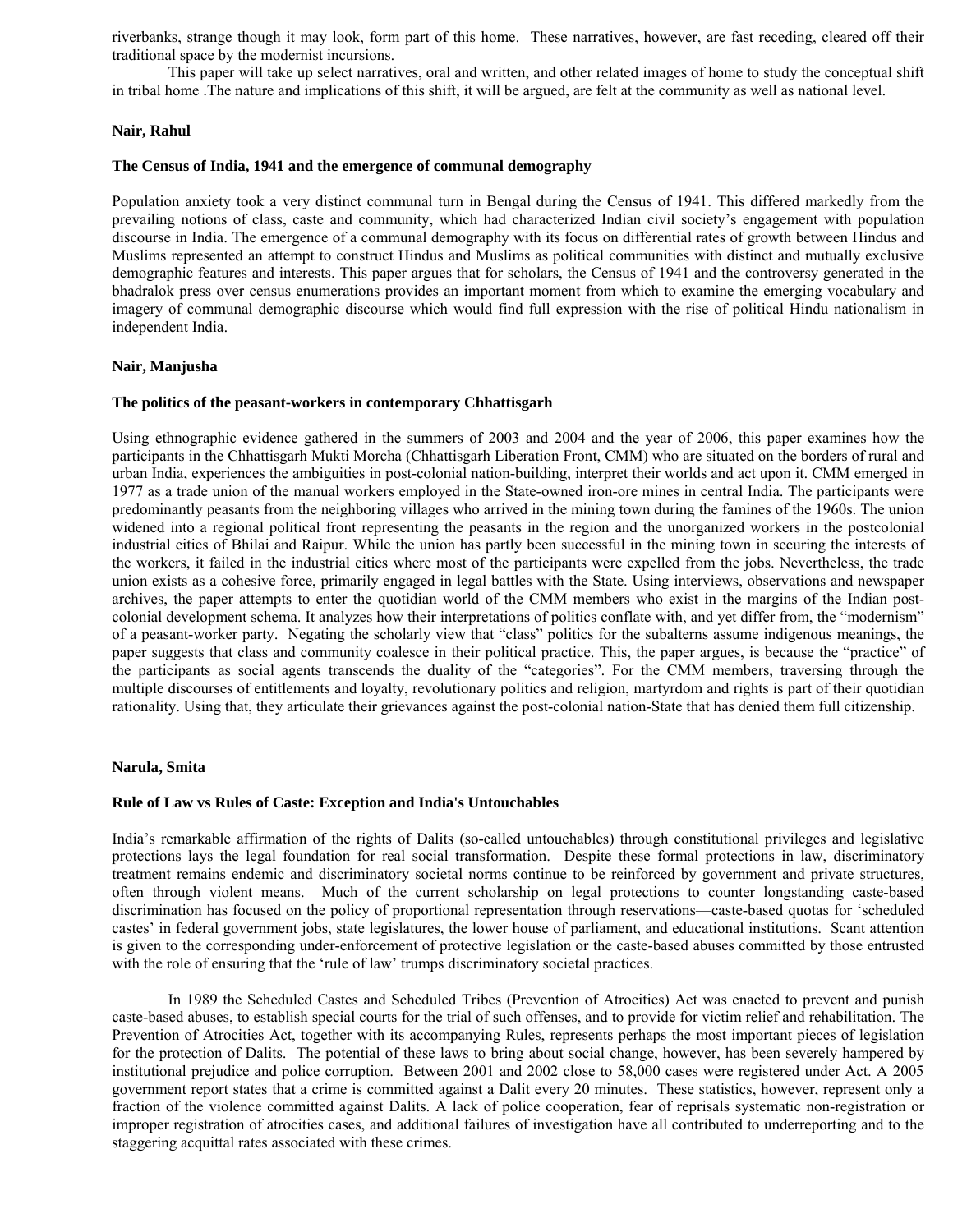India's law enforcement machinery has therefore been strategically deployed to enforce the rules of the caste system, and not the "rule of law." This paper seeks to counter the prevailing perception that constitutional and legislative protections are in and of themselves sufficient to ensure basic protections for India's most marginalized citizens. Rather than ensuring basic rights, the preponderance of such legislation has in fact served to mask the daily reality of de facto segregation, exploitation, violence and other forms of 'untouchability' practices; and has discouraged further scrutiny into the condition of Dalits and other vulnerable groups who remain outside the scope of basic protections.

# **Nayar, Baldev Raj**

# **Social Stability in India under Globalization and Liberalization**

What is the impact of globalization and, by extension, economic liberalization on social stability? Social stability here refers to a situation where relatively low levels of violence, crime and labor conflict prevail in a society. The reference to "relatively low levels" is made advisedly, since no large modern society can be entirely free of these aspects. Do globalization and liberalization promote social stability or do they undermine it? Or, alternatively, do they accentuate social instability or do they attenuate it?

The critics of globalization maintain that it definitely aggravates social instability. They see a decisive relationship between globalization and social instability. The supporters of globalization, on the other hand, disagree, maintaining instead that it advances economic welfare and therefore it is likely to improve social stability. Where does the weight of empirical evidence actually lie – in favor of the critics or the supporters?

This paper proposal seeks to systematically investigate the issue; however, it will do so, not in respect of the world as a whole, but in relation to India only. The singular focus on India is justified by the country's vast size, huge population and diverse society. For the same reasons, and additionally because a systematic comparison of the period before and after globalization will be made, the investigation should constitute a significant case study of the impact of globalization on social stability. The investigation will be carried out through a diachronic analysis of quantitative data, drawing on aggregate statistics over the post-independence period that are available in the public domain.

 In order to determine the impact of globalization and liberalization on social turmoil, it is essential to compare the period during which these social processes have prevailed with the period prior to their emergence. The post-independence economic history will be divided between (1) the period prior to globalization and liberalization, say, before 1975; and (2) the period of globalization and liberalization, consisting of several phases.

In analyzing the impact of globalization and liberalization, social instability will be examined along four dimensions: (1) crimes against the public order; (2) crimes against property, both with and without violence; (3) crimes against the person, and (4) labor conflict.

#### **Nerlekar, Anjali**

#### **Arun Kolatkar: The Dingbat Demosthenes of Bombay**

Kolatkar claims the space of the cosmopolitan Bombay but his Bombay is thoroughly and delightfully bastardized by the colonial, the global, the regional chauvinistic, and the regional global. In his poetry, he presents to us a Bombay that is at the same time living on a garbage dump but also one that is valiantly, and without any claims of victimhood, eking a living out of this dump.

In two of his last books of poems, Kala Ghoda Poems (English) and in Chirimiri (Marathi), the poet redefines the space of the biggest metropolis in India, Mumbai, by questioning the neocolonial elites who have reduced the working masses to a state of homelessness, the masses who now occupy the public spaces of parks and streets of the city. The cosmopolitan and rich Mumbai is revealed to stand on debris (literally), as a neo-colonial city that is created through land reclamation and one which stands on the backs, metaphorically, of the social refuse of the city-- the women, the beggars, the prostitutes, the strays.

This elite class comprises of those aligned with the power of the West but also those, like Bal Thackeray, who aggressively espouse a chauvinistic regionalism and who declaim against the cosmopolitan nature of the city. Kolatkar counters both these viewpoints with that of the Sant Tukaram and thus counters one political aggrandizing version of regionalism with another that includes and incorporates the world in itself. By writing in English and Marathi, and using Turkaram and Brecht to forward a vision of the city that is broader than the regional chauvinism of the reactionary politics of Bombay, Kolatkar reconfigures the definitions of "native" and "global" in his poetry. His Bombay is one that suffers because of both the regional/nativist and the colonial/global influences but also the one that is constituted by and defined by these contradictory and opposing ideological constructions.

#### **O'Reilly, Kathleen**

#### **The very personal is very political: struggles over latrines and their meanings in North India**

Mainstream policy makers recognize women's participation as a key element for the sustainability of water supply and sanitation projects. Women's preferences about construction and siting of latrines is viewed as fundamental to improvements in public health. While there is an abundance of prescriptions for how women might be motivated to use latrines, and some evidence about the gendered impacts of latrine availability, little research takes up the politics of latrine construction and siting. This paper addresses two phases of latrine construction: the marketing phase (when project staff seek to create demand for facilities); and the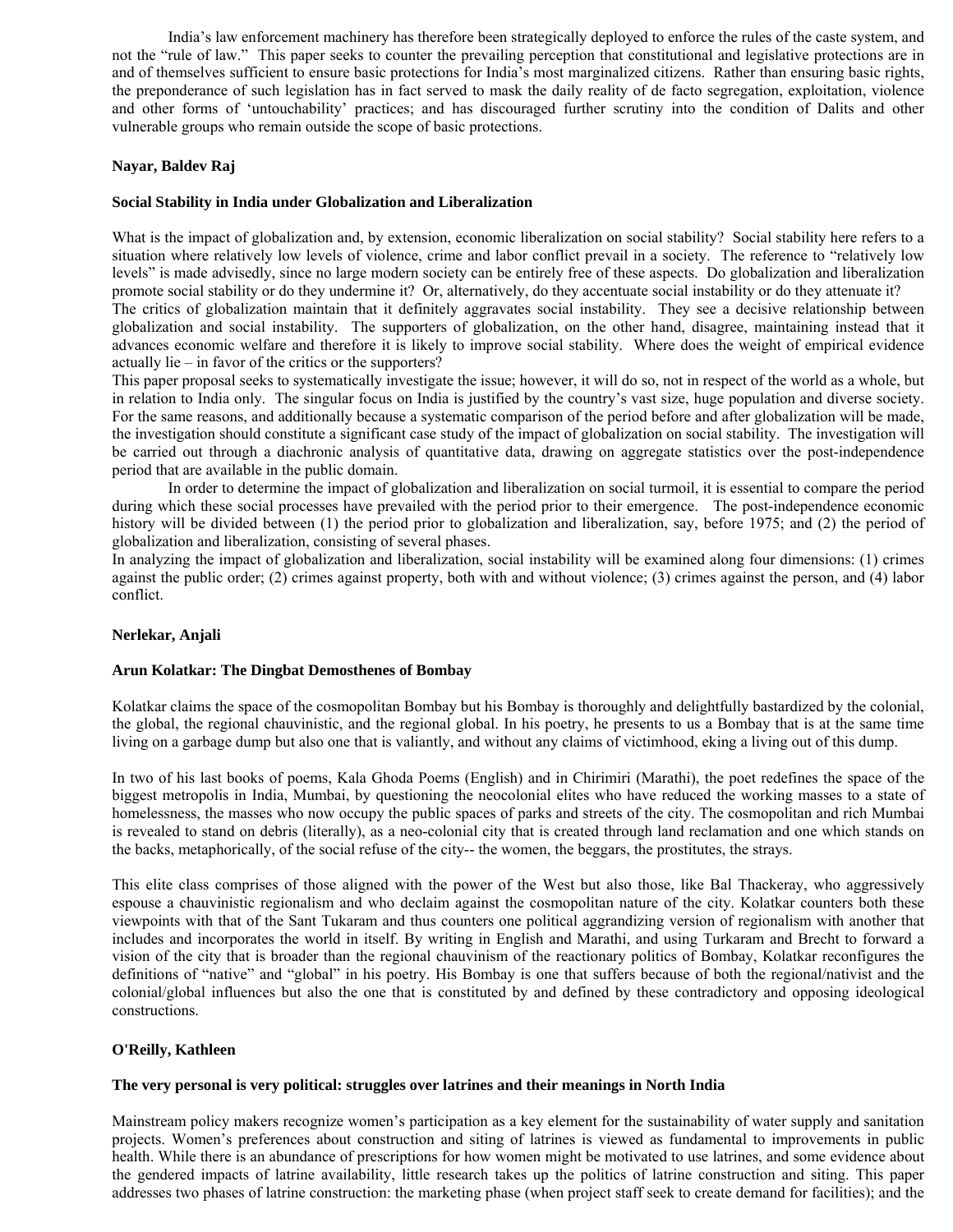usage phase after construction. Through a series of images from a Rajasthani water supply and sanitation project, I show the connections between water, latrines and village women that Indian project staff seek to develop. I then discuss the opportunities and contradictions that emerged over the course of the project due to latrines. The siting of latrines, their usage, and their acquisition played simultaneous roles in reinforcing and subverting social norms about women's access to public and private spaces and their movements within these spaces. The findings of this research apply to a broad context of water supply and sanitation projects insofar as they suggest that latrine building and usage promotion are both technical and complexly gendered, political interventions.

# **Owen, Lisa**

## **Representations of Wealth, Fecundity, and Protection at Ellora**

Representations of Wealth, Fecundity, and Protection at Ellora

The site of Ellora, located in Maharashtra, is well known for its Hindu, Buddhist and Jain rock-cut monuments. Spanning in date from the late sixth to the fourteenth century, the caves are carved with a variety of sculpted imagery. While most scholarship has focused on the site's shrine imagery (sculptures of a Jina, Buddha, and sivalinga) very limited attention has been paid to sculptures of other deities within the caves. Part of the neglect of studying "lesser" or "subsidiary" deities, however, may stem from the simple fact that Ellora's caves and their imagery tend to be studied in isolation according to their religious affiliation. Studies across the site, particularly comparisons of sculpted forms, have simply not yet been conducted. In this paper, I examine sculptures of Jain, Buddhist, and Hindu deities that express notions of wealth and well-being through their visual forms. Though these sculptures are of specific deities from the Jain, Buddhist, and Hindu pantheons, they do nonetheless convey similar themes of fecundity and abundance. Just how these themes are articulated through the different deities is explored in detail. Moreover, many of these sculptures are life-sized and located within their own shrines which clearly suggests their pivotal role in devotional activities. This paper, therefore, also questions the too common designation of these deities as "subsidiary." Their consistent presence within the cave-temples not only indicates the importance of these deities and the expression of well-being at Ellora but also suggests other functions for these sculptures. Female deities, for example, are commonly carved in liminal places -- at the entrance to the monument or flanking doorways. Their location at transitional junctures within architectural spaces is especially evident in some of Ellora's double-storied caves where these figures are found adjacent to stairwells connecting upper and lower stories. Thus, apotropaic functions of these deities -- in terms of protecting both the temple and the worshipper – is also discussed.

# **Pai, Gita V.**

#### **Mapping a Mobile Monarch: Space, Vision, and Corporeality in** *Vikkramacholan Ula*

A mere glimpse of a parading, proud king from afar weakens women with desire and wastes their bodies. Court poet Ottakuttar employs this literary device in his magnum opus, *Muvar Ula* about three successive Chola monarchs: Vikrama, Kulottunga II and Rajaraja II. In the poems, the effect of the Chola sovereign in an imaginary procession or *ula* is both heroic and erotic: the valiant king who protects and controls the territory he rules is also a handsome ruler who arouses lust in the female subjects of his kingdom. This paper focuses on *Vikkramacholan Ula*, Ottakuttar's encomium to his first royal patron, Vikramachola (1118-35) to understand the use of the *ula* genre to convey certain claims of Chola imperial vision and polity in the twelfth century.

#### **Paidipaty, Poornima**

# **The Administration of Difference: Colonial Anthropology and the Containment of Tribal Politics in 19th Century India**

Starting with the Kol Mutiny, the 19th century witnessed a series of tribal uprisings in central India. In the aftermath of such revolts, the exigencies of maintaining political order resulted in the production of numerous administrative reports, each attempting to diagnose the sources of tribal discontent. Such writings formed, I will argue, a central part in the emerging canon of South Asian anthropology, helping to shape the discipline even in its later stages. The monographs, manuals and administrative reports, produced in the later half of the nineteenth-century helped to articulate for the first time a coherent distinction between tribes and castes as social communities. Such writings invariably presumed that tribal communities were anachronistic remnants of an earlier moment in universal linear time. Guided by this belief that tribes were pre-modern vestiges, the colonial administration in central India enacted a series of protective measures, to separate and buffer pre-political tribes from their more advanced neighbours. These legislative enactments inscribed tribes as objects of a culturalist gaze, and like the fragile endangered ecologies they were frequently embedded within, were thought to require the help of expert management if there were survive the onslaught of modernity. While many of these romantic assumptions of colonial tribal anthropology were rejected by later social scientists, they nevertheless helped structure both the possibilities and frustrations of post-colonial tribal politics, and continue to inform the demands of multicultural citizenship in India today. This paper therefore will examine the specific literatures (manuals, gazetteers, census reports, and ethnographies) that comprised the larger corpus of tribal ethnography in the late nineteenth-century, in order to examine how they frames the productive tension between tribal subjectivity and modern politics.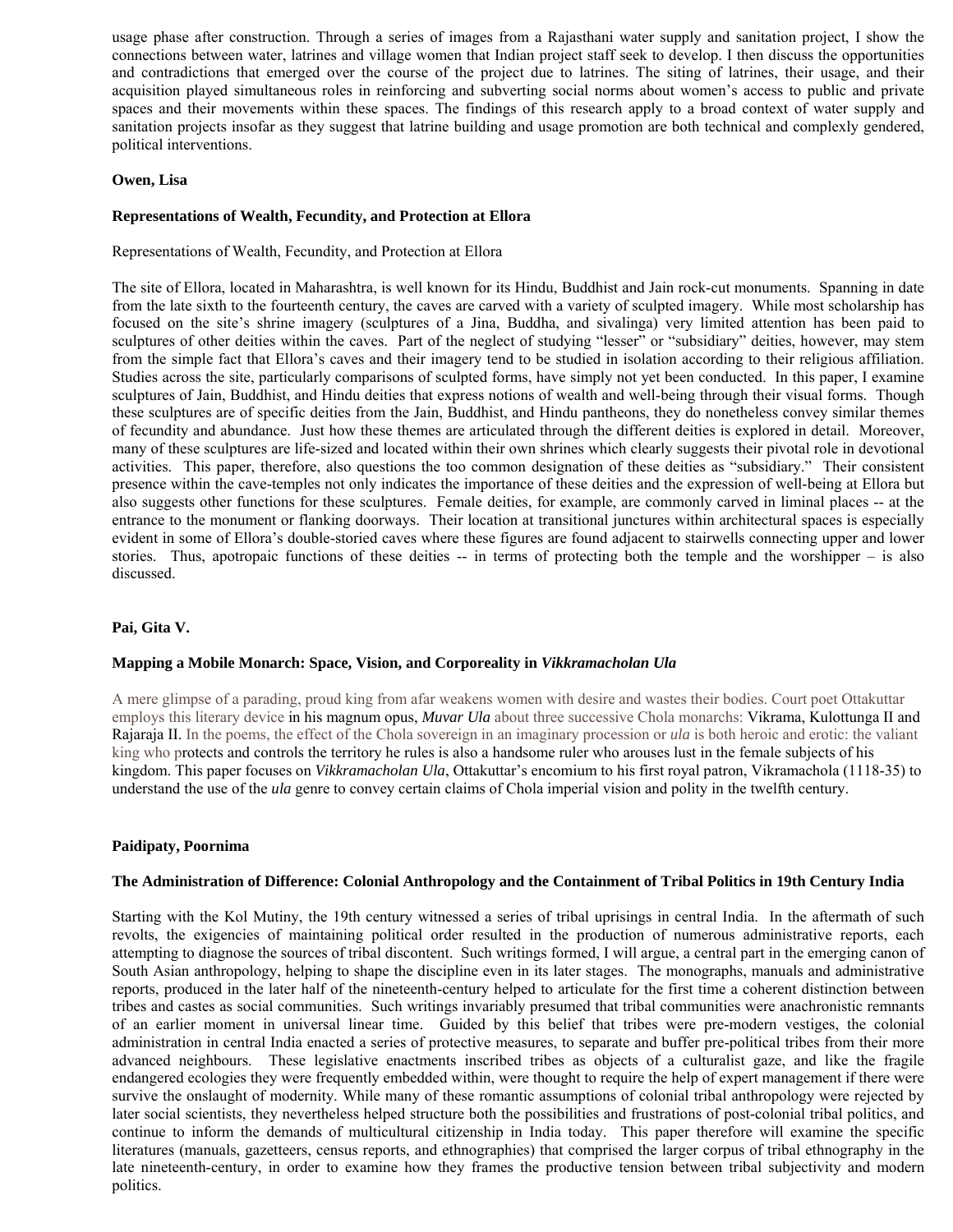# **Paik, Shailaja**

## **Dalit Patriarchy disinterred**

This paper questions the commonly-held view that Dalit women are somehow more "liberated" than high caste women. I discuss how earlier feminist critiques were directed mainly against high caste patriarchy, with most attention being given to the position of elite women in family, marriage and kinship networks. In the process, such critiques largely ignored women of lower castes, in some cases denying that patriarchy was suffered to the same extent by lower caste women. It was suggested that Dalit women, though economically deprived, lead more sexually liberated lives. This form of understanding, which in essence romanticizes the lives of Dalit women, is even reflected in the writings of Dalit ideologues like Gopal Guru and Kancha Ilaiah. The paper questions these approaches, arguing that Dalit women also face patriarchal oppression, though it has a specific quality. It focuses on the particular context of Dalit femininity and oppressed sexuality, examining the specific history of the Dalits, and their culture, religion, class, personal lives, and self-hood. It seeks, for example, to explode the myth of the 'loose' Dalit woman. The whole situation, it is argued, compels us to defend the claim of Dalit women to talk differently.

# **Patel, Youshaa Patel**

# **Tradition in Motion: Ibn Abidin in South Asian Islam**

With the growing interest in madrasas as the repository of Islamic tradition in South Asia, in this paper I begin to explore the place of Muhammad Amin Ibn Abidin (d. 1836) in South Asian Islam. Known affectionately in South Asia as Allama Shami, where Sham refers to his Syrian origins, Ibn Abidin is perhaps the last great Hanafi jurisconsult. His best known work, Durr al Mukhtar, a commentary on the Radd al-Muhtar by al-Haskafi (d. 1677) is considered by many to be the final word on Hanafi law. His works of jurisprudence are canonical texts in madrasa curriculums for aspiring jurisconsults (Muftis).

Ibn Abidin lived, taught, and wrote in Damascus, Syria during the late 18th and early 19th centuries, prior to the Ottoman tanzimat reforms that led to the codification of the Mejella. Yet during Ibn Abidin's life, Damascus still witnessed transformations resulting from European influence and intervention. Wael Hallaq argues that "the writings of Ibn Abidin…do reflect a certain sense of subtle and latent impatience with some constricting aspects of tradition."

Attempting to manage this ongoing tension between a proliferation of local social practices resulting from these transformations and the limitations of universal norms, Ibn Abidin authored an important treatise on custom, Nashr al-Urf, The Diffusion of Custom. In the treatise Ibn Abidin attempts to work within the Hanafi legal tradition to legitimize a plurality of local social practices.

This project is very important for the rhetorical project of Indian polymath Shibli Nu'mani (d. 1914) who translates and comments in Urdu on the Arabic treatise in Maqalat e Shibli. Towards the end of his commentary on Ibn Abidin's treatise, Shibli rhetorically queries, "After (reading) such texts who can argue that in Islamic law, progression and the capability of coping with the exigencies of necessity does not exist?" Shibli thus argues through the mouthpiece of Ibn Abidin that Traditional approaches to Islamic law maintain an ability to accommodate pluralism in local social practices.

By focusing on this brief intellectual encounter between Shibli Nu'mani and Ibn Abidin, I wish to explore the dynamic mobility of the Islamic tradition across networks of knowledge between the Middle East and South Asia while destabilizing the perception that these geographical entities are distinct and hermetically sealed.

#### **Patel, Geeta**

#### **Financial Affect: Renumeration and the Nation**

Colonial pensions were the financial forms through which claims to intimacy were adjudicated, and consolidated in law. This paper examines political, military and civil pensions given to "faithful" soldiers, mutineers and political pensioners who were both inside and outside the battles of 1857. In the aftermath of 1857, I argue that differenciated notions of self and family, producing genealogies of origin and reproduction, are carefully constructed and carried over from pre-1857 discussions of fraud and pensions. Some of the questions I raise are: How does the embodiment of sexuality transform these concepts of self-hood, and kinship ties? How can renumeration of a (native) body inform us about its failure and its worth?

## **Patel, Alka**

### **Nation, Myth and Memory: Modern Receptions of Ghurid Architecture**

This paper focuses on the place of architecture patronized by the Ghurid rulers of the 12th and 13th centuries in modern nationalist discourse. In addition to considering the discursive role played by the Qutbi Mosque ('Quwwat al-Islam') in Delhi, this paper questions why monuments west of the Indus, also attributed to Ghurid patronage, typically do not figure in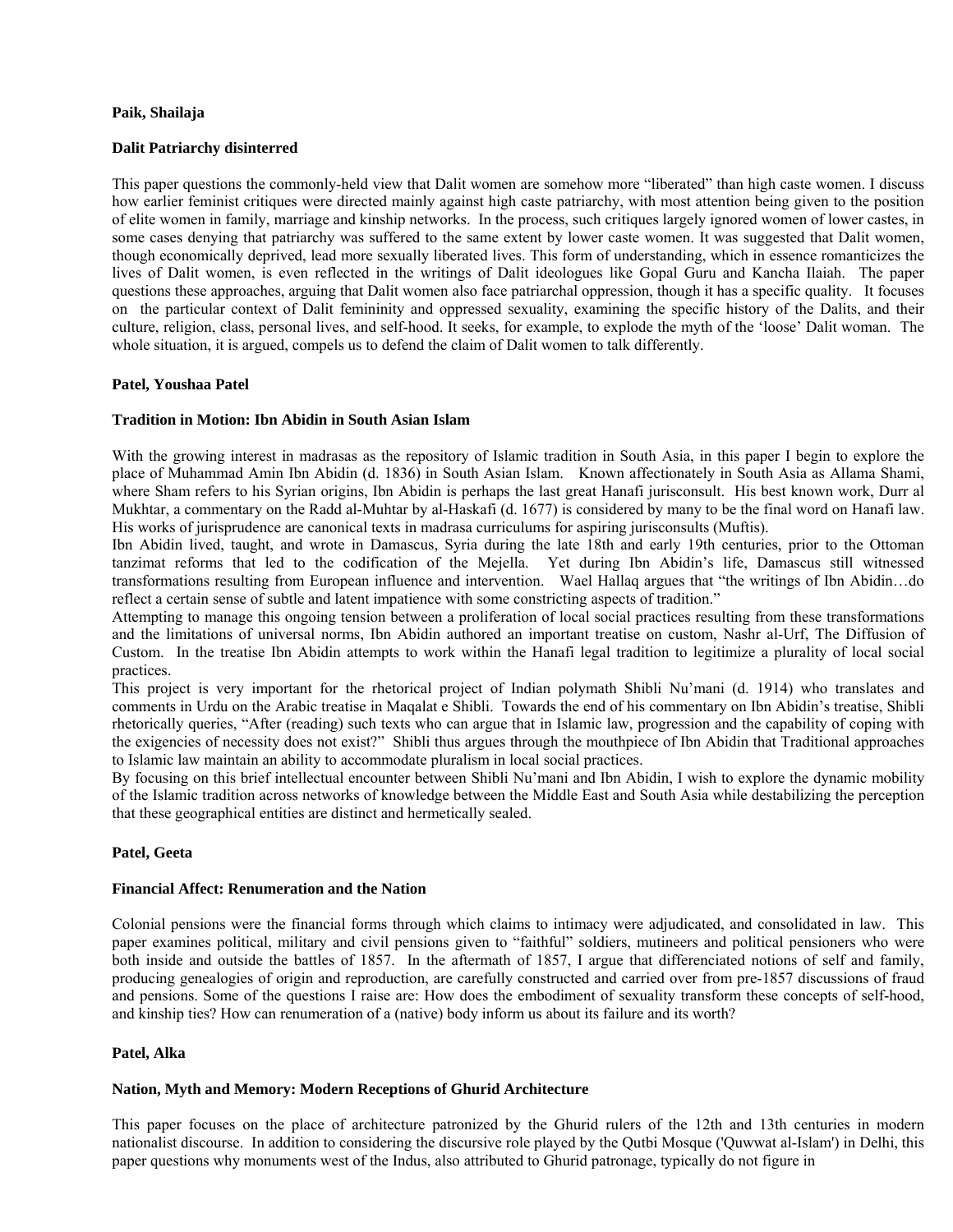the same nation-building discourses. I propose that these monuments could not serve the same function because the cultural and political environments in which these architectural sites were first built have influenced their symbolic potential and their ability to be appropriated by the modern nation.

**Paulose, Saira** 

#### **Politics of Identity and Construction of Imagined Homeland: A Comparative Analysis of Namesake and Born Confused**

Drawing on critical theories of transnationalism and diaspora, this paper explores the multiple ways in which homeland is imagined/constructed in the diaspora and its myriad influence on the identity formation of second-generation Indian American women characters in fictional narratives. Given the significance of minority cultural productions like Namesake and Born Confused in the diaspora, this paper also focuses on the representation of actual homeland in these diasporic cultural productions and its ensuing effect on second-generation identity formation. Contemporary scholarship on the politics of identity of secondgeneration South Asian Americans has mainly focused on the negotiation of "hybrid" identities through popular culture like Bhangra music and hip-hop. While it is important to understand the "hybrid" identity formations through the analysis of public culture, these conceptions, however, do not capture the unique ways in which cultural producers, informed by their own experiences in the diaspora, create distinctive identities for the women characters in their fictional narratives and how it is consumed by the mainstream media.

Using in-depth analysis of two contemporary Indian American fictional narratives –Lahiri's Namesake and Hidier's Born Confused – this study seeks to reveal the intersectionality of actual and imagined homeland in the identity formation of secondgeneration women characters. It is important to center the experiences of these women characters in a discourse in order to show how women, instead of being just victims, are active agents in negotiating their own identity in the challenging circumstances of the diaspora. I argue that, in Namesake and Born Confused, the second-generation women characters actively employ their Indian-ness by selectively choosing aspects from both the imagined as well as actual homeland that they are exposed to while growing up in the diaspora. Therefore, by focusing on the second-generation Indian American women characters and their identity politics in fictional narratives, this study underscores the agency of women in negotiating their identity and also reveals the significance of actual and imagined homeland on second-generation identity formation in the diaspora.

#### **Pemberton, Kelly**

#### **An Islamic Discursive Tradition on Reform as Seen in the Writing of Deoband's Maulana Taqi Uthmani**

Two somewhat oppositional views have colored prevailing opinions about the Deoband movement and its most prominent spokesmen: one, represented by contemporary international political discourse, sees the Deoband movement and its affiliated institutions – most notably the madrasa, or Islamic school – as overtly political, while another, represented by what may be called the "interiorization" thesis, sees movements like Deoband as largely quiescent and apolitical, concerned more with the perfection of the faith of ordinary, individual Muslims (and concomitant denunciation of what is seen as un-Islamic), and less with the establishment or assertion of an Islamic political agenda. This paper seeks to complicate these two views by examining a select body of legal work by the prominent contemporary Deobandi scholar, Maulana Muhammad Taqi `Uthmani.

 While assessing `Uthmani's contribution to what might be termed a "contemporary discursive tradition" of Islamic reform, I focus upon two key tensions that emerge in his writing: between the idea of a "universal" Islam guided by the principles of Shari`a, and the particularities of Hanafi jurisprudence in contemporary Pakistan; and between Uthmani's own apparently contradictory uses of taqlid (imitation of precedent) and ijtihad (independent reasoning). The paper argues that 'Uthmani's teachings carry broader implications for a recasting of reformist movements in Islam today, one that envisions them as part of an ongoing, and dynamic construction of religious authority.

Also, I propose that Uthmani and many of his like-minded Deobandi `ulama draw upon a specific set of discourses that allows them to both construct their own context-driven meanings of Islamic Shari`a and to portray these meanings as nothing more than a transposition of a larger meta-narrative about Islamic Shari`a that is presumed to be self-evident. Paradoxically, in their articulations of stable, fixed meanings of Shari`a, these religious intellectuals seem to deny a place to unqualified absolutism. More so than the homogenizing rhetoric of their literary output might initially suggest, their use of discursive strategies to elucidate matters of Islam evinces what Amir-Moazami & Salvatore have referred to as "internal interventions" that continue to transform religious authority in Islam.

#### **Phalkey, Jahnavi**

#### **Doing science, making state: Nuclear research and state formation in India**

When and how do 'statist' ways of knowing get constituted in the first place – and when does the priority of the state get established in constituting 'governmentality'? This paper will explore these questions in the context of the Indian Atomic Energy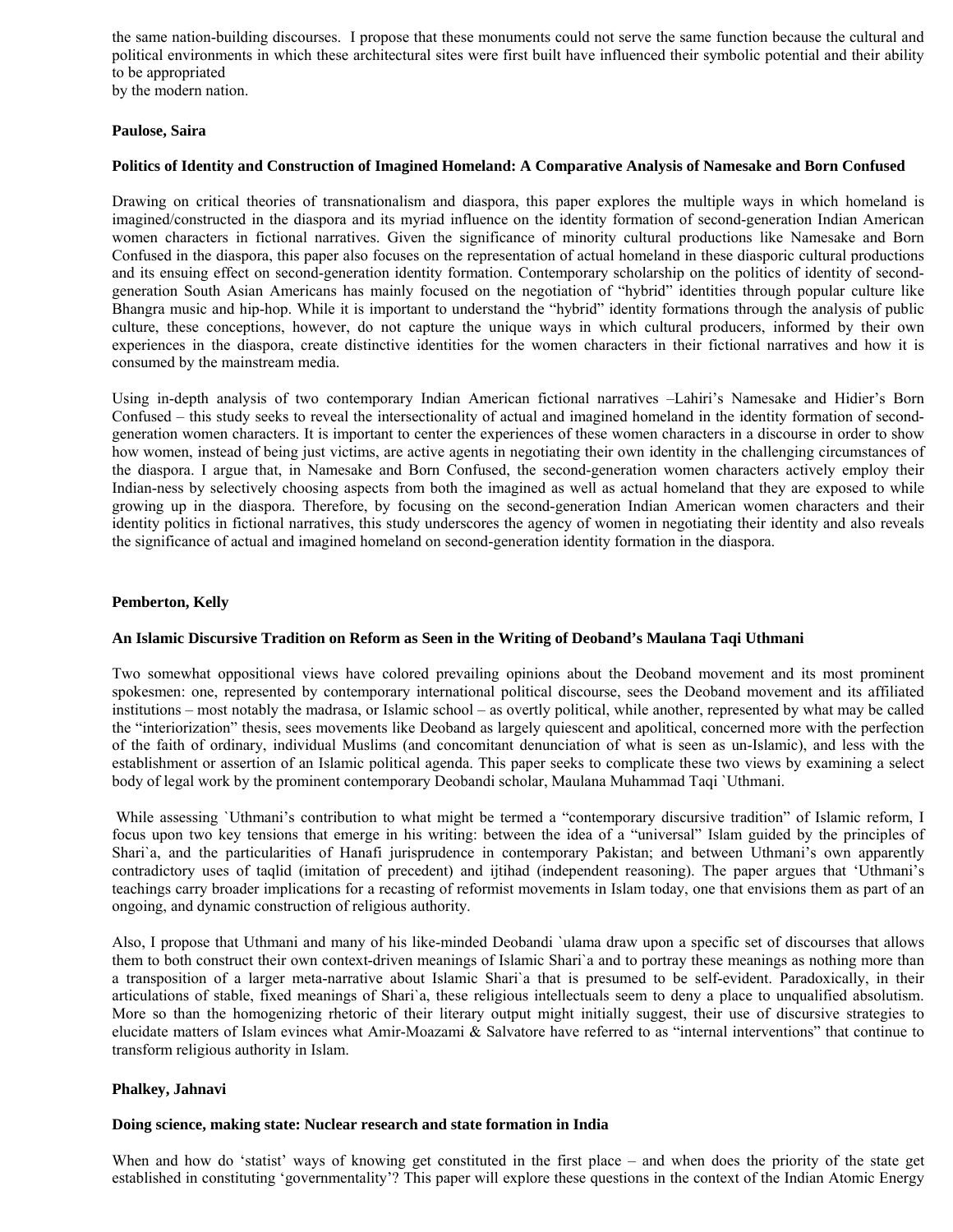Commission's policy on nuclear physics education and research in India. Ideas of a new state for India were fermenting for sometime before independence and with freedom came the anticipated moment to recast state apparatuses as ones befitting a sovereign nation-state. Increasingly as Indian independence became imminent, the idea of building national institutions began to take priority. With the use of atomic bombs over Hiroshima and Nagasaki, nuclear physics was now a matter of warfare and got enmeshed into the business of states. The end of WWII coincided with accelerated plans for transfer of power to India and neither the exact form of the new state nor the shape of post-war nuclear research was self-evident. It was in their ideas of making of the state that the Indian physicists were seeking to make feasible their research agenda. In the rhetoric of what the new state would look like lay the constraints on legitimately possible research pursuits. The importance of co-production of the state and the scientific community in independent India cannot be overstressed.

# **Pinney, Christopher**

### **Designer Discontent and Political Violence in Rang de Basanti**

If cinema does indeed 'reflect' society, how might we understand Indian cinema's pre-occupation with the violent heroism of Bhagat Singh, and its converse disinterest in Gandhi? Rang de Basanti is Hindi cinema's most recent engagement with the revolutionary legacy of the Hindustan Republican Socialist Association. Does it represent the embourgeoisment of HRSA ideology, a kind of 'designer discontent', or is this (to invoke Jacques Attali) film as 'prophecy'?

# **Pinto-Orton, Nancy**

# **Religious Sanctuaries and Ceremonies in Coastal Communities of Mandvi and Mundra**

The material presented here is part of a larger ethnoarchaeological study about long distance sea-faring trade between the Red Sea and Gujarat, India. Through the study of traditional construction techniques of wooden ship and boat building, the daily round of maritime communities comes to life, revealing a complex interaction between material culture and religious belief. Little did I know that the nuts and bolts of ship construction would lead me to stories about saints, gods, and goddesses of the sea who saved vessels and crew from imminent drowning in raging waters.

In this paper I highlight the temple complexes found in Mandvi and Mundra, Kachchh where seafarers and shipbuilders worship. The system of belief is interpreted through the concepts of ethos and worldview as proposed by Geertz (1973). The social traditions found in coastal Kachchh envelop a culture of religion that infuses all aspects of life, something that creates order from chaos, something that explains and makes sense of a world of extreme uncertainty.

The Kharva Samaj Ratnagar Sagar Temple of Mandvi, the Khazipir/Shah Murad Pir Tomb Complex of Mundra, and the ceremony (naroj) for setting sail are emphasized. Each demonstrates the integration of religious practice across communities in the coastal regions. The syncretism of religion in activities related to the sea that I observed not only provide a metaphysical foundation to the wooden ship and boat building industry but also abstractly bestow security for trading journeys throughout the Arabian Sea. This study of maritime culture in the recent past sets a stage for the changes that have occurred in Kachchh over the next 25 years.

### **Prasad, Ajith**

# **The Chronological and Cultural Context of the Harappan Cultural Remains at Jaidak in Gujarat.**

This paper will present an overview of the recent excavations at the Harappan settlement of Jaidak in Pithad village of Jamnagar district, Gujarat. This site is one among the scores of Harappan Chalcolithic sites located along the Saurashtra coast of the Gulf of Kachchh. Located on the right bank of the Aji river, it covers an area of more than 11hectares. The settlement appears to have well demarcated higher and lower segments, each protected by massive walls. Although the settlement organization shows the typical bipartite plan of the Classical Harappan culture, few Classical Harappan artefacts are found in the excavations.

The entire 2.30m cultural deposits unearthed in the excavation at the site primarily belong to the so-called Sorath Harappan, which show two sequential stages of development. These two stages – Period IIA and IIB – reflect the general trend in the overall evolution of the Harappa culture and its economic growth in the region. The early stage, Period IIA, is culturally and chronologically comparable with nearby sites, and dates to around 2200 to 1900BC during the final stage of the Harappan period. The bipartite planning and the construction of fortification wall around the higher settlement started in this early stage. An outer fortification protecting the lower part of the settlement was built either towards the end of this phase or in the beginning of the Period IIB, which has been dated within 1900 to1700BC time bracket

The massive fortification wall is testimony to the economic status of the site during the Harappan period, and yet the site does not appear to have been a major craft activity center. There is little evidence of stone bead working at the site, however there are some indications that it participated in the larger trade networks with other Harappan bead making settlements in Gujarat. This site may help us to understand how regional sites that are located far away from the major urban centres, but close to the resource areas, integrated themselves in the overall Harappan economic network. The economic influence of Jaidak in the Period IIA may have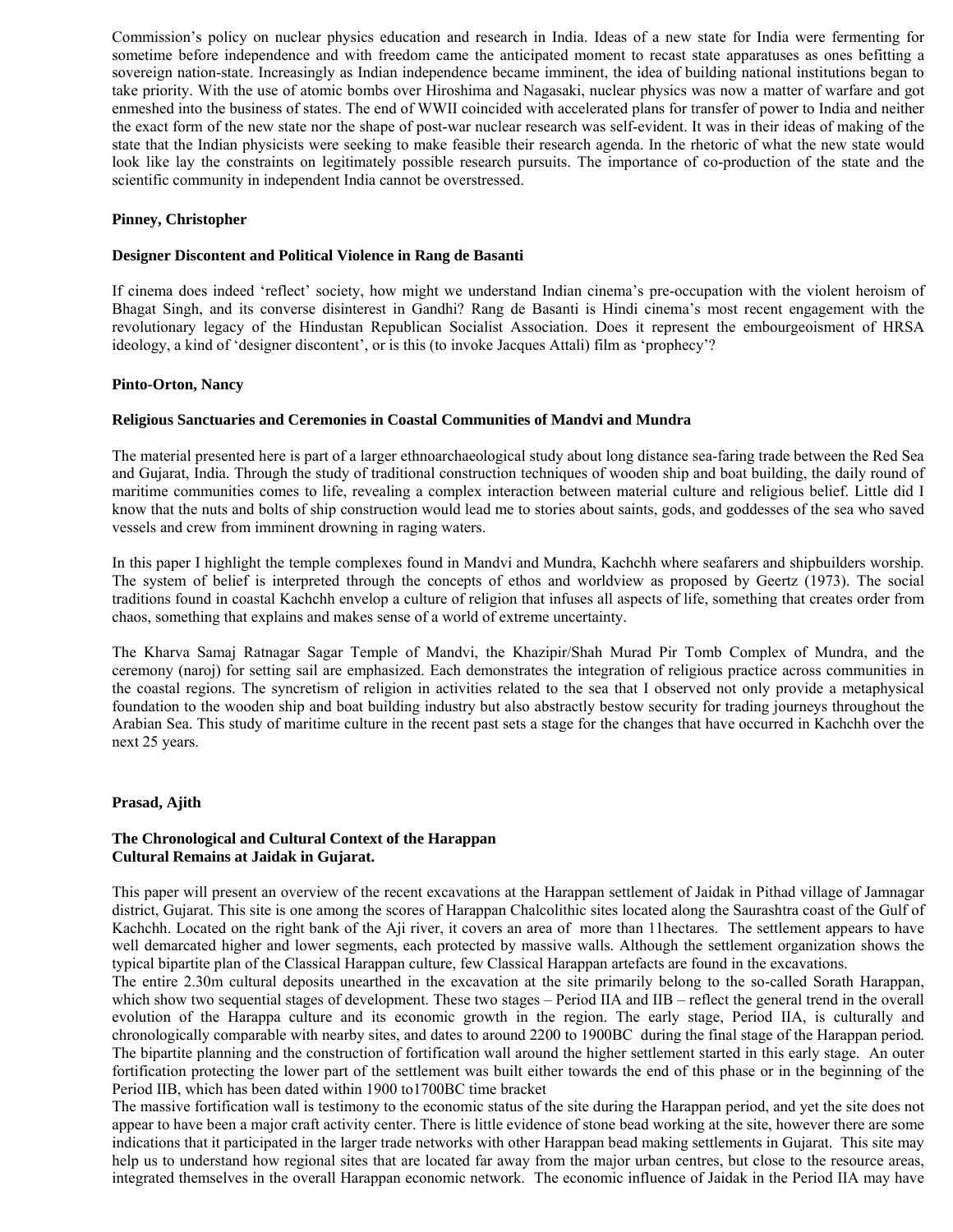derived from the efficacy of this network as long as it lasted. The site appears to reflect the fluctuating economic fortunes of the Indus civilization in the beginning of the second millennium BC.

# **Prasad, Srirupa**

### **Consuming Hygiene: Medicine and the Marketplace in Late Colonial**

Advertisements on health care and hygienic products created and circulated conceptions of women in Bengali media, as in much of the rest of the world, between the late 19th and early 20th centuries. As women in the early 20th century became one of the principal targets and agents of advertisements on hygiene and well-being, gender expressed itself in and through the purposes, problems, issues, and places that were defined as concerns of women and their natural activities. This paper explores the development of a medical marketplace and patterns of medical consumerism in Bengal and India between the late 19th and early 20th centuries. More specifically, through an analysis of advertisements for hygienic and medical products, this paper investigates the commodification of hygiene as a modern practice. This paper studies some of the ideologies and strategies through which the medical marketplace became an indispensable linkage between the objectives of and the means to create a modern agenda on preventive medicine. In particular this paper looks at two phenomena in the production of this medical marketplace: Firstly, there was a marked pluralism that characterized this medical domain, with allopathic, unani, and homeopathic medicine, with each vying for legitimacy. Second was the gendered nature of this marketplace, which was expressed through the dominant trope of domesticity.

# **Preston, Charles**

# **Substituting for the Pasu as Practice and Power**

Substitutions for the pasu, the animal victim, in Vedic sacrificial performances are common in both historical and contemporary practice. Scholarship on the subject has neglected for too long to analyze substituting as a ritual strategy in the terms of practice theory. Following the practice theory and concept of a ritual logic suggested by Pierre Bourdieu and the theory of ritualization advanced by Catherine Bell, I attempt both to add substituting to the theoretical discourse on practice theory and to explain the practice of substituting for the pasu. To do so, I suggest a focus on "substituting," the ritual strategy that has too often been theoretically objectified into "substitution," an overused word which normally denotes the ritual symbolism of the use of substitutes or the abstract concept of the act of using a substitute. Substituting, the embodied act of strategically using a substitute, is always carried out in discourse with various power relations, such as those which obtain as a result of: marking between substituting and non-substituting performances, authorization by a text and realization by a practitioner, differentiation by class, and the attempt to create an orthodoxy as it differentiates itself from what it terms heterodoxy. In terms of this last issue, the modern push by certain groups to create a Hindu "orthodoxy" encourages this use of substituting for the textually prescribed (now proscribed) pasus while ironically favoring ancient practice. This "orthodox" use of substituting for the pasu, and other instances and aspects of the practice, are made more understandable by the practice theory re-reading presented in this paper.

### **Puri, Siddarth**

# **Photographing the Margin: Power and Agency in Contemporary Hijra Portrayals**

My paper focuses on contemporary photographic representations of hijra (transgendered) communities in India paying close attention to the relations between the metropolitan photographer and her photographed subjects. A number of artists, notably Dayanita Singh and Tejal Shah, have forged relationships with hijra communities in urban centers across India and produce artwork related to these interactions.

Based on extensive fieldwork in Delhi and Mumbai among hijra communities and the artists who represent them, my paper examines how the photographer has assumed the role of gatekeeper, spokesperson or intermediary, and acquired exclusive license to "artistically" represent these communities, which have rich and long-standing performative traditions of their own.

In examining the reception of these photographs among hijras, I explore how agency and identity are enacted within the space of these internationally circulating photographs. By raising questions of authorship, marginality and intersubjectivity, I intervene in the discourse on contemporary art practice in India, which tends to focus narrowly on the photographer's avant-gardism or formal qualities of the work of art.

### **Rahaman, Muhammad**

### **Social legitimacy of the Parliament of Bangladesh**

The social legitimacy of a parliament is an important aspect of assessing the relationship of accountability between the legislature and the executive. The issue is even more important for countries like Bangladesh that have experienced regime change but where democracy has yet to be consolidated.

This paper examines the social legitimacy of the parliament of Bangladesh. More specifically, it seeks to explore: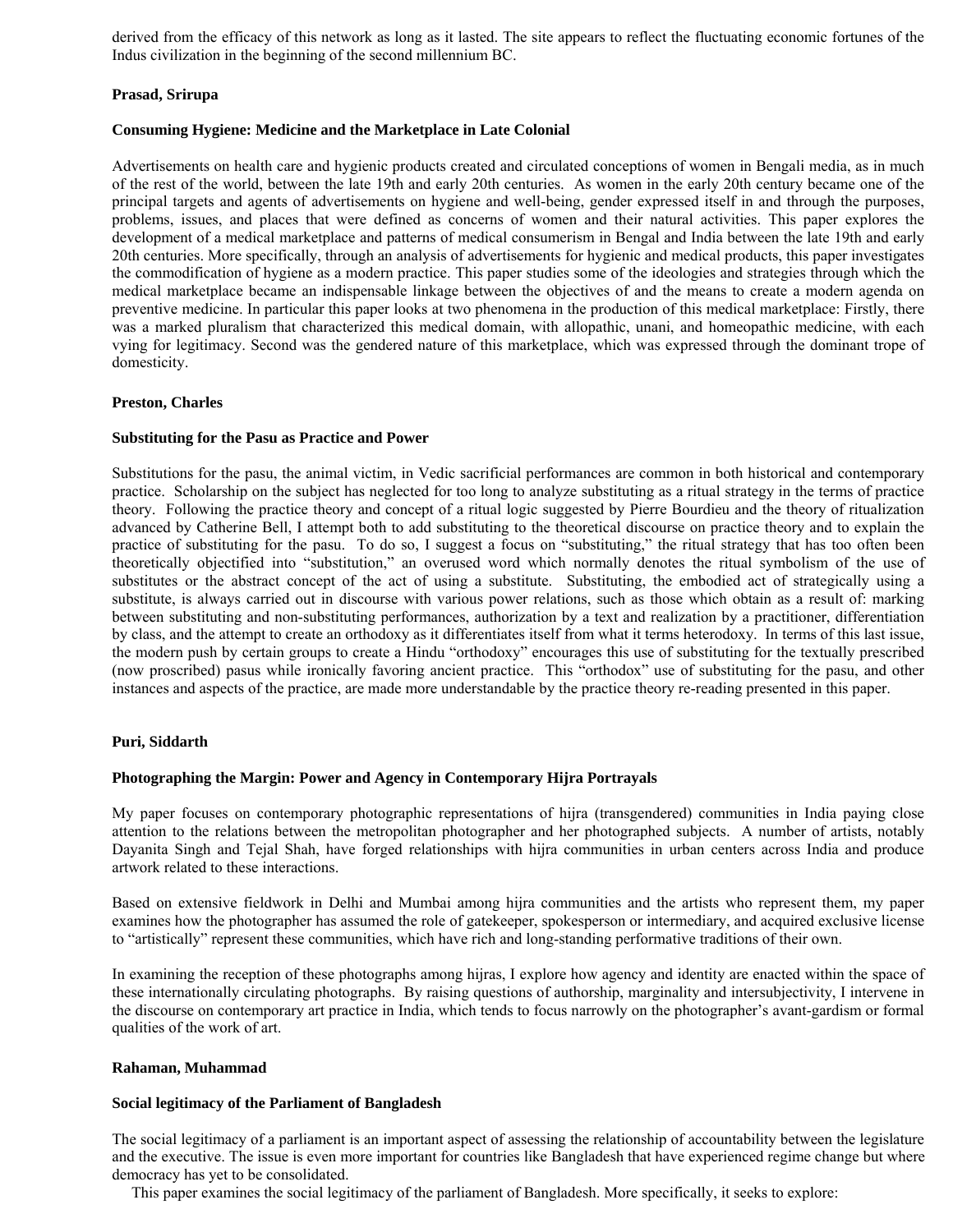- To what extent are the mass and elite publics in society supportive of parliament?
- Is it respected and trusted?
- Is parliament seen as a "rubber stamp" or is it believed to have the ability to exert influence on the executive?
- Are the MPs seen as self-seeking and corrupt, or as competent and hardworking?

With a view to answering the above questions, this study gathered information from two sources: primary and secondary. The primary information is interviews with representative elites and masses, and parliamentarians in Bangladesh, as well as with the parliament secretariat. Secondary information is based on research in the field, journals, and local newspapers. This study has found that the Bangladeshi public is seemingly disgruntled with the performance of both the parliament and parliamentarians. Said another way, elite and mass opinion do not support the performance of the parliament. Further, parliamentarians, whose role is crucial for parliament to function, are seen as self-seeking and corrupt; rather than competent and hard-working. Their corruption, which pervades national to local life, creates a negative impression about the parliament around the country. Likewise, due to numerous political, legal, and structural problems, power is increasingly concentrated in the hands of the executive making parliament a rubber stamp of the cabinet.

It should be noted here that parliamentarians are the driving force of the parliament. They are expected to play a critical role in strengthening the practice of accountability. Their willingness and ability are crucial in this respect. However, this willingness and ability are being affected by the party politics, the lack of resources and time, and quality and competency. For all practical purposes, the ineffectiveness of parliament and its committees, the non-observance of parliamentary behavior of the MPs (such as boycotts), along with corruption are all issues that have made the parliament in Bangladesh less-than-trusted by the people, and thus lacking social legitimacy.

# **Raheja, Gloria Goodwin**

# **'Rambles and Recollections': William H. Sleeman and the production of colonial ethnographic method in India in the first half of the nineteenth century.**

In her 1999 paper entitled "Shurreef, Herklots, Crooke, and the Qanoon-E-Islam: Constructing An Ethnography of 'The Moosulmans of India,'" Sylvia Vatuk provided a masterful argument for the need to acknowledge the heteroglot and dialogic nature of early colonial ethnography, and the ways in which these aspects of the colonial production of ethnographic knowledge in the early part of the 19th century became less evident in the latter decades of the century, especially in William Crooke's later emendations to the original 1832 publication of the Qanoon-E-Islam. In my own 1996 and 1999 work on 19th century colonial ethnography, I discerned a somewhat similar shift in the ways in which conversation, dialogue, debate and negotiation amongst Indian commentators were sometimes acknowledged in the ethnographic writing of the first half of the century, but erased in publications after 1860. In this paper, I examine the ethnographic writings and correspondence of W.H. Sleeman, produced in the 1840s, and suggest that the dialogic and heteroglot quality of his ethnographic observations was not found in later ethnographic writing that supposedly relied upon his texts (that of William Crooke for example), and this represented a fundamental change in colonial writing about Indian society and in the politics of colonial rule. I argue here that earlier colonial ethnographies such as those written by Sleeman were not averse to acknowledging the contradictions, debates and disagreements that characterized Indians' own relation to their "culture," but that after 1860, this aspect of Indian culture itself was obscured, as colonial administrators sought to construct visions of an abstract, dehistoricized and essentialized "culture' and "custom" that supported late 19th century colonial political agendas.

### **Rahman, M. Raisur**

### **Mera Mazhab: Religion in the lives of qasbah-based Muslim Intellectuals**

This paper engages itself with issues of religion as perceived by Muslim educated gentry residing in qasbahs (loosely translated, small towns or large villages) of colonial North India. South Asian Islamic Historiography has for long focused on the history of ideas around personalities living in certain prominent centers such as Delhi, and Aligarh. Qasbahs, as inheritors of a strong Islamic literary tradition, produced many intellectuals of considerable depth. Focused on the qasbahs of Rudauli, Amroha, and Bilgram, this paper shall focus on some such individuals who were prolific about their identity as Muslims, especially when faced with colonial modernity.

Drawing upon the qasbah-intellectuals' autobiographies, monographs and essays on religion and religious issues, correspondence, biographical anthologies, and memoirs, I attempt to look into the various trends of religious thinking. What did religion mean to such intellectuals? How did their background affect their thoughts on religious affiliation? What impact did they see modern colonial ideas could have on their religion as a way of life? Last but not the least, how did they work out a way to accommodate various indices of modernity into their lives as Muslims? These are some of the questions that need to be analyzed at the level of qasbahs to better understand what religion meant to Muslims in South Asian context.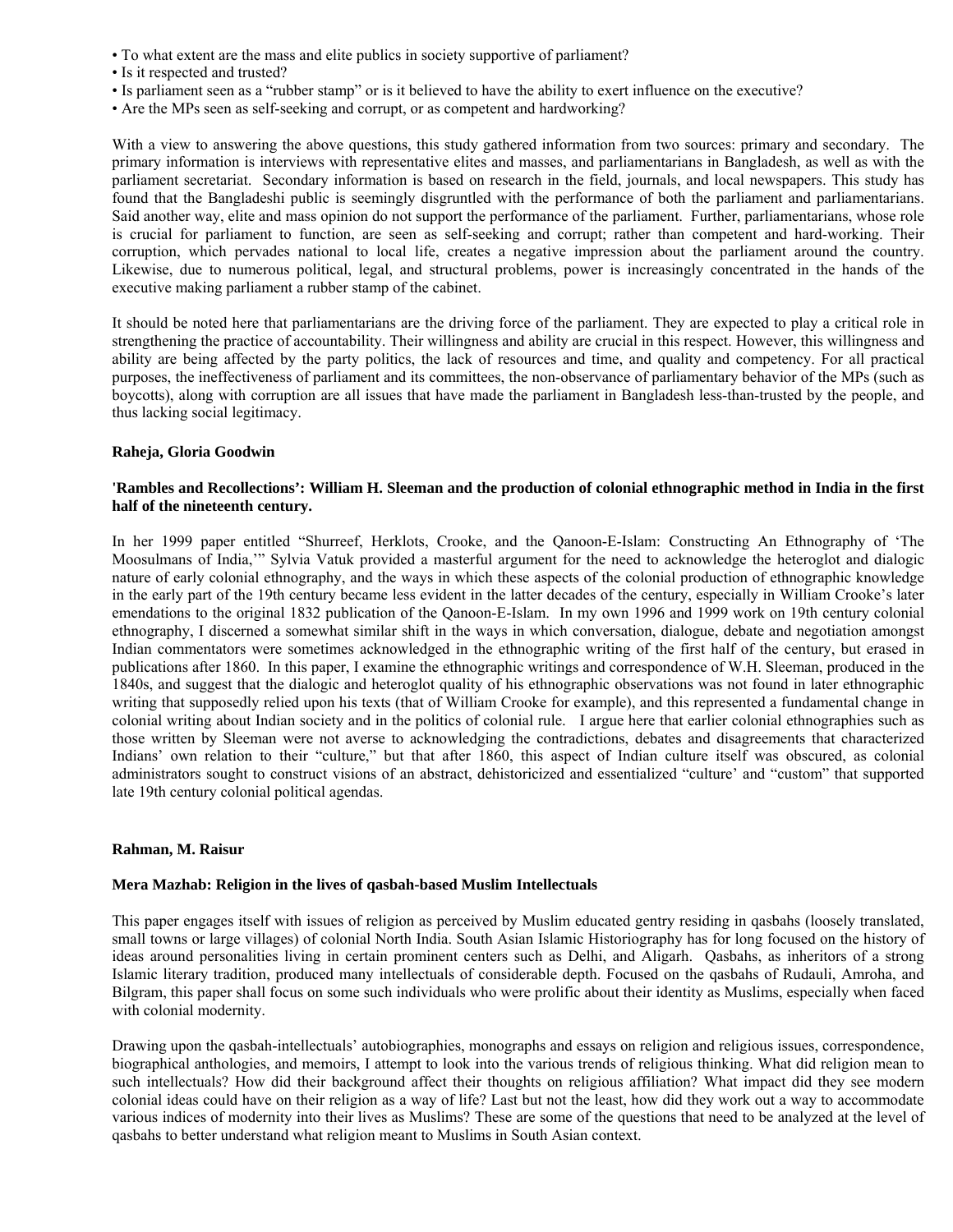### **Rai, Amit**

# **The Ittafaq-image in India's New Media Assemblage**

This paper comes out of the broad assumption that, in liberalizing India, cinema—its cultures, imagistic regimes, technologies of sensation, and segmented audiences—is undergoing a phase transition as it is refunctioned in new media ecologies. One way of gauging this transformation, I aruge in this paper, is to follow the changing dispensation of what I am calling the Ittafaq-image. (Ittafaq is derived from an Arabic compound whose semantic range includes, accordance, harmony, accident, conspiracy, agreement, concord, chance, event, opportunity.) As a particular combination of sound, vision, and tactility, the Ittafaq-image has historically erupted when the chance encounter between two soon-to-be lovers suspends the narrative between plot and song. In other words, the transition from chance encounter to harmonious heterosexuality defined the range of the Ittafaq event. Bodily, this suspenseful transition was often experienced as a mini-interval given the habit of many viewers to step out during songs, a kind of formal punctuation in the unfolding of a Hindi-Urdu film. But what happens to the Ittafaq-image when chance and harmony are severed and refunctioned through statistical probability and the algorithms of insurance? We know that at the level of its productive base (financial security, multiplex exhibition, and its circulation as brand-content across a variety of technological platforms), Indian cinema is literally feeling the effects of the explosion in insurance. From catastrophe bonds to protection against "riot, strike, malicious damage," new insurance products are changing everyday life in India through the meshed strategies of a biopolitics of security, capitalizing on new sources of surplus value, and the mastering of a future no longer in thrall to chance. Taking as our point of departure the changing visual and aural styles experienced at the interface between various media platforms, I will argue that from the suspense of an older Ittafaq dispensation the event of chance has emerged as the dominant and thoroughly paradoxical habituation of India's new media assemblage.

# **Raj, Selva J.**

### **Globalization and Indian Women's Autonomy (co-presented with Bindu Madhok)**

 Frequently, the academic discourse on globalization in developing countries like India focuses on the economic and political effects of globalization, ignoring the shifts and changes it has produced in the underlying ethical and religious values and perspectives of the people affected. In contemporary India, globalization presents new possibilities and avenues for young, educated, urban women to free themselves from the restrictive cultural, moral, and religious norms that have traditionally defined women's gender roles, allowing them to develop a new sense of autonomy in the personal decisions and choices they make in terms of career, marriage, and family. A popular trend among a growing number of these women is their willingness to pursue unconventional lucrative careers that sometimes require frequent solitary travel, prolonged absences from family and home, and adopting non-traditional lifestyles. While these new-found careers are purported to yield significant economic, social, and psychological dividends which help bolster women's sense of personal autonomy and self-empowerment, they also necessitate some compromise and modification, if not complete renunciation, of cherished traditional cultural, moral, and religious values and a redefinition of gender roles. Based on recent fieldwork in Calcutta, India, our interdisciplinary paper explores the specific challenges encountered by educated, urban, young women in the wake of globalization and how they negotiate traditional norms and expectations as they seek to redefine their autonomy and self-identity.

Bindu Madhok is Chair & Professor of Philosophy with research interests in ethical theory and its application to public policy, globalization, leadership, the environment, and science, as well as in cross-cultural ethics.

Selva J. Raj is Chair & Professor of Religious Studies with research interests in grassroots women's movements in contemporary India, popular Christianity in India, diaspora studies, and Hindu women spiritual leaders.

### **Rajagopalan, Mrinalini**

### **Between Masjid and Monument: Muslim Subjects and the Consumption of Delhi's Cultural Heritage**

The Purana Qila is backdrop to a week long festival of Indian classical dance. Peenaz Masani sings ghazals in the shadow of the Qutb Minar. Every winter, images of Delhi's many Islamic monuments circulate the urban sphere in the form of glossy posters, brochures, and ephemera. Through these images the body of the monument is consumed as a synecdoche for Delhi's identity as a historic center of bourgeois culture. This is largely an aesthetic consumption, where the monument appears as apolitical image an icon where national culture trumps religion.

But these images of Delhi's Islamic monuments belie the contestations surrounding the city's aesthetic and cultural identity. In this presentation I refer specifically to a series of protests where Delhi's Muslims asserted their right?to enter and pray within the many historic mosques of the city. By virtue of their antiquity, these historic mosques fall under the preservation mandate of the Archaeological Survey ?of India (ASI) and are subject to the Survey's general rules of admission, which do not necessarily follow ?Islamic sumptuary ?laws regarding prayer. In the late 1980s Delhi's Muslims demanded access to these mosques ?to fulfill their ?confessional duties without hindrance from the ASI or other governmental bodies. While mainstream print media represented the protests in the idiom of aggressive behavior by a "volatile" ?religious community I ask how these protests can be seen as the reclamation of a urban public realm by minority subjects. The presentation also hopes to broaden the definition of urban resource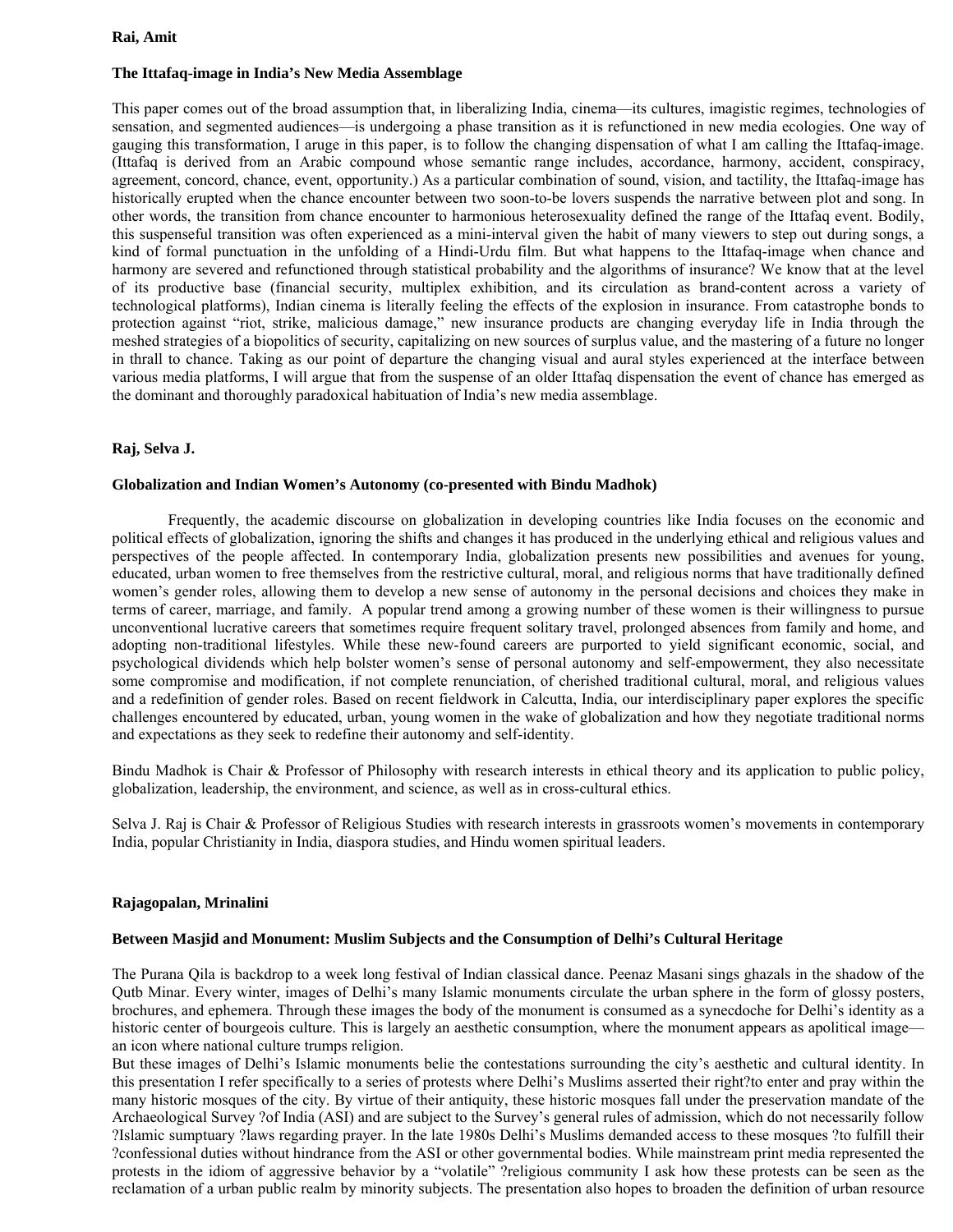beyond its secular connotations to include the particular politics that surround cultural resources (such as heritage icons and symbols) where currency is defined in terms of identity rather than use or exchange value.

# **Rajput, Ashok**

### **Beyond Religious, Tribal, and Gendered Ideologies: Pukhtuns and Peasant Politics in Pakistan**

The Pukhtun society and culture are extensively studied by Pakistani and non-Pakistani anthropologists, historians and other scholars. In recent years, the popular press has solely focused on the role of Islamic fundamentalist movement among the Pukhtuns. However, the peasant uprisings and the subsequent intertwined relationships between socialist, nationalist and religious politics among the largely feudal and tribal culture of Pukhtuns has been overlooked.

This paper explores the Hashtnagar peasant movement of 1970s. The Hashtnagar movement was a series of spontaneous responses of landless peasants, tenants, and agricultural laborers to the oppression of landowners in the fertile region of North West Frontier Province of Pakistan. The movement took its name after the villages of Hashtnagar, north of Peshawar city, where the peasants first resisted the landowners. The movement was spearheaded by agricultural laborers and farmers' party called Pakistan Mazdoor Kisan Party (Pakistan Worker-Peasant Party). The news reports of Mazdoor Kisan Party called "khabarnama," or the "circular" recorded the movement's struggle. The cyclostyled reports meant to be circulated only among the underground members of the party reveal events in detail and provide most of the data for this paper.

The opportunity to both explore and present views of Pukhtun peasantry involved in the political uprising will allow for an expanded picture of contemporary Pukhtun society and culture in Pakistan. An understanding of Pukhtun social structure can be developed that is less weighted towards information culled from the mainstream media, British colonial narratives, or provided by the more often interviewed upper class landed gentry.

# **Ramberg, Lucinda**

### **Promiscuous Law and Devadasi Reform**

In the most recent wave of over one hundred years of reform, the dedication of girls to deities as devadasis is subject to legal ban. The Karnataka Prohibition of (Devadasi) Dedication, passed in 1982, nullified the dedication of any woman to any deity and specified that dedication should not be an obstacle to "valid marriage". It provided funds for economic rehabilitation schemes such as loans for the purchase of sewing machines or dairy cows and payments of 5000 Rupees to men who married devadasis. Enforcement of the ban was accompanied by rehabilitation schemes promoting tailoring, animal husbandry, basket weaving and other forms of livelihood as alternatives to ritual and/or sex labor. Widely acknowledged to be ineffective, these economic rehabilitation schemes were abandoned in favor of an approach that more aggressively criminalizes all the rites belonging to devadasis and cultivates a new subject position, that of the ex-devadasi. In the early nineteen nineties, the Karnataka Women's Development Corporation subcontracted with an NGO to start a new kind of campaign promoting this conversion. The architects of this campaign determined that in order for the system to be eradicated the auspicious status and income generating power of devadasis would have to be undermined. They mounted a major education campaign to publicize the ban on dedication and the conduct of devadasis rites. Based on 20 months of ethnographic research conducted between 2001 and 2005, this paper considers murals, pamphlets and street theatre projects designed to communicate the illegality of devadasi dedication and rites as forms of legal promiscuity. In its efforts to enforce and incite the patrilineal family form, property relations and the reproductive aim might the law itself be characterized as promiscuous—indiscriminate, disorderly, and haphazard— in its logic, applications and modes of dissemination.

### **Rambukwella, Harshana Sassanka**

# **Anagarika Dharmapala (1864-1933), the Colonial Historiography of Sir Emerson Tennent and Sinhala Buddhist Consciousness**

A number of scholars have investigated the role of early nineteenth century British philological and historical scholarship on the emergence of modern Sinhala Buddhist consciousness (Gunawardana 1990; Hallisey 1995; Rogers 1990 and 1994; Wickramasinghe 1995 and 2006; Walters and Colley 2006). But there has been very little work on identifying the dynamics of this discourse at the level of the specific narratives produced in this encounter between the West and its Other.

 In this paper I argue that the Sinhala Buddhist historical meta-narrative mobilized by Anagarika Dharmapala—one-time theosophist, pioneering Buddhist reformer and proto-nationalist—draws its authority from the historical research of British scholar-administrators like George Turnour and Sir Emerson Tennent. Tennent, Colonial Secretary of Ceylon from 1845-50, produced an account of the history of the island, which gained 'definitive' status, based mostly on the earlier work of Turnour. Tennant's Ceylon: An account of the Island (1860) had a major impact on the indigenous intelligentsia and was to a large extent uncritically adopted by local historians like James De Alwis.

 Tennent's positivist historiography reveals a process of how nineteenth century European notions of nationality, state, religion and race become projected on to a pre-colonial polity and how the Mahavamsa (a sixth century Pali chronicle) becomes rarefied as an objective historical account. Reading Dharmapala and Tennent in tandem suggests how Dharmapala appropriated this colonial historiography for a nascent anti-colonial nationalism but at the same time reproduces the 'Orientalism' inherent in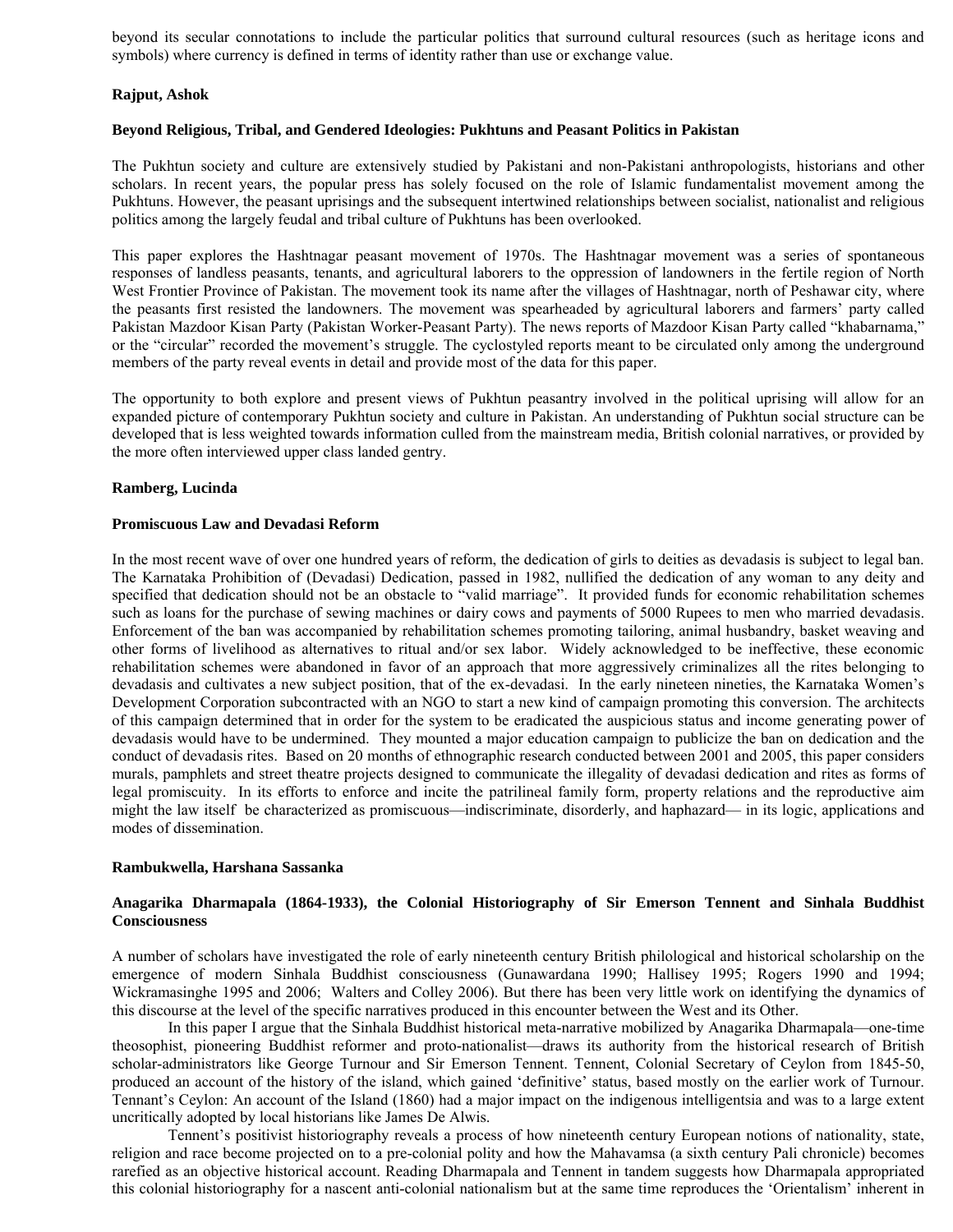the colonial historiographic work. Dharmapala's romantic vision of the Sinhalese past reproduces the notion of a homogenous Sinhala Buddhist nation embedded in Tennent's historiographic work. Tennent's work also provides unwitting historiographic validation for the construction of the Tamils as the historical enemy of the Sinhalese and buttresses Dharmapala's exclusivist proto-nationalism.

### **Ramusack, Barbara**

# **Bonnie Babies and Modern Mothers: Baby Weeks in Madras**

As one component of an effort to lower maternal and infant mortality rates and therefore strengthen Indian families, Baby Weeks were inaugurated in 1923 in Madras city and more generally in Madras Presidency. A year later this event was incorporated into a National Health Week that was to be celebrated throughout India and the British Empire. The National Health and Baby Week reflected the efforts of Indian politicians on the local and provincial level to demonstrate their commitment to the nation-building activities of health and education that had been transferred to them from the central Government of India in the early 1920s. Baby Weeks were intended to instruct Indian mothers in what were deemed more sanitary and more modern childbearing practices that would ensure healthier babies and their survival during their crucial first three years. This phenomenon quickly attracted both supporters and critics as well as several thousands of women and baby participants. The Council of the Corporation of Madras, which had an Indian majority and an Indian president by 1920 and provided an annual subsidy, was a major arena of debate about the effectiveness and legitimacy of Baby Weeks in Indian culture. With a focus on Madras city, my paper will examine how Baby Weeks emerged as sites of nation building where Indian medical women employed by the Madras Corporation sought to instruct and to motivate Indian women to be what they deemed to be more effective mothers. Baby Weeks became controversial for several reasons ranging from concern about exposing babies to public examination to the fact that they became sites for the advertising and consumption of artificial milk products produced by international companies such as Glaxo and Nestle that were an early form of globalization. My paper will argue that Baby Weeks reflect a growing emphasis on the responsibilities of Indian mothers to ensure healthy families and more broadly a healthy population for the Indian nation with limited attention to the material situation in which these women lived.

### **Rashid, Md Mizanur**

#### **Courtyard house vs. Monasteries: contesting spatial dynamics in 8th-10th century Bengal.**

This paper will examine some distinct but interrelated aspects of planning of the 8th-10th century Buddhist monastery complexes in Bengal in comparison with the traditional courtyard house. Although constructed by the local craftsmen with indigenous technology, the unique geometry, architectural layout, spatial articulation and planning of the huge monastic complexes like Vikramashila, Somapura and Salban indicate an apparent shift from the vernacular mode of day-to-day architecture to a more conscious mode of purposeful and metaphoric creation. Two things work together to shape these monuments. In one hand, there is the conscious attempt of making of a particular place with religious and symbolic meaning, which is reflected at the most explicit level. On the other hand, at the most primary level exist the realm of the vernacular mode that centered on the world view of a particular culture, its values and attitudes towards space. In this paper we will try to analyze the morphology of different Buddhist monastery as well as the traditional courtyard house to understand how the perennial concepts 'Place' and 'Space' as well as the social and spatial interrelationship and hierarchy in the traditional peasant society contested with religious ideology of the Tantric Buddhism to determine the monastic architecture in Bengal

### **Ray, Bidisha**

#### **Sexuality,subversion and speech: locating the "fallen woman" in colonial Bengal**

Prostitution may arguably be acknowledged as the sine qua non of the human social condition. While the issue of prostitution has been the focus of diverse scholarship, as emblematic of social, sexual and economic subordinations, the ubiquitous prostitute herself remains history's quintessentially ambivalent figure. Within the context of postcolonial histories emergent from South Asia, the subject of the prostitute has remained shadowed in the margins of theory. A deeply problematic entity who while representing "the absolute embodiment of patriarchal male privilege", in a colonial context is also a powerfully hybrid figure whose immunity to classification, and whose resistance to interpretive paradigms of collaboration, resistance or subalternity make her a crucible for testing some of the central mainstays of postcolonial theory -particularly hybridity, mimicry and ambivalence. This paper addresses the densely populated domain of colonial prostitution in Bengal from two angles, one, representations of the 'fallen woman' in male writing, whether as an easy tool of salacious literary spice within popular male-scripted pulp or the omnipresent apologetic figure in high-thinking morally rehabilitative endeavours of the 'bhadralok' nationalist literary project and secondly, constructions, negotiations and representations of the self within literary and autobiographical works produced by members of the prostitute community in the 'high colonial' terrain of late 19th century Bengal ,including long-standing traditions of oral cultures from prostitute quarters. This paper, using a range of largely unexplored sources questions the received contours of historical classification, aspiring to problematise the subject position of the 'fallen woman' in colonial Bengal, and attempts to offer a new realm of analysis for the discursive, symbolic and material horizons of postcolonial epistemology.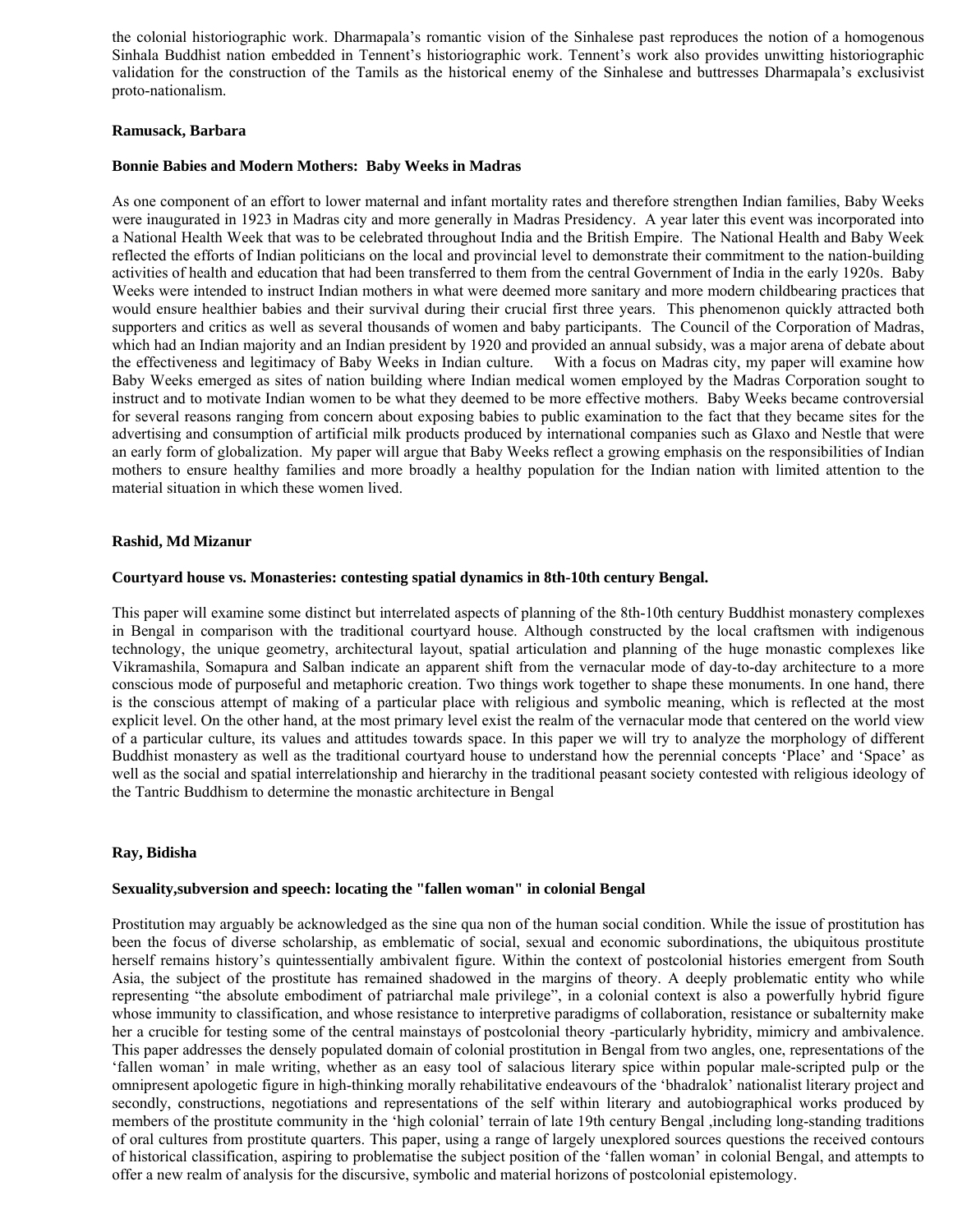### **Ray, Ayesha**

# **A Model for Explaining Civilian Control of the Military in India**

This paper examines the relationship between civilians and the military in India and how changes in the relationship since 1947 to the present day have influenced the extent of civilian control over the military. More specifically, I examine the extent to which, the Indian military has influenced civilian capacity to make decisions. Through extensive interviews with high ranking military and civilian personnel, I argue that while overall civilian control in India remains complete, the Indian military has influenced civilian capacity to make decisions in certain key issue-areas. The significance of this paper lies in understanding how a change in the relationship between statesman and soldier signifies a blurring in the division of labor between civilians and the military. It is a situation where it becomes unclear whether the political leadership is actually making policy (as it should) or whether the military is shaping policy and the political leaders are merely implementing such policy. I further argue that specific developments such as the 1962 Sino-Indian Conflict, the development of nuclear weapons, the Kargil war of 1999, Operation Parakram in 2002, the Siachen issue, and the involvement of the Indian army in tackling internal insurgency have significantly influenced the relationship between civilians and the military in India. Moreover, under specific conditions such as the absence of a coherent military doctrine, the presence of information asymmetries and the lack of institutional channels, one is more likely to expect a blurring in the division of labor between the two domains. The framework I propose provides an answer to two important problems that might emerge in the future; problems that are most likely to occur in the event of a war or crisis. First, the presence of a coherent military strategy to fight a nuclear adversary prior to the onset of a war or crisis can significantly strengthen civilian capacity to make decisions instead of undermining it. Second, the sharing of information between civilians and the military over matters of strategy can help reduce instances of military insubordination in future wars or crisis. Therefore, the overall importance of the framework is its ability to identify possible deviations to civilian control during both war time and peace time.The paper has a concluding section which compares the Indian experience of civilian control to the American experience of civilian control.

# **Ray, Utsa**

# **Introducing 'foreign' food: Carolina rice experiments in Colonial Bengal**

The year 1868 witnessed endeavors of the British government in India to introduce Carolina rice on a large scale. In Bengal these experiments were carried out for about five years and then given up because of a series of failures in experimentation. In this paper I have looked at a series of proceedings of the Lieutenant-Governor of Bengal which range from the Department of revenue to the Department of Finance in order to understand the motives behind the colonial state's introduction of Carolina paddy in India. From these correspondences I arrive at the conclusion that the colonial state had two reasons to delve into Carolina rice experiments-cultural and material. At a discursive level the colonial state argued for a rational mode of agriculture to be introduced for its native subjects. Subsequently the failures in Carolina rice experiments were attributed to the ignorance of the native subjects, backward mode of cultivation in India and ignorance of native cooks to retain the essential quality of the grain concerned. At a material level, I argue, the colonial officials expected Carolina rice experiments to yield large quantity of rice in India as it did in South Carolina, which they could then sell in the European market.

I will then argue on the basis of above proceedings as well as a set of proceedings belonging to the Agri-Horticultural Society of Bengal that Carolina rice experiments set the stage for experimentation with the culture of food of the subject population. Along with Carolina rice, experiments were also made to introduce 'foreign' fruits and vegetables like strawberries and broccoli in Bengal. However, these staples too mostly met with the same fate like Carolina rice. I conclude my paper with the argument that 'superior and rational' mode of cultivation could never be transplanted onto the Indian soil, because what the British encountered was dearth of information. They could neither grasp the climate and soil of the subject population, nor could they gauge the power of the resistance of the peasants who refused to cultivate this particular rice.

## **Reddy, Srinivas**

### **Universal Sovereign of Poets. Kavi-sarva-bhauma**

Traveling from court to court and being lavishly patronized by kings and wealthy merchants, the great Telugu poet Srinatha (~1400 CE), more than any other political figure of his time, etched out a regional empire based around a Telugu geo-linguistic identity. The trilinga region was his territory and he lived and composed in all three traditional areas of coastal Andhra, southern Rayalseema and interior Deccan. His Bhima-Khandamu, a sthala-puranaesque kavya, tells an origination myth and geo-culturally situates the great Saivite temple at Daksharama in coastal Andhra. In essence, his life and works define a Telugu identity during a transitionary period after the Kakatiyas, and yet before the great super-structure of Vijayanagra.

Srinatha was royally welcomed in all the minor courts of the Andhra region and often had more fame and notoriety than his own patrons. During a time when local polities vied for regional dominance, the lack of a unifying state-centered empire allowed an itinerant poet like Srinatha to achieve great pan-regional influence and prestige. Kings, ministers, merchants and nobles all sought the talents of this flamboyant master of poets in order to gain immortality for themselves through his hyperbolic verse. Often these patrons were not kings, not even Telugu for that matter, and yet, the overriding dynamic at work is Srinatha's vibrant ability to transcend these differences and reinforce a Telugu cultural ethos.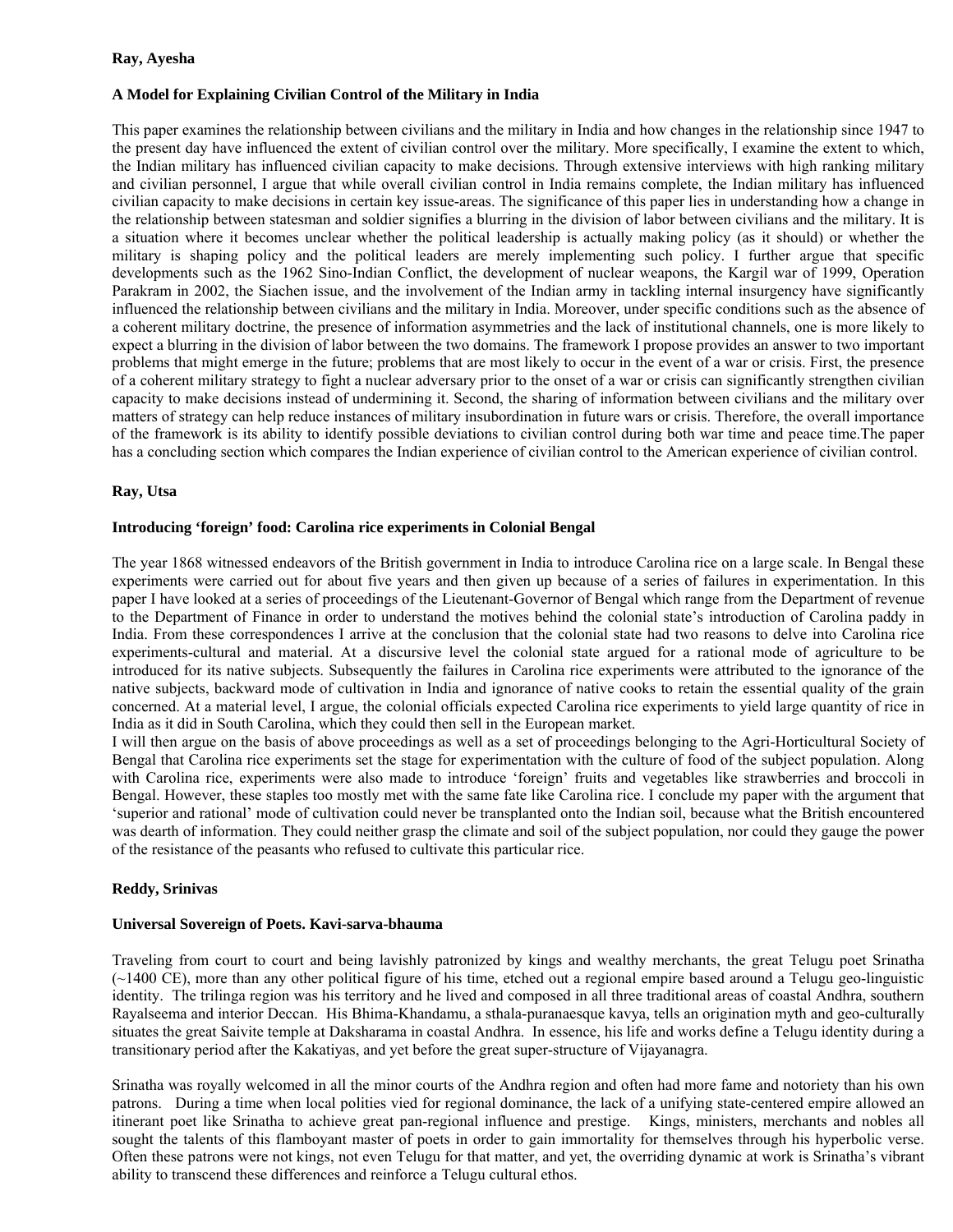This paper along with the other two in this panel seek to address issues of how various regional languages and literatures of medieval South Asia began to influence both local and imperial state-craft. In particular, we hope to explore the complex mechanics by which medieval South Asian literature functions as a mode of writing and creating political history.

# **Regmi, Ashok Raj**

### **Governance regimes, rule enforcement, and forest conditions – A study of forest resources in Chitwan, Nepal.**

Forest resources of Chitwan are managed under two distinct governance regimes. National forests and parks which constitute nearly 85% of the District's forest area are administered directly through government agencies and the remaining 15% is managed as community forests. Geographically, these two categories of forests are located both in the hills as well as in the plains and are associated with different forest conditions. Given these distinctions we ask what can best explain the variations. Is it the governance regime, geography, or the differences in the abilities of actors to monitor and enforce their rules that results in superior or inferior forest conditions?

Analysis is based on empirical data on Nepal generated by the International Forestry Resources and Institutions (IFRI) research program at Indiana University, and my field work in 2003. IFRI is a multilevel, multi country, extended time line study of forests and the institutions that govern, manage, and use them. Assessments of forest conditions are not only based on the IFRI database, but also on the analyses of remotely sensed images. Three satellite images (MSS 1976, TM 1989, and ETM 2000) are used to assess forest cover changes over a 24 year period.

# **Relis, Tamara**

# **Contemporary India and Human Rights Violations Against Women: Paradoxes in Lower Courts Versus Informal Justice Mechanisms**

Drawing upon preliminary insights deriving from new empirical fieldwork research in urban and rural locations in Delhi, Maharashtra, A.P. and Karnataka, this paper examines legal, lay and gendered actors' understandings, aims and experiences in the processing of human rights violation cases of serious violence against women. Actors' perceptions (victims, accused, family members, lawyers, judges/mediators) act as a lens to map, theorize and critically analyze the processing of these cases in formal lower courts, court-linked and extra-legal informal justice mediations (lok adalats, mahila panchayats, nari adalats).

In particular, I examine how, if at all, international human rights norms (e.g. CEDAW 1979) have permeated the processing of these cases in formal versus informal justice mechanisms, as well as the reception by local actors of international human rights norms relating to gender violence. In exploring the limits of human rights discourse, as well as the interplay between legal and extra-legal actors involved in these cases, the findings speak to the debate on universalism versus cultural relativism as well as the theoretical ideas informing these processes, e.g. restorative justice and norm diffusion theory. The paper additionally provides a critical look at the boundaries created between both formal and informal justice in India as well as between ratified international law and realities on the ground in the processing of gender violence cases.

The research is largely qualitative and partly ethnographic. The dataset encompasses 67 cases including 61 observations of mahila panchayat, nari adalat and lok adalat hearings, as well as 162 depth interviews with victims, accused, advocates, judges and mediators involved in these cases

### **Revuluri, Sindhumathi**

### **History in translation: music in Annamayya and Sri Ramadasu**

In this paper, I consider the intersection of historical imagination and popular taste in contemporary film music, using Annamayya (1997) and Sri Ramadasu (2006), both directed by K. Raghavendra Rao, as relevant case studies. Each film relies upon the nearmythic life stories of its main characters – Annamacharya, a 15th-century poet-composer, and Badhrachala Ramadasu, a 17thcentury devotee of Rama and Carnatic composer. Music figures importantly in the narrative of their lives; each expressed their unparalleled devotion through music and arguably helped to define the future of the Carnatic tradition. In these two contemporary films, music again becomes an important vehicle through which to communicate not only the facts of their lives, but also the epic nature of their existence and accomplishments.

At first, telling the story of musicians through the already musically saturated medium of film would seem appropriate and simple. However, the differences in the conventions of each musical style – popular film music and traditional Carnatic music – required that actual musical lives be translated to suit filmic portrayals. This involved taking accepted renditions of the composers' music and re-imagining them in a popular style; techniques employed include enhancing numbers with modern studio techniques, updating vocal timbres, and changing song form.

Such revisions speak to a larger question of historical authenticity in music, particularly with respect to Annamacharya's compositions. Contemporary performances of his work, despite their basis in the conventions of Carnatic practice, can be considered imaginations because surviving written records can only help to approximate his intended sounds. Updating his music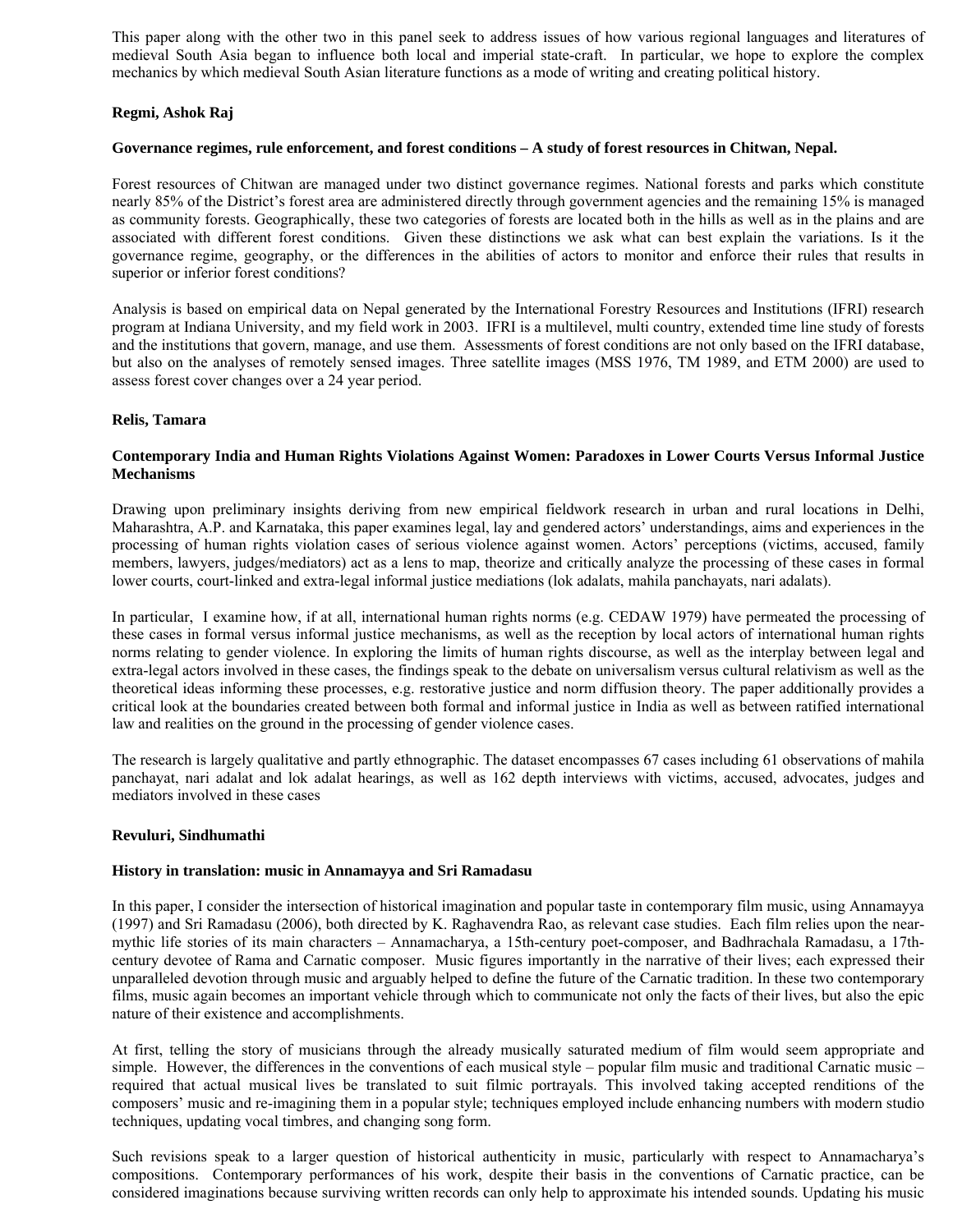to suit the needs of film could be deemed appropriate to his populist message, rather than a contamination of an already imagined historical tradition. However, it could also be read as a confirmation of music's role in creating a successful film: while a concern for historical accuracy is expressed on many levels in the narrative and production of both films, this concern clearly does not extend to music which is instead made explicitly contemporary to suit popular musical tastes. I argue that this translation, or concession, is both necessary to conveying the significance of these figures and their music to contemporary society, and revealing of the power of music in determining the commercial success and emotional impact of Indian films.

# **Riaz, Ali**

### **Bangladesh: Democracy in peril or the emergence of a new order?**

The installation of the military-backed technocratic government in Bangladesh on 12 January 2007 has been described in some international media as the 'guardian coup' while others have viewed this as a 'constitutional' act for the survival of the nascent democracy. The new government assumed power after weeks of political violence, and a day after a 'state of emergency' was declared. Leading up to the declaration of emergency the country descended into chaos, with violence, general strikes, and transport blockades, called by the major political parties demanding reform of the election commission, corrections in the voters' list, and the de-politicization of the administration. Analysts insist that the 4-party center-right coalition, which ruled the country until late-October, set up an elaborate plan to manipulate the election results.

The new administration cancelled the election scheduled for 22 January 2007. Political activities have been banned since, and the caretaker administration has arrested a number of political leaders in charge of corruption. Various institutions, including the Election Commission (EC) and the Anti Corruption Commission (ACC), have been reconstituted. The administration argues that it is "cleaning" the political system of corrupt practices and making a "level playing field" for a free and fair election, both necessary for the institutionalization of democracy. Sweeping changes in laws related to detention, confiscation of property, bail, and trials has been made providing the caretaker administration with enormous powers.

This paper examines whether these steps will jeopardize the political achievements of the last fifteen years and thus undermine the democracy in Bangladesh, or conversely help strengthen institutions necessary for the democracy to flourish. I argue that since 1991 the party political processes and dominant political culture have undermined the substantive aspects (i.e., political freedom and inclusiveness of processes) of democracy in Bangladesh, that the steps of the present administration must be examined against this backdrop, and that the structural and institutional impediments to the institutionalization of democracy must be addressed for the future of democracy.

# **Rinker, Jeremy**

# **Striving for Social Legitimacy: The Ambedkar Buddhist Movement's Social Justice Narrative And the Construction of A Buddhist Cultural Identity**

While the Ambedkar Buddhist movement focused in Maharasthra State has been predominantly pro-social in character as a nonviolent movement of social change among Mahar untouchables, it is founded on a socially constructed identity that relies on a negative view of the 'other' and a strong sense of injustice to ferment legitimacy. This Buddhist cultural identity clashes with other dominant cultural identities in the Indian polis - - in particular the identity espoused by the Hindutva nationalist movement and the Sangh Parivar group of 'radical right' leaning political parties. This ethnographic narrative research seeks to understand this Buddhist cultural identity and how it interacts (or often fails to take advantage of opportunities to interact) with other contending identities. Focusing on the movement of Mahar untouchables that have organized around the Trailokya Bauddha Mahasangha, Sahayak Gana (TBMSG) and its umbrella social movement organizations Jeremy will focus on the inclusive and exclusive social justice frames this complex Buddhist cultural identity has created and maintained while discussing his recent trip to India for the 50th anniversary of Ambedkar's conversion to Buddhism. This research is aimed at developing framework for theoretically and practically approaching justice in peace building processes worldwide and as such provides an important cultural analysis of India's new Buddhists.

### **Robbins, Paul**

### **Producing Wildife: Conflict and Adaptation at the Kumbhalgarh Wildlife Sanctuary, Rajasthan**

As police-like conservation enclosures in India have given way to participatory management only to be supplanted by a return to fortress conservation, the practical problem of making wildlife conservation work has only become more muddled. Can chaotic, semi-humanized environments be controlled to protect wildlife? Reviewing current research at the Kumbhalgarh Wildlife Reserve in Rajasthan India, preliminary findings suggest that many rare endemic wildlife species - those adapted to rule-breaking and illegal grazing, including panthers, langur monkeys, and blue bull - have managed to survive and thrive, while others have declined. The key to their survival, moreover, are subsidies provided to the ecological system through crop-raiding and predation on domesticated livestock. This suggests that while wildlife species cannot be preserved, they might instead be produced, but not under conditions free of their own agency.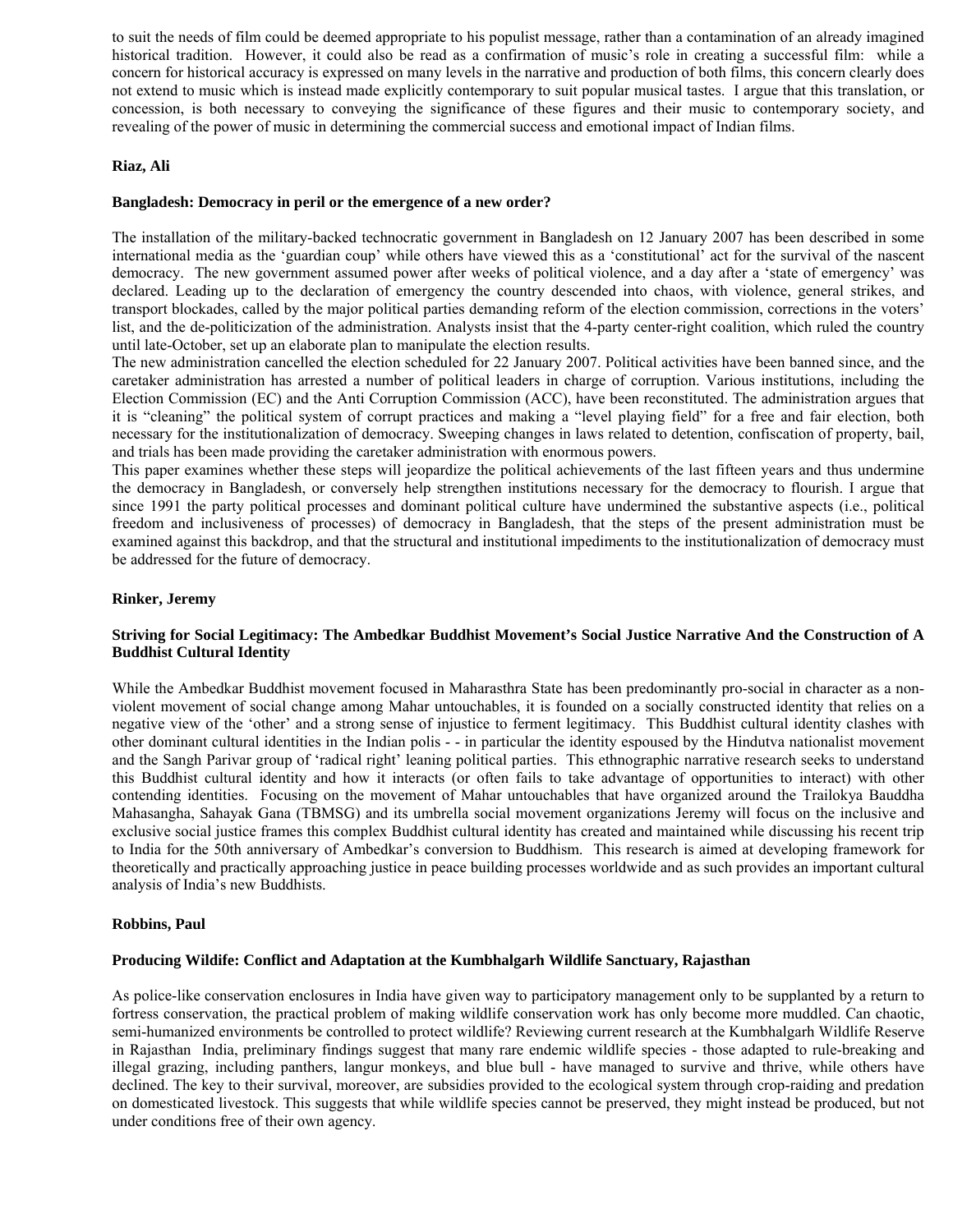#### **Robertson, Thomas**

# **Developing International Development: DDT and U.S. Environmental and Social Engineering in the Rapti Valley of Nepal, 1952-1965**

Based on recent archival and field research, this paper is an environmental, political, and cultural history of the Rapti Valley Development Project (RVDP), the first major American development project in Nepal in the 1950s. The first of many U.S. assisted malaria eradication and resettlement projects in the Tarai, the RVDP is especially interesting because it was both an environmental engineering and a social engineering project. Devoting nearly two million dollars to the project, an enormous sum for those days in a small country like Nepal, the U.S. built a 52-mile road, and established a sawmill, several demonstration farms, and over 50 farmers cooperatives. It ran programs to make the valley a site of improved farming techniques and modern health and living practices. Strikingly, the U.S. also worked—unsuccessfully it turned out—to make the Rapti Valley a site of relatively equitable land holdings, in the hope that it would show the world that the U.S. could address unequal class relations in rural societies.

In the paper, I tease out the American ideas of nature, disease, frontiers, poverty, farmers, technology, and development that informed the RVDP, and I contrast them with the ideas and practices of the various Nepalis involved with the RVDP. I trace the origins of the RVDP in American history and examine how it fit into larger Cold War strategy. But most importantly, I contrast the American ideas informing the RVDP with the experiences of variously situated Nepal actors—elites who worked for the RVDP, migrants from the hills, and the indigenous Tharu, who already lived in the resettlement area.

This paper will show the unusual role that international development—and American development efforts in particular—have played in this small Himalayan nation. Because politics kept Nepal closed to the world until the 1950s, and because poverty and geography have kept it isolated since then, official international efforts to spur economic development and social reform have played a more substantial role in Nepal than in most other countries. Arguably, "development," as a set of institutions and policies, has provided the main point of contact between the outside world and ordinary Nepalis. Evaluating how and for whom development "works" are crucial questions for historians of Nepal's recent past.

### **Roland, Alan**

### **Across Civilizations: Psychoanalytic Therapy with Indian Americans**

A great deal has been written about the Indian community in the United States from a social science perspective. Psychoanalytic therapy with Indian Americans offers a birdseye view of the inner landscape of their mind, as they live in the radically different culture of individualism from their original one. Or if raised here, they have parents from a radically different culture. Differences in value systems and world view, hierarchical relationships, and norms of human behavior are not simply "out there," but are internalized into a bicultural self that can often be conflicted and filled with inner turmoil. Variations in this bicultural self between the immigrant generation, 1.5s, and the second generation will be discussed.

The presentation then delves in greater depth into a few issues. Of paramount importance is the significant if not radical difference in the psychosocial dimensions of Indian and American hierarchical relationships. Psychoanalytic therapy with Indian Americans sheds light on the misunderstandings that can occur and some of the difficulties in handling American-style hierarchical relationships in a number of settings. A related issue is that of anger, the contexts in which it can or cannot be expressed, and its ramifications in American-style relationships. Another salient issue is the Indian emphasis on maintaining and enhancing each other's sense of esteem. This can result in considerable difficulties in a culture where maintaining esteem is not nearly so central.

Differences in communication is also of considerable importance, where the multi-leveled communication of Indians using the nonverbal as well as the verbal, contrasts considerably with the Euro-American emphasis on the verbal.

Gender issues will also be discussed in the context of radically different value systems for women in the two cultures. Repercussions of the immigrant experience on 1.5s and the second generation will be delved into, as well as the stresses that lead to domestic violence.

Brief, well-disguised case vignettes will illustrate the above issues.

### **Rotman, Andy**

### **Recyclable Images: Affect, Imagination, and North Indian Jute Bags**

Jute bags with images and text silk-screened on them are a common sight in Indian bazaars, bus stations, and train platforms. While an estimated 90% of these bags are gift-wala, adorned with promotional logos and given away by businesses as a form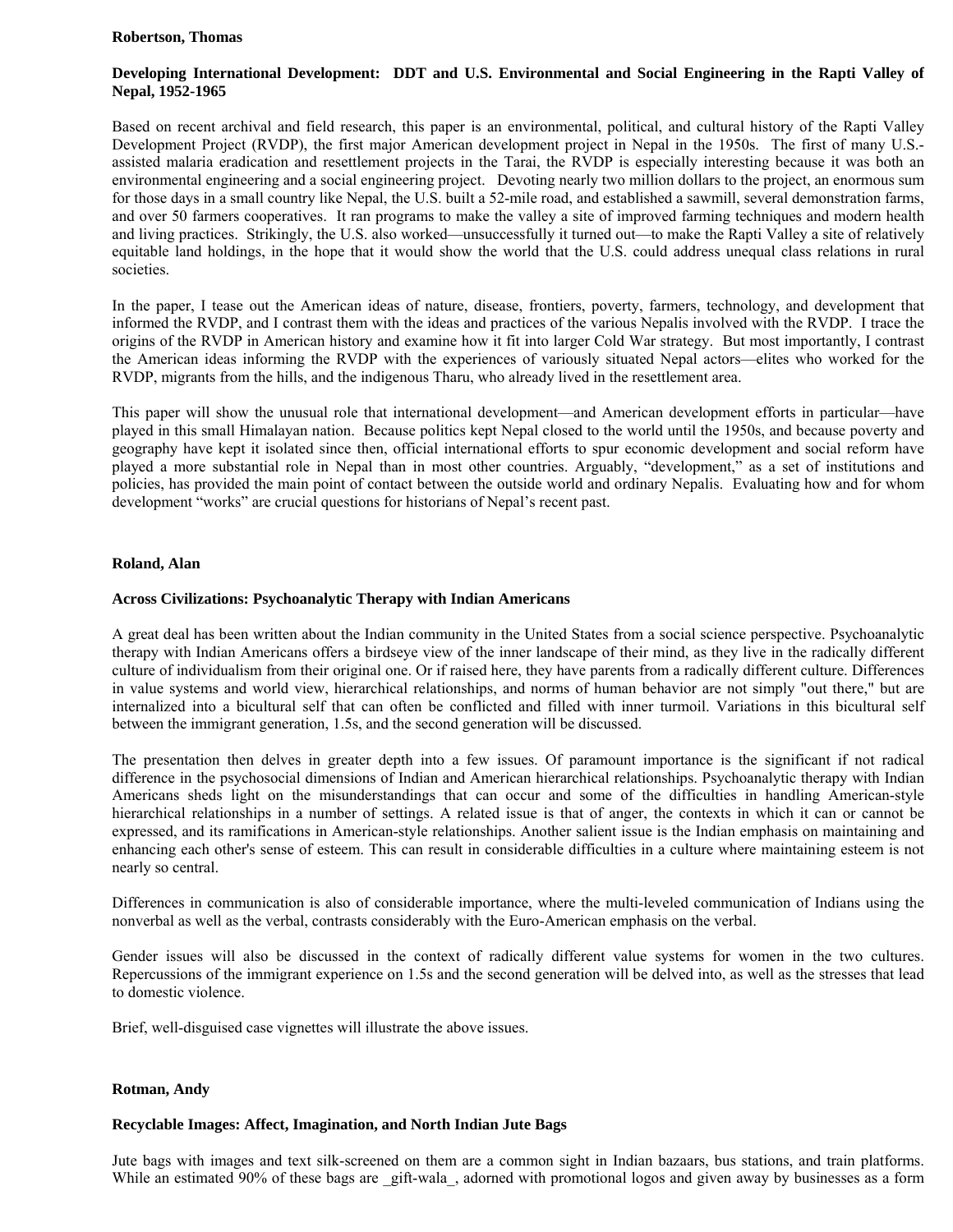of advertising, the remaining 10% are chalu-wala, "crappy" bags bearing some form of commodity image and sold in the bazaar for roughly 50 cents. The images that adorn bags in the latter category might be read as kitsch, for there is a predominance of affect-laden icons of cuteness and nostalgia accompanied by text in English, but bag vendors and their customers routinely resist such a reading. During my initial fieldwork in Banaras in 2003, in fact, they resisted \_any\_ reading. To read the bags in the conventional sense of the term was to misread them as well as to misunderstand the visual economy in which these bags operated. Yet much has changed in the intervening years. Citations of global images and discourses have come to characterize not only the printed images but also the bags that bear them, with concepts like exoticism and biodegradability emerging as ways to redefine a workaday object. With the opening up of India's economy, a new visual economy has emerged alongside a nascent consumer consciousness, and a new way of articulating value through icons of power and prestige. In my paper I explore this contemporary dynamic, highlighting the role played by images in the construction of a globalizing Indian marketplace.

### **Rouse, Shahnaz**

# **Between Globalization and Militarization**

In this paper, I will address the relationship between the U.S. War on Terrorism, globalization and militarization in Pakistan and their impact on gender relations. The paper attempts to create a different lens through which to address the dilemmas that most Pakistani women face, not only in Pakistan but also abroad. Rather than dwell on Islamism versus secularism -- an important reality but over-determined in current scholarship and policy practice – I hope to highlight everyday violence with a view to examining the intersections of macro and micro processes that impact on different women in different ways.

My main argument is that processes originating in the U.S. impact on women in Pakistan in direct and also subtle ways. I will discuss how militarization and globalization in Pakistan together and separately, have over time, made conditions more problematic for women in general, and working women in particular. Various factors within and outside the country contribute to exacerbating issues like gender violence in the domestic sphere, and also increasingly, in the public sphere. These factors include Pakistan's domestic politics including the legal framework and the lack of law enforcement, as well as the continuing lack of a democratic dispensation. On another level, the continued emphasis on the so-called 'war on terror' also reinforces violence against women in Pakistan.

I contend that in order to effect change in women's lives we need to examine geo-politics and issues of political economy by looking within and beyond the borders of Pakistan.

### **Samuels, Jeffrey**

### **Luring the Heart: Monastic Recruitment in Twentieth and Twenty-first century Sri Lanka**

In a study published in 1966, David Wyatt has posited that the Thai monkhood has provided monks with an avenue for social mobility not found previously in Thai history. Since writing the article over fifty years ago, Wyatt's thesis has influenced (and continues to influence) the works of a number of other scholars of the Theravada. Not simply adopting but oftentimes adapting Wyatt's thesis, scholars such as Jane Bunnag, Melford Spiro, and Gananath Obeyesekere have posited that the desire for upward mobility itself is what drives most people toward the Sangha.

A cursory look at the makeup of the Sangha in Thailand, Myanmar, and Sri Lanka certainly lends support to the thesis that monasteries provide young boys with an avenue for social and, sometimes, economic mobility, even despite the growth of public education there. Indeed, for boys growing up in Sri Lanka's many educationally disadvantaged areas, becoming a monastic and attending one of Sri Lanka's many monastic colleges or pirivenas opens the door to many opportunities, especially since the introduction of secular studies to the monastic curriculum with the passing of Pirivena Act 11828 in 1959.

In this paper, I do not wish to challenge the view of the monastery as an avenue for upward mobility. Nonetheless, I do wish to complexify the view that interprets monastic recruitment as being primarily or largely grounded on one's desire to improve one's own social and economic status. Besides creating an artificial dichotomy or opposition between material and spiritual factors that may occasion the decision to become a monastic (an opposition that is quite akin to Spiro's own nibbanic/kammatic opposition that has been challenged by a number of contemporary scholars), such interpretations fails to account for the very dynamic nature of monastic recruitment, especially the complex, multifarious factors that oftentimes prompt a decision to ordain.

Drawing heavily on the voices of one head monk, several novices, and several parents of novices, I examine the active roles that head monks sometimes play in recruiting boys as well as locate a place for the emotions in monastic recruitment. In doing so, this paper presents a much more colorful and multifaceted picture of monastic recruitment than has hitherto been presented.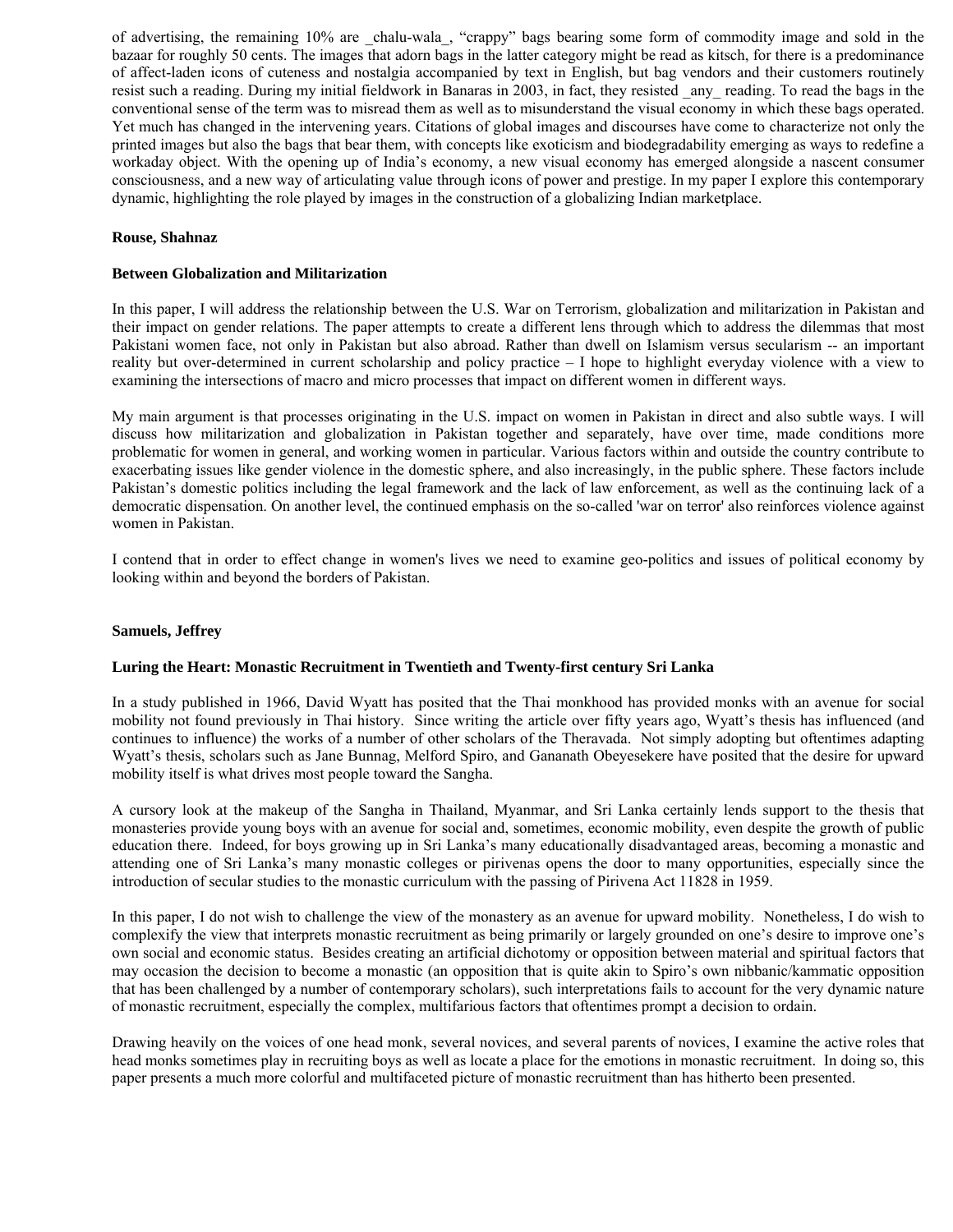#### **Sarbacker, Stuart Ray**

# **Possession and Contextuality: Yoga and Tantra in The Self Possessed**

This paper will examine the implications of Frederick Smith's The Self Possessed: Deity and Spirit Possession in South Asian Literature (Columbia University Press, 2006) with respect to conceptualizations and methodological approaches to possession  $(āveś a)$  in yoga and tantra. It will be argued that Smith's analysis of the issues of gender, embodiment, economics, and class in relation to possession demonstrates the sociodynamics of adorcism (encouragement of positive possession states) and exorcism (removal of negative possession states) that exist in a broader comparative context. This connection, in turn, will elicit further insights into the dynamic spectrum within yoga and tantra between world negation (cessation) and world surmounting (numinosity) that is characteristic of the Indian traditions of bodily and contemplative practice. On this ground, it will be argued that Smith's work provides greater contextuality to our understanding of possession on both a broad scale, and specifically with respect to South Asian religion.

# **Sarwar, Sehba**

### **Beyond Extremes: Contesting Cultural Stereotypes**

The urgency of addressing national/ international identity has become a crucial issue, especially since the global media has defined religion as the primary identity for writers and artists emerging from Pakistan. There is little space for discourse that addresses social issues in Pakistan that are not directly connected to religion – ie, Islam. Additionally, the economics of the publishing and arts world have made the superimposition of a religious identity a marketable resource. Many Pakistani writers and artists fall prey to the glamour of success and allow themselves to accept the imposition of a stereotypical image and then tailor their works in order to increase marketability and chances of publication in the West.

Given these realities, it is urgent for Pakistani writers and artists, particularly women who are usually bear the onus of 'national identity', to take ownership of their identities. There is now a need more than ever for Pakistani cultural practitioners to redefine and re-present themselves so their voices can have a place in international discourse, on their own terms. One of the challenges of this effort is that there cannot be one color painted upon a nation as there are no simple definitions that cover writers/ artists who were born in Pakistan. There must be a true reflection of the diversity and plurality that exists in Pakistan rather than a homogenous picture that feeds into existing stereotypes. The intent must focus on presenting a variety of views of personal identity to raise questions and underscore the necessity of resisting the global wave of painting a one-dimensional image of a region. How can we support and strengthen this intent?

Summing up, the current interest in multi-cultural or Islamic art combined with a deeply politicized post-9/11 world, has exacerbated issues of national and political identity for many writers and artists of "foreign" heritage, especially those emerging from Pakistan. This paper fits into a larger "arts debate" which reflects on the relationship between politics and literature/ art, while also offering a rare opportunity to examine the multi-layered process of defining a writing and artistic identity in the face of various biases.

### **Satpathy, Siddharth**

### **Juggernaut: A Victorian Myth**

The word 'Juggernaut' has a fascinating history. Its origins can be traced back to the seventeenth century, when Europe came into contact with the Hindu deity Jagannath and his chariot festival at Puri, Orissa. A number of pre-nineteenth century travelogues and diaries—Burton's Haklyut Voyages (1638), Hedges' Diary (1682), Hamilton's A New Account of East Indies (1727) vividly describe the annual ritual: seated on a huge wooden chariot, Juggernaut is dragged by thousands of pilgrims to a nearby temple. However, it was only with the advent of Christian missionary narratives that the word truly entered European public imagination in the early nineteenth century. Widely circulated accounts by Baptist missionaries, which focused on alleged features of the festival—sexually charged rituals and the self-immolation of devotees beneath the moving wheels of the chariot lent Juggernaut unprecedented publicity. By the time Yule's Hobson-Jobson: A Glossary of Colloquial Anglo Indian Words (1886) and Murray's A New English Dictionary (1901) were published, Juggernaut had acquired the status of a "standing metaphor" and a long history of literary and non-literary usage. Leading Victorian novelists and essayists, prominent newspapers, the House of Commons reports and others employed the word in a variety of contexts: American civil war, Gladstone's free trade policies, national education in Ireland, debates on opium law etc.

My paper intends to study the metaphorization of the Hindu deity as an instance of Victorian myth making. Taking a cue from Roland Barthes' work on French bourgeois mythologies, I describe the process in which Baptist missionary narratives rob the Hindu deity of its specific historicity and construct Juggernaut as a mythical signifier of native moral depravity. The myth has an intentionality built into it: its purpose is to naturalize the propriety of the evangelical project. The missionary's myth, my paper goes on to submit, is mythified in its turn by the Victorian novelist: especially in Charlotte Bronte, the rigid binary of self and the other gets momentarily destabilized. In her usage, Juggernaut becomes a polyvalent signifier; it speaks as much about the English bourgeois female subject as about the Hindus. In other words, my paper analyzes the ways in which evangelical projects and literary production engage with each other in the imperial culture of the Victorian era. Two caveats: I would attempt to conceptualize the role played by the natives in the formation of this Victorian myth and take into account the post-structuralist turn in myth studies.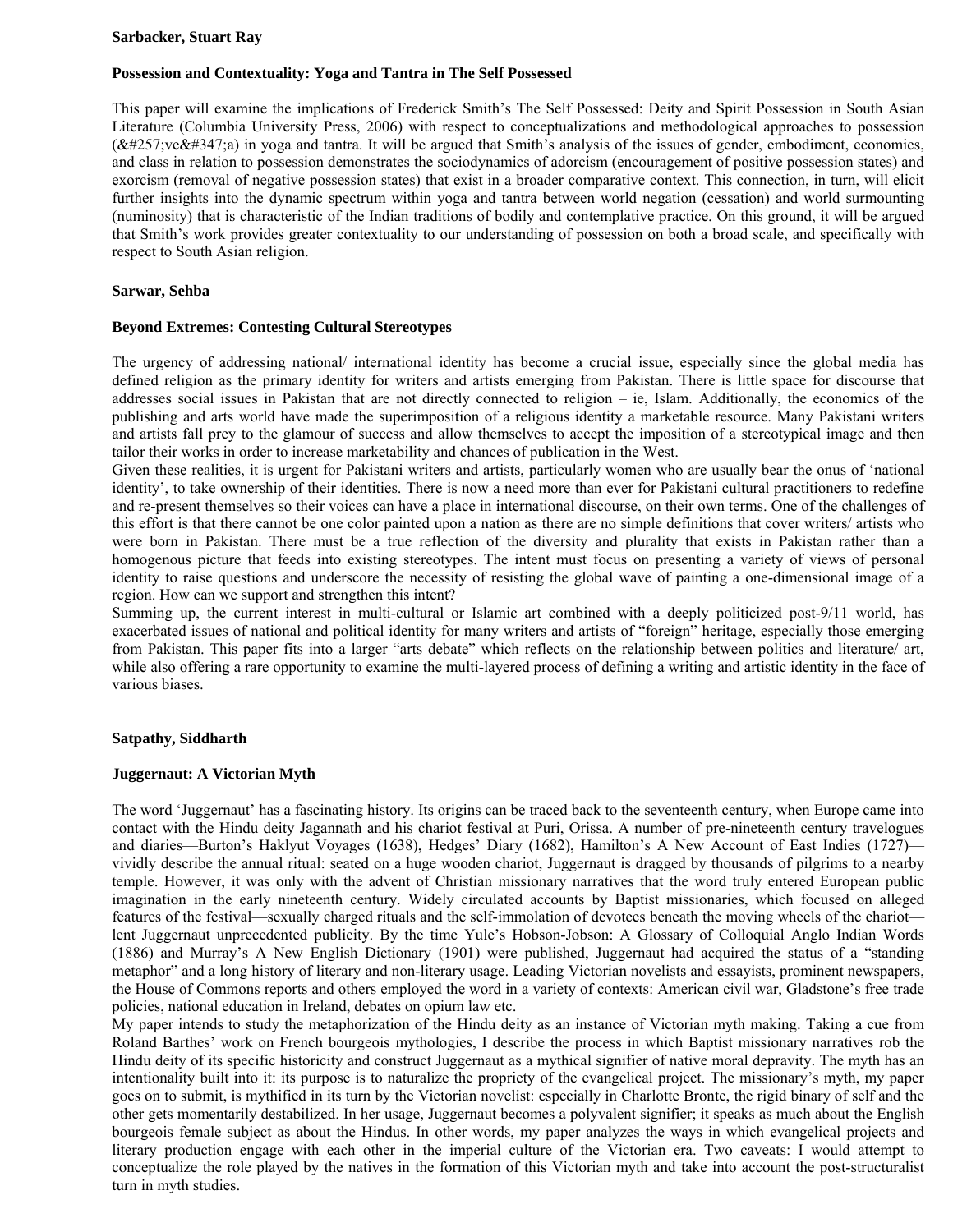# **Satya, Laxman D.**

# **The British Empire and Famines in late Nineteenth Century Central India: A case study of six Deccan districts**

This paper will look at six selected districts of northern Deccan (Amraoti, Akola, Yeotmal, Basim, Buldana, and Wun) and show how the British colonial encouragement of cash crop cultivation like cotton and the takeover of pastures, grazing grounds and forests led to the denial of people's access to these resources and became a serious cause of disastrous famines. It will show how these famines were not caused so much by the failure of rains or natural disasters but because of the colonial commercial policies of heavy revenue demand, grain exports, land survey and settlement, control over forests, railways, low wages and high prices, etc. It will be shown, how the British adherence to the laissez-faire ideology of non-interference brought nothing but disaster to South Asia in general but Central India particular.

The social and economic ties of pastoral nomads, agriculturists, forest dwellers, and urban folks that had traditionally facilitated in absorbing the shock of disasters like famine had broken down under the onslaught of British colonial commercialisation, exposing people to the vagaries of perpetual famines and scarcities. The colonial state and its official reluctance to even acknowledge the existence of famine or scarcity in this region made the bad situation worse. The indifference of British administration towards public spending and the lukewarm attitude towards relief measures led to popular protests. This paper will conclude by showing how the British Empire not only failed to check famines but was in fact the principle cause of it. The eventual consequence was the death of millions, not just in Central India but the whole of South Asia.

### **Saxena, Sanchita**

### **Competition or Complacency? Can the Phase-out of the Multi-Fiber Arrangement Spur Domestic Policy Reform in South Asian Countries?**

This paper analyzes how countries in South Asia have fared two years after the phase-out of the Multi-Fiber Arrangement (MFA), the system of quotas that restricted garment and textile imports to the United States, Canada and the European Union for 40 years by allocating quotas to countries throughout the developing world. Recent data from the Office of Textiles and Apparel show that after China and India, Bangladesh, Sri Lanka, and Pakistan all have a significant share of the global market. This follows closely with what some simulations predict. However, studies also predict that factors such as political stability and quality of infrastructure are important. Do countries like Bangladesh and Sri Lanka rank highly in these areas or are there other factors that might be more important in sourcing decisions than was previously thought?

This paper will test whether even under free trade and a competitive regime, countries and firms can still function inefficiently, while continuing to retain market share. My initial hypothesis is that the factors that are influencing sourcing decisions are less about domestic policy changes (like infrastructure and good business climate), but more about preexisting relationships or niche and specialized products that have already created a market for themselves. If this hypothesis is correct, then there are very important policy implications that follow. If domestic factors are not as important in decision making, then the phase-out of the MFA will not compel countries to reform inefficient domestic policies. If however, these domestic factors are important in the post-quota era, then there is hope that free trade and liberalization might compel these countries to reform policies to make their industry more competitive.

The study will use a combination of methods to test this hypothesis, including conducting a literature review, collecting and analyzing data from several sources (including the Office of Textiles and Apparel, The Global Competitiveness Report, and the Economic Freedom of the World Report), and conducting in-depth interviews with industry analysts, buyers, and compliance officers from various retailers with operations in Asia. An in-depth case study of Bangladesh will also be used to further examine this question in detail. This paper will try to uncover the real story behind what the numbers tell us, and put this issue into a broader context of trying to understand the policy implications of suddenly opening up a restrictive trading regime that was in place for decades.

### **Schultz, Anna**

### **"Had I not become a journalist, I would have been a kirtankar": B.G. Tilak and Marathi Kirtan**

The ubiquity of Bal Gangadhar Tilak's statement, "Had I not become a journalist, I would have been a kirtankar" in publications promoting Marathi kirtan speaks not only to the nationalist leader's interest in Marathi devotional arts, but also to his continuing importance as a signifier of Marathi cultural and political identity. In the early twentieth century, Tilak was among the Marathi nationalist intellectuals who organized kirtan conferences intended to generate new interest in kirtan among "modern educated people." The reverberations of Tilak's interest in kirtan were perhaps felt most strongly through the works of rashtriya (nationalist) kirtankar Dattopant Patwardhan, who performed at Indian National Congress events and who frequently narrated episodes from Tilak's life in his performances. Despite Patwardhan's unwavering commitment to Tilak's leadership, the religious and class disjunctures between these two men led Patwardhan to reinterpret Tilak's teachings in ways that subtly contradicted aspects of Tilak's cosmopolitan political strategy. This paper explores the dialectic between Tilak's interest in Marathi kirtan and Marathi kirtankars' interest in Tilak in an effort not only to shed new light on the reception history of Tilak's ideas, but also to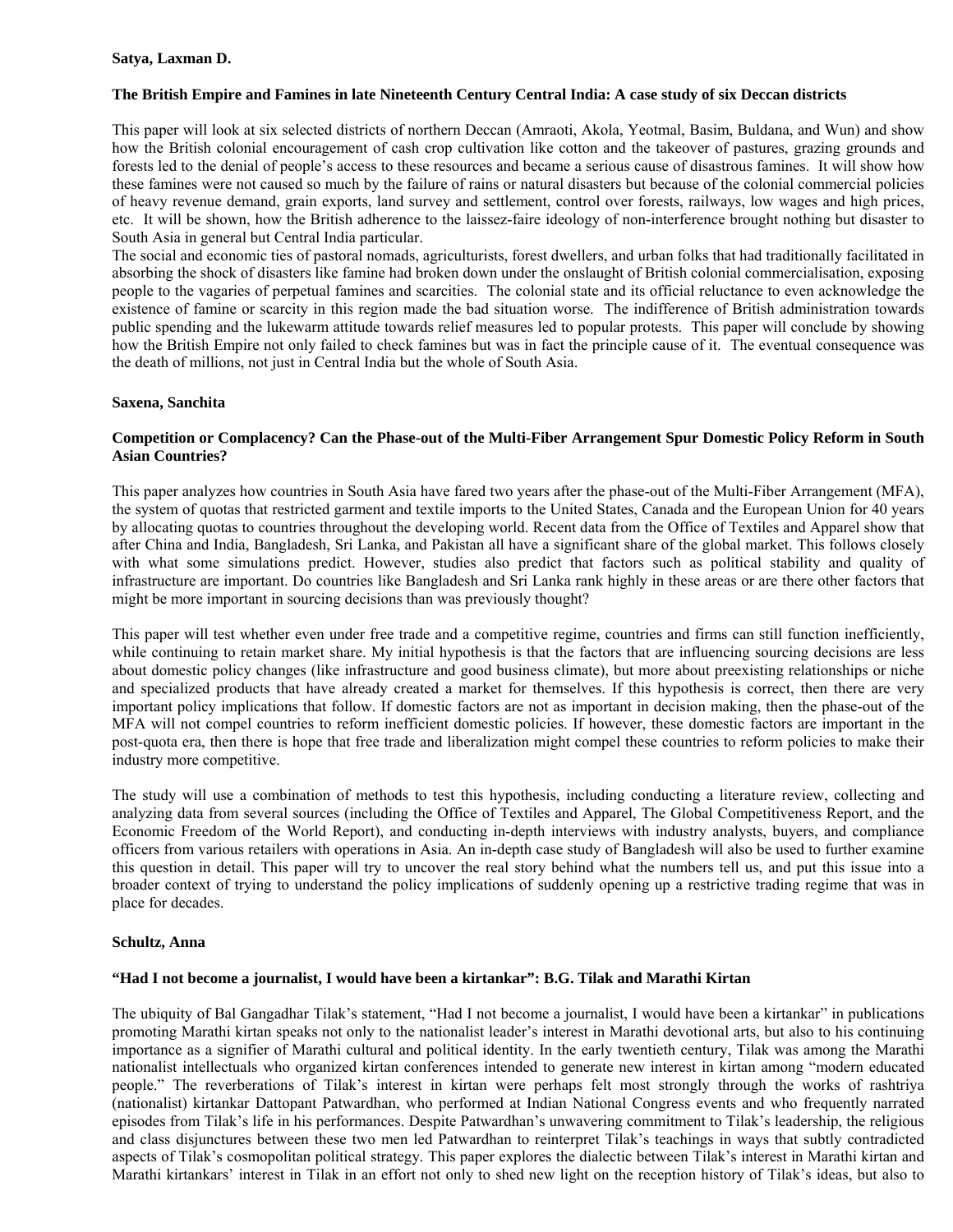demonstrate how an all-India nationalist leader can serve as a foundational link in a chain of active participation by local nationalist leaders/preachers with divergent religio-political aims.

### **Schwartz, Jason**

# **Bhakti Before the Poets**

It is an unfortunate truism that the discourses retroactively re-described as the tantras promulgate an esoteric procedurialism within which the role of bhakti is characterized as insignificant. Such notions, as anachronistic as they are inaccurate, bear little relation to the self-representation of early tantric lineages. Instead this imagined tradition seems to serve primarily as a conceptual foil to later vernacular supposedly anti-hierarchical "bhakti movements." In fact, early tantric discourse is replete with cross-traditional conceptual models of bhakti and the bhakta that are not only interesting in their own right but may provide significant formative antecedents for the later vernacular 'bhakti" traditions.

The present work is a preliminary attempt at reconstructing how notions of bhakti and the bhakta are construed in tantric discourse. I draw on over forty texts composed between the sixth and ninth century. The traditions represented include the Pasupatas, the pre-Tamil Siddhanta, pre-reform Trika, Tumburu, Pancaratra, Krama, Pascimanaya, Kula and Kaula transmissions. I aim to recover both the theological constructions surrounding bhakti within specific lineages as well as common structural and conceptual forms across traditions.

In addition, I contend that where bhakti has been noticed at all in the world of the tantras, later conceptions of bhakti as loving devotion toward a personal deity have been read back into tantric discourse. This has occurred not only for historiographical but also methodological reasons rooted in the elusive rhetorical strategies the tantras deploy. Succintly, bhakti is prescribed as a precondition for inclusion into the community and the fulfillment of soteriological goals. Its presence is mandated, and criteria are enumerated for determining if it is present in a given context, but it is not defined and its content is not explicated. Instead, I would suggest that the strategic deployment of concepts of bhakti and the bhakta in tantric discourse reflect an awareness of the epistemological problems posed by attempts to access and evaluate modes of knowledge that are inherently not publicly accessible but can only be inferred through external referents.

# **Sengupta, Jayanta**

# **Nation on a platter? The culture and politics of food and cuisine in colonial Bengal**

This paper seeks to establish cuisine as an important site, on which the hegemonic aspects of colonial culture may be adapted, emulated, subverted or resisted. Bengal (India) makes an appropriate case study because of its early exposure to colonial rule, because of the vibrancy of nationalist thought in the region, and because of the availability of a substantial vernacular-language literature on subjects related to cooking, food, and nutrition, and the relationship between dietary practice and health. The first section of the paper examines British perceptions of 'ideal' food habits in tropical Bengal, and how these were linked – through a gendered politics of the body – to specific ideologies of the Raj. The second examines late-nineteenth century Indian nationalist constructions of an ideal and healthy diet, and the ways in which these constructions were related to notions of masculinity and effeminacy. The final one examines the space given to cooking in the new ideologies of domesticity at the turn of the nineteenth century, and to the growing debate on vegetarianism and non-vegetarianism, which became a surrogate commentary on the contrasting natures of Western and Eastern cultures. The paper argues that food and cuisine represented a vibrant site on which a complex rhetorical struggle between colonialism and nationalism was played out in Bengal. In so far as they carried symbolic meanings and 'civilizational attributes', cooking and eating transcended their functionality and became cultural practices, with a strong ideological-pedagogical content. The Bengali/Indian kitchen, so strongly reviled in European colonialist discourses as a veritable purgatory, became a critically important symbolic space in the emerging ideology of domesticity in the colonial period. The gastronomic excesses of gluttonous British officials – crucial in asserting the physical superiority of a 'masculine' Raj – became an object of ridicule in Bengali culinary texts, signifying the grossness of a materialistic Occident. And yet, serving the 'nation' on a platter did not involve a simplistic drawing of exclusivist communal boundaries in matters of food. Islam was given its rightful place in the forging of a culinary nation. Bengal's manifold local traditions were freely drawn upon in an effort to culturally delineate a regional palate, and even the perceived discipline and orderliness of the Western kitchen were considered things worthy of emulation. It was through this curious interplay of emulation, adaptation, contestation and resistance that some of the least notices but nonetheless most important cultural practices of nationalism unfolded in the kitchen.

### **Shah, Alison M.**

# **Islamic Inheritance and the Quest for an Urban Identity in Hyderabad, AP**

In Hyderabad, rule by the Muslim Nizams until the mid-twentieth century meant that, in large measure, the transition to modernity was negotiated culturally through traditional Islamic institutions and ritual practices that had become peripheral to colonial India's social movements. Since the formation of the state of Andhra Pradesh in the 1960s, however, the city's Islamic cultural heritage has come to be seen as a legacy of the medieval rather than a formative zone for modern identities. In contemporary Hyderabadi urban politics, the architectural heritage produced under the two Muslim dynasties that ruled from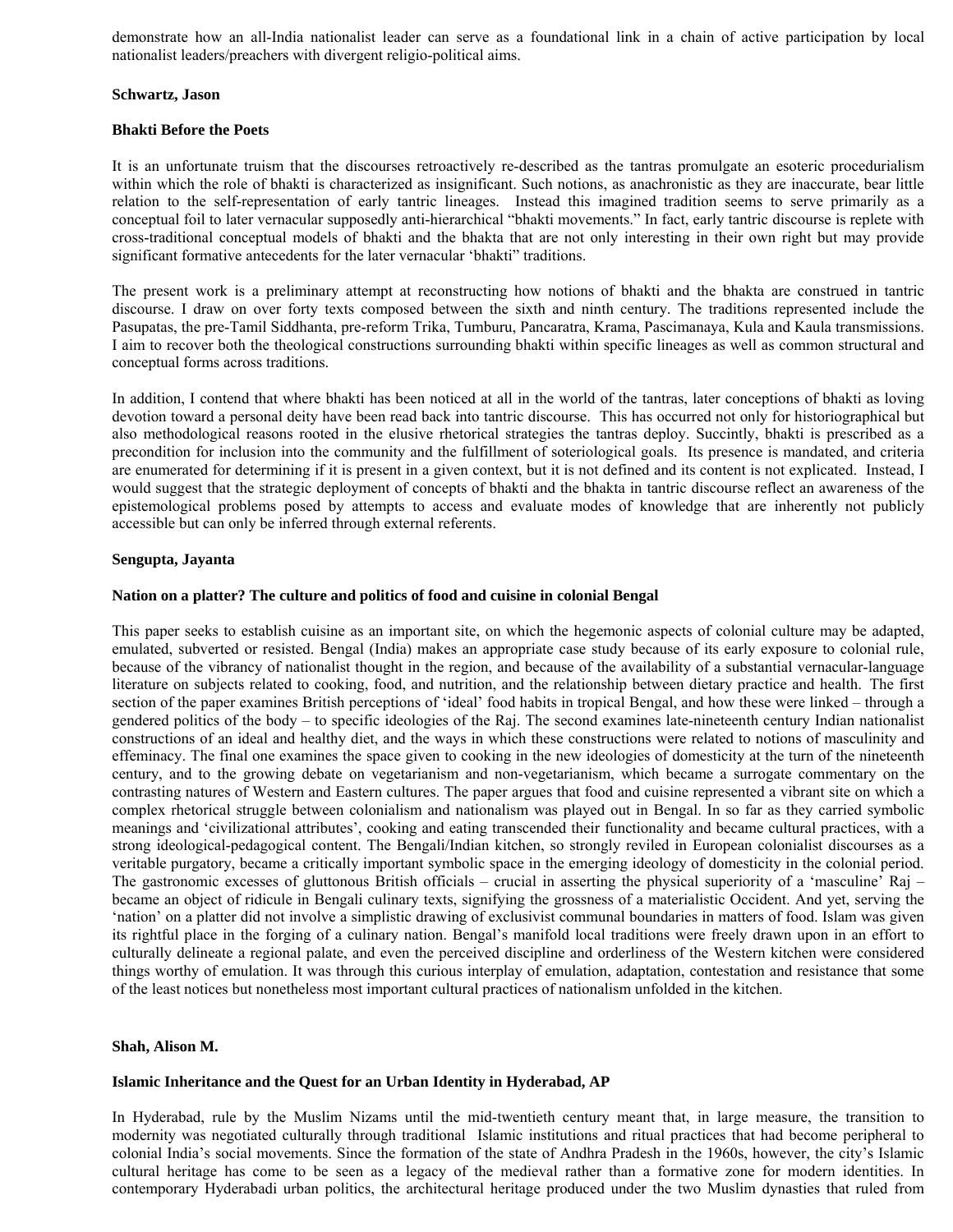Hyderabad, the Qutb Shah and the Asaf Jahs, has entered into new struggles to tie Islamic inheritance to new identities with little social connection to the Islamic past. In this paper, I use two striking examples of the interaction between Islamic inheritance and urban identity to frame a discussion of debates over Hyderabad's past. First, why did a commemorative volume on Hyderabad's 400<sup>th</sup> anniversary (1591-1991) completely neglect the four decades after the fall of the Asaf Jahi dynasty in 1948? I consider the role of the city in narratives defining community identity as Hyderabad underwent dramatic social upheavals after the end of the Asaf Jahi dynasty. I suggest why claims on Qutb Shahi origins were particularly potent in communities as socially different as old Hyderabadi noble groups and slum communities with UNESCO development investment. Second, I examine why mosques catalogued as historic landmarks in the 1980s have recently been concealed behind new huge concrete pavilions. I show how professionalized preservation discourse presents its agendas as neutral, but, in fact, argues against the claims of a new Muslim community whose networks link Hyderabad to the Gulf states through labor migrations. In each case, groups are acting to make the Islamic inheritance speak to their power over Hyderabad's urban identity. The debates over the definition and character of "Islamic" document the many struggles to define new kinds of social power in one of India's historically Muslim centers.

### **Shah, Aqil**

#### **Path Dependence, Praetorianism and Political Regimes in South Asia**

What explains variation in democratic-civilian control of the military in newly independent states with shared historical backgrounds and institutional templates? How is that variation linked to the prospects of political democracy? My paper provides a historically grounded explanation to the 'civil-military' and 'regime' puzzles by examining systematic differences in three South Asian states which make up one fifth of humanity: India, Pakistan and Bangladesh. In August 1947, Pakistan, Bangladesh (then the eastern wing of Pakistan) and India emerged from British rule with a shared historical legacy and colonial institutions. In fact, the Indian and Pakistani militaries originated from the same British Indian army inheriting its professional norms and organizational structures. Despite these apparent similarities, their political regimes show stunning divergence over time. Without claiming or proposing the 'right' answer to this complex historical puzzle, this paper draws insights from historical institutionalism to argue that initial differences in the configuration of political institutions, especially in the institutional cohesion and legitimacy of the military in relation to founding nationalist elites, form an important part of the explanation. But these institutional effects were tempered by elite choices made during the formative post-independence period, including mechanisms of civilian control and security policy, which acted to intensify or constrain military praetorianism.

### **Shah, Svati**

#### **"Legal Subjects and Legal Contests: Moving From 'Policing Prostitution' to 'Preventing Trafficking' in India"**

Over the past decade, international legal terrains have aimed to address women and children through the rhetorics of protection embedded in anti-trafficking discourses. These rhetorics have constituted trafficking as equivalent with prostitution, and have largely supplanted discourses of the 'feminization of migration' in the Global South with legal injunctions to further close and regulate international borders as a strategy for protecting poor, primarily female, migrants from the imagined harms of various sex industries. This paper will aim to extend these critiques and perspectives on international debates on trafficking and prostitution by examining two recent anti-trafficking campaigns in India. The first was a localized campaign in Mumbai with national implications, involving the Maharastra State High Court decision to overturn a law banning women from dancing for tips in beer bars throughout the state, primarily located in the city. The second is an on-going national campaign against proposed reforms to the Immoral Trafficking Prevention Act (ITPA) which serves as the main legal vehicle for criminalizing prostitution in the country. A reform process that has been underway for some time has gained momentum over the past year, one which would transition the ITPA from an anti-prostitution law to an anti-trafficking law. The paper will discuss local organizing efforts in both of these campaigns, as well as the discourses of neoliberalism, international labor, human rights, and sexuality rights which both campaigns serve to elaborate.

#### **Shah,Vishnu Bahadur and Shah, Saubhagya**

#### **Engaged Ethnography: Creating an Uprising in an University Town**

In April 2006 Nepal went through a great political change. Over the past few years there had been a triangular contest between the Kings the seven parliamentary parties and the CPN Maoist. In November, 2005 however the parliamentary parties and CPN Maoists signed a formal pact in New Delhi to fight against the Royal regime. They declared a national strike from 6th April which lasted for 19 days and ended the royal regime and brought the political parties into power again.

 This paper is an attempt to examine the role of a university community in the 19 days-long mass movement. The political victory was achieved not by a single person or party's actions but due to the combined efforts of various sectors, classes and professions. This paper focuses on the political contribution made by student groups in mobilizing the university town of Kirtipur against the royal government by examining the mobilization methods, organization structure and protest techniques. The paper also highlights the relationships of the student organization with political parties, local residents and the media. The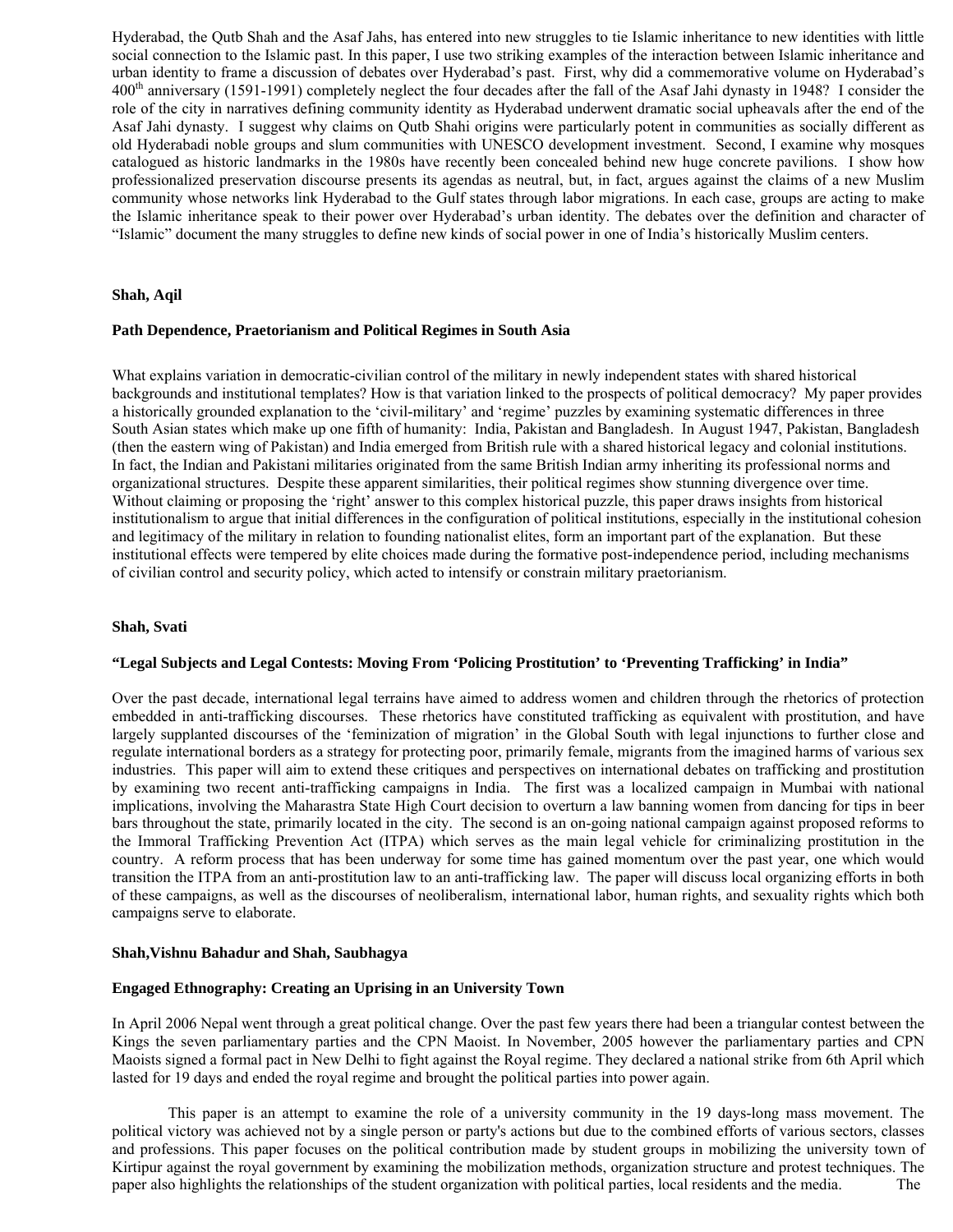available accounts, reports and renderings of the April uprising in Nepal so far have been mostly of journalistic nature and present a rather simplistic generalization of the complex political changes. This paper is an engaged ethnography of the Kirtipur events that is nuanced and grounded and shows the multiple positions, intentions and complexities of political action.

The ethnographic material will be examined in light the history of student politics in Nepal and the general literature on social movements and activism. Along with the ethnographic details of the 19 days of uprising, the paper will forward a few arguments in this paper. First Tribhuvan University students played a vital role in motivating and mobilizing the general mass comprised of various classes and caste in Kirtipur town. Second the cultural aspect of protest and mobilization was important as the political ideology in defeating the royal government. Third the various cultural, literary, artistic and musical resources were effective used by the activists to mobilize the general public to participate in the movement. Finally, given the current political trend we argue that students' politics will remain an important components of Nepali politics in future as well.

### **Shaikh, Khanum**

# **Gender and Religious Study in a Transnational Age: Pakistani Women and the Al-Huda Academy for Women**

The Al-Huda Academy for Women is a highly prominent Pakistani Muslim women's organization that seeks to reform society through the promotion of Islamic education. Established in Pakistan in 1994, Al-Huda has had outstanding success in mobilizing and linking diversely located pockets of Muslim women through offering intensive coursework at facilities in Pakistan, and via the production and dissemination educational audio and video materials for religious education. Additionally, the organization has launched an extensive internet-based educational forum through which diversely located Muslims can take courses on Quranic study and other specialized topics, as well as engage in dialogue with other Muslims on a variety of issues. In the last two years the group's founder, Dr. Farhat Hashmi, established a branch of Al-Huda in Toronto that has attracted thousands of Canadian Muslim (mostly Pakistani) women. Over the years, Al-Huda has been heavily critiqued by some for mobilizing what is seen as a rigid and patriarchal approach to Islam. The fact that most students drastically change their mode of dress after completing their studies at Al-Huda (i.e. begin observing strict purdah) has itself been a source of much anxiety and controversy. Focusing on recent coverage in mainstream Canadian newspapers and the documentary A Place Under the Heavens, produced by Pakistani feminist film maker Sabiha Sumar, this paper will analyze the politics of representation through which these women are being made visible. I will contrast these representations with the voices of Al-Huda members I have interviewed to begin to explore and analyze points of disjuncture between the narratives being produced within these diverse locations.

### **Shakya, Mallika and Shakya, Sueev**

### **In search of pragmatism within politics: Capitalists and Communism in Nepal**

On the one hand, capitalists are said to be at the forefront of economic and social change; and on the other hand, they are ridiculed as shortsighted profit-seekers who lack taste for idealism and empathy for broader society. The paradox of Nepali capitalists' willing embrace of globalisation and their rigid resistance of the political struggle against totalitarianism is indeed striking. Equally striking is the inherent contradiction with which they quietly despise consumers' liberation while warmly welcoming the boom of consumerism – which is a fruit of consumer liberation. Even bigger a paradox, probably, is that, during the political upheavals of 1990 and 2006, as many small and big capitalists in Nepal have come out to the street to bite the bullet, as have Nepalis from any other walks of life.

All political regimes in Nepal have worked with the capitalists, to a greater or lesser degree, and with differing results. This paper attempts to bring capitalists' perspective into central focus in the ongoing debate about political and structural change in Nepal. It first analyses the criticism and suspicion political cadre and political thinkers hold against capitalists. These are then contextualised into capitalists' own priorities, understandings and convictions. Thirdly, it examines how half a century's history of Nepal show that capitalistic pursuits are well embedded into broader social quests for socialism, communism and ethnic activism. Finally, it analyses, why, despite the contradiction in the perspectives, and head-on clashes that emerge at times that bring to surface a tip of the iceberg of mutual suspicion and resistance, it is worth engaging with a conundrum relating to capitalism, communism, federalism and ethnicism in Nepal.

The paper reconstructs Nepal's modern history spanning a decade and a half, during which capitalism flourished in Nepal both during the rules of pluralistic socialism and pluralistic communism. It then turns to an examination of the way in which capitalism –in a greater or lesser improvised forms – might still be contained within the dimensions of communism as well as federalism being added to the scene of Nepali State politics.

### **Sharma, Shital**

### **Promiscuous Priests: The Pustimarga Maharaja Libel**

In 1860, Karshandas Mulji, a follower of the Pustimarga Vaisnava tradition, published an article in which he described the tradition as a corrupt, degraded and licentious sect, and accused the Maharajas (priests) of manipulating the sect's ideologies by dishonouring the wives and daughters of their followers. He substantiated his allegations by referring to the formal rite of initiation in which the brahmasambandha or atmanivedana mantra is given to the devotee. By reciting the mantra the devotee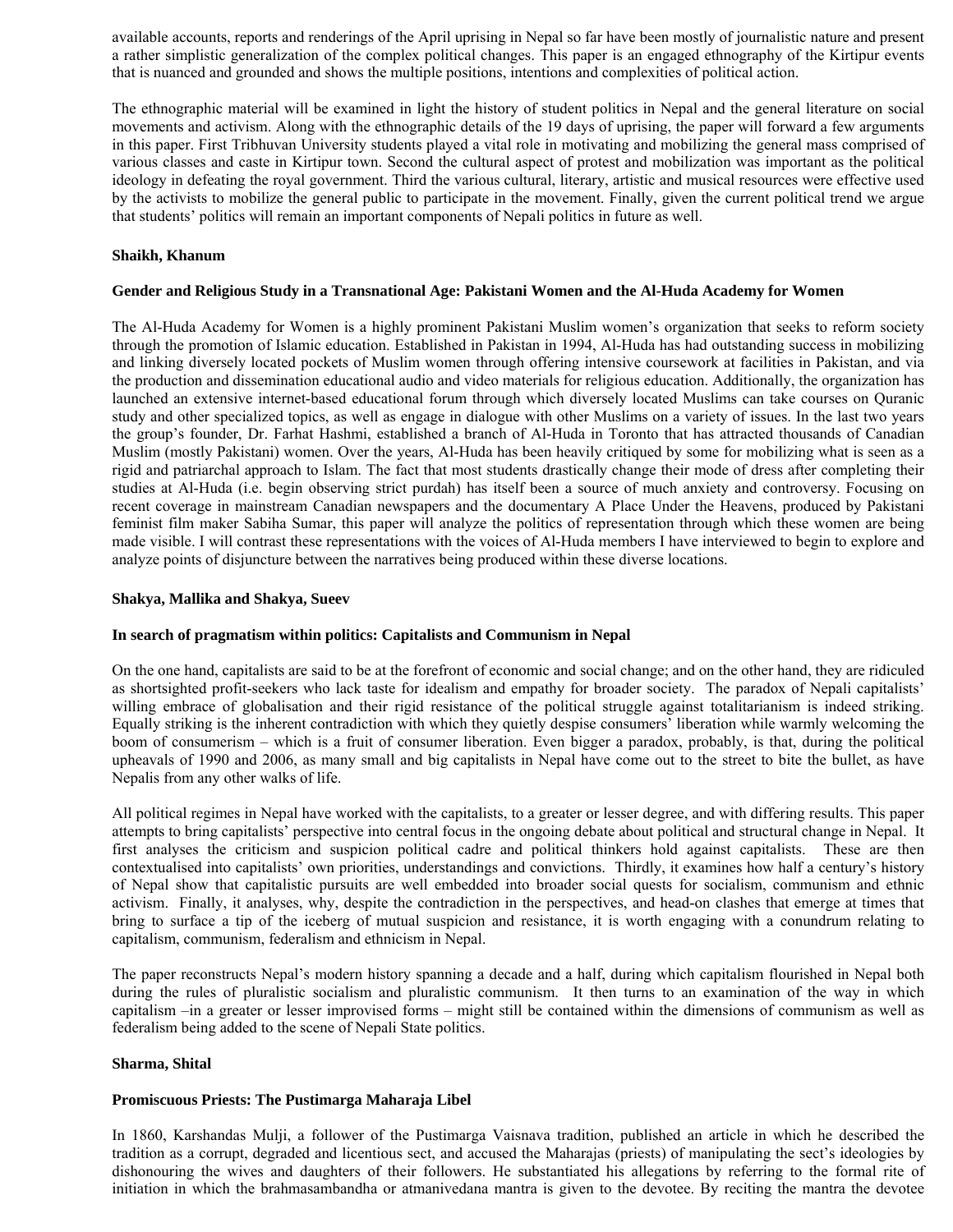makes a pledge to first dedicate all his possessions, mind, body, senses, and even his wife and children to Krishna before he accepts them and makes use of them as his own. Like Vallabha – the founder of the tradition – the Maharaja is accepted as an avatara of Krishna. In his article, Mulji described how newly wedded husbands were allegedly "offering" their brides to the Maharajas for the Maharajas' own "use" before consummating their own marriage. Soon after these claims were made, the Maharaja of Surat, Jadunathaji, filed an action for libel against Mulji. The case, which became known as the "Maharaja Libel Case," was brought to trial before the Bombay High Court in 1862, and involved the examination of over sixty witnesses. Although the judge found Mulji guilty of libel, and from a legal standpoint Jadunathji Maharaja was victorious in the trial, it came at the great cost of "defiling" the reputation of the Pustimarga sect, both in the eyes of Orientalist scholars and members of the sect. The trial provided yet another opportunity for scholars and Hindu reformers to debate morality, sexuality, and the function of religious authority. It is perhaps for this reason that until recently the Pustimarga tradition did not receive serious scholarly attention. I will demonstrate how the trial undermined the Maharajas' traditional authority, and how Pustimarga and its traditional pedagogical practices were reformed in this process. These reforms also extended into representations of modern Pustimarga theology. Today, Pustimarga discourse and practice foregrounds vatsalya bhava (the devotional sentiment in which Krishna is worshipped as a child) and for the most part eschews the historically dominant erotic focus (madhura bhava) of the tradition.

### **Shastri, Amita**

### **Unitary, Federal or Something Else?: Politics of Devolution in Sri Lanka**

The ethnic civil war in Sri Lanka is one of the most destructive and violent conflicts which remain unresolved in South Asia today. The conflict is approaching its twenty-fifth year, and has resulted in over 70,000 deaths and a million displaced. Despite numerous efforts since 1983, no agreement has been forthcoming between the contending parties in the conflict. Core issues in the conflict have revolved around the structure of the state and its specifics as relate to the devolution of power between the center and the regions. This paper analyzes the irreconcilable positions of the main combatants in the conflict: the Sri Lankan government in Colombo and the militant Liberation Tigers of Tamil Eelam (LTTE), along with the fluid complexity created by the continued fragmentation and changes in political alignments on both sides. It examines the various structures for devolution being proposed in Sri Lanka by the contending groups, and assesses how likely each is of getting accepted. Viewing the dynamic interplay of political forces, it concludes that the competing and changing formulations for the restructuring of the state continue to make consensus regarding the devolution issue and a resolution of the conflict an unlikely prospect.

#### **Sheik, Nafisa Essop**

#### **Making the Personal Civil: The Administration of Indian Personal Law in Colonial Natal, 1860-1907**

This paper will examine administrative contestations centered on the shifting legal discourses and codes around the marriages of Indian indentured workers migrating to colonial Natal from the middle of the 19th century. In 1870, the British Colonial Office circulated a memorandum offering a resolution to the contesting claims of employers, colonial officials and Indian men about the labour of indentured women. Imbued with the gender ideology of later nineteenth century England, the memorandum stated explicitly that women could not be forced to perform wage labour of any kind. This intervention reinforced the domestic space, and the relations that constituted it, as the sphere in which women were primarily implicated. This radical break in the conceptualization of women's work between slavery and indenture helped to focus the administration attempts of Natal's settler colonial government on the area of the personal lives of Indians, especially the relations between men and women in the form of marriage.

As a result 'personal law' became the particular area of focus for the regulation of Indian migrants to Natal. The policy of British codification of personal law in India was premised on a pre-existing religious/cultural identity – and exemplified British ideas of an a priori tradition, one that was static and unchanging, although this policy was, of course, to be inconsistently applied in the Indian context. But the politics of settler colonialism in Natal which maintained the uncertainty of the immigration status of Indian indentured labourers, effectively halted decisive legislation around Indian 'personal law' in Natal for the first four decades of indenture.

In this legal fissure, indentured men and women began re-making the 'customary' realm as they entered into inter-caste, interreligious and polygamous marriages; violating what the Natal colonial state saw as traditional Indian marriage taboos and raising a multiplicity of new ideas of what form 'tradition' and 'custom' might take amongst Natal's Indians.

By the 1880's the Natal state began to consider these new practices to be the site of moral permissiveness. The ensuing effort to intervene in these practices resulted in the Natal administration further codifying aspects of Indian religious personal law already codified in India, to personify a late nineteenth century settler colonial moral discourse on marriage and related issues such as divorce, while simultaneously attempting to preserve aspects of 'tradition' that suited the state's administrative ends.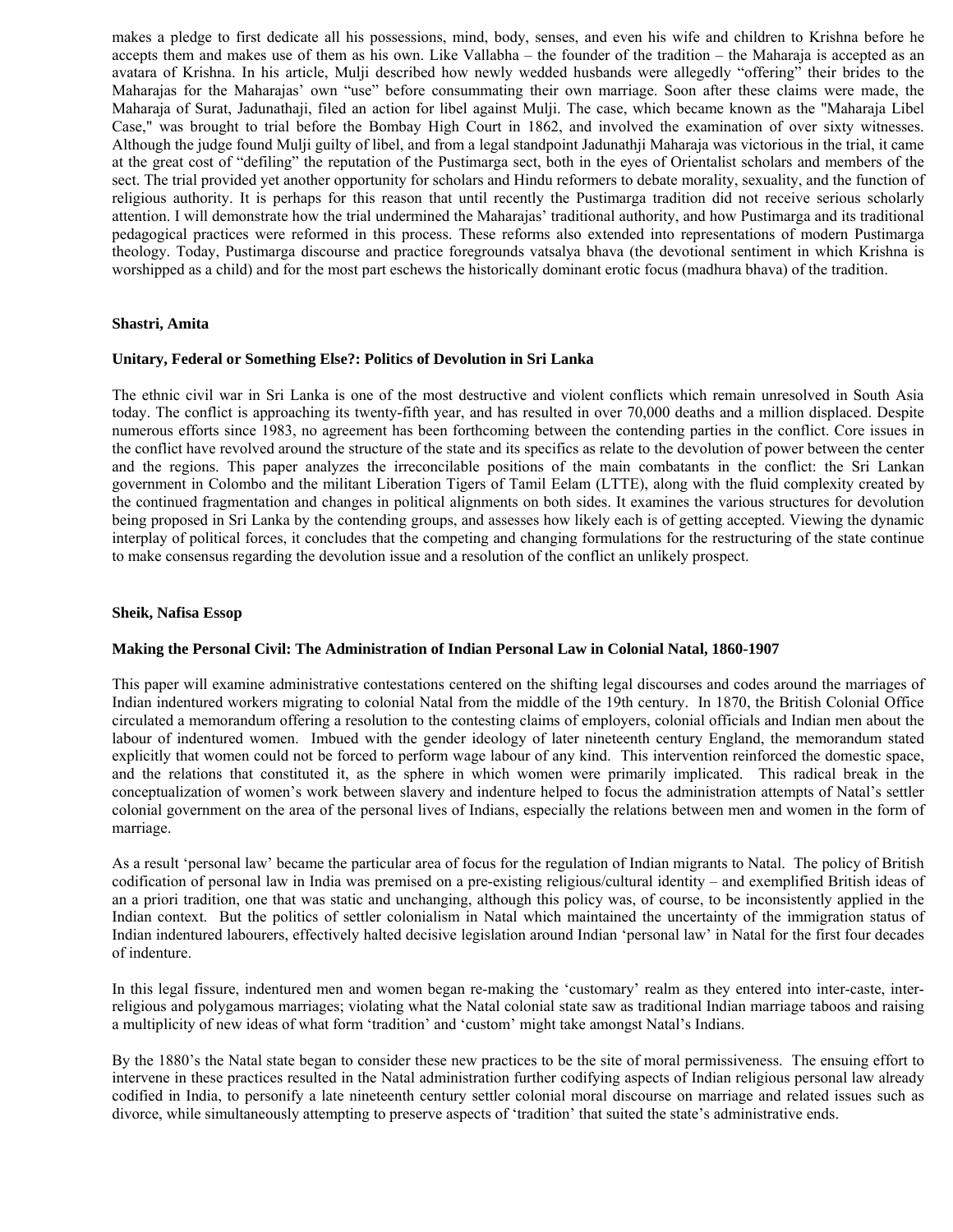#### **Sheoran, Nayantara**

#### **Advertising the "new" India in "Post-Liberalization" India: Creating new consumers with "Glocal" images**

In March of 2005, President George W. Bush made a historic visit to India. While many agendas were forwarded, one that became explicitly clear was the need to build Indo-US relations based on India's consumer power. Extending this new consumer power has entailed training the Indian masses in consumption and justifying its value to them. To forward an agenda, advertising offers all the benefits because of its ubiquitous nature and appealing imagery with simplistic claims, i.e. buying A will ensure your place in group 13, etc. Advertising then is a powerful tool in the hands of owners of the means of production to ensure consumption of their products, particularly in societies like India where multinational advertising targets traditionally visually unsavvy consumers.

Advertisements for multinational corporations, however have understood the need for "hybridizing" their messages and images to penetrate the Indian psyche. To that end, advertisements in India are visualized with an "Indianized flare" with international aspiration to create new consumers in this one billion strong economy. The nationalistic façade, the hybrid Indian navigating traditional value systems and "modern" consumer habits, the "progressive" family that drives a certain brand of cars, the "liberated" woman who's the perfect homemaker, etc all are rhetoric, played out in advertisements, of the nation struggling with erasures of the old and fissures in the new.

This paper examines the visual imagery utilized by advertisements to encourage consumerism, all the while appeasing apologetically the Indian guilt for succumbing to the hedonistic pleasures of conspicuous consumption. The justification offered, the motivations professed, the empowerment enacted in these advertisements leads to, on the one hand the enfranchising of some and on the other hand the dis-enfranchising of the other. A semiotic analysis of print media advertising in popular magazine advertisements for multinational corporations offers a robust discussion of the image of the "new" consumer in this "new" India, both with its guilt ridden baggage and green filled wallet.

#### **Sherinian, Zoe**

#### **The Feminine and Feminist in Dalit songs of Tamil Nadu**

The Dalit Christian theologian J. Theophilus Appavoo (1940—2005), significantly contributed to Dalit feminist politics through his folk music. Yet, this process was not without negotiation. The study of two different versions of Appavoo's Tamil Christian song "Ammadi Kutti Ponna" (my young girl) reveals the tensions between the production and interpretation of women's status within the Dalit Christian Community. Application of a high-pitched, thin nasal timbre, film-style female voice quality verses a raspier, lower folk quality leads to radically different interpretations of the same song: the former domesticated, virginal, modern urban femininity and the other grass roots feminist resistance. Women's and Dalit movement groups on the other hand, have used another of Appavoo's song, "One Plat Two Plats," extensively as an awareness song. Its quick tempo and lively rhythm seems to easily reinforce its message that women's roles need to be reconsidered as valuable. This paper will also consider the production and reception of iconic liberating female images that Appavoo has helped to construct and promote in the Dalit Christian community through his music. For example, the Christian parent God as both mother and father as well as the female parai drummer as a political symbol of Dalit resistance. Through analysis of the musical style as well as the textual construction of liberating feminine images in these songs, I will argue that while his contributions have provided transformative media for Dalits, without Appavoo's close control of the music's production and distribution these elements have sometimes been reinterpreted to reinforce women's oppression, especially in a community that aspires to middle class urban status.

### **Shivadas, Vidya**

# **Eco-art: Evaluating the Term in Contemporary Indian Art**

My paper surveys the growing field of eco-art, or the art of environmental critique, in contemporary India. In recent years, artists have deployed a range of media from painting (N.S Harsha) and sculpture (Valsan Kolleri, Sheba Chhachhi) to performance (Atul Bhalla, S. Umesh) and photography (Ravi Agarwal) to explore ideas of waste, decay, pollution and violence. These artists take an expansive view of ecology, which is not limited to "environmental issues" as defined by current public policy debates but instead extends to the ways in which human subjects interact with space, objects, and each other.

Tracing the particular genealogies of environmentally-oriented art, that is, of earthworks and land art in the United States and Europe from the 1960's and 1970's, I show how this category has emerged in 1990's India and marked itself as distinct, politically and aesthetically, from those earlier practices. Focusing on a few examples, I highlight some critical themes running through this work, analyze how it intersects with concerns of other contemporary art practice (identity, gender, sexuality and commodity) and speculate on future directions for this art.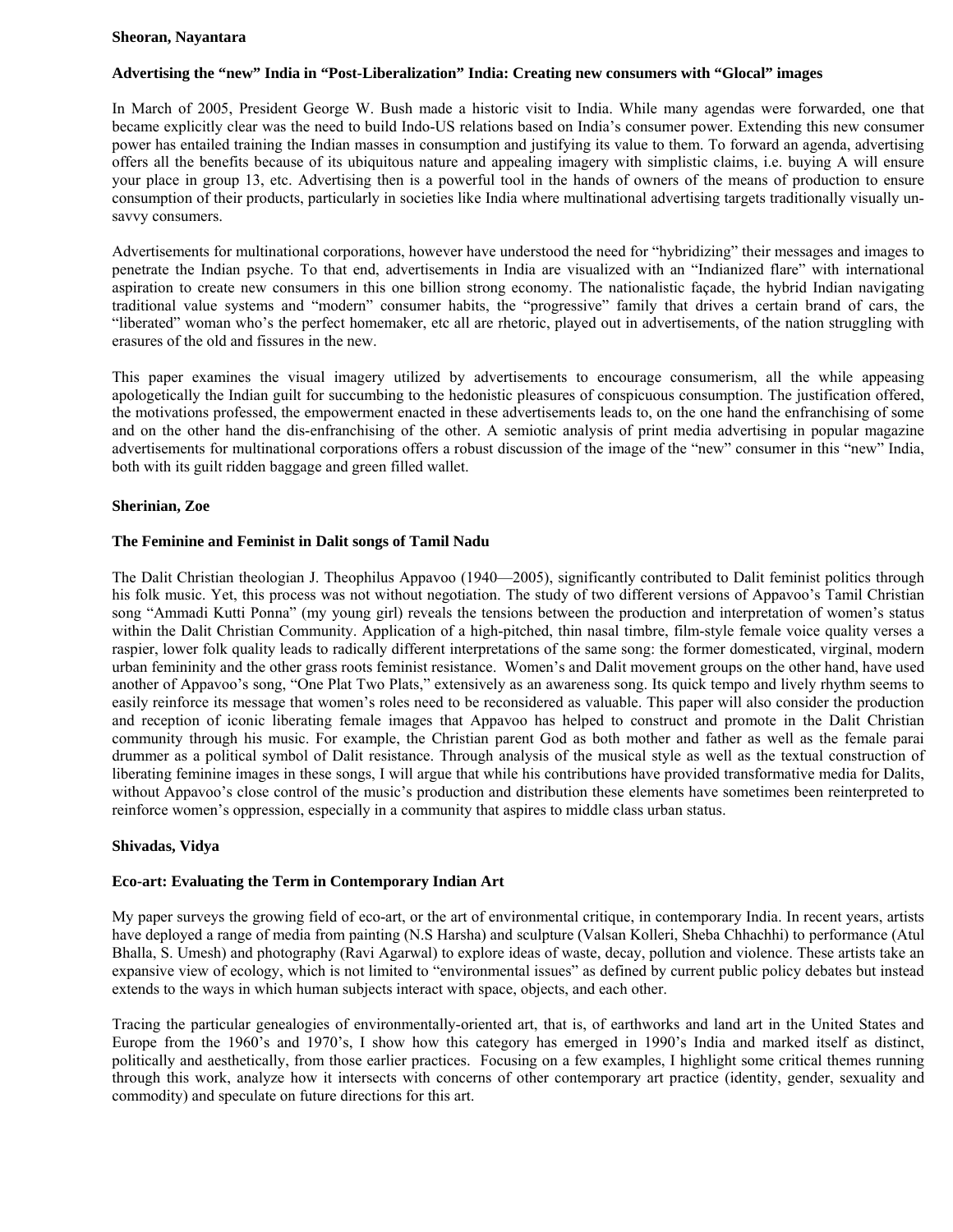### **Shoeb, Nadia**

# **The Political and Social Role of Jamaat-e-Islami Hind in Contemporary India**

This paper will look at the political and social role of the Jamaat-e-Islami Hind (The Indian Islamic Party, or the JI) and its impact on contemporary Islam in India. The main question I will be addressing is whether or not the organization has been a progressive or retrograde force for Indian Islam.

The JI, originally founded by the scholar Syed Abul Ala Maududi in 1941 deeply impacted Islam in South Asia. Originally founded as an organization that would preserve the Muslims as a "holy community" and improve their conditions during a politically tumultuous time, the JI's top priority was social uplift. This end would be achieved through education and da'wah. Social uplift, it was believed, would in turn naturally serve the community's political needs as well.

After the partition of the continent in 1947 into Pakistan and India, and then later in 1971 another partition of Bangladesh, the JI transmuted into essentially three different organizations. With the split, the original notion of the JI as the preserver of the holy community was thrown up in the air as the organization struggled with their future direction – should they continue to focus on preserving the holy community as its main priority or partake in politics?

Today the JI in Pakistan and Bangladesh partake in politics. The story is quite different in India though. Aside from a few public political flare-ups, JI-Hind tends to be more quiescent, and remains, for the most part, outside the realm of national politics and has not formed a political party. At the same time, the organization maintains its political interests

Through interviews and research from my time spent in Delhi, I will seed to address the following questions in this paper:

-How has the organization remained true or broken away from the originally ideology of the Maududi?

-How the Jamaat-e-Islami as a religious organization pursues its political objectives under a secular state, and what are its main political aspirations?

-In what ways does the JI further it's social objectives – schools, newspapers, community outreach, (proselytizing)?

-Has the JI's impact on Islam in South Asia been a progressive or a retrograde force?

# **Shrestha, Kaji Narayan**

# **Community Forestry in Nepal at a Crossroads: where do we go from here? Narayan Kaji Shrestha**

On the surface, community forestry in Nepal is quite a successful program. More than 16,000 user groups are managing more than one million hectares of forests. These changes in forest management have reduced forest degradation rates from 3.9% per year to almost 0.3%. User groups are also taking initiatives for community development. Nevertheless, community forests are being handed over without following proper processes, and this has created problems like elite control of forest resources and the marginalization of the poor, of disadvantaged ethnic groups, and of women. Because forestry resources are very valuable, four forces are contending for control, power, and authority over them: local elites, the forest bureaucracy, local government institutions, and forest user groups. Three kinds of decentralization are occurring and affecting the competitive strengths of these four sets of actors: devolution of decision-making to district and field level forest bureaucrats, decentralization of power to local government institutions and those who control them, and granting of limited forest management decision making power to user groups. The government bureaucracy receives its power and authority through the State, while local government officials gain authority by being elected by the people. Thus, user groups may be losers in this game, unless they are empowered by their own constituency. The only power and authority forest user groups receive is from the Federation of Community Forestry User Groups of Nepal (FECOFUN), an alliance of community forest user groups, which lobbies on behalf of their member groups and maintains high standards of governance. Despite FECOFUN's efforts, I will argue that the current arrangements favor groups other than the forest user groups and that this will lead to the destruction of forest resources. Only when forest users have the authority to manage forests will Nepal's forests be well managed, will they be able to fulfill local people's needs, and will grassroots community development be initiated.

# **Shrestha, Milan**

# **Community Forestry and the Changing Context of Smallholding in Lamjung District, Nepal**

Developed and promoted as the main strategy of national forestry policy, the Community Forestry (CF) Program in Nepal has both conservation and livelihood implications. Laws and regulations are in place to achieve two 'intertwined' goals: (1) conserve ecosystem and genetic resources by protecting forest resources from degradation, and (2) regulate the forest users' groups to meet the basic needs for forest products on a sustainable basis. While the program has long been cited as 'a successful model of forest conservation,' its efficiency and effectiveness in meeting the livelihood goal have come under scrutiny in recent years. Some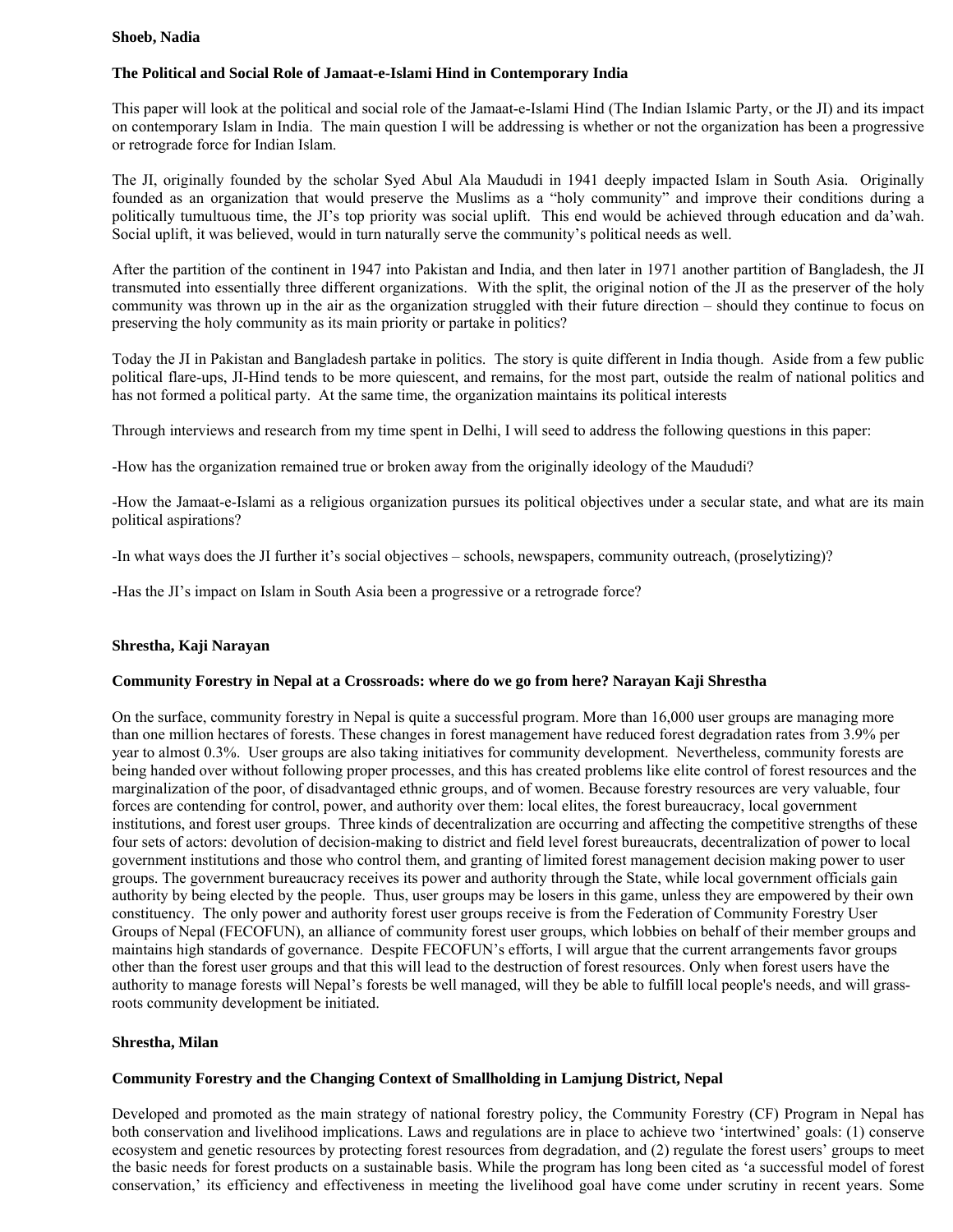critiques have even questioned the rhetoric of 'community participation,' incentive structures and property rights, heterogeneity and equity issues. These critiques are also contentious and hence, are open for debates. Nevertheless, these reiterate the fact that better understanding of the human dimensions part is crucial for the success of such conservation initiatives.

This paper presents the case example of Lamjung district of Nepal, which is partly based on my dissertation research conducted in 2004 to 2005. Specifically, by placing the analysis within the historical changes in smallholding, it discusses the impact of community forestry, as perceived by smallholders, on the agriculture-forest-livestock interrelationships. Aside from examining the patterns of forest cover change for the last forty years, it provides insights on how community forestry changed the dynamics of smallholding in Lamjung and what are the specific feedbacks.

In doing so, it puts forward a counterpoint to the dominant tendency that often blames subsistence agriculture for deforestation, as though the relationships between forest and agriculture always are linear—the same tendency that presents land-cover changes from forest to agriculture as irreversible phenomena. For smallholders in Lamjung, the meaning of forest conservation or community forestry is connected to their concept of forest-agriculture-livestock interdependence, in which the outcomes of one component constantly affect the other two. It does not necessarily mean their interests conflict with the community forestry goals; it only means that the success of community forestry cannot be ensured without understanding the concept of interdependence or interconnectedness. It also attempts to address the question of whether the existing CF governance structure and focus can ensure the sustained benefits of forests in the forest-dependent communities of Lamjung.

# **Shrestha, Srijana**

# **Quality of life among elders in Nepal**

Narratives within the field of gerontology often focus on the drastic increase in the number of people living into old age. The population growth has placed the needs of this population in the forefront of both international and domestic policy of countries around the world (United Nation, 2002). The structure of the aging population is especially stark in developing countries. The combination of large number of older people surviving into old age and lack of resources, pose unique challenges to researchers who are committed to understanding and addressing the needs of elderly living in developing countries. Unlike developed countries, where the state has programs designed to meet increasing needs of their elderly population, government spending on elderly care is non-existent or inadequate in developing countries.

One of the responses, within gerontology, to population increase and its impact on health care and social spending has been to focus on positive aging, which examines old age as encompassing a potential for growth, and positive contributions to society. This approach emerged as a critique of the medical model that paralleled aging and old age to decline, decay and dependency. Positive aging research with its focus on successful aging and its universal domains (low probability of disease and diseaserelated disability, high cognitive and physical functional capacity, and active engagement with life) provides a framework that is prescriptive, not only descriptive. First, the terms used to define positive aspects of aging have been accused of imposing a "Western template" of what it means to age well, as a universal concept (Thomas & Chamber, 1989; Torres, 2004). Similar arguments have also been put forth within feminist literature (Cruikshank, 2003). It is argued that the concepts of positive aging are based on a competitive and business model where a white, male, middle-class and Western approach to living is emphasized and universalized as a singular notion of aging in a positive manner. The different processes through which the experience of getting old, constructed by race, ethnicity, class and gender, thus, is not included in the definition of successful aging (Cruikshank, 2003).

The proposed paper will examine how what constitutes positive aging is constructed by elderly sample in Nepal. The focal argument of the paper will be to explore how age, class, caste and gender politics influences quality of life as experienced by the elderly.

# **Siddiky, Chowdhury Irad Ahmed**

# **Mahatma Gandhi and the Prisoner's Dilemma: Strategic Civil Disobedience and Great Britain's Great Loss of Empire in India**

This paper examines the relationship between statutory monopoly and collective action as a multi-person assurance game culminating in an end to British Empire in India. In a simple theoretical model, it is demonstrated whether or not a collective good enjoys (or is perceived to enjoy) pure jointness of production and why the evolutionary stable strategy of non-violence was supposed to work on the principle that the coordinated reaction of a ethnically differentiated religious crowd to a conflict between two parties (of colonizer and colonized) over confiscatory salt taxation would significantly affect its course. Following Mancur Olson (1965) and Dennis Chong (1991), a model of strategic civil disobedience is created which is used to demonstrate how collective action can be used to produce an all-or-nothing public good to achieve economic and political independence.

Keywords: confiscatory taxation, multi-person assurance game, strategic civil disobedience. JEL Classifications: H73, P16, C72, N45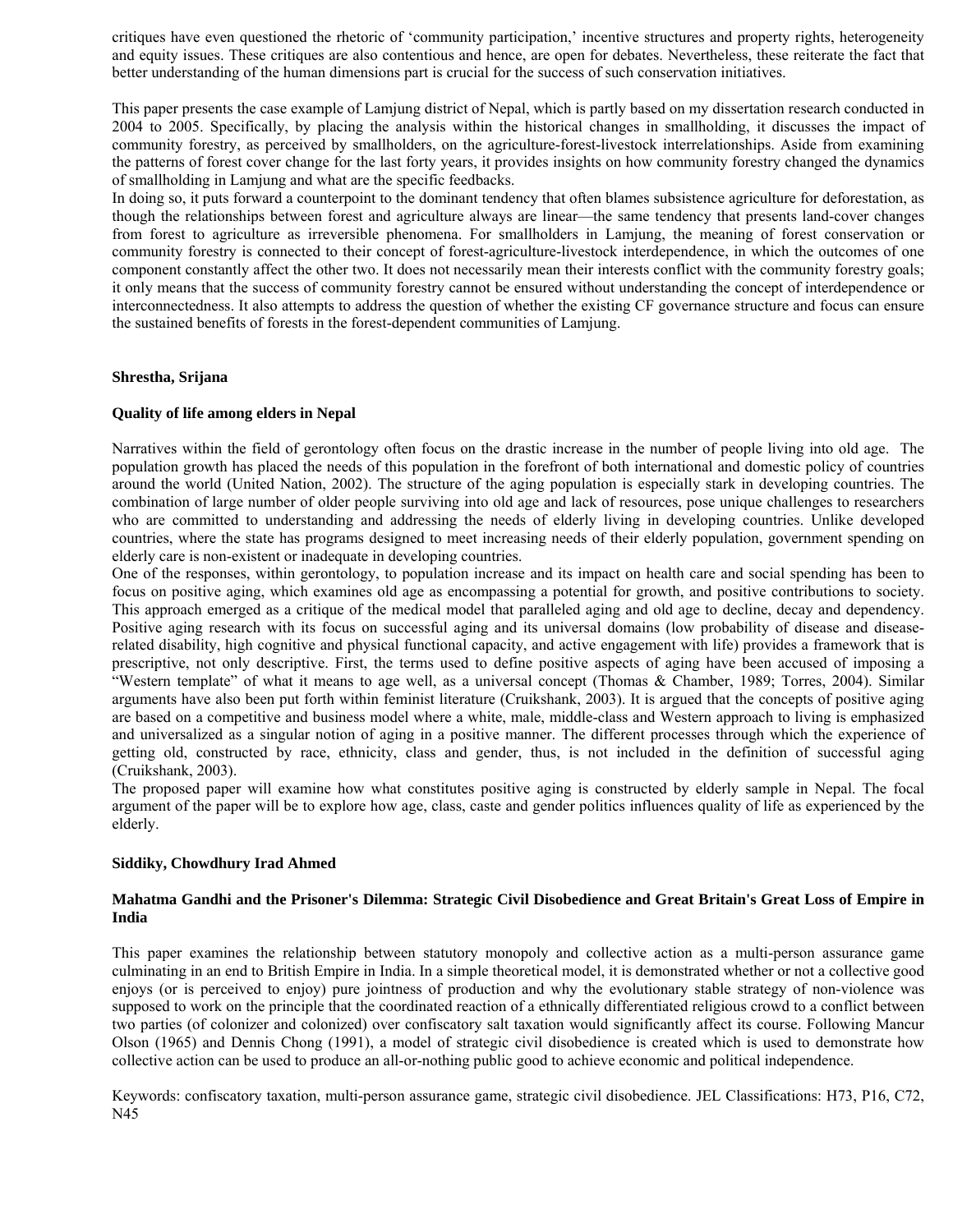### **Simmons, Caleb**

# **Limited Spheres, Limited Space: Gendered Ideals within Hindutva**

The Hindu Nationalist Movement (Hindutva) draws upon ancient dharmasastras and epic myths to construct gender roles and expectations for Hindus that fuels the tensions between Muslims and Hindus. The rhetoric used places the masculine and the feminine into two opposite spheres: the former is the active and dominant and the latter the passive and religious. The masculine is idealized by the noble Aryan warrior and the feminine as the docile mother. India, itself, is even viewed as a mother of all Indians, Bharata Ma. Women due to their passive nature must be watched over at all times as their virtue is the jewel of the Hindu collective. Therefore, Hindutva calls upon all of its adherents to protect both the individual female, as well as the nation, from the savage sexual adulteration of the Muslim. Men are to do protect them through violent warlike campaigns and women through instruction of their children and the cultivation of tejas by participating in pativrats.

Despite the movement's emphasis on the weak nature of women, there has been a growing active participation by women in violence against Muslims. Groups such as the Rashtra Seva Samiti and Durga Vahini train women in military proficiency. These women take on many of traits that have been classified as masculine by the movement. The female warriors thus redefined by the movement and take on a new identity that removes them from the feminine sphere by removing their sexual nature that has rendered them vulnerable from the beginning. Celibacy becomes an integral aspect of their devotion to Bharata Ma. Their identity is shifted to that of an asexual monk, or sannyasini.

Women are redefined when they overstep the boundaries that have been placed on them by the male leadership. It is a way for males to maintain dominance within the movement. However, many of these women are beginning to speak out against the male leadership and blaming the Hindu males' weakness for the current state of Mother India. They have begun to promote new images of women based upon images of warrior goddesses. Thus, women within certain factions of Hindutva are reconstructing their own identity in direct opposition of the movements own rhetorical constructions. This essay seeks to explore these varying gendered identities, their interactions, and their reincorporation into the movement as a whole.

# **Simpson, Edward**

### **What Does It Mean For Things To Change? Competing Ideas From Post-Earthquake Kachchh**

Six years ago, an earthquake in western Gujarat (Kachchh district) claimed around 14,000 lives, destroyed infrastructure and tens of thousands of properties. Many people I already knew well from previous research in the region died, more lost relatives, homes, and possessions. In this paper, I review in general terms what has happened to those who survived and I then turn to critically look as an anthropologist, at some of the social changes that have been ushered in to the region in the name of postearthquake development. Generally, western India is changing rapidly, driven by an aggressive economy and a proactive government. Social change in Kachchh after the earthquake has been particularly rapid and dramatic. Money has poured into the region; swathes of countryside have been industrialized; densely populated towns and villages have been unpacked into new suburban-style housing colonies; people from all over India, attracted by the boom economy, have come to the region and introduced new languages, politics, and problems. It is tempting to see these changes in an entirely negative light and to be nostalgic for an older, quieter and more peaceful Kachchh. My friends and informants however are positively gleeful about much of the change, the dereliction of some traditions and the recreation of others. The ethnography explores their ideas of social change and contextualizes them in the frames of individual life, collectives such as caste, and an overarching sense of Kachchhi identity. In conclusion, I hold this material up against conventional anthropological theories of social change.

### **Singh, Abha**

### **Imagined Self and Others: Satnamis, Mughal State and Society**

The medieval Satnamis of Narnaul have so far captured little attention of the scholars. They are known to most students of history because of their uprising (AD 1672) during the reign of Aurangzeb. Satnamis were never recorded as prominently visible community either before or after the rebellion. However, they did seek the attention of the British missionaries. Since they rejected idol worship, the missionaries thought that they were non-believers, who could be easily brought into the Christian fold. Contemporary chroniclers' perception of the Satnami 'sect' is also quite different from what the Satnamis perceived themselves today and early in the nineteenth century?

Present paper largely attempts to analyse version of the Satnami 'self' on the basis of the late eighteenth and the early nineteenth centuries hagiographic accounts – Brahm Prakash and Batrawan ki Pothi of the Satnam Panth. Brahm Prakash, composed in 1815, is a long narrative written in poetic form, attempts to construct the superiority of the Satnam Panth, their Guru and the community. It emphasises that theirs being a revealed sect/Panth; their Guru was sent directly by God; Brahmans are shown surrendering to their Guru; Satnamis tried to legitimize Guru's divinity and saintliness. The constructions of the 'self'' in the narratives do reflect community's attempt to carve out a distinct 'space' for themselves.

Batrawan ki Pothi (a late eighteenth century construction), largely written in prose (except banis), records anecdotes related to the Satnami sect. It furnishes explanation/s when and how a particular bani was 'revealed' or 'read'. In the process it provides number of narrative fragments that highlight and contextualise the origin of the Satnam Panth, their socio-economic status vis-à-vis their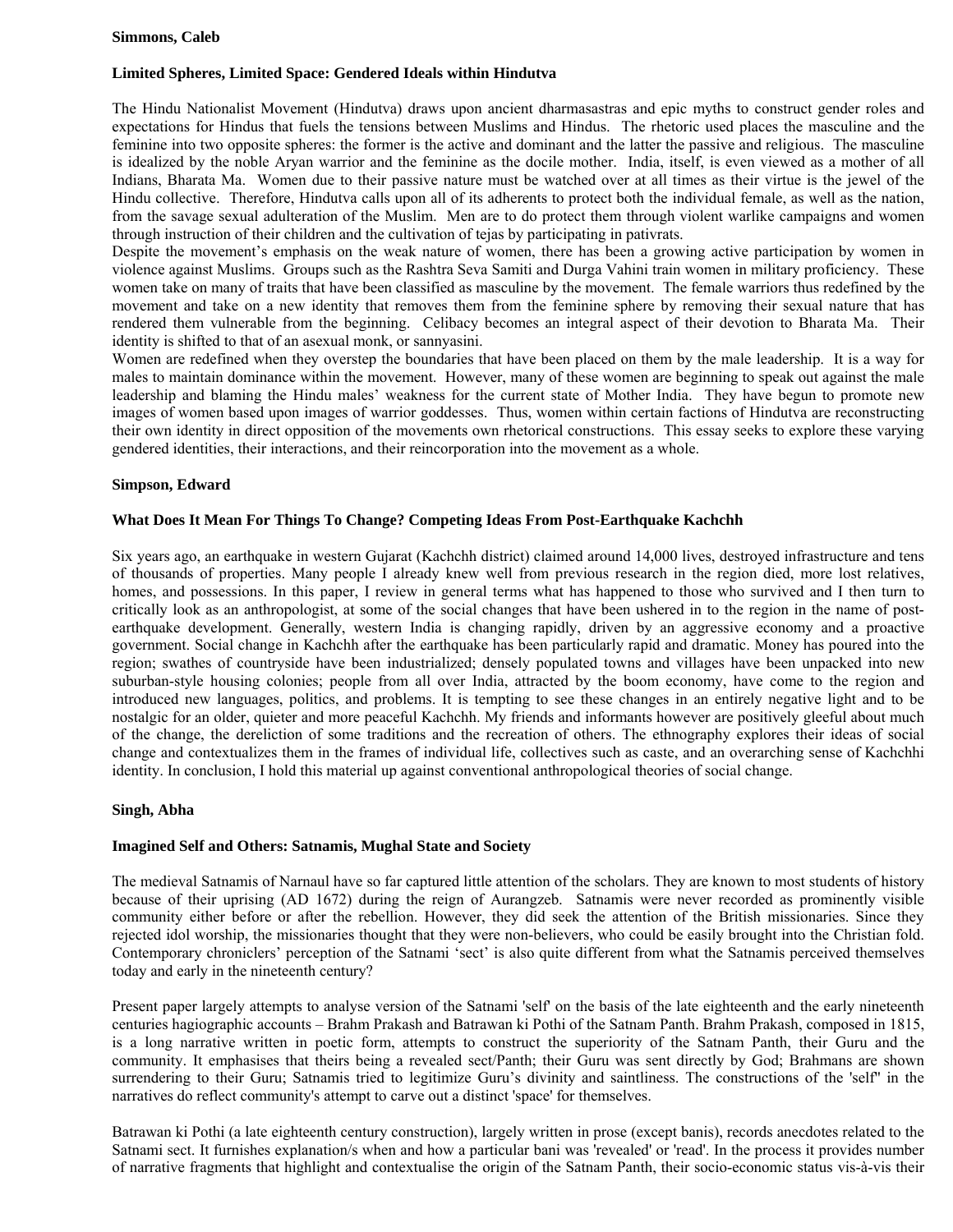relations with the political authorities. These narratives speak how the Satnami community perceived the contemporary situations; handled the challenges; and formulated their identity.

The paper addresses vital questions as to what extent the 'official' and the Satnami perception differed? Why there was need to construct this aura of narratives? Why the community's perception differed over the passage of time? What was the psyche behind these constructions? What is important in this entire fabrication is how the community attempted to locate herself within the existing contemporary environment during various phases. It reflects and highlights an important change in the psyche of the community as such and the leadership in particular.

### **Singh, Jebaroja**

# **Dalit Women's Oral Narratives**

This paper will discuss Dalit women's sense of identity and moral agency as revealed in traditional folksongs and folktales performed in Dalit communities in South India. I will present oral narratives that I recorded among Dalit women in Tamil Nadu. While these performances have been in place for centuries among Dalit communities, only recently have they drawn scholarly attention as rich, vibrant, cultural traditions expressive of Dalit identity.

The paper will highlight the roles of Dalit women in sustaining a positive cultural identity despite victimization by and subordination to their men and caste men and women.

I will show how the language Dalit women deploy in oral narratives constructs cultural identity that functions to protect their sons and daughters from competing identities imposed by the surrounding dominant culture. These Dalit women are determined to assert the sufficiency of their language in songs and rituals to cope with the slandering of their image. Thus, language in this context becomes more than just a tool or medium of expression – rather, it is a site of cultural conflict and contestation.

### **Sinha, Suvadip**

### **The Nameless Body: (Mis)Reading Violence through Media Images**

This paper looks at how the textual captions of photographs of collective violence like post- Babri riots and Godhra carnage, published in mainstream print/electronic media, strip the images of their "mythic aura of neutrality". In spite of W.J.T. Mitchell's much-celebrated diagnosis of a certain "pictorial turn" in the evolution of intellectual enquiry, these photographs, I argue, especially through the textual message acquire a stabilized, unilinear and easily decipherable role in our understanding of these incidents of violence. Looking at an array of photographs that accompanied written reports of communal riots in India, this paper diagnoses that though the images themselves do more than often open up speculative possibilities, the captions in their journalistic effort at being "authentic" and "correct" ask the reader/onlooker to identify human faces and bodies belonging to a particular religion. By erasing the possible complexities embedded within the visual accounts of communal violence, the linguistic messages try to control the denotative potential of the photographs, hence reinstating the possibility of a "primordialist" reading of communal riots in India.

# **Sinha, Amita**

# **The Gomti Riverfront in Lucknow, India: Revitalization of a Cultural Heritage Landscape**

The cultural heritage of Lucknow, the capital of the state of Uttar Pradesh in India, is interwoven with the Gomti River, on the banks of which it flourished in the 18th-19th c. The historic city was oriented to the riverfront with its monumental architecture of mosques, mausoleums, and palaces concentrated on the southern bank. Thus the river was much more than a transportation artery enjoyed for its views and breezes and appreciated for its utility. This elite riverfront landscape was transformed into the backwaters and disappeared from the public eye over time. Its centrality as a landscape of power was lost as a result of the momentous political and economic changes beginning with the Indian Mutiny/First War of Independence in 1857. New modes of transportation (railways, automobile), changes in the political structure (from kingly to colonial and then postcolonial governments), and economic shifts (from agrarian to industrial) over the next century and a half were responsible for the city turning its back on the river.

Although efforts are underway presently to 'beautify' the rivefront by lining it with parks and plazas, they do not explicitly evoke the historic landscape and are piece-meal efforts to provide greenery. Our presentation outlines a planning framework and design interventions based upon the premise of the riverfront as a cultural heritage corridor. 'Heritage' encompasses both material structures--historic landmarks and landscape remnants—and its intangible aspects—practices, living traditions, and memories associated with river. The nineteenth century riverfront was painted and photographed extensively by European and local artistes—these representations allow us to 'read' the cultural landscape as shaped by picturesque and pictorial conventions of the time. The contemporary landscape is interpreted by documenting existing open space types, their uses and meanings. Based upon these 'readings' our redesign of the riverfront will reconcile the past and present by restoring the historic connection between heritage buildings and the river, at the same time accommodating current uses. The plan will serve as a catalyst for economic and cultural revitalization of the riverfront that the urban residents and visitors can enjoy as a public good. Thus our proposal is not a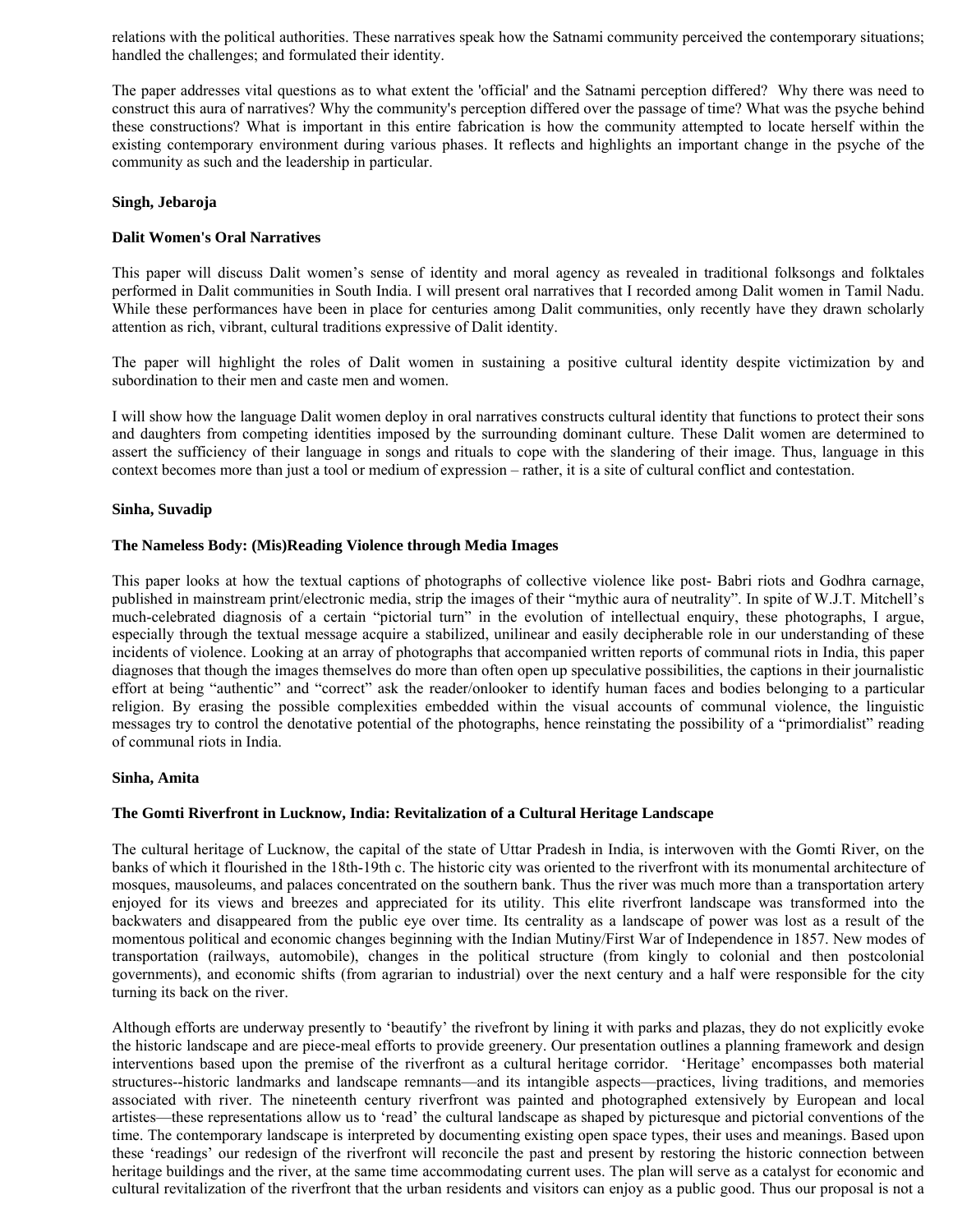thematic recreation of the past but one whose authenticity is derived from engagement with the ongoing trajectory of change, in the process reversing decline and ushering in a renewed engagement of the city with the river.

# **Skarpeid, Jon**

### **New Indian devotional music: Indian aesthetics in transition?**

Since the beginning of the millennium, the new "devotional music" has gained great commercial success in India. Some of this music is also popular among westerners, at least compared to classical Indian music. This paper will try to demonstrate some the salient feature of this popular music. The texts are bhakti-style with addresses to different Hindu gods. Raga-s, if they are used at all, are simplified or mixed in the background. Analysing the use of different that-s (moods or scales) seems to indicate that this music favours those that have western equivalents. As will be demonstrated in this paper, minor and major keys with some variations are widely used while more exclusive Indian that-s like Purvi and Todi, are rarely heard. Synthesizers and other modern western instruments are frequently employed, though traditional Indian music instruments like tabla and sitar are still widely used. At the end of this paper, I will briefly discuss why these important changes are taken place in Indian aesthetics.

# **Skinner, Michael**

# **Kalinga: A Regional History of Ancient India**

How does one differentiate region, what parameters determine this space, and how has the concept of region shifted over time? This paper will discuss the idea of region both as a constituent of modern state divisions and how regional characteristics existed in ancient India. The idea of region today implies borders on a map that distinguish between political, social, and cultural variances. Yet, in the ancient world the concept of region has a much more porous character, these being boundaries divided by natural obstacles (mountains, forests, oceans). The formation of regional distinctions led to the development of, as Bernard Cohn attributes to his concept of historical region, 'symbol pools' serving to unify peoples through commonalities such as language, traditions, and culture. After a brief discussion on modern Orissa this paper will focus primarily on examining how region can be perceived in ancient history, mainly the historical region of Kalinga. In this paper I argue that segregating Kalinga as a distinct region in ancient India allows for a more comprehensive understanding of this period of history as a whole.

Kalinga, situated on the east coast of India, has existed as a distinct and unique region throughout India's past. References found in Buddhist and Jaina texts attest to Kalinga as a vibrant and prosperous region in ancient India. Furthermore, consulting Aś oka's edicts pertaining to the invasion of Kalinga and the rise of the Chedi Empire in the first century BCE as recorded in the Hāthīgumphā inscription of Khāravela demonstrates the decimation and subsequent rebuilding of Kalinga. By focusing on Kalinga, this paper asserts that regional history challenges the homogenous construction of the ancient period as simply a time of expanding empires, overarching social changes, and broad cultural development. Redefining region in the ancient context and applying these new principles of region in relation to Kalinga help to resituate how historians can interpret the ancient world.

### **Sloan, Anna**

### **Overflowing the Page: Displacing the Boundaries of Pakistani Miniature Painting**

The past two decades have seen the revival and reinvention of miniature painting at the National College of Arts (NCA) in Lahore. This paper examines a set of recent forays in which artists have taken the miniature form beyond the confines of its historical frame by adapting it to large-scale, three-dimensional sites. This transposition from the page to the site can be understood in relation to a number of local and global genealogies—-from the dissemination of the visual idiom through commodities marketed to tourists, to the circulation of images within prestigious contemporary art-world modes such as the biennial exhibition. In presenting some of the new spaces these reframed miniatures have begun to explore, I will discuss themes of nomadism, ephemerality, and materiality in the work of artists who are responding to the form's commodification, on the one hand, and its valorization as a "traditional" or heritage art on the other. It will develop that a playful and potentially transgressive attitude towards boundaries, both compositional and environmental, can be traced across a range of works that display a destabilizing tendency, one educed in the marginalia of historical manuscripts no less than in such provocative contemporary moves as the site-specific installation of images in a toilet facility.

# **Smith, Sara**

### **Where Every Body Matters: The Geopolitics of Religion and Fertility in Northern India**

In the Leh District of Jammu and Kashmir, Ladakhi Buddhists and Muslims are becoming characterized in ways that naturalize an antagonistic political opposition. This political opposition is inseparable from the micro-politics of everyday life in Leh, and recent years have seen this tension manifest in a set of new concerns regarding fertility, as mutual suspicion leads to political discussions about who is having children and why. When female fertility is thus placed at the intersection of electoral democracy and identity politics, do political concerns begin to affect family planning choices? Is it possible for individual and family choices to resist these divisive politics? These questions are crucial for a more nuanced understanding of the connections between politics, fertility, women's autonomy and everyday life. This paper presents preliminary results from qualitative research in Leh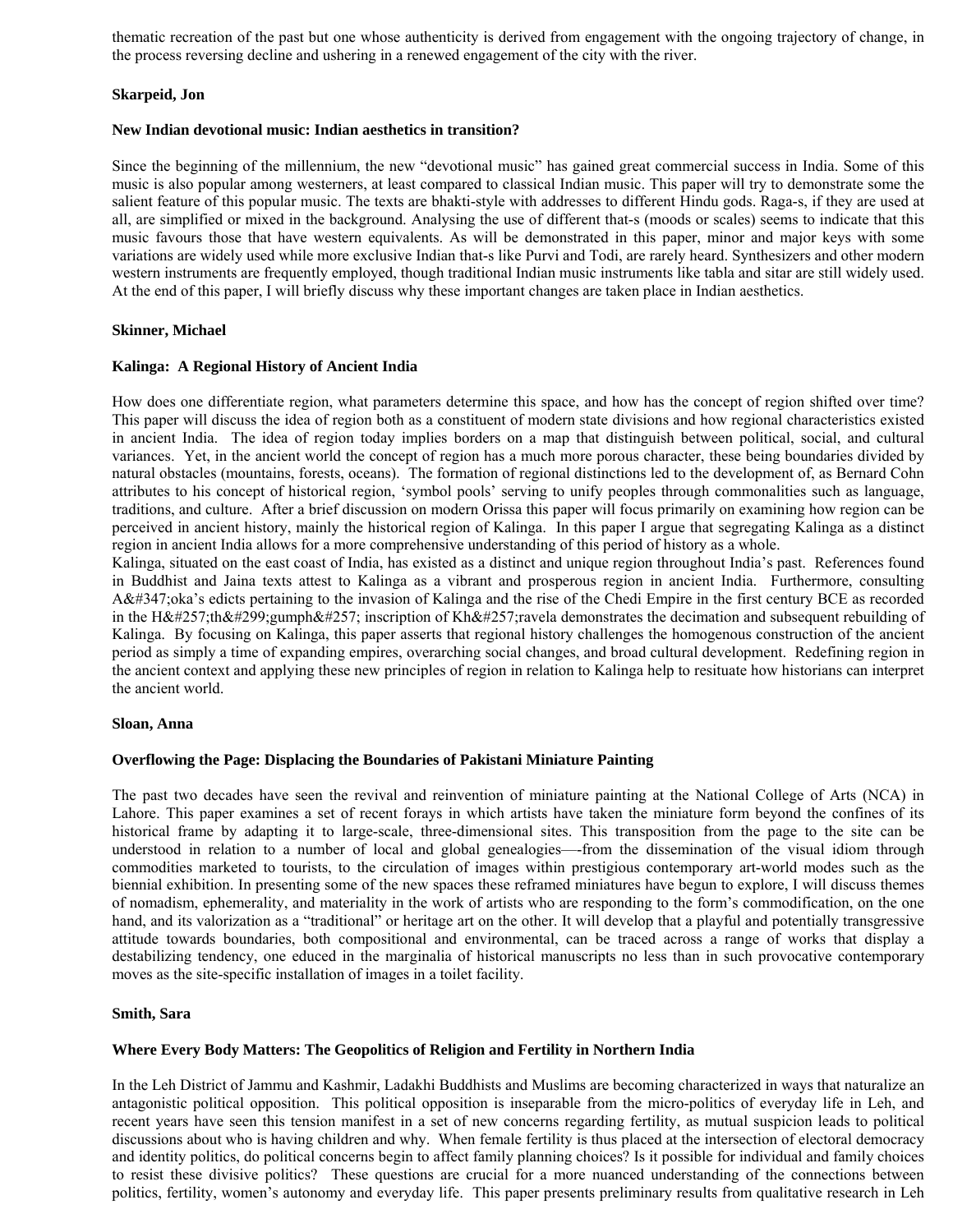district examining the intersections between local political narratives, international geopolitical narratives, and individual and family decisions about marriage and fertility.

### **Soneji, Davesh**

### **"Whatever Happened to the South Indian Nautch?": Devadasi Historiography and Salon Performance in South India**

Sheikh Sur Jahan (b. 1930) is a famous harmonium player in the Telugu courtesan community of the Godavari delta region in Andhra Pradesh. His mother was dancer in the troupe of Kotipalli Manikyam, a famous "devadasi" performer of the early twentieth century. Colonial documents from 1907 also mention Muslim dancing women called Turku-sanis who in dance-troupes or melams in this region, and had sexual relations with men from high and middle castes like their Hindu counterparts. Figures such as Sur Jahan and lineage of Turku-sanis from which he descends are discomfited signs of the secular nature of the dance melam in South India. The elite culture of performance known as mejuvani (from the Urdu mezban, "host of a feast, a man who entertains guests") was widespread among Telugu-speaking bourgeoisie throughout the Madras Presidency from at least the late eighteenth century onward. But why do not hear of the secular mejuvani soirees in cultural histories of South India? Why is dance in South India merely linked to temples and temple culture? Why has the word "devadasi," full of ritual and religious connotations, become the hegemonic appellation for dancing women in the entire region? Courtesans in South India have for the most part become fossilized into "temple women" – "wives of the god" – and thus ostensibly, it appears that there is no courtesan culture in South India apart from that of the so-called "temple dancers." Integrating archival documents and ethnographic data from the East and West Godavari districts in coastal Andhra, this paper traces a genealogy for salon performances in South India, a project that has been left our of nationalist historiographies of dance and dancing women in the region. From the discussion of an English document dated 1806 that describes a salon performance from beginning to end and presents the first-ever English translations of songs by Ksetrayya in the Telugu padam genre, to analyses of songs still performed by the bhogam community of courtesans in coastal Andhra, this paper aims to recover the complex histories and performance practices of salon culture in Telugu-speaking South India from the late eighteenth-century to the present.

### **Srinivasan, Perundevi**

### **"I Gave Those Pills Only After Calling them Margosa Leaves:" Healing Poxes and Measles in South India**

This paper engages with the discursive practices related to 'ammai' (poxes and measles) and its healing within the paradigm of "goddess-possession" and "goddess-mediumship" (Claus 1979; Smith 2006) in Tamilnadu, South India. Taking up Frederick Smith's discussion (2006) of "possession" as both "a cause and a result" of the "notion of a permeable embodiment of self," my paper presents the healing contexts of 'ammai,' which, in spite of their appropriating "modern" medicine, do not subscribe to the key idea of a "coherent, sovereign self" of the West.

 The Tamil term 'ammai' means both mother and the goddess Mariyamman, in addition to its denoting poxes and measles. Drawing from my fieldwork with 'traditional healers' of 'ammai' in Pudukkottai and Sivagangai areas, I will discuss the healing rituals where in the goddess is perceived to be present both in the healer, who is a "goddess-medium," and in the sick person, who has been "possessed by the goddess." These healing contexts disclose that the sick body is not a singular site upon which the healer exercises her authority or power: the sick body is also the superior body of the goddess that demands service and attention. Some times, "modern" medicine such as paracetamal, anti-histamines and anti-biotic were prescribed or given by some healers during the ritual. According to a woman healer, it was the goddess who asked her to get those medicines, and she asserted that she won't earn the wrath of the goddess, for she had given those pills only after calling them 'margosa leaves,' the favorite leaves of the goddess. The assimilation of "modern" medicine into the ritual, which amounts to Tamils' fitting the borrowed "science" into their own "context-sensitive" ritual slot (Ramanujan 1989), could be an instance where the "modern" becomes one more prop in the Tamil ritual-healing scene. Nevertheless, these ritual healing contexts in their foregrounding a flux situation of flowing identities do not subscribe to the central assumption of modernity in the West of a "sovereign self," which is coherent and is abstracted from the divine.

### **Sriramachandran, Ravindran**

### **Understanding the Coolie: A Reading of Tea Plantation Manuals**

Tea became the largest single product in economic terms to reach the shores of Europe by the middle of the 18th century. The demand for tea was to reach heights unimagined ever before in the colonial world, and as a consequence tea plantations provided an important area for expansion in the colonies,both as sites of incredible economic opportunity and of possible employment for the "young adventurous Englishman". The young plantation managers arriving in the Tea plantations of Sri Lanka and India were bereft of any managerial experience, except for a rudimentary training in botany or agriculture back home. The early planters, most of whom were plantation managers in the West Indies, drew on their earlier experience with slave labor (in Jamaica or elsewhere) before moving to South Asia, and wrote manuals on general plantation management, dictionaries of "essential words"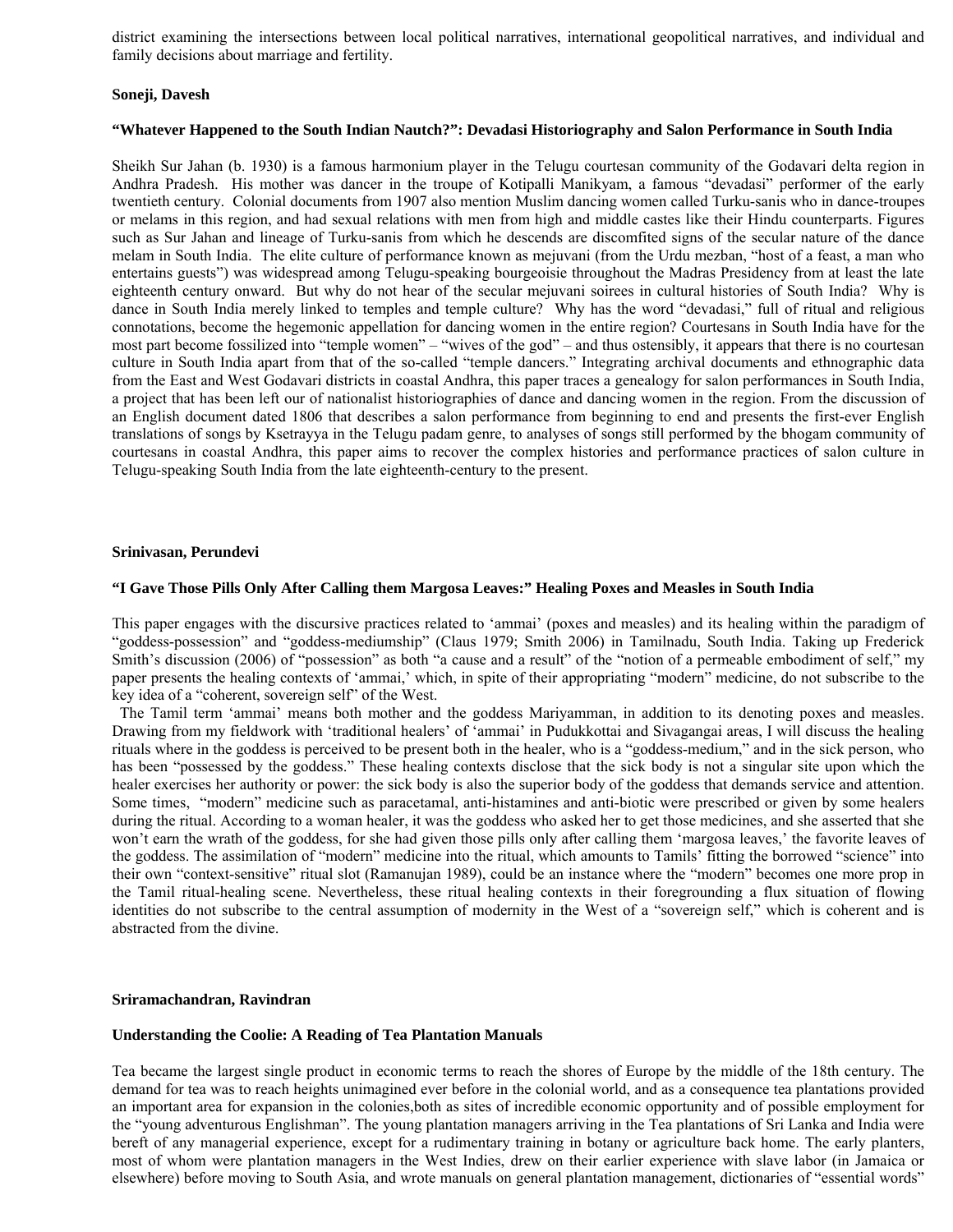in native languages, native labor culture and memoirs which were to form a corpus of managerial knowledge by the 1860's. The paper moves between different historical periods (from the 1830's to the 1990's) and explores the relation between semantics and embodied practices that these manuals produce. As Sidney Mintz argues, it is 'plantation discipline' that becomes the model for later Industrial discipline. By seeing the manual not just as a 'source' but as 'subject' I move from analyzing them not as just 'archives-of-knowledge' but active'producers-of-knowledge' that continue to inform governmental practices in plantations (in particular) and plantation districts (in general).Drawing on ethnographic and archival material, I intend to show how by taming and recasting local knowledges and local populations these texts, as a kind of 'anthropological' knowledge, produce selfgoverning coolies. Further this paper argues that the symbolic and metaphoric 'affects' thus produced continue to animate the management of plantation labor to this day.

### **Sugandhi, Namita**

#### **Parallel traditions and divergent accounts: Asoka Maurya in history and the present**

Questions about the extent of the Mauryan empire have led to a re-examination of the evidence used in the construction of narratives about this Early Historic polity. Recent research investigating the nature of epigraphical, archaeological and textual sources has suggested that the Mauryas may not have exerted as much political control over distant parts of the Indian subcontinent as once presumed in historical scholarship. Focusing on written evidence from both inscriptions and early literary traditions, this paper argues that the estimation of Asoka's political magnitude has been somewhat conflated with his spiritual legacy in the history of early Buddhism. The two are not always the same, leading to questions about how inhabitants in peripheral regions may have perceived imperial markers, such as inscriptions, within the broader context of the local politicaleconomic landscape. Additionally, it is suggested that contemporary rural communities may view the presence of Mauryan inscriptions in a similar fashion today – as a reflection of the sometimes tenuous relationship between local conditions and the claims of a unified nation-state.

#### **Sundaram, Dheepa**

#### **Cracking Communities: Religious Territorialism Framed by Partition**

In the In the Discovery of India Jawaharlal Nehru describes India as "an ancient palimpsest on which layer upon layer of thought and reverie had been inscribed and yet no succeeding layer had completely hidden or erased what had been written previously (51)." Much like a scar is a site of recovery as well as rupture the Indian subcontinent, after the jagged severing of Partition, is a patchwork nationalist landscape marked by the fissures of communal identity and religious territorialism. Specifically, my essay traces the development of communal relationships in Bengal and Punjab from the political partitions instituted in beginning of the twentieth century through independence in 1947, Partition, and its immediate aftermath. I argue that Partition functions as a "frame" that produces a divided cultural landscape. Within this mentally and physically divided site, communal violence is produced as a necessary catalyst in constituting religio-centric nationalisms that rupture and reorient existing ethno-social communities.

By employing a historical investigation into the conditions preceding and repercussions from Partition; my paper reveals how the physical division of the land produces a renewed nationalistic lens through which underlying and ongoing communal hostilities are necessarily revived, re-perceived, and therefore re-presented. The stakes of this shift in perspective cemented by Partition are monumental, as post-Partition communal violence in effect, represents the continued assertion of a citizenship couched in religious identity. As a result communal conflict has continued with disastrous results in the modern period, exemplified in such events as: the communal riots in Bengal in 1971 during the liberation of East Bengal, the Babri Masjid incident in 1992, and the riots in Gujarat in 2000.

#### **Tabor, Nathan**

#### **"Ram never said to tear down mosques": Composite cultural discourses in contemporary Urdu mushairahs**

The concept of Indian "composite culture" often appears as a resistant discourse countering communal violence and divisive political practices. In contemporary public mushairahs (Urdu language poetry recitals), "composite culture" has become a standard literary trope invoked by Muslim and Hindu poets alike to offset the schismatic strategies of Hindutva-leaning organizations which often pit sections of Hindu society against India's minority (Muslim) populations. In this paper I aim to highlight and critique the pluralistic and "multicultural" poetry of the contemporary Urdu mushairah in order to answer the question: How does the mushairah as a public institution tactically shape itself in opposition to divisive political strategies and still retain its peculiarity as a Muslim cultural space? On one hand, the employment of "composite culture" discourses in the mushairah can be critiqued for obfuscating difference under the auspices of an elite secularist agenda. If this is the case, then how did the mushairah take on an inclusive and pluralistic ideology as a formally exclusive cultural institution reserved for the lettered Muslim elite of South Asia?

To address these questions, I will look at the use of "composite culture" tropes from various mushairah collected during fieldwork in 2005-06, read against the historical trajectory of the mushairah as an elite institution. I argue the contemporary mushairah's "composite culture" trope gains its ascendancy through poets highlighting aspects of the ghazal form as found in Urdu literary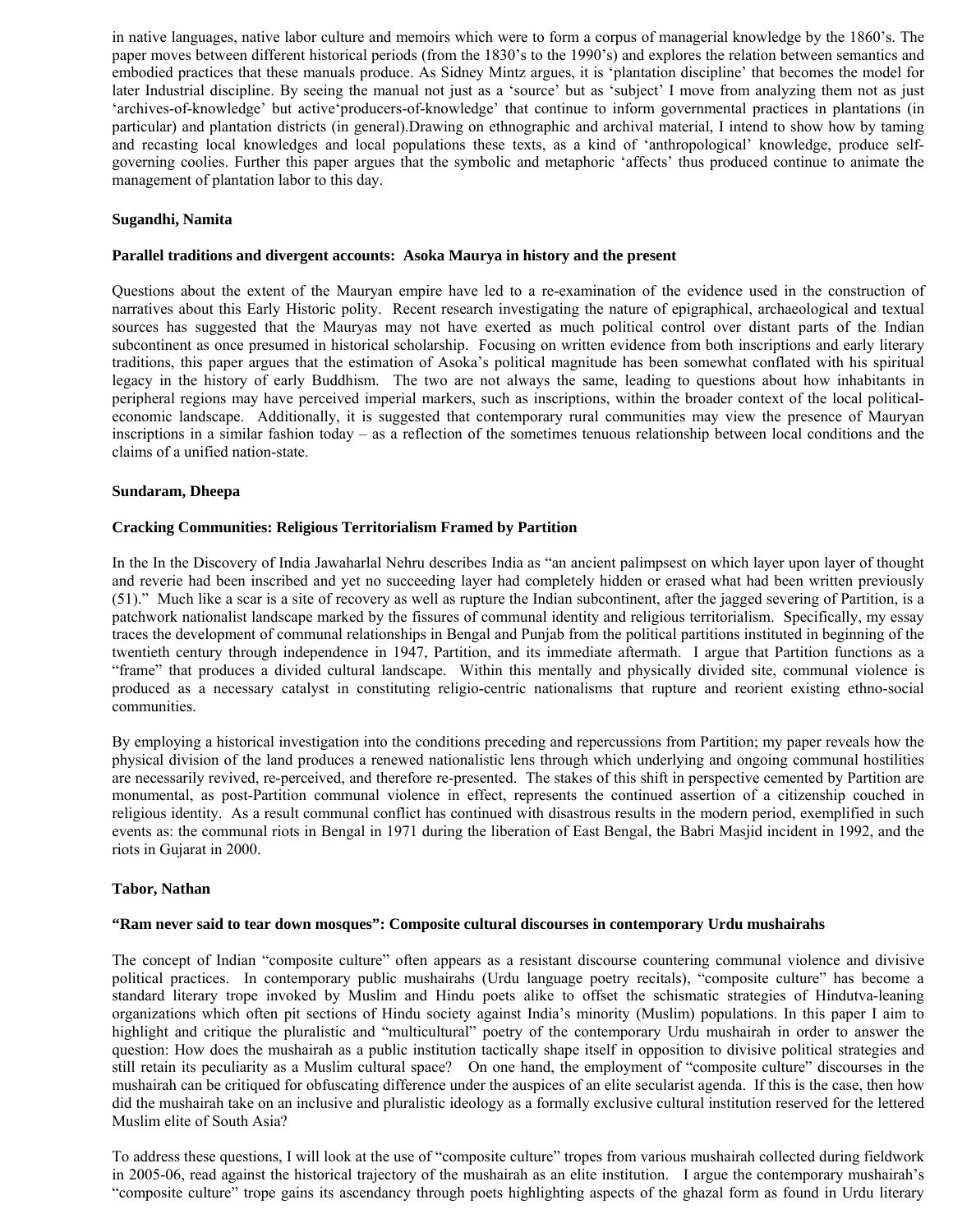aesthetics that can be interpreted to signify pluralistic forms of national identity. This approach premises interpretations of usually ambiguous poems toward specific political events (e.g. War on Terror, Ayodhya, and violence in Kashmir and Gujarat) and narrows the mushairah performance space into a specifically secularist poetry gathering. This inclusive and political-leaning poetry recitation contrasts with the history of Urdu mushairahs as patronized and attended by the Muslim elite. While the mushairah is still marked as a Muslim poetic space, it no longer holds the aesthetic cachet of the mythologized classical mushairah. The public mushairah in its contemporary and politicized forms allows for the establishment of an aesthetic and visibly Muslim aspect of civil society while not committing to exclusively Muslim forms of cultural expression.

### **Talukdar, Jaita**

# **De-romanticizing the 'new Indian woman': Narratives of the 'new Indian woman' negotiating the traditional-modern dichotomy in an eastern metropolis city of India**

The 'new Indian woman' occupies a unique social location in contemporary times; caught between the twin forces of 'recolonization' (the influx of a global, consumerist market) and 'reterritorialization' (patrolling and protecting women's familial nature); she is rising to meet the challenges of the occasion. In public imagination, her image is pasted as the woman who knows her place in the world. She has achieved the unimaginable by becoming the globe-trotting, successful executive by the day and the vigilant mother by the night. Under the theorist's gaze, she stands on a web of contradictions, caught in a double bind of meeting contradictory expectations of being simultaneously modern and traditional. However, in both imaginations, the newwoman has come become a 'timeless entity' (Thapan, 2004), some one who has indigenized modernistic values. In this paper I will be presenting narratives of women living in urban metropolises construct their own interpretations of the traditionalmodernity divide by using their life-style patterns as illustrations; like religious practices, family commitments, career aspirations and physical well-being. Findings suggest that the dichotomy gets diffused in the accounts given by women, with no identification of intractable expectations confronting them. However social class emerges as a major determinant of the institutions that women identify with and the strategies they come up with to explain for it.

### **Tareen, SherAli**

### **The Rose and the Rock Revisited: Sufism, Reform and Heterologies in the Intellectual History of the Deoband Madrasa**

The tensions between mysticism and legally oriented reform have remained a constant feature of Deoband's intellectual history.

 My paper addresses this tension by examining the thought of Hajji Imdadullah Mahajir Makki, a major Sufi figure in 19th century India who is widely regarded as the spiritual founder of the Deoband Madrassa. More specifically, I consider his ideas on the permissibility of the Muslim ritual of Mawlid, or the celebration of the Prophet's birthday in an attempt to identify ways in which he deals with the inherent tensions between a mystical and legal epistemology.

 Born in 1814, Hajji Imdadullah is a major player in the intellectual histories of both Chishti Sufism and the reformist Deoband Madrassa. Although a Chishti Sufi, Imdadullah is widely known as the foremost inspiration for the establishment of Deoband in 1867 and he served as the main spiritual master for the founders of Deoband, Maulana Muhammad Qasim Nanautvi and Maulana Rashid Ahmad Gangohi. Imdadullah often found himself in the midst of heated debates on questions of ritual and popular practice in Islam since his circle of close disciples included both reform minded 'ulama such as Rashid Ahmad Gangohi and other more mystically inclined individuals such as the Chishti Sufis or the members of the Barelwi school of thought. One of the most explosive of such debates revolved around the celebration of the Prophet's birthday/the Mawlid.

 Towards the end of his career, Hajji Imdadullah drafted an essay in Urdu entitled "Faisala-e Haft Masala" (A Decision on the Seven Problems) in which he tried to establish some kind of compromise on these controversies surrounding the Mawlid. My paper is based on a reading of this text. By examining Hajji Imdadullah's hermeneutics of reconciliation , I conclude that his discourse is a clear case of a heterology, at once embodying rational and mystical logos in a mutually intelligible fashion.

The central issues examined in this paper are the following:

1) The problematic of translation in the articulation of mystical discourse when mediated through a distinctly legally oriented (Shari'ah based) vocabulary.

2) The status of the Prophet and the mobilization of the Prophetic spirit in both inta-Muslim contestation over matters of doctrinal significance and ritual practices, and in attempts to reconcile these differences such as that of Hajji Imdadullah.

### **Thoms, Christopher**

#### **Shifting Community Forestry Policy and Tensions between Users, Government**

When exogenous actors such as bilateral aid projects and government agencies interact with local groups to facilitate local resource management, there are multiple potential points of tension between competing policy interpretations and ways of knowing. Shifts in Nepal's community forest policy illustrate this potential for tension and conflict. In particular, a policy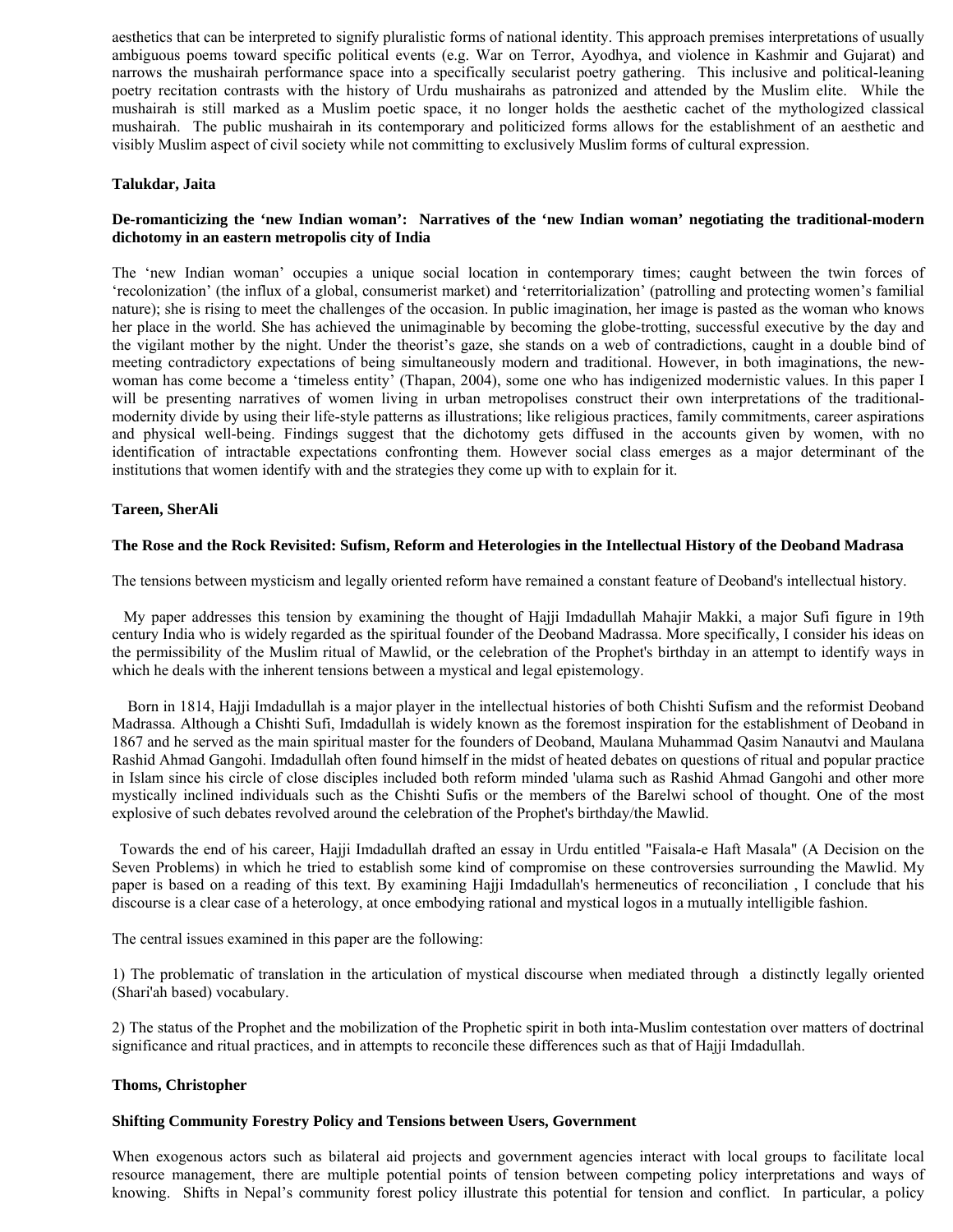requiring expert forest inventories in community forests effectively constrains community forest user groups. Some forest officials interpret and implement onerous policies, like detailed inventories, to regain authority and power lost through forest devolution, while forest user groups push to expand their own authority over forests. Bilateral donor projects providing aid to community forestry play a complicated, dual role of supporting the government but promoting community rights. In this paper I explore the impacts of such conflicting agendas and roles on the success of community forestry in Nepal.

# **Toor, Saadia**

# **Progressive Politics since Zia: an Assessment of the Human Rights and Women's Movements in Pakistan**

After the mysterious death of Zia ul-Haq and the election of Benazir Bhutto in the elections of 1988, there was a sense of euphoria among the liberal-democratic forces in Pakistan. However, the death of Zia was not the end of the Islamization of state and society which he had attempted to initiate. The many ways in which the Zia regime has cast a long shadow over politics in Pakistan is fairly obvious – from the increasing colonization of the public sphere by a particular brand of religious extremism which continues to attack the position of women and minorities, the institutionalization of sectarian politics, the gun-culture which has pervaded all aspects of Pakistani society, mirroring on a different level the increasing militarization of state and society and the decimation of a democratic student politics.

A glance at politics before during and after Zia shows a rather drastic shift in terms of the political terrain – the space of that terrain as well as its content. Democratic forces – which had been so crucial in reigning in and resisting state authoritarianism since the very inception of Pakistan, and never more so than under the military regimes of Generals Ayub Khan and Zia ul Haq, appeared to be increasingly on the back foot, and increasingly ineffectual (barring some important legal victories by individual human rights lawyers Asma Jahangir and Hina Jilani). Something happened which shifted the character of progressive politics from a vibrant, mass-based political culture, to one of the odd demonstration outside the High Court. Very soon after Zia, the most visible face of the resistance to the regime and the demand for democratic rights in that era – the Women's Action Forum – became, for all intents and purposes, defunct.

This paper will trace the history of progressive politics since Zia ul-Haq in order to explain this change. I will argue that one of the main factors behind the shift in political practice and culture has been the NGO-ization of politics.

### **Trautmann, Thomas**

### **H.H. Wilson on history, Indian history and Indian historical consciousness**

Wilson was a major figure in the modern construction of Indian history. He undertook a survey of the Puranas as repositories of history and religion; he composed a textbook of universal history used in India and in England, which served to establish the place of India and its history in world history; he edited James Mill's three volume History of British India, trying to blunt its anti-Hindu and anti-Orientalist views, and wrote three further volumes bringing Mill's history up to date, expressing views sharply critical of British treatment of its Indian allies and other policy measures. Wilson upheld the view that ancient Indian literature had no genre properly called history, nor did ancient Indians have a historical consciousness. This paper explores Wilson's many writings on history and attempts to understand their logic, as a way of getting a new angle on the much-discussed question, Does India have history?

### **Tukdeo, Shivali**

### **Dangerous Liaisons: Liberalization and the "Right Turn" of Education in India**

Shivali Tukdeo will focus on cultural nationalism as it has been articulated within the institutional spaces in India over the last two decades. Her paper "Dangerous Liasons: Liberalization and the "right turn" of education in India" focuses on the comfortable alliance between neoliberalism and aggressive nationalism. Soon after assuming the office in 1998, the National Democratic Alliance (NDA) led by the Hindu right (represented predominantly by the Bharatiya Janata Party[BJP]) began restructuring school curriculum in India. Their attempts to re-organize history textbooks in particular were consistent with the sense of Indian history that is projected and propagated at large by the Hindu right. Drawing parallels between neoliberal governance as well as the historical and social formations that informed the conservative curricula, Tukdeo's paper will present a nuanced critique of the changing terrains of education in contemporary India.

# **Vajpeyi, Ananya**

### **How to perpetuate conflict: Law and exception in the Indian Northeast**

This paper looks at the Indian Northeast – an area comprising seven states that border China, Bhutan, Myanmar and Bangladesh – as a zone of permanent exception to the rule of law, placed under the regime of the Armed Forces Special Powers Act (AFSPA) for the last several decades. With the AFSPA in place, the Northeast is effectively under the control of the security forces, both army as well as paramilitaries, and thus outside the scope of mainstream Indian democracy.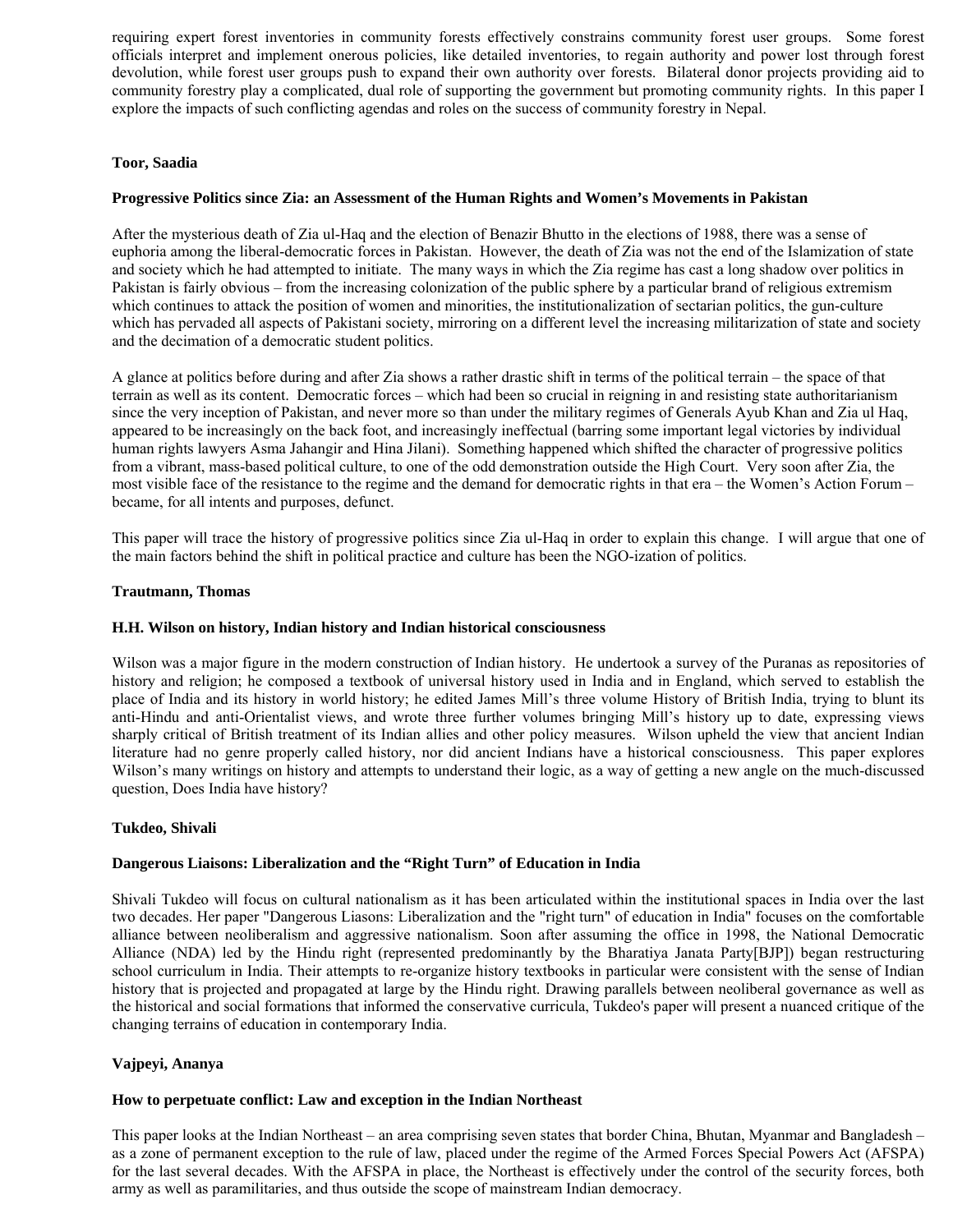Ever since the late 1950s, the AFSPA has been enforced for two reasons: internal threats to national security from rebel groups operating in the region, especially in the states of Manipur, Nagaland and Assam; and external threats to the stability of the region from neighboring nations, especially China and Bangladesh. At present, a renewed program of counter-insurgency has intensified the presence and penetration of the armed forces in the Northeast, the draconian nature of their powers, and the impunity with which they can operate, allowing them to detain, arrest, and kill citizens with practically no checks from the executive, the judiciary, elected governments at the local or national level, civil society or international humanitarian organizations.

How is this persistent state of emergency, prevailing over almost 10% of India's landmass and almost 4% of the country's population, systematically undermining Indian rule of law, constitutionally guaranteed freedoms, electoral democracy, representative government, federal state structure, equal citizenship, civil liberties, human rights, and, eventually, the very integrity of the Indian nation that the AFSPA was designed to safe-guard? How does the Indian state withstand such an enormous and long-running bracketing of its legitimacy without falling apart? What has become of the call to repeal the AFSPA, to either reintegrate the Northeast into the Indian body politic, or excise it altogether into several independent nations, or quasiindependent entities? How can the basic dignity and legal entitlements of citizens be ensured in the interim, while a political solution to their independentist claims still remains to be found?

This paper argues that while exceptionalism is supposed to help tide over a crisis situation, it in fact constitutes and entrenches the crisis, and escalates rather than contains the threat to the security, stability and growth of the Northeast. It is within the rule of law and not in the space of exception that political conflict can and should be resolved.

# **Vaughn, James**

# **Bengal's Inglorious Revolution, 1757-1773: Anti-Bourgeois Imperialism and the Early Formation of the Company State**

This paper revisits the early phase of the transition to colonial rule in northeastern India, spanning from the Battle of Plassey in 1757 to the Regulating Act of 1773, in order to reinterpret the origins of the British Indian empire. Its central contention is that the East India Company's [EIC] conquest of Bengal – in particular, the consolidation and extension of British dominion undertaken during the second Bengal governorship of Robert Clive (1765-1767) – was the most important manifestation of a reactionary metropolitan project that sought to preserve Britain's aristocratic-oligarchic sociopolitical order.

The dominant account of this event -- the so-called "sub-imperialist" interpretation -- contends that the combination of post-Mughal successor kingdom rivalry, Anglo-French global warfare, and European-Asian collaboration "on the spot" in India ineluctably issued in a British imperial dominion. There was no significant metropolitan impulse toward empire; British administrators and officials conquered Bengal "in a fit of absence of mind."

This paper fundamentally challenges this conclusion through a reexamination of the foundations of the Company State in light of the aims and purposes of British imperialism as a whole. It commences with a brief assessment of mid-eighteenth-century metropolitan society and politics, demonstrating that the growth of bourgeois radicalism posed a serious threat to the oligarchic order (comprised of aristocratic magnates as well as elite merchants and financiers). The challenge posed by domestic radicalism generated a reactionary ideological and sociopolitical project that sought to preserve the overtly hierarchical character of metropolitan society. A crucial component of this project was a paternalist imperialism that sought both to consolidate the EIC's empire on the subcontinent and to lock the American colonies into a relationship of mercantilist dependency. The second half of this paper argues that emergent neo-Tory paternalist imperialism played a crucial role in the early formation of the EIC's colonial state, a role that existent historiography fails to appreciate. This distinctly anti-bourgeois imperial project, advocated most prominently by Prime Minister George Grenville and Robert Clive, secured the gains made by the EIC in post-1757 Bengal and consolidated a political dominion designed to transfer wealth to the debt-ridden British fiscal-military state. Neo-Tory paternalist imperialism shifted British expansion into Asia away from purely mercantile affairs and toward the erection of a territorial state devoted to the extraction of revenue from an indigenous peasantry.

# **Virdi, Jyotika**

### **DEEWAR/WALL (1975)—Fact, Fiction and the Making of a Superstar**

The twin foci of this paper are: What makes a successful box-office film part of the film canon and how was Amitabh Bachchan's superstardom fashioned? Yash Chopra's seminal Deewar/Wall, a critical 1970s' film prototype, prompted analysis of the iconic hero Bachchan popularized, facilitating comparisons to film heroes before and after him who became indices of continuities and ruptures in cultural flux. Summoning Stuart Hall's refinement of Roland Barthes' polysemic text, this paper examines Deewar's success: multiple meanings are available to a diverse audience in a film melding the melodramatic family saga, action, and the musical with oblique socio-political commentary. A throwback to another classic from the 1950s, the film reworks a narrative structure centered on the mother-son bond, a relationship bearing near mythic status in Indian culture. Deftly meshing the unusually intense emotional pitch this generates with the political climate on the eve of Indira Gandhi's notorious 1975 national Emergency that suspended citizens' rights, this 70s' film provides a benchmark, a link between films of the 1950s' and their 1990s' reconfiguration as slick gangster movies. Following trends in genre development and cycles afford insights into cultural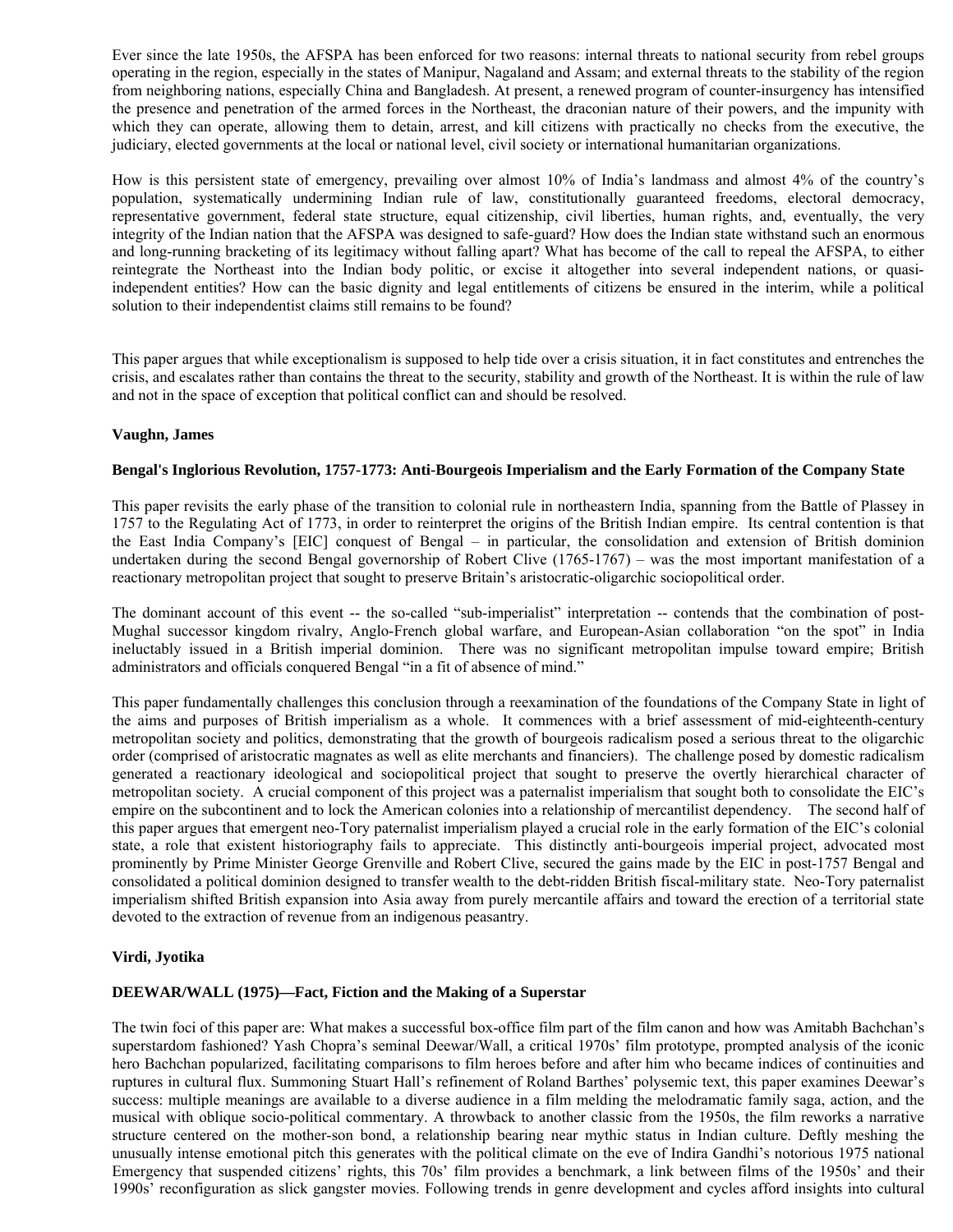shifts, challenging the common assumption about the absence of genre in Indian cinema. Deewar is equally important for Amitabh Bachchan's emergent star power produced through the confluence of onscreen performance, the work of industry personnel, such as the screenwriter duo, Javed Akhtar and Saleem Khan, and well orchestrated off-screen narratives about the star, extraordinarily blurring fact and fiction. A close reading of the film long after its heyday resonates powerfully with the star's trajectory serving as an uncanny master text, a register against which Bachchan's star power becomes legible. Taking together the film text, context, its role as a star vehicle, and the interface between the 1950s and 90s, this paper explores the canonical status due to Deewar, a quintessential 70s' popular Hindi film.

# **Wadley, Susan**

### **"Curing Snake Bite in western U.P.: The Ritual of Dank"**

Men of primarily middle and lower castes have performed the ritual known as Dank to cure snake bite for more than 100 years in Mainpuri District, U.P. Distinctive songs and instruments mark this ritual as unique amongst the rituals of the village known as Karimpur, first studied by William and Charlotte Wiser in the 1920s. Their collection of folk lore contains mantras that are identical to those used today. Using video collected in 1994, this paper illustrates the use of mantra and song to draw the snake king to his victim and to interact with him to force his departure.

# **Waraich, Saleema**

# **Authenticity as Intermediary at the Red Fort of Delhi**

Current national narratives and popular discourse that surround the Red Fort of Delhi suggest that the fort's most consequential symbolism hinges on India's freedom from foreign rule and the triumph of a secular government. In contrast to its status as a romanticized tourist destination for those who wish to see the remains of Mughal opulence, popular nationalist accounts indicate that the Mughal identity of the fort has been marginalized, one indication of the rather ambiguous position of spaces associated with Muslims in modern India. This paper positions and interrogates the standard of authenticity applied to the preservation of monuments, as manifest in two highly influential Public Interest Litigation cases— law suits filed to protect the interests of India's citizens—as well as the Red Fort Reborn Project, initiated by the Archaeological Survey of India in 2002. The latter example in particular illustrates the conflict between what a nation such as India would deem worthy and appropriate as representative of a national symbol and the need for the nation to adhere to UNESCO's criteria regarding the preservation and promotion of the site's historic value. As played out at the Red Fort, UNESCO's vision and the nation's vision are at odds, for an authentic facade (as set forth by UNESCO's guidelines) ends up undermining the ways in which the nation wants to present itself. Such cases represent vital points of intersection where local memories, national discourse, and globalization—as mediated through the tourist industry and UNESCO—must confront each other. As such, they provide the foundation for a fruitful examination of how the subjective notion of, and ultimately unattainable quest for, authenticity functions as an intermediary among these players.

### **Weiss, Rick**

### **Obscuring Knowledge: The Morality of Secrecy and Loss in South Indian Medicine**

While secrecy has been a central feature in the transmission of siddha medical knowledge for centuries, the morality of secrecy in South India has dramatically changed since the beginning of the twentieth century. In Tamil-speaking South India, secrecy as a mode of disseminating knowledge has undergone a radical change in value, from its consideration as a moral duty that keeps powerful knowledge in the hands of the good, to its regard as a selfish act that has led to the disintegration of a unified Tamil community. In this paper, I will document the historical trajectory of obfuscation in siddha medicine, a history that is just one instance of more general debates in South Asia about whether the proper locus of knowledge is in public or private spheres, in the archive or in the home. I will argue that the function of secrecy as a strategy for garnering prestige is now served by another form of concealed knowledge, that is, Tamil medical knowledge that has been lost in the ravages of time.

### **Weiss, Anita**

### **Can the Center Hold? Efforts to Strengthen Federal Power in Pakistan**

Pakistan's experiment with democracy, now sixty years old, has few positive, constructive examples it can show in its history. Plagued by coups and subnational insurrections, the federal government has sought ways to legitimize itself and strengthen its power and influence throughout the country. Its efforts to reinvent itself, however, have often had problematic results. This paper analyzes some of the recent efforts undertaken by the federal government of Pakistan to restructure and decentralize its bureaucracy, transform ill-functioning institutions into new ones (e.g., the University Grants Commission into the Higher Education Commission) and strengthen the country's judiciary. Recent events, however, force us not only to question the utility and viability of such efforts but also if they might ultimately undermine central rule in the country itself.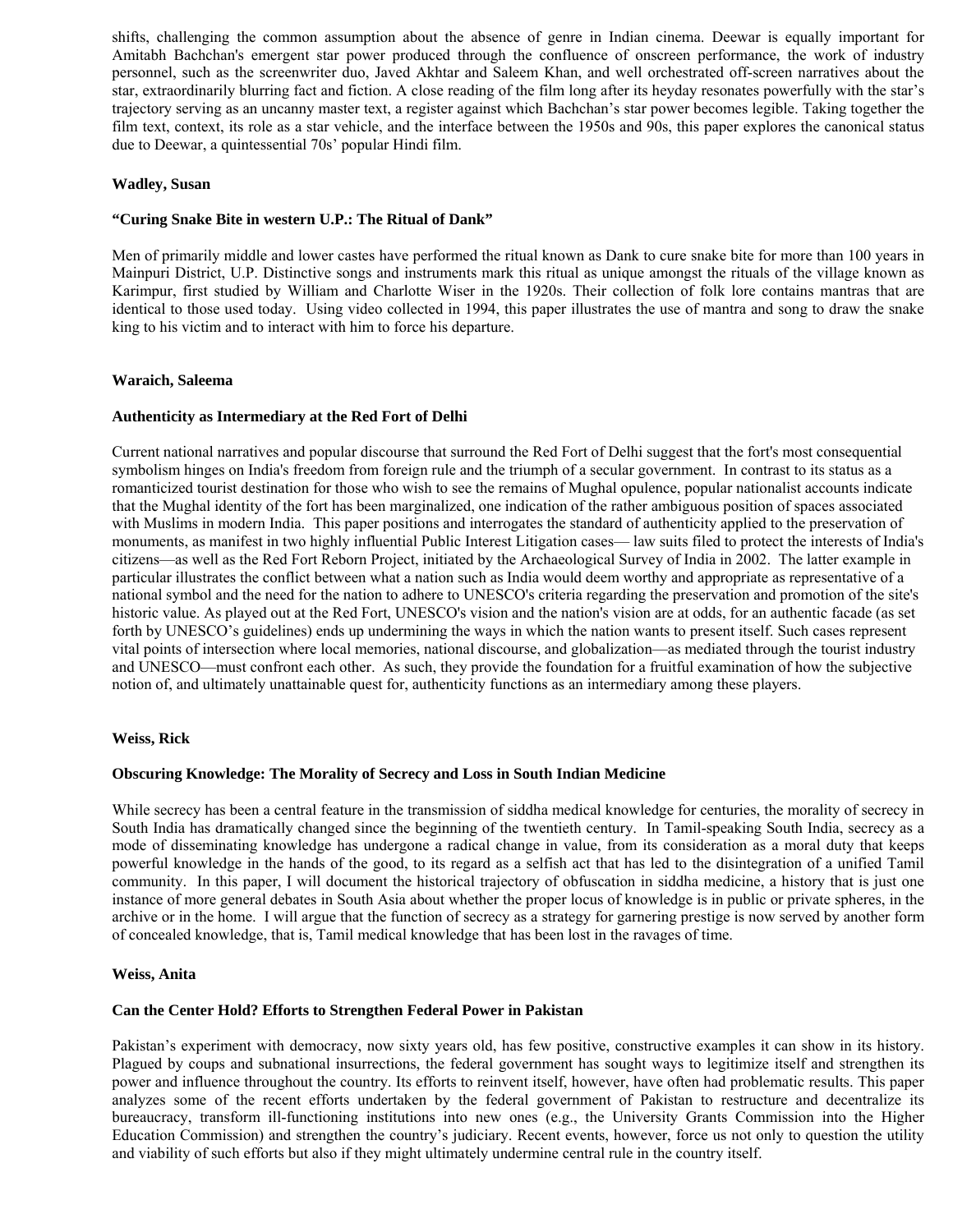### **White, Joshua**

# **The Dynamics of Islamist Governance in Pakistan's NWFP**

This paper presents a critical examination of the "Islamist governance" of the Muttahida Majlis-e-Amal (MMA) alliance in Pakistan's North-West Frontier Province. The MMA's unprecedented electoral success in 2002 was due in part to its ability to mobilize the conservative Pakhtun electorate with a pro-shari'ah agenda, a denunciation of the American action in Afghanistan, and a rhetoric that situated the Frontier areas as part of the larger phenomenon of a Muslim ummah under siege by foreign elements. This paper will consider the MMA's five years of governance, evaluating not only the alliance's ability to deliver on its electoral promises, but, more broadly, the ways in which its socio-religious agenda informed its governance decisions both within the domain of the provincial bureaucracy and within the decision-making structures of the constituent parties themselves.

Particular attention will be given to the formation of education policy, infrastructure development priorities, interaction with NGOs and international lending institutions, and the proposed Islamicization of the banking sector. The paper will also explore the means by which the implementation of the MMA's agenda was subverted by the actions of a reticent civil bureaucracy, by the inherent limitations imposed by the federal structure of Pakistan, and by substantial ideological fault lines within the alliance itself. In light of the upcoming general elections in Pakistan, this research will provide a measure of insight into the social and political implications — and limitations — of the recent phenomenon of Islamist governance in the Frontier.

# **Wilkerson, Sarah Beth**

# **Dalit women and the pen: gendering Hindi Dalit literature**

Scholarship on the Dalit movement in general, and Dalit literature more specifically, has habitually positioned Dalit women as 'the oppressed of the oppressed'. The search for the 'authentic' Dalit woman's voice has been taken up by a growing number of academics, and a smaller number of male Dalit writers who make broad statements such as 'Dalit women talk differently'. This paper aims to address both this search for the Dalit woman's voice and the question of 'difference' in ways these Dalit women conceptualise caste oppression through an examination of Dalit women's literary works in Hindi. It considers what has been said about Dalit women by academics and male Dalit writers, and how this compares to Dalit women's own writings, which, albeit small in number, are steadily increasing in Hindi Dalit literary journals. Through their Hindi short-stories, Dalit women writers such as Rajat Rani 'Minu', Kaveri, Rajni, Sumanprabha and Kusum Meghaval reveal the tensions and challenges unique to the Dalit woman's experience. In a sense, this literature provides a unique space which these Dalit women authors can use to highlight the dilemmas arising from the intersection of their caste and gender identities and explore various means of negotiating such dilemmas. Thus, while such expressions take place in the realms of fiction, their message and intellectual impact is highly political. Finally, this paper also attempts to address a more inherent question to Dalit women's marginalisation within the burgeoning Hindi Dalit literary movement—that is, do Dalit women always say what male Dalit writers, feminists or even academics want them to say? In other words, what are the deeper political implications of Dalit women taking up the pen and speaking for themselves?

## **Wilkinson, Steven**

### **Colonialization and its long term effects on democratic stability in South Asia and beyond**

This paper, part of a larger book project, looks at how patterns of democratic competition, institution-building and ethnic biases during the colonial period have influenced longer term patterns of democratic consolidation in South Asia and beyond. It uses a new dataset on more than 150 colonies, as well as more specific archival research on South Asia.

### **Wilkinson-Weber, Clare**

# **The pillars of the house: production studies and Hindi film workers**

Production studies, or the examination of how negotiations among cultural producers construct media forms, occupy a small area within film studies (one panel out of four days of concurrent sessions at this spring's Society for Cinema and Media Studies conference for example). In this paper, I look at the implications of extending production studies more widely to the study of Indian film, Hindi film in particular. Specifically, I address a tendency in most production studies to focus upon high value cultural producers who are widely considered to have legitimate interests in, as well as influence upon, the forms that result. To date, few models exist for connecting film practices among lower level practitioners with signification systems of film, although film is enabled and constrained by workers at all levels of filmmaking. While this is in part an extension of existing traditions within film studies that privilege actors, directors and so on, it is also reflects broader social assumptions about who is important in cultural production, and who is entitled to make aesthetic judgments, assumptions that anthropology, with its long-standing interest in the lives and ideas of ordinary people, is well placed to question.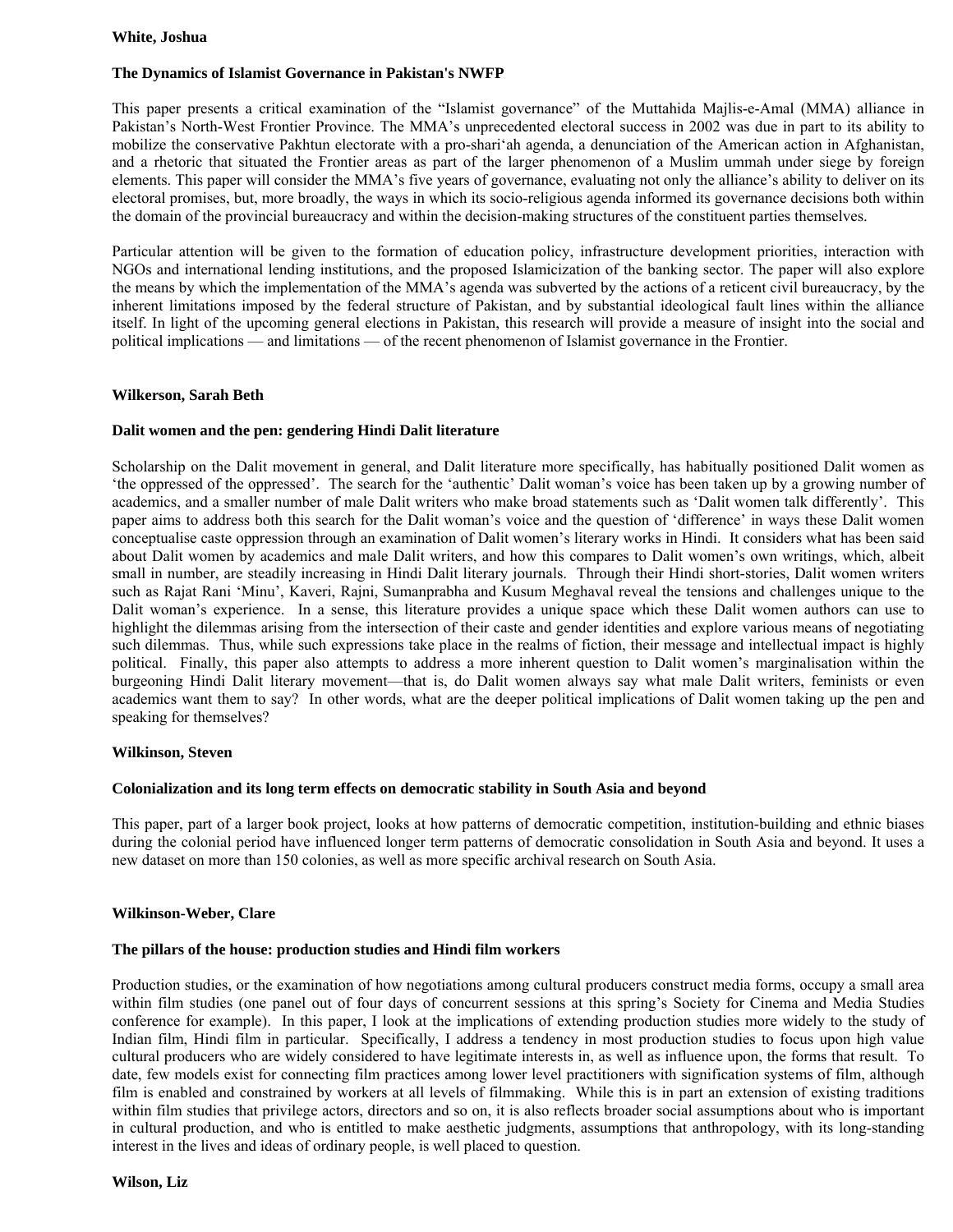#### **A Paternal Mother Reborn Bloodlessly: A Feminist Reading of Angulimala's Conversion Narratives**

This paper uses Pali accounts of the conversion of the serial-murderer Angulimala as an occasion to explore intersections between sacrificial logics (Vedic and post-Vedic), Buddhist structures of paternal affiliation, and the work of Buddhist women as child-bearers. Angulimala's guru demands one thousand human fingers as his fee for teaching, thus setting this future Buddhist convert on a trail of destruction that earns him the sobriquet "Finger Garland." The Buddha intervenes when Angulimala is about to kill his final victim, none other than his own mother. If Vedic sacrifice can be described by Nancy Jay's formulation as "birth done better" (compared to the non-ritualized conditions under which most women give birth), does the same gendered logic hold true for the moral deeds that Buddhist authorities substitute for the act of taking life in a Vedic yajna? Can we view the Buddha's intervention to save Angulimala's mother by converting the murderer as a form of male parturition whereby the Buddha bloodlessly gives birth to a transformed man, a new being in the Buddha's own lineage? And, finally, does Jay's work help us to understand the Angulimala paritta and Angulimala's subsequent career as a patron saint of women in labor?

#### **Wolfgram, Matthew**

#### **Ayurveda and its Nationalist Salvage Historiography: Translation and Temporality**

In this paper I analyze the relationship between practices of translation and the three-part Indian nationalist typification of time, which is both inhabited and contested as European and Indian scholars, doctors, and scientists debate the historical parallelism of ayurveda and Cosmopolitan Medicine. Classicalist Time privileges Hippocratic medicine as the world's first rational system. The Orientalist and Nationalist critics of Eurocentric classicalism construed the translation of the Tridosha (a three-part pathology which is the basis of ayurveda treatment) as an asymmetrical time-coded exchange from India to Greece, and not its vice versa, which presupposed the superior antiquity and civilizational first-ness of "Hindu Medicine." The concept of time delineated in the ayurveda texts, what I call  $&\#346$ ;  $&\#257$ ; stric Time, holds that the science originated outside of history in the perfect mind of God, and that after its complete transmission to the original sages this knowledge began to gradually decline on account of human laziness and ignorance, and the vicissitudes of history, i.e. the Muslim invasions and European colonialism. Translation in this context, like the quality of time itself, is devalued as a defective rendering of the more pure knowledge of ayurveda in the original Sanskrit texts. Modernist Time, the linear and progressive structure of the history of science, takes historical progress as the ultimate sign of scientific consciousness. Under the ideology of this sign, modernist historians include ayurveda within the Enlightenment narrative of human progress via translations which demonstrate progressive semantic change over time. Based on historical and ethnographic examples I argue that the iconic resemblance which is constructed between the structures of time and the practices of translation is projected back upon Indian history as a strategy to salvage ayurveda, and that that same icon is used to guide future-oriented projects to "develop" (vik $&\#257$ ; sana) the science.

### **Yazijian, Edward**

#### **Kavikankan Mukundaram's Candimangal, Goddesses and Tax Collectors**

The Candimangal is a work written in the latter part of the sixteenth century CE and belongs to the mangal-kavya genre, texts which glorify a god or goddess and establish its cult in the region, and which flourished from the twelfth to the nineteenth centuries CE. The Candimangal of Kavikankan Mukundaram Cakravarti is particularly unique and valuable among works of this genre because it engages with many of the events during the author's life and times. In this paper I will situate the Candimangal and its author in their historical context by discussing the events and time in which it was written. When reading this text in the context of the author's life and the events of his time, it is quite clear that he intended it not only as a sacred text glorifying the goddess Candi and her devotees, but also as a social commentary on the intrusion of Mughal revenue collectors and the effects they had on the lives of the people of Bengal. Through an examination of Mukundaram's Candimangal itself, other contemporaneous literary texts, and historical accounts, I will situate Mukundaram and his work in the events and concerns of his time with the aim of understanding how this text might have been read by his audience.

#### **Zare, Bonnie**

### **Indigenous Feminist Pathways: Gogi Saroj Pal's and Vaasanthi's Images of Transformation**

Maitrayee Chaudhuri, in her Introduction to Feminism in India, isolates several consequences of global processes, amongst many, which must be attended to by any group working for social justice. One of these consequences is the proliferation of a Westernimported but now also self-generating discourse that celebrates "consumption, choice" and "womanhood" as an achievement to be gained by individual initiative (xl). The promotion of this idea, in different contexts such as women's magazines or Westernfunded family planning agencies, has received pointed criticism from a number of prominent Indian feminist scholars such as S.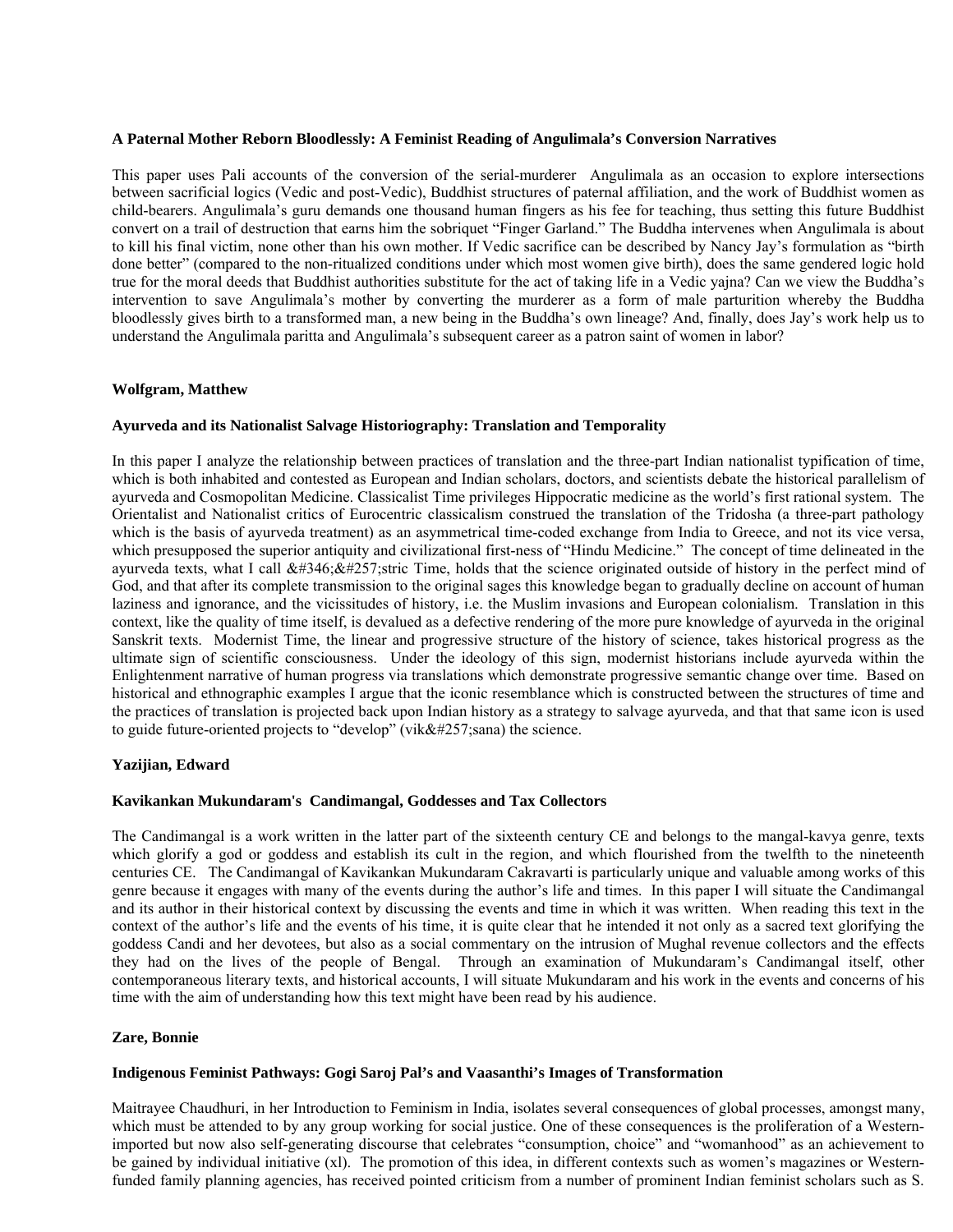Tharu and T. Niranjana, M. Kishwar, M. John, I. Chanda, and V. Bhagwat. They rightfully point to the urgent need to nurture feminism by unearthing and celebrating its deeper roots in Indian soil, roots that are more relevant and accurate within the specific context of India. Yet, as Chaudhuri points out, isolating elements of an indigenous or local form of feminism is complicated: how can agreement be reached as to what qualifies as indigenous within a linguistically, regionally and religiously diverse society? Too, there is the danger of unthinkingly elevating essences that would not be recognizable or close to all.

Although art in itself may not start a revolution, contemporary art and literature can further feminist dialogue; vivid imagery has the power to inspire its viewers and readers. This essay will elaborate on two particular kinds of artistic imagery, arguing that they promote women's empowerment and deserve recognition as an indigenous form of feminism that is distant from a feminism influenced by consumerism. The essay first examines human-animal interchangeability or transformation, explained by reference to Delhi artist Gogi Saroj Pal's paintings of cows, birds and horses with women's faces. These works bring out the paradox of limiting any species. A second kind of representational pattern highlights a repeated puja for the goddess. Passages from Vasaanthi's novel Birthright (translated by Vasantha Surya in 2004 from the original Tamil novel Kataici Varai of 1996) will be drawn upon to suggest how a certain kind of ritual, undertaken in a women's-only setting, may provide women with a space to confront and purge the gender demons that they have internalized.

# **Zelliot, Eleanor**

### **Three Ambedkar Buddhist Pilgrimages**

Pilgrimage among Dalit Buddhists in Maharashtra stands out as a particularly vibrant example of Dalit cultural expression in India today. While Buddhist ceremonies such as Buddha Jayanti in the Navayana Buddhist community tend to be local, there are three pilgrimages in the Ambedkar movement that go beyond the local. The most important is the celebration of the conversion in Nagpur on Ashok Jayanti (also Dassara), which involves Buddhists from many parts of India, converging in the hundreds of thousands at the Diksha Bhumi in Nagpur. The focus in this pilgrimage, physically centered on the enormous stupa at Nagpur, is devotion and education.

The December 6 observance of Ambedkar's death anniversary in Dadar, Mumbai, illustrates the range of Ambedkar's followers, from suited government servants to village boys with "Jai Bhim" headbands. Many go down to the center of Mumbai, some to the Prince of Wales museum to see Buddhist art.

The January 1 ceremony at Bhim Koregaon near Pune brings only folk from the Pune - Mumbai area but also takes on the nature of a pilgrimage, some young men performing a torch-bearing relay run. The pillar at Koregaon celebrates the British victory over the Peshwai of Pune, a Brahmanical government, in 1818, and many of the names inscribed on the pillar commemorate Mahar (Dalit) soldiers who fought with the British.

All three occasions reinforce a sense of community, belonging and commitment.

# **Ziegfeld, Adam**

### **Re-Thinking Dravidian Hegemony in Tamil Nadu Party Politics**

Dravidianism constitutes the most crucial element in the received wisdom about post-Independence Tamil politics. This paper argues that the importance of Dravidian ideology and the Dravidian parties has been both over-stated and misstated. Though I do not contest the hegemony of Dravidian ideology in the discursive realm and in the domain of official political discourse, I contend that as an explanation for mass political behavior and the evolution of the Tamil party system, the role of Dravidianism must be rethought.

This paper makes two central contentions. First, the period during which the Congress Party declined (as well as the magnitude of this decline) has been largely misidentified. Through the late 1970s, Congress retained a popular following on par with that of both the ADMK and DMK, and the party's real decline occurred much later than is typically suggested. Second, this misidentification of the timing of the party's decline has, in turn, led to a mistaken characterization of the reasons behind the decline. Congress misrule in the 1960s, dysfunctional relations between Tamil Nadu and the Centre, and the appeal of Dravidian ideology are most often cited as reasons for the party's decline. In contrast, this paper contends that Congress lost support primarily because of the strategic errors made by the High Command in voluntarily abrogating the party's position as one of the state's two main parties. This decision came largely in response to the formidable organizational capacity of both the DMK and ADMK, which allowed both parties to challenge and eventually supersede Congress in the aftermath of its strategic errors. Party strategy and organization, I argue, best explain the emergence of the Dravidian parties as the two main axes around which Tamil politics now revolves.